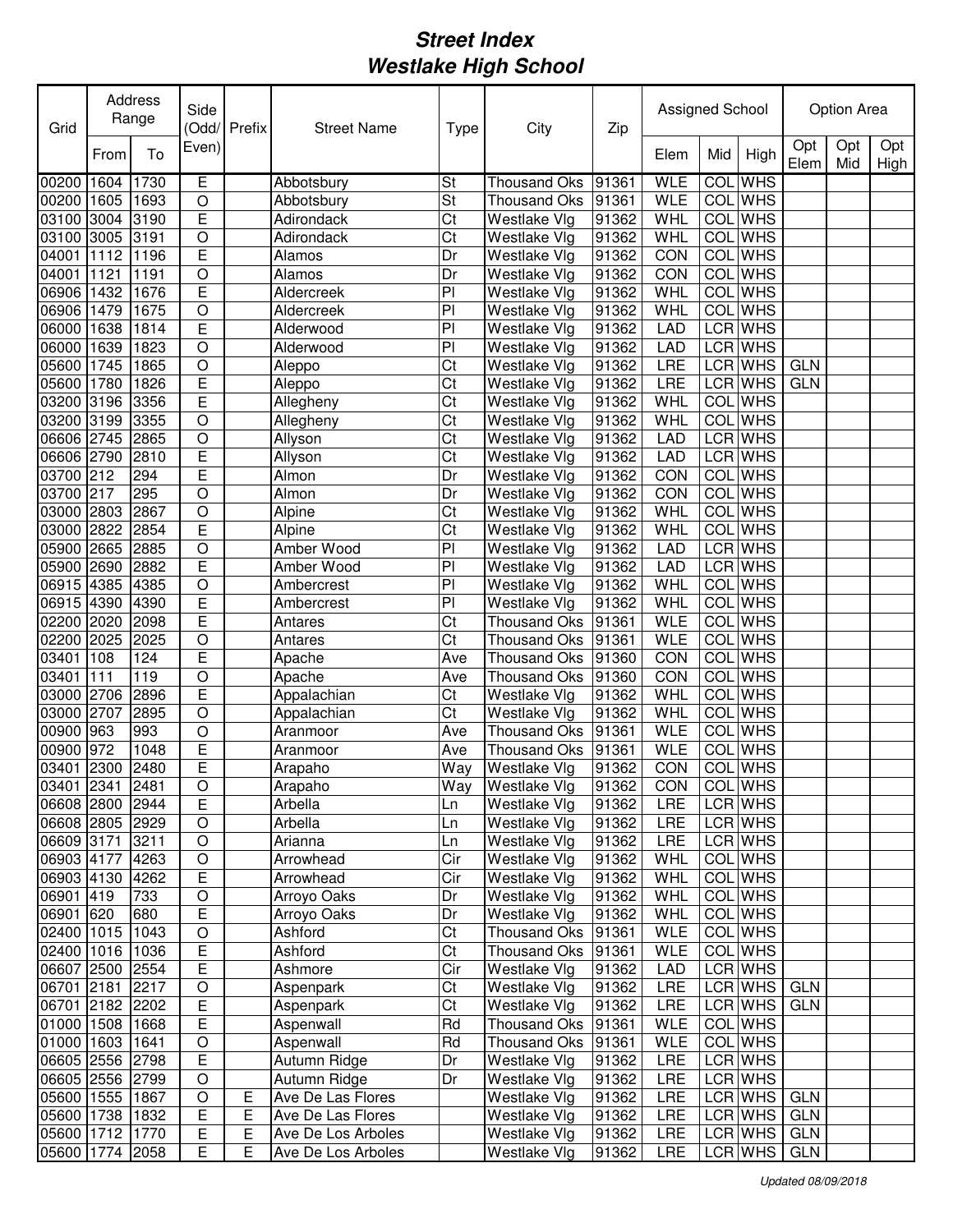| Grid                                 |      | <b>Address</b><br>Range | Side           | (Odd/Prefix | <b>Street Name</b>            | <b>Type</b>            | City                         | Zip            | Assigned School          |            |                           |             | Option Area |             |
|--------------------------------------|------|-------------------------|----------------|-------------|-------------------------------|------------------------|------------------------------|----------------|--------------------------|------------|---------------------------|-------------|-------------|-------------|
|                                      | From | To                      | Even)          |             |                               |                        |                              |                | Elem                     | Mid        | High                      | Opt<br>Elem | Opt<br>Mid  | Opt<br>High |
| 05600                                | 2062 | 2072                    | Е              | Е           | Ave De Los Arboles            |                        | Westlake Vlg                 | 91362          | LRE                      |            | LCR WHS                   | <b>GLN</b>  |             |             |
| 06603                                | 2553 | 2573                    | $\circ$        | Е           | Ave De Los Arboles            |                        | Westlake Vlg                 | 91362          | LRE                      |            | LCR WHS                   |             |             |             |
| 06609                                | 2981 | 3039                    | $\bigcirc$     | E           | Ave De Los Arboles            |                        | Westlake Vlg                 | 91362          | LRE                      |            | LCR WHS                   |             |             |             |
| 06609                                | 2982 | 3116                    | E              | E           | Ave De Los Arboles            |                        | Westlake Vlg                 | 91362          | LRE                      |            | LCR WHS                   |             |             |             |
| 06801                                | 302  | 398                     | E              |             | Ave De Royale                 |                        | Westlake Vlg                 | 91362          | CON                      |            | <b>COL</b> WHS            |             |             |             |
| 06801                                | 303  | 385                     | $\circ$        |             | Ave De Royale                 |                        | Westlake Vlg                 | 91362          | CON                      |            | <b>COL</b> WHS            |             |             |             |
| 06200                                | 3241 | 3339                    | $\circ$        |             | <b>Baccarat</b>               | St                     | Westlake Vlg                 | 91362          | LAD                      |            | LCR WHS                   |             |             |             |
| 00900                                | 1220 | 1290                    | E              |             | Barclay                       | Ct                     | <b>Thousand Oks</b>          | 91361          | <b>WLE</b>               |            | COL WHS                   |             |             |             |
| 00900                                | 1233 | 1281                    | $\overline{O}$ |             | <b>Barclay</b>                | Ct                     | <b>Thousand Oks</b>          | 91361          | <b>WLE</b>               |            | COL WHS                   |             |             |             |
| 02100                                | 1015 | 1081                    | O              |             | <b>Barrow</b>                 | Ct                     | <b>Thousand Oks</b>          | 91361          | <b>WLE</b>               |            | COL WHS                   |             |             |             |
| 02100                                | 1016 | 1082                    | E              |             | Barrow                        | Ct                     | <b>Thousand Oks</b>          | 91361          | <b>WLE</b>               | <b>COL</b> | <b>WHS</b>                |             |             |             |
| 26000                                | 2423 | 2499                    | $\overline{O}$ |             | Bascom                        | Ct                     | <b>Thousand Oks</b>          | 91360          | WHL                      | COL        | <b>WHS</b>                |             |             |             |
| 26000                                | 2424 | 2424                    | E              |             | Bascom                        | $\overline{\text{Ct}}$ | <b>Thousand Oks</b>          | 91360          | WHL                      | <b>COL</b> | <b>WHS</b>                |             |             |             |
| 02200 2101                           |      | 2165                    | $\overline{O}$ |             | Basswood                      | Ct                     | <b>Thousand Oks</b>          | 91361          | <b>WLE</b>               | <b>COL</b> | <b>WHS</b>                |             |             |             |
| 02200 2130                           |      | 2166                    | E              |             | Basswood                      | Ct                     | <b>Thousand Oks</b>          | 91361          | <b>WLE</b>               | COL        | <b>WHS</b>                |             |             |             |
| 04500                                | 1706 | 1776                    | Ē              |             | <b>Bates</b>                  | Ct                     | Westlake Vlg                 | 91362          | WHL                      | <b>COL</b> | <b>WHS</b>                |             |             |             |
| 04500                                | 1707 | 1791                    | O              |             | <b>Bates</b>                  | Ct                     | Westlake Vlg                 | 91362          | WHL                      | <b>COL</b> | <b>WHS</b>                |             |             |             |
| 00200 212                            |      | 312                     | E              |             | Baybrook                      | Ct                     | <b>Thousand Oks</b>          | 91361          | <b>WLE</b>               | COL        | <b>WHS</b>                |             |             |             |
| 00200 219                            |      | 387                     | $\overline{O}$ |             | Baybrook                      | $\overline{\text{Ct}}$ | <b>Thousand Oks</b>          | 91361          | <b>WLE</b>               | <b>COL</b> | <b>WHS</b>                |             |             |             |
| 06603 2800                           |      | 2900                    | E              |             | Bayham                        | Cir                    | Westlake Vlg                 | 91362          | LRE                      |            | <b>LCR</b> WHS            |             |             |             |
| 01200 2319                           |      | 2351                    | $\circ$        |             | Bayside                       | Ct                     | <b>Thousand Oks</b>          | 91361          | <b>WLE</b>               |            | <b>COL</b> WHS            |             |             |             |
| 01200 2334                           |      | 2350                    | E              |             | Bayside                       | Ct                     | <b>Thousand Oks</b>          | 91361          | <b>WLE</b>               |            | <b>COL</b> WHS            |             |             |             |
| 06603 2668                           |      | 2780                    | E              |             | Baywater                      | PI                     | Westlake Vlg                 | 91362          | LRE                      |            | <b>LCR WHS</b>            |             |             |             |
| 06603 2675                           |      | 2779                    | $\circ$        |             | Baywater                      | PI                     | Westlake Vlg                 | 91362          | LRE                      |            | LCR WHS                   |             |             |             |
| 10400 595                            |      | 791                     | $\circ$        |             | Beall                         | St                     | <b>Thousand Oks</b>          | 91360          | <b>GLN</b>               | <b>COL</b> | <b>WHS</b>                |             |             |             |
| 10400                                | 710  | 750                     | E              |             | Beall                         | St                     | <b>Thousand Oks</b>          | 91360          | <b>GLN</b>               | <b>COL</b> | <b>WHS</b>                |             |             |             |
| 03100                                | 2910 | 2970                    | E              |             | <b>Bear River</b>             | Cir                    | Westlake Vlg                 | 91362          | WHL                      | COL        | <b>WHS</b>                |             |             |             |
| 03100                                | 2911 | 2971                    | $\bigcirc$     |             | <b>Bear River</b>             | Cir                    | Westlake Vlg                 | 91362          | WHL                      | <b>COL</b> | <b>WHS</b>                |             |             |             |
| 06907                                | 1683 | 1691                    | $\bigcirc$     |             | <b>Bellshire</b>              | Ct                     | Westlake Vlg                 | 91362          | WHL                      | <b>COL</b> | <b>WHS</b>                |             |             |             |
| 06907                                | 1684 | 1692                    | E              |             | <b>Bellshire</b>              | Ct                     | Westlake Vlg                 | 91362          | WHL                      | COL        | <b>WHS</b>                |             |             |             |
| 10400                                | 505  | 899                     | O              |             | Benson                        | Way                    | <b>Thousand Oks</b>          | 91360          | <b>GLN</b>               |            | <b>COL</b> WHS            |             |             |             |
| 10400                                | 540  | 888                     | E              |             | Benson                        | Way                    | <b>Thousand Oks</b>          | 91360          | <b>GLN</b>               | COL        | <b>WHS</b>                |             |             |             |
| 04300                                | 1462 | 1508                    | Ē              |             | Berea                         | Cir                    | Westlake Vlg                 | 91362          | WHL                      |            | COL WHS                   |             |             |             |
|                                      |      |                         | $\mathsf O$    |             |                               |                        |                              |                |                          |            |                           |             |             |             |
| 04300  1463  1525<br>05300 1605 1843 |      |                         | O              |             | Berea<br>Berkshire            | Cir<br>Dr              | Westlake Vlg<br>Westlake Vlg | 91362<br>91362 | <b>WHL</b><br><b>LAD</b> |            | <b>COLIWHS</b><br>LCR WHS |             |             |             |
| 05300 1620                           |      | 1844                    | Е              |             | <b>Berkshire</b>              | Dr                     | Westlake Vlg                 | 91362          | <b>LAD</b>               |            | LCR WHS                   |             |             |             |
| 05200 1857                           |      | 1995                    | $\mathsf O$    |             | <b>Berkshire</b>              | Dr                     | Westlake Vlg                 | 91362          | LAD                      |            | LCR WHS                   |             |             |             |
| 05200 1858                           |      | 1986                    | E              |             | Berkshire                     | Dr                     | Westlake Vlg                 | 91362          | <b>LAD</b>               |            | LCR WHS                   |             |             |             |
|                                      |      | 1530                    | E              |             | Berryhill                     | Cir                    |                              | 91362          | WHL                      |            | COL WHS                   |             |             |             |
| 06911 1530<br>06911                  | 1531 | 1547                    | $\mathsf O$    |             | Berryhill                     | Cir                    | Westlake Vlg<br>Westlake Vlg | 91362          | WHL                      |            | COL WHS                   |             |             |             |
| 00500 1603                           |      | 1665                    | $\hbox{O}$     |             | <b>Berwick</b>                | PI                     | Thousand Oks                 | 91361          | <b>WLE</b>               |            | COL WHS                   |             |             |             |
| 00500 1624                           |      | 1666                    | Ε              |             | <b>Berwick</b>                | PI                     | Thousand Oks                 | 91361          | <b>WLE</b>               |            | COL WHS                   |             |             |             |
| 03700 221                            |      | 291                     | O              |             | Beyer                         | Ln                     | Westlake Vlg                 | 91362          | <b>CON</b>               |            | COL WHS                   |             |             |             |
|                                      |      | 292                     | E              |             | Beyer                         |                        | Westlake Vlg                 | 91362          | <b>CON</b>               |            | COL WHS                   |             |             |             |
| 03700 222<br>02600 468               |      | 468                     | E              |             | Big Oak                       | Ln                     | Thousand Oks                 | 91361          | <b>CON</b>               |            | COL WHS                   |             |             |             |
|                                      |      |                         |                |             |                               | Ct                     |                              |                |                          |            |                           | <b>GLN</b>  |             |             |
| 05600 2000                           |      | 2040<br>2001            | E<br>$\circ$   |             | Birchdale<br><b>Birchdale</b> | Ct                     | Westlake Vlg<br>Westlake Vlg | 91362<br>91362 | LRE<br><b>LRE</b>        |            | LCR WHS<br>LCR WHS        | <b>GLN</b>  |             |             |
| 05600 2001                           |      |                         | $\circ$        |             |                               | Dr                     | Westlake Vlg                 | 91362          | <b>LRE</b>               |            | LCR WHS                   | <b>GLN</b>  |             |             |
| 05600 2173 2239                      |      |                         |                |             | Birchdale                     |                        |                              |                |                          |            |                           | <b>GLN</b>  |             |             |
| 05600 2188 2224                      |      |                         | E              |             | Birchdale                     | Dr                     | <b>Westlake Vlg</b>          | 91362          | LRE                      |            | LCR WHS                   |             |             |             |
| 03100 3002 3196                      |      |                         | Е              |             | <b>Black Hills</b>            | Ct                     | <b>Westlake Vlg</b>          | 91362          | WHL                      |            | <b>COL</b> WHS            |             |             |             |
| 03100 3003 3197                      |      |                         | $\circ$        |             | <b>Black Hills</b>            | Ct                     | Westlake Vlg                 | 91362          | WHL                      |            | COL WHS                   |             |             |             |
| 06912 5685 5685                      |      |                         | $\circ$        |             | Blackbird                     | Ave                    | Westlake Vlg                 | 91362          | WHL                      |            | <b>COL</b> WHS            |             |             |             |
| 06912 5600 5688                      |      |                         | Ε              |             | Blackbird                     | Ave                    | Westlake Vlg                 | 91362          | <b>WHL</b>               |            | COL WHS                   |             |             |             |
| 11300 319                            |      | 377                     | O              |             | <b>Blake Ridge</b>            | Ct                     | Thousand Oks                 | 91361          | CON                      |            | COL WHS                   |             |             |             |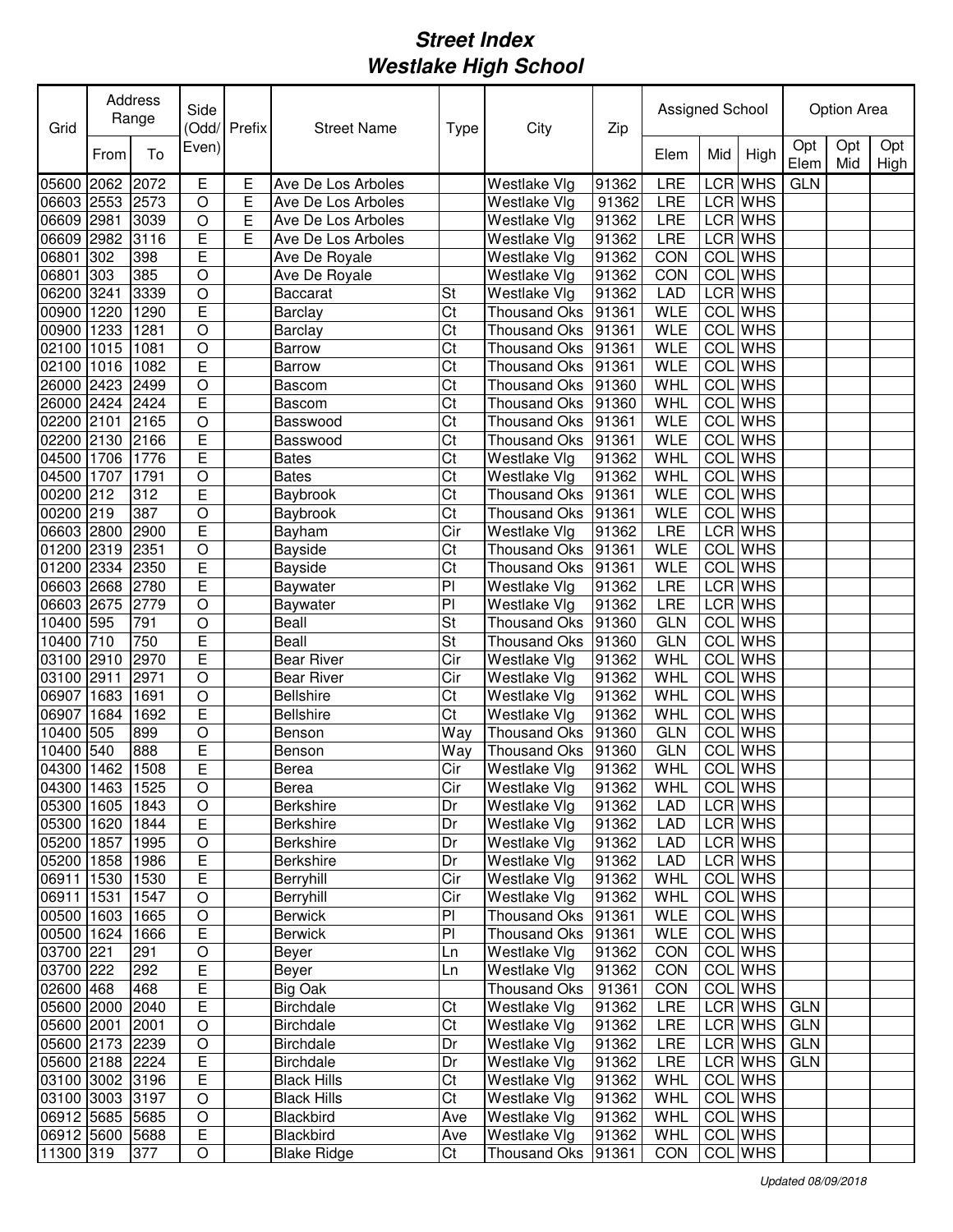| Grid                               |      | Address<br>Range | Side               | (Odd/Prefix | <b>Street Name</b>                     | Type      | City                                     | Zip   | Assigned School          |            |                    |             | Option Area |             |
|------------------------------------|------|------------------|--------------------|-------------|----------------------------------------|-----------|------------------------------------------|-------|--------------------------|------------|--------------------|-------------|-------------|-------------|
|                                    | From | To               | Even)              |             |                                        |           |                                          |       | Elem                     | Mid        | High               | Opt<br>Elem | Opt<br>Mid  | Opt<br>High |
| 11300 320                          |      | 378              | Ε                  |             | <b>Blake Ridge</b>                     | Ct        | <b>Thousand Oks</b>                      | 91361 | CON                      | <b>COL</b> | <b>WHS</b>         |             |             |             |
| 06608 2772                         |      | 3094             | E                  |             | <b>Blazing Star</b>                    | Dr        | Westlake Vlg                             | 91362 | LRE                      |            | LCR WHS            |             |             |             |
| 06608 2795                         |      | 3097             | O                  |             | <b>Blazing Star</b>                    | Dr        | Westlake Vlg                             | 91362 | LRE                      |            | LCR WHS            |             |             |             |
| 06907                              | 1773 | 1805             | $\circ$            |             | <b>Blue Hill</b>                       | Ct        | Westlake Vlg                             | 91362 | WHL                      |            | <b>COL</b> WHS     |             |             |             |
| 06907                              | 1774 | 1798             | E                  |             | <b>Blue Hill</b>                       | Ct        | Westlake Vlg                             | 91362 | <b>WHL</b>               |            | <b>COL</b> WHS     |             |             |             |
| 06918 930                          |      | 998              | Ē                  |             | <b>Blue Mountain</b>                   | Cir       | Westlake Vlg                             | 91362 | WHL                      | COL        | <b>WHS</b>         |             |             |             |
| 06918 931                          |      | 987              | $\circ$            |             | <b>Blue Mountain</b>                   | Cir       | Westlake Vlg                             | 91362 | <b>WHL</b>               | COL        | <b>WHS</b>         |             |             |             |
| 03200                              | 3202 | 3366             | E                  |             | <b>Blue Ridge</b>                      | Ct        | Westlake Vlg                             | 91362 | <b>WHL</b>               | <b>COL</b> | <b>WHS</b>         |             |             |             |
| 03200                              | 3203 | 3361             | $\overline{O}$     |             | <b>Blue Ridge</b>                      | Ct        | Westlake Vlg                             | 91362 | WHL                      | <b>COL</b> | <b>WHS</b>         |             |             |             |
| 02300                              | 837  | 909              | $\circ$            |             | <b>Blue Spring</b>                     | Dr        | <b>Thousand Oks</b>                      | 91361 | <b>WLE</b>               | COL        | <b>WHS</b>         |             |             |             |
| 02300                              | 852  | 916              | Ē                  |             | <b>Blue Spring</b>                     | Dr        | <b>Thousand Oks</b>                      | 91361 | <b>WLE</b>               | COL        | <b>WHS</b>         |             |             |             |
| 06907                              | 1610 | 1658             | Ē                  |             | Bluebell                               | PI        | Westlake Vlg                             | 91362 | <b>WHL</b>               | COL        | <b>WHS</b>         |             |             |             |
| 10300 215                          |      | 255              | $\overline{O}$     |             | Blueberry                              | Ln        | <b>Thousand Oks</b>                      | 91360 | <b>GLN</b>               | COL        | <b>WHS</b>         |             |             |             |
| 01600                              | 1275 | 1371             | $\overline{O}$     |             | <b>Bluesail</b>                        | Cir       | <b>Thousand Oks</b>                      | 91361 | <b>WLE</b>               | COL        | <b>WHS</b>         |             |             |             |
| 01600                              | 1290 | 1376             | E                  |             | <b>Bluesail</b>                        | Cir       | <b>Thousand Oks</b>                      | 91361 | <b>WLE</b>               | <b>COL</b> | <b>WHS</b>         |             |             |             |
| 10300                              |      | 25               | $\circ$            |             | <b>Boardwalk</b>                       |           | Thousand Oks                             | 91360 | <b>GLN</b>               | <b>COL</b> | <b>WHS</b>         |             |             |             |
| 06602 3191                         |      | 3311             | $\circ$            |             | <b>Bordero</b>                         | Ln        | Westlake Vlg                             | 91362 | LRE                      |            | <b>LCR</b> WHS     |             |             |             |
| 06602 3194                         |      | 3336             | E                  |             | Bordero                                | Ln        | Westlake Vlg                             | 91362 | LRE                      |            | <b>LCR</b> WHS     |             |             |             |
| 04700                              | 1202 | 1284             | E                  |             | Bouquet                                | Cir       | Westlake Vlg                             | 91362 | WHL                      | <b>COL</b> | <b>WHS</b>         |             |             |             |
| 04700                              | 1203 | 1285             | O                  |             | Bouquet                                | Cir       | Westlake Vlg                             | 91362 | <b>WHL</b>               | COL        | <b>WHS</b>         |             |             |             |
| 01200                              | 1618 | 1766             | E                  |             | <b>Bowcliff</b>                        | Terr      | <b>Thousand Oks</b>                      | 91361 | <b>WLE</b>               | COL        | <b>WHS</b>         |             |             |             |
| 01200                              | 1659 | 1787             | $\overline{O}$     |             | <b>Bowcliff</b>                        | Terr      | <b>Thousand Oks</b>                      | 91361 | <b>WLE</b>               | COL        | <b>WHS</b>         |             |             |             |
| 10400                              | 907  | 973              | $\circ$            |             | <b>Bower</b>                           | Way       | <b>Thousand Oks</b>                      | 91360 | <b>GLN</b>               | COL        | <b>WHS</b>         |             |             |             |
| 10400                              | 920  | 978              | E                  |             | <b>Bower</b>                           | Way       | <b>Thousand Oks</b>                      | 91360 | <b>GLN</b>               | COL        | <b>WHS</b>         |             |             |             |
| 06918 5775                         |      | 5775             | $\circ$            |             | <b>Bowfield</b>                        | St        | <b>Westlake Vlg</b>                      | 91362 | WHL                      | COL        | <b>WHS</b>         |             |             |             |
| 02100                              | 1022 | 1092             | E                  |             | <b>Bradbury</b>                        | Ct        | <b>Thousand Oks</b>                      | 91361 | <b>WLE</b>               | COL        | <b>WHS</b>         |             |             |             |
| 02100                              | 1023 | 1117             | O                  |             | <b>Bradbury</b>                        | Ct        | <b>Thousand Oks</b>                      | 91361 | <b>WLE</b>               | COL        | <b>WHS</b>         |             |             |             |
| 00200 408                          |      | 490              | E                  |             | <b>Braxfield</b>                       | Ct        | Thousand Oks                             | 91361 | <b>WLE</b>               |            | <b>COL</b> WHS     |             |             |             |
| 00200                              | 413  | 487              | O                  |             | <b>Braxfield</b>                       | Ct        | Thousand Oks                             | 91361 | <b>WLE</b>               |            | <b>COL</b> WHS     |             |             |             |
| 10300                              | 105  | 105              | $\circ$            |             | <b>Brazil</b>                          | St        | <b>Thousand Oks</b>                      | 91360 | <b>GLN</b>               |            | COL WHS            |             |             |             |
| 10300                              | 130  | 240              | E                  |             | <b>Brazil</b>                          | St        | <b>Thousand Oks</b>                      | 91360 | <b>GLN</b>               |            | COL WHS            |             |             |             |
| 01300                              | 1308 | 1398             | E                  |             | <b>Breckford</b>                       | Ct        | Thousand Oks                             | 91361 | <b>WLE</b>               | COL        | <b>WHS</b>         |             |             |             |
| 01300                              | 1309 | 1399             | O                  |             | <b>Breckford</b>                       | Ct        | Thousand Oks                             | 91361 | <b>WLE</b>               |            | COL WHS            |             |             |             |
| 00500 1502 1608                    |      |                  | E                  |             | <b>Brentford</b>                       | Ave       | Thousand Oks                             | 91361 | WLE                      |            | <b>COL</b> WHS     |             |             |             |
| 00500 1503 1697                    |      |                  | $\bigcirc$         |             | <b>Brentford</b>                       | Ave       | Thousand Oks                             | 91361 | <b>WLE</b>               |            | COL WHS            |             |             |             |
| 04900 1823                         |      | 1889             | O                  |             | Brian                                  | Ct        | Westlake Vlg                             | 91362 | <b>LAD</b>               |            | LCR WHS            |             |             |             |
| 04900 1824 1866                    |      |                  | E                  |             | <b>Brian</b>                           | Ct        | Westlake Vlg                             | 91362 | <b>LAD</b>               |            | LCR WHS            |             |             |             |
| 00600 1438 1534                    |      |                  | E                  |             | <b>Briarglen</b>                       | Ave       | <b>Thousand Oks</b>                      | 91361 | <b>WLE</b>               |            | COL WHS            |             |             |             |
| 00600 1443 1539                    |      |                  | $\mathsf O$        |             | Briarglen                              | Ave<br>PI | Thousand Oks                             | 91361 | <b>WLE</b>               |            | COL WHS            |             |             |             |
| 05700 2617 2693                    |      |                  | $\hbox{O}$         |             | Briarwood                              |           | Westlake Vlg                             | 91362 | <b>LAD</b>               |            | LCR WHS            |             |             |             |
| 05700 2630 2700                    |      |                  | E                  |             | Briarwood                              | PI        | Westlake Vlg                             | 91362 | <b>LAD</b>               |            | LCR WHS<br>LCR WHS |             |             |             |
| 06606 2515 2551                    |      |                  | $\circ$<br>E       |             | <b>Brickfield</b><br><b>Brickfield</b> | Ct<br>Ct  | Westlake Vlg                             | 91362 | <b>LAD</b><br><b>LAD</b> |            | LCR WHS            |             |             |             |
| 06606 2520                         |      | 2544             |                    |             |                                        |           | Westlake Vlg                             | 91362 |                          |            | COL WHS            |             |             |             |
| 00400 1355 1475<br>00600 1550 1578 |      |                  | $\circ$<br>E       |             | <b>Bridgegate</b>                      | St<br>St  | Thousand Oks 91361                       |       | <b>WLE</b><br><b>WLE</b> |            | COL WHS            |             |             |             |
| 00600 1551                         |      | 1635             |                    |             | <b>Bridgegate</b>                      | St        | Thousand Oks 91361                       |       | <b>WLE</b>               |            | COL WHS            |             |             |             |
| 00700 1653 1679                    |      |                  | $\circ$<br>$\circ$ |             | Bridgegate<br><b>Bridgegate</b>        | St        | Thousand Oks 91361<br>Thousand Oks 91361 |       | <b>WLE</b>               | COL        | <b>WHS</b>         |             |             |             |
| 00900 1840                         |      | 1860             | Ε                  |             | <b>Bridgegate</b>                      | St        | Thousand Oks                             | 91361 | <b>WLE</b>               | COL        | <b>WHS</b>         |             |             |             |
| 01300 1860                         |      | 2152             | Е                  |             | <b>Bridgegate</b>                      | Ct        | Thousand Oks                             | 91361 | <b>WLE</b>               |            | COL WHS            |             |             |             |
| 01300 2004 2152                    |      |                  | Ε                  |             | <b>Bridgegate</b>                      | St        | Thousand Oks                             | 91361 | WLE                      |            | COL WHS            |             |             |             |
| 01300 2039 2155                    |      |                  | $\mathsf O$        |             | <b>Bridgegate</b>                      | Ct        | Thousand Oks                             | 91361 | <b>WLE</b>               |            | COL WHS            |             |             |             |
| 01300 2039 2155                    |      |                  | $\mathsf O$        |             | <b>Bridgegate</b>                      | St        | Thousand Oks                             | 91361 | <b>WLE</b>               |            | COL WHS            |             |             |             |
| 06911 5201                         |      | 5271             | $\hbox{O}$         |             | Bridgetown                             | PI        | Westlake Vlg                             | 91362 | WHL                      |            | COL WHS            |             |             |             |
| 06911 5208 5298                    |      |                  | E                  |             | Bridgetown                             | PI        | Westlake Vlg                             | 91362 | WHL                      |            | COL WHS            |             |             |             |
|                                    |      |                  |                    |             |                                        |           |                                          |       |                          |            |                    |             |             |             |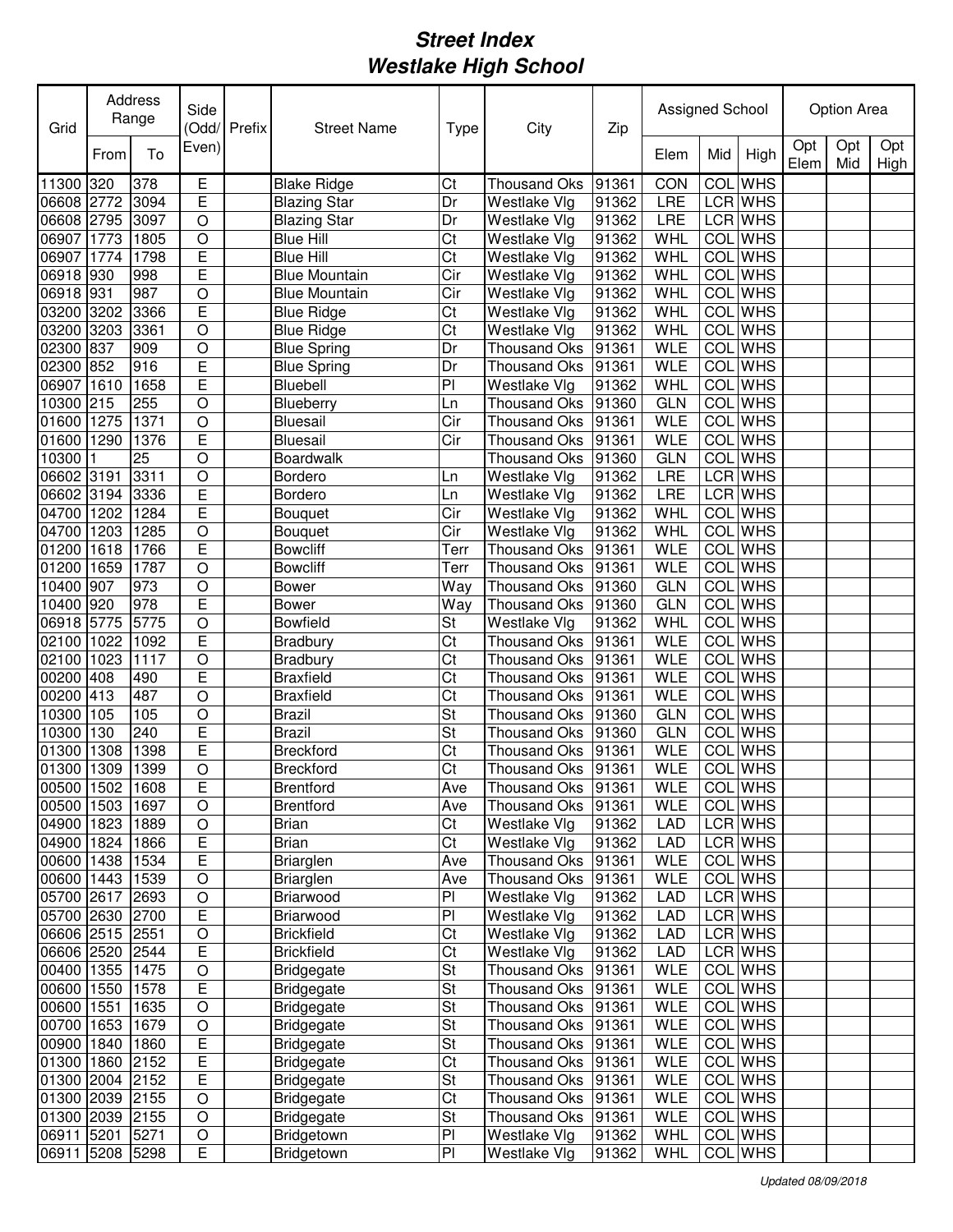| Grid            |       | Address<br>Range | Side           | Odd/Prefix | <b>Street Name</b>       | <b>Type</b> | City                | Zip   | Assigned School |            |                |             | <b>Option Area</b> |             |
|-----------------|-------|------------------|----------------|------------|--------------------------|-------------|---------------------|-------|-----------------|------------|----------------|-------------|--------------------|-------------|
|                 | From  | To               | Even)          |            |                          |             |                     |       | Elem            | Mid        | High           | Opt<br>Elem | Opt<br>Mid         | Opt<br>High |
| 06901           | 4033  | 4063             | $\circ$        |            | Bridgewood               | Ln          | Westlake Vlg        | 91362 | <b>WHL</b>      | COL        | <b>WHS</b>     |             |                    |             |
| 06901           | 4038  | 4062             | E              |            | Bridgewood               | Ln          | Westlake Vlg        | 91362 | <b>WHL</b>      |            | <b>COL</b> WHS |             |                    |             |
| 05200           | 1743  | 1767             | O              |            | <b>Bridle Oaks</b>       | Ct          | Westlake Vlg        | 91362 | LAD             |            | LCR WHS        |             |                    |             |
| 05200           | 1752  | 1776             | E              |            | <b>Bridle Oaks</b>       | Ct          | Westlake Vlg        | 91362 | LAD             |            | LCR WHS        |             |                    |             |
| 02000           | 1106  | 1126             | E              |            | Brightglen               | Cir         | <b>Thousand Oks</b> | 91361 | <b>WLE</b>      | COL        | <b>WHS</b>     |             |                    |             |
| 02000           | 1129  | 1165             | $\circ$        |            | Brightglen               | Cir         | <b>Thousand Oks</b> | 91361 | <b>WLE</b>      | COL        | <b>WHS</b>     |             |                    |             |
| 06907           | 1681  | 1689             | $\circ$        |            | Brighton                 | Ct          | Westlake Vlg        | 91362 | WHL             | COL        | <b>WHS</b>     |             |                    |             |
| 06907           | 1682  | 1690             | E              |            | Brighton                 | Ct          | Westlake Vlg        | 91362 | WHL             | COL        | <b>WHS</b>     |             |                    |             |
| 02300           | 909   | 951              | $\circ$        |            | <b>Brightstone</b>       | Ct          | <b>Thousand Oks</b> | 91361 | <b>WLE</b>      | COL        | <b>WHS</b>     |             |                    |             |
| 02300           | 912   | 950              | E              |            | <b>Brightstone</b>       | Ct          | <b>Thousand Oks</b> | 91361 | <b>WLE</b>      | COL        | <b>WHS</b>     |             |                    |             |
| 06915           | 949   | 997              | $\bigcirc$     |            | <b>Brook Meadow</b>      | Ct          | Westlake Vlg        | 91362 | WHL             | <b>COL</b> | <b>WHS</b>     |             |                    |             |
| 06601           | 2001  | 2217             | $\circ$        |            | <b>Brookfield</b>        | Dr          | Westlake Vlg        | 91362 | LRE             |            | LCR WHS        |             |                    |             |
| 06601           | 2002  | 2182             | Ē              |            | <b>Brookfield</b>        | Dr          | Westlake Vlg        | 91362 | LRE             |            | <b>LCR</b> WHS |             |                    |             |
| 06911           | 5630  | 5642             | Ē              |            | <b>Brookmont Terrace</b> | Ct          | Westlake Vlg        | 91362 | WHL             | <b>COL</b> | <b>WHS</b>     |             |                    |             |
| 06911           | 15653 | 5677             | $\circ$        |            | <b>Brookmont Terrace</b> | Ct          | Westlake Vlg        | 91362 | WHL             | <b>COL</b> | <b>WHS</b>     |             |                    |             |
| 01200           | 1764  | 1798             | E              |            | Brooksfall               | Ct          | <b>Thousand Oks</b> | 91361 | <b>WLE</b>      | <b>COL</b> | <b>WHS</b>     |             |                    |             |
| 01200           | 1765  | 1797             | $\circ$        |            | <b>Brooksfall</b>        | Ct          | <b>Thousand Oks</b> | 91361 | <b>WLE</b>      | <b>COL</b> | <b>WHS</b>     |             |                    |             |
| 06100           | 1855  | 1925             | $\circ$        |            | <b>Brooktree</b>         | Ct          | Westlake Vlg        | 91362 | <b>LAD</b>      |            | <b>LCR</b> WHS |             |                    |             |
| 06100           | 1864  | 1924             | E              |            | <b>Brooktree</b>         | Ct          | Westlake Vlg        | 91362 | <b>LAD</b>      |            | <b>LCR</b> WHS |             |                    |             |
| 00700           | 981   | 1285             | $\circ$        |            | <b>Brookview</b>         | Ave         | <b>Thousand Oks</b> | 91361 | <b>WLE</b>      | COL        | <b>WHS</b>     |             |                    |             |
| 00700           | 982   | 1292             | E              |            | <b>Brookview</b>         | Ave         | <b>Thousand Oks</b> | 91361 | <b>WLE</b>      | COL        | <b>WHS</b>     |             |                    |             |
| 02100           | 2008  | 2076             | E              |            | <b>Broomfirth</b>        | Ct          | <b>Thousand Oks</b> | 91361 | <b>WLE</b>      | COL        | <b>WHS</b>     |             |                    |             |
| 02100           | 2009  | 2091             | $\circ$        |            | <b>Broomfirth</b>        | Ct          | <b>Thousand Oks</b> | 91361 | <b>WLE</b>      | COL        | <b>WHS</b>     |             |                    |             |
| 10400 513       |       | 951              | O              |            | Brossard                 | Dr          | <b>Thousand Oks</b> | 91360 | <b>GLN</b>      | COL        | <b>WHS</b>     |             |                    |             |
| 10400           | 538   | 918              | E              |            | <b>Brossard</b>          | Dr          | Thousand Oks        | 91360 | <b>GLN</b>      | COL        | <b>WHS</b>     |             |                    |             |
| 04300           | 912   | 960              | E              |            | <b>Bruce</b>             | Cir         | Westlake Vlg        | 91362 | <b>WHL</b>      |            | <b>COL</b> WHS |             |                    |             |
| 04300           | 913   | 961              | O              |            | <b>Bruce</b>             | Cir         | Westlake Vlg        | 91362 | <b>WHL</b>      | COL        | <b>WHS</b>     |             |                    |             |
| 06914           | 3850  | 3880             | E              |            | <b>Brunston</b>          | Ct          | Westlake Vlg        | 91362 | WHL             |            | <b>COL</b> WHS |             |                    |             |
| 06914           | 3855  | 3875             | O              |            | <b>Brunston</b>          | Ct          | Westlake Vlg        | 91362 | <b>WHL</b>      | COL        | <b>WHS</b>     |             |                    |             |
| 00700           | 1641  | 1673             | $\circ$        |            | Bucksglen                | Ct          | Thousand Oks        | 91361 | <b>WLE</b>      | COL        | <b>WHS</b>     |             |                    |             |
| 00700           | 1642  | 1682             | E              |            | Bucksglen                | Ct          | <b>Thousand Oks</b> | 91361 | <b>WLE</b>      | <b>COL</b> | <b>WHS</b>     |             |                    |             |
| 00800           | 1243  | 1319             | $\circ$        |            | Bucksmoore               | Ct          | <b>Thousand Oks</b> | 91361 | <b>WLE</b>      | COL        | <b>WHS</b>     |             |                    |             |
| 00800           | 1244  | 1320             | E              |            | <b>Bucksmoore</b>        | Ct          | <b>Thousand Oks</b> | 91361 | <b>WLE</b>      | COL        | <b>WHS</b>     |             |                    |             |
| 05900 1515 1587 |       |                  | $\overline{O}$ |            | <b>Burning Tree</b>      | Dr          | Westlake Vlg        | 91362 | <b>LAD</b>      |            | LCR WHS        |             |                    |             |
| 05900 1522      |       | 1594             | E              |            | <b>Burning Tree</b>      | Dr          | Westlake Vlg        | 91362 | <b>LAD</b>      |            | LCR WHS        |             |                    |             |
| 05700 1600 1896 |       |                  | E              |            | <b>Burning Tree</b>      | Dr          | Westlake Vlg        | 91362 | LAD             |            | LCR WHS        |             |                    |             |
| 05700 1637 1883 |       |                  | $\mathsf O$    |            | <b>Burning Tree</b>      | Dr          | Westlake Vlg        | 91362 | <b>LAD</b>      |            | LCR WHS        |             |                    |             |
| 00200 1607      |       | 1691             | $\hbox{O}$     |            | <b>Bushgrove</b>         | Ct          | Thousand Oks        | 91361 | <b>WLE</b>      |            | COL WHS        |             |                    |             |
| 00200 1608      |       | 1690             | E              |            | <b>Bushgrove</b>         | Ct          | Thousand Oks        | 91361 | <b>WLE</b>      |            | COL WHS        |             |                    |             |
| 00400 1603 1683 |       |                  | $\hbox{O}$     |            | Camberwell               | PI          | Thousand Oks        | 91361 | <b>WLE</b>      |            | COL WHS        |             |                    |             |
| 00400 1604      |       | 1692             | E              |            | Camberwell               | PI          | Thousand Oks        | 91361 | <b>WLE</b>      |            | COL WHS        |             |                    |             |
| 00200 2050      |       | 2084             | E              |            | Camerton                 | Ct          | Thousand Oks        | 91361 | <b>WLE</b>      |            | COL WHS        |             |                    |             |
| 06915 1049 1051 |       |                  | $\bigcirc$     |            | Candlecrest              | Dr          | Westlake Vlg        | 91362 | WHL             |            | COL WHS        |             |                    |             |
| 06915 938       |       | 1170             | E              |            | Candlecrest              | Dr          | Westlake Vlg        | 91362 | WHL             |            | COL WHS        |             |                    |             |
| 06200 1721      |       | 1785             | $\circ$        |            | Cannes                   | Dr          | Westlake Vlg        | 91362 | <b>LAD</b>      |            | <b>LCR WHS</b> |             |                    |             |
| 06200 1752 1960 |       |                  | E              |            | Cannes                   | Dr          | Westlake Vlg        | 91362 | <b>LAD</b>      |            | LCR WHS        |             |                    |             |
| 06907 4700      |       | 4796             | Е              |            | Canterbury               | St          | Westlake Vlg        | 91362 | WHL             |            | COL WHS        |             |                    |             |
| 06907 4721      |       | 4807             | O              |            | Canterbury               | St          | Westlake Vlg        | 91362 | WHL             |            | COL WHS        |             |                    |             |
| 02000 1079 1119 |       |                  | $\mathsf O$    |            | Canterford               | Cir         | Thousand Oks        | 91361 | <b>WLE</b>      |            | COL WHS        |             |                    |             |
| 02000 1122 1150 |       |                  | $\overline{E}$ |            | Canterford               | Cir         | Thousand Oks        | 91361 | <b>WLE</b>      |            | COL WHS        |             |                    |             |
| 06912 1225 1281 |       |                  | O              |            | Canyon Rim               | Cir         | Westlake Vlg        | 91362 | WHL             |            | COL WHS        |             |                    |             |
| 06912 1246 1270 |       |                  | $\overline{E}$ |            | Canyon Rim               | Cir         | Westlake Vlg        | 91362 | WHL             |            | COL WHS        |             |                    |             |
| 06609 2608 2948 |       |                  | $\overline{E}$ |            | Capella                  | Way         | Westlake Vlg        | 91362 | LRE             |            | LCR WHS        |             |                    |             |
| 06609 2609 2977 |       |                  | O              |            | Capella                  | Way         | Westlake Vlg        | 91362 | LRE             |            | LCR WHS        |             |                    |             |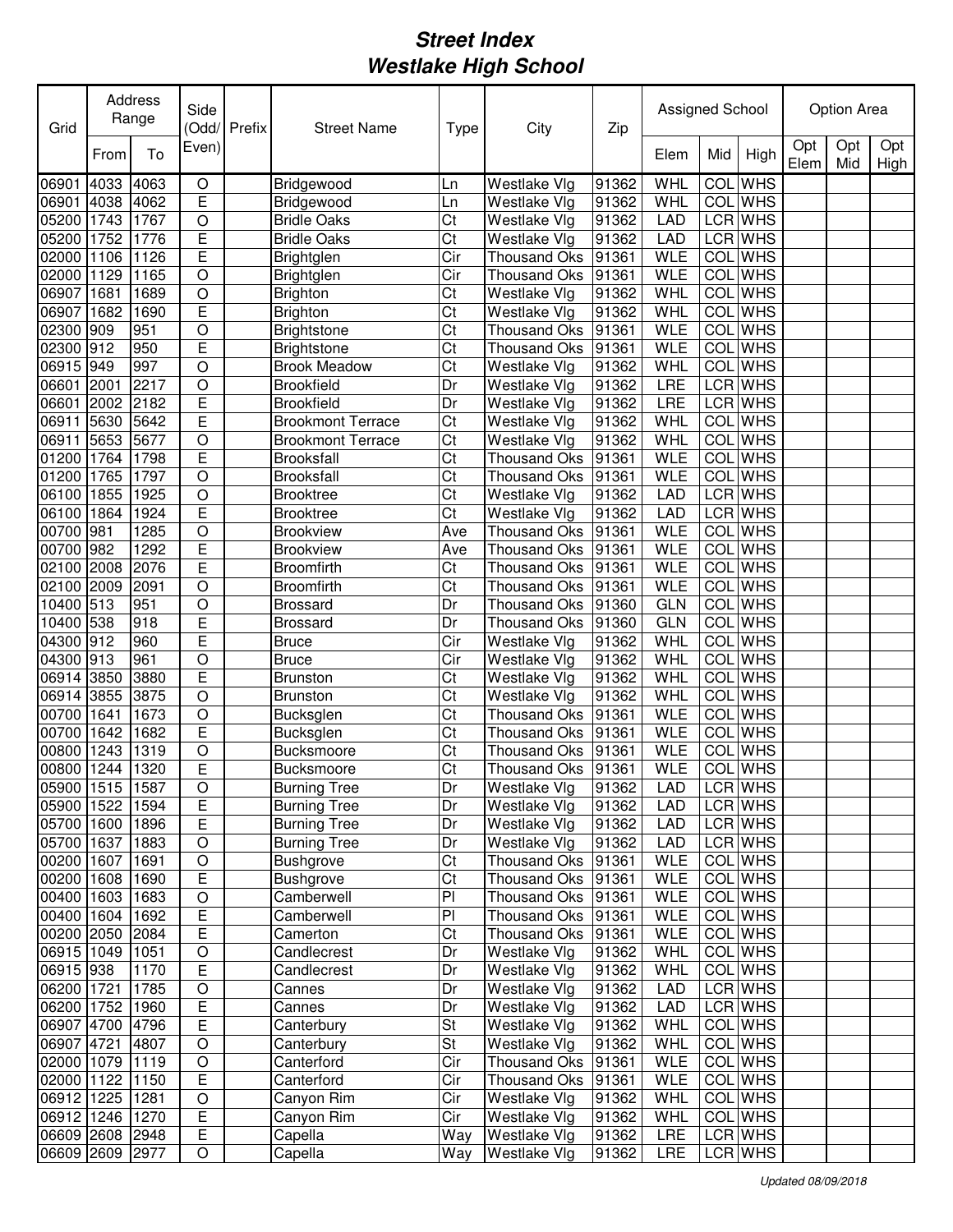| Grid            |      | Address<br>Range | Side           | Odd/Prefix | <b>Street Name</b>    | Type           | City                | Zip   | Assigned School |                  |                |             | Option Area |             |
|-----------------|------|------------------|----------------|------------|-----------------------|----------------|---------------------|-------|-----------------|------------------|----------------|-------------|-------------|-------------|
|                 | From | To               | Even)          |            |                       |                |                     |       | Elem            | Mid              | High           | Opt<br>Elem | Opt<br>Mid  | Opt<br>High |
| 04700 1118      |      | 1192             | E              |            | Cardiff               | Cir            | Westlake Vlg        | 91362 | WHL             | COL              | <b>WHS</b>     |             |             |             |
| 04700 1119      |      | 1193             | $\circ$        |            | Cardiff               | Cir            | Westlake Vlg        | 91362 | WHL             |                  | <b>COL</b> WHS |             |             |             |
| 00300           | 101  | 977              | $\circ$        |            | Carlisle              | Rd             | Thousand Oks        | 91361 | <b>WLE</b>      |                  | <b>COL</b> WHS |             |             |             |
| 00300           | 102  | 976              | E              |            | Carlisle              | Rd             | <b>Thousand Oks</b> | 91361 | <b>WLE</b>      |                  | <b>COL</b> WHS |             |             |             |
| 04800           | 2506 | 2566             | E              |            | Carpenter             | St             | Westlake Vlg        | 91362 | WHL             |                  | <b>COL</b> WHS |             |             |             |
| 04800           | 2539 | 2591             | $\circ$        |            | Carpenter             | St             | Westlake Vlg        | 91362 | WHL             |                  | <b>COL</b> WHS |             |             |             |
| 06200           | 3128 | 3344             | E              |            | Casino                | Dr             | Westlake Vlg        | 91362 | LAD             |                  | LCR WHS        |             |             |             |
| 06200           | 3129 | 3337             | $\overline{O}$ |            | Casino                | Dr             | Westlake Vlg        | 91362 | <b>LAD</b>      |                  | LCR WHS        |             |             |             |
| 06907           | 1679 | 1687             | $\overline{O}$ |            | Castlebridge          | Ct             | Westlake Vlg        | 91362 | WHL             | COL              | <b>WHS</b>     |             |             |             |
| 06907           | 1680 | 1688             | E              |            | Castlebridge          | Ct             | Westlake Vlg        | 91362 | WHL             | COL              | <b>WHS</b>     |             |             |             |
| 00700           | 1628 | 1660             | Ē              |            | Castlehill            | Ct             | <b>Thousand Oks</b> | 91361 | <b>WLE</b>      | $\overline{COL}$ | <b>WHS</b>     |             |             |             |
| 00700           | 1629 | 1655             | $\bigcirc$     |            | Castlehill            | Ct             | <b>Thousand Oks</b> | 91361 | <b>WLE</b>      | COL              | <b>WHS</b>     |             |             |             |
| 00600           | 1592 | 1608             | Ē              |            | Castleview            | Ct             | <b>Thousand Oks</b> | 91361 | <b>WLE</b>      | COL              | <b>WHS</b>     |             |             |             |
| 06912           | 701  | 779              | $\overline{O}$ |            | <b>Cedar Point</b>    | PI             | Westlake Vlg        | 91362 | <b>WHL</b>      | <b>COL</b>       | <b>WHS</b>     |             |             |             |
| 06912 720       |      | 780              | E              |            | Cedar Point           | P <sub>1</sub> | Westlake Vlg        | 91362 | WHL             | COL              | <b>WHS</b>     |             |             |             |
| 05900 2681      |      | 2847             | $\circ$        |            | Cedar Wood            | PI             | Westlake Vlg        | 91362 | <b>LAD</b>      |                  | <b>LCR</b> WHS |             |             |             |
| 05900 2682      |      | 2848             | E              |            | Cedar Wood            | PI             | Westlake Vlg        | 91362 | <b>LAD</b>      |                  | <b>LCR</b> WHS |             |             |             |
| 06918 955       |      | 983              | $\circ$        |            | Cedarcliff            | Ct             | Westlake Vlg        | 91362 | WHL             | <b>COL</b>       | <b>WHS</b>     |             |             |             |
| 06918 956       |      | 984              | E              |            | Cedarcliff            | Ct             | Westlake Vlg        | 91362 | WHL             | COL              | <b>WHS</b>     |             |             |             |
| 01400 1241      |      | 1253             | $\overline{O}$ |            | <b>Center Court</b>   | Dr             | Thousand Oks        | 91361 | <b>WLE</b>      | COL              | <b>WHS</b>     |             |             |             |
| 01400           | 1242 | 1254             | E              |            | Center Court          | Dr             | <b>Thousand Oks</b> | 91361 | <b>WLE</b>      | COL              | <b>WHS</b>     |             |             |             |
| 26000           | 904  | 1084             | E              |            | Chalet                | Cir            | Westlake Vlg        | 91362 | WHL             | COL              | <b>WHS</b>     |             |             |             |
| 26000           | 905  | 1085             | $\circ$        |            | Chalet                | Cir            | Westlake Vlg        | 91362 | WHL             | COL              | <b>WHS</b>     |             |             |             |
| 06603 3011      |      | 3095             | $\bigcirc$     |            | Chancery              | PI             | Westlake Vlg        | 91362 | LRE             |                  | <b>LCR</b> WHS |             |             |             |
| 06603 3012      |      | 3084             | Ε              |            | Chancery              | P              | Westlake Vlg        | 91362 | LRE             |                  | LCR WHS        |             |             |             |
| 01102           | 1986 | 2098             | E              |            | Channelford           | Rd             | Thousand Oks        | 91361 | <b>WLE</b>      |                  | COL WHS        |             |             |             |
| 01102           | 1993 | 2099             | $\circ$        |            | Channelford           | Rd             | <b>Thousand Oks</b> | 91361 | <b>WLE</b>      | COL              | <b>WHS</b>     |             |             |             |
| 04000           | 1560 | 1610             | E              |            | Charterwood           | Ct             | <b>Thousand Oks</b> | 91360 | CON             |                  | <b>COL</b> WHS |             |             |             |
| 04000           | 1615 | 1641             | O              |            | Charterwood           | Ct             | Thousand Oks        | 91360 | CON             |                  | <b>COL</b> WHS |             |             |             |
| 06603 2458      |      | 2634             | E              |            | Chaucer               | PI             | Westlake Vlg        | 91362 | LRE             |                  | LCR WHS        |             |             |             |
| 06603 2459      |      | 2633             | O              |            | Chaucer               | PI             | Westlake Vlg        | 91362 | <b>LRE</b>      |                  | LCR WHS        |             |             |             |
| 06918           | 1000 | 1050             | E              |            | Cherry Creek          | Cir            | Westlake Vlg        | 91362 | <b>WHL</b>      | COL              | <b>WHS</b>     |             |             |             |
| 06918 1039      |      | 1057             | O              |            | <b>Cherry Creek</b>   | Cir            | Westlake Vlg        | 91362 | WHL             |                  | COL WHS        |             |             |             |
| 06917 4531 4549 |      |                  | $\overline{O}$ |            | Cherry Valley         | Cir            | Westlake Vlg        | 91362 | WHL             |                  | <b>COL</b> WHS |             |             |             |
| 06917 4534 4558 |      |                  | E              |            | <b>Cherry Valley</b>  | Cir            | Westlake Vlg        | 91362 | WHL             |                  | COL WHS        |             |             |             |
| 00400 1005 1085 |      |                  | $\mathsf O$    |            | <b>Cheshire Hills</b> | Ct             | Thousand Oks 91361  |       | <b>WLE</b>      |                  | COL WHS        |             |             |             |
| 00400 1024 1084 |      |                  | E              |            | <b>Cheshire Hills</b> | Ct             | Thousand Oks        | 91361 | WLE             |                  | COL WHS        |             |             |             |
| 00500 1377 1491 |      |                  | $\mathsf O$    |            | Cheswick              | PI             | Thousand Oks        | 91361 | <b>WLE</b>      |                  | COL WHS        |             |             |             |
| 00500 1388 1490 |      |                  | E              |            | Cheswick              | PI             | Thousand Oks 91361  |       | <b>WLE</b>      |                  | COL WHS        |             |             |             |
| 00400 1475 1495 |      |                  | $\hbox{O}$     |            | <b>Cheviot Hills</b>  | Ct             | Thousand Oks 91361  |       | <b>WLE</b>      |                  | COL WHS        |             |             |             |
| 00400 1480 1490 |      |                  | E              |            | <b>Cheviot Hills</b>  | Ct             | Thousand Oks 91361  |       | <b>WLE</b>      |                  | COL WHS        |             |             |             |
| 03401 114       |      | 118              | E              |            | Cheyenne              | Ave            | Westlake Vlg        | 91362 | CON             |                  | COL WHS        |             |             |             |
| 03700 2319 2499 |      |                  | $\bigcirc$     |            | Chiquita              | Ln             | Westlake Vlg        | 91362 | CON             |                  | COL WHS        |             |             |             |
| 03700 2338 2466 |      |                  | E              |            | Chiquita              | Ln             | Westlake Vlg        | 91362 | CON             |                  | COL WHS        |             |             |             |
| 06609 3150 3242 |      |                  | E              |            | Clarita               | Ct             | Westlake Vlg        | 91362 | LRE             |                  | LCR WHS        |             |             |             |
| 06609 3157 3209 |      |                  | $\circ$        |            | Clarita               | Ct             | Westlake Vlg        | 91362 | LRE             |                  | LCR WHS        |             |             |             |
| 06906 1725 1757 |      |                  | $\circ$        |            | Classic Rose          | Ct             | Westlake Vlg        | 91362 | WHL             |                  | COL WHS        |             |             |             |
| 06906 1740 1764 |      |                  | Ε              |            | Classic Rose          | Ct             | Westlake Vlg        | 91362 | WHL             |                  | COL WHS        |             |             |             |
| 10600 101       |      | 101              | $\mathsf O$    |            | Clay                  | Ct             | Thousand Oks 91360  |       | CON             |                  | COL WHS        |             |             |             |
| 10600 80        |      | 102              | Е              |            | Clay                  | Ct             | Thousand Oks 91360  |       | CON             |                  | COL WHS        |             |             |             |
| 00900 1194 1194 |      |                  | E              |            | Clayford              | Ave            | Thousand Oks 91361  |       | <b>WLE</b>      |                  | COL WHS        |             |             |             |
| 00900 1203 1315 |      |                  | O              |            | Clayford              | Ave            | Thousand Oks 91361  |       | <b>WLE</b>      |                  | COL WHS        |             |             |             |
| 01400 1243 1255 |      |                  | O              |            | <b>Clippers</b>       | Cir            | Thousand Oks 91361  |       | <b>WLE</b>      |                  | COL WHS        |             |             |             |
| 01400 1244 1256 |      |                  | E              |            | <b>Clippers</b>       | Cir            | Thousand Oks 91361  |       | WLE             |                  | COL WHS        |             |             |             |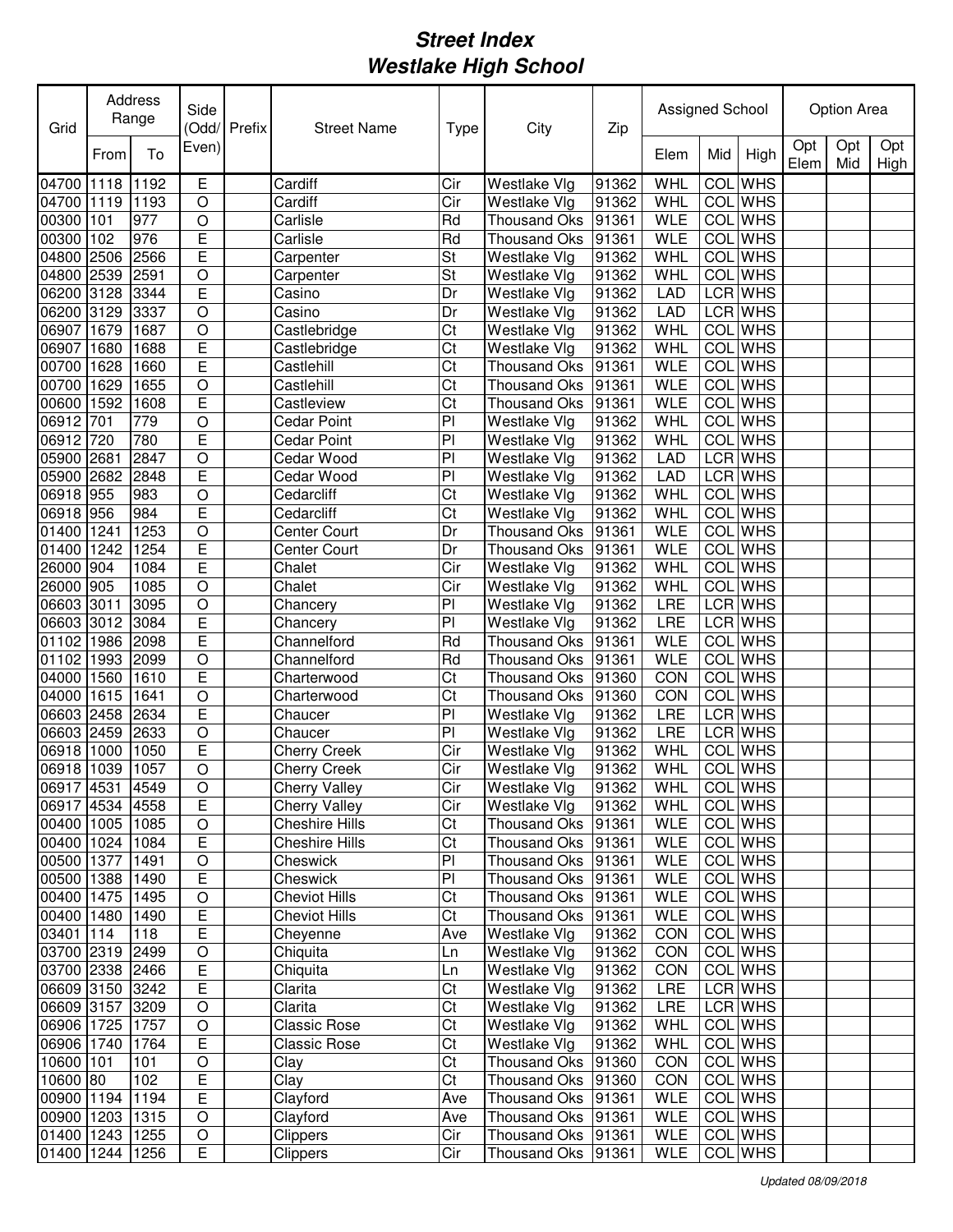| Grid       |      | Address<br>Range | Side           | (Odd/ Prefix | <b>Street Name</b> | Type     | City                | Zip   | Assigned School |            |                |             | Option Area |             |
|------------|------|------------------|----------------|--------------|--------------------|----------|---------------------|-------|-----------------|------------|----------------|-------------|-------------|-------------|
|            | From | To               | Even)          |              |                    |          |                     |       | Elem            | Mid        | High           | Opt<br>Elem | Opt<br>Mid  | Opt<br>High |
| 06906      | 3949 | 3997             | O              |              | Cloverleaf         | St       | Westlake Vlg        | 91362 | WHL             | COL        | <b>WHS</b>     |             |             |             |
| 06906      | 3950 | 3998             | E              |              | Cloverleaf         | St       | Westlake Vlg        | 91362 | WHL             |            | COL WHS        |             |             |             |
| 06917      | 4559 | 4743             | O              |              | Club View          | Dr       | <b>Westlake Vlg</b> | 91362 | WHL             |            | COL WHS        |             |             |             |
| 06917      | 4590 | 4744             | E              |              | Club View          | Dr       | <b>Westlake Vlg</b> | 91362 | WHL             |            | COL WHS        |             |             |             |
| 06906      | 1580 | 1612             | E              |              | Clydesdale         | Cir      | Westlake Vlg        | 91362 | WHL             | <b>COL</b> | <b>WHS</b>     |             |             |             |
| 06908      | 4283 | 4347             | O              |              | Coachman           | Cir      | Westlake Vlg        | 91362 | WHL             |            | COL WHS        |             |             |             |
| 06908      | 4286 | 4286             | E              |              | Coachman           | Cir      | Westlake Vlg        | 91362 | <b>WHL</b>      |            | COL WHS        |             |             |             |
| 06701      | 2152 | 2184             | E              |              | Coalfax            | Ct       | Westlake Vlg        | 91362 | <b>LRE</b>      |            | LCR WHS        | <b>GLN</b>  |             |             |
| 06701      | 2165 | 2185             | $\overline{O}$ |              | Coalfax            | Ct       | Westlake Vlg        | 91362 | <b>LRE</b>      |            | LCR WHS        | <b>GLN</b>  |             |             |
| 06605      | 2543 | 2583             | O              |              | Cobblecreek        | Ct       | Westlake Vlg        | 91362 | <b>LRE</b>      |            | LCR WHS        |             |             |             |
| 06605      | 2544 | 2576             | E              |              | Cobblecreek        | Ct       | Westlake Vlg        | 91362 | <b>LRE</b>      |            | LCR WHS        |             |             |             |
| 04500      | 1012 | 1060             | E              |              | Colby              | Cir      | Westlake Vlg        | 91362 | WHL             | COL        | <b>WHS</b>     |             |             |             |
| 04500      | 1039 | 1061             | $\bigcirc$     |              | Colby              | Cir      | Westlake Vlg        | 91362 | WHL             | <b>COL</b> | <b>WHS</b>     |             |             |             |
| 06913      | 1720 | 1880             | E              |              | Collingswood       | Ct       | Westlake Vlg        | 91362 | WHL             | COL        | <b>WHS</b>     |             |             |             |
| 06913      | 1783 | 1885             | $\bigcirc$     |              | Collingswood       | Ct       | Westlake Vlg        | 91362 | WHL             | <b>COL</b> | <b>WHS</b>     |             |             |             |
| 11300      | 120  | 196              | E              |              | Colt               | Ln       | <b>Thousand Oks</b> | 91361 | CON             | <b>COL</b> | <b>WHS</b>     |             |             |             |
| 11300      | 169  | 197              | $\circ$        |              | Colt               | Ln       | <b>Thousand Oks</b> | 91361 | CON             | COL        | <b>WHS</b>     |             |             |             |
| 03401      | 135  | 135              | $\circ$        |              | Comanche           | Way      | <b>Thousand Oks</b> | 91362 | CON             | COL        | <b>WHS</b>     |             |             |             |
| 10400      | 574  | 842              | E              |              | Combes             | Ave      | <b>Thousand Oks</b> | 91360 | <b>GLN</b>      | COL        | <b>WHS</b>     |             |             |             |
| 10400      | 835  | 835              | $\circ$        |              | Combes             | Ave      | <b>Thousand Oks</b> | 91360 | <b>GLN</b>      | COL        | <b>WHS</b>     |             |             |             |
| 00400      | 1255 | 1275             | $\circ$        |              | Common Wealth      | Cir      | <b>Thousand Oks</b> | 91361 | <b>WLE</b>      | COL        | <b>WHS</b>     |             |             |             |
| 00400      | 1260 | 1280             | E              |              | Common Wealth      | Cir      | <b>Thousand Oks</b> | 91361 | <b>WLE</b>      | COL        | <b>WHS</b>     |             |             |             |
|            |      |                  | E              |              |                    |          |                     |       |                 |            | <b>WHS</b>     |             |             |             |
| 06800      | 422  | 430<br>431       |                |              | Conejo Bluff       | Ct<br>Ct | <b>Thousand Oks</b> | 91362 | CON             | COL        | <b>WHS</b>     |             |             |             |
| 06800      | 423  |                  | $\circ$        |              | Conejo Bluff       |          | <b>Thousand Oks</b> | 91362 | CON             | COL        |                |             |             |             |
| 06607      | 2657 | 2725             | O              |              | Conejo Canyon      | Ct       | Westlake Vlg        | 91362 | <b>LAD</b>      |            | LCR WHS        |             |             |             |
| 06607      | 2698 | 2746             | E              |              | Conejo Canyon      | Ct       | Westlake Vlg        | 91362 | <b>LAD</b>      |            | LCR WHS        |             |             |             |
| 02600      | 250  | 350              | E              |              | Conejo Ridge       | Ave      | <b>Thousand Oks</b> | 91361 | CON             |            | COL WHS        |             |             |             |
| 02600      | 375  | 395              | O              |              | Conejo Ridge       | Ave      | <b>Thousand Oks</b> | 91361 | CON             |            | COL WHS        |             |             |             |
| 03500      |      | 109              | E              | S            | Conejo School      | Rd       | Westlake Vlg        | 91362 | CON             |            | COL WHS        |             |             |             |
| 03500      |      | 109              | O              | S            | Conejo School      | Rd       | Westlake Vlg        | 91362 | CON             |            | COL WHS        |             |             |             |
| 03401      | 110  | 110              | E              | S            | Conejo School      | Rd       | Westlake Vlg        | 91362 | CON             |            | <b>COL</b> WHS |             |             |             |
| 03401      | 110  | 110              | O              | S            | Conejo School      | Rd       | Westlake Vlg        | 91362 | CON             | <b>COL</b> | <b>WHS</b>     |             |             |             |
| 03500      | 111  | 199              | E              | S            | Conejo School      | Rd       | Westlake Vlg        | 91362 | CON             |            | COL WHS        |             |             |             |
| 03500 111  |      | 199              | O              | S            | Conejo School      | Rd       | Westlake Vlg        | 91362 | CON             |            | COL WHS        |             |             |             |
| 03600 135  |      | 169              | O              | N            | Conejo School      | Rd       | Westlake Vlg        | 91362 | <b>CON</b>      |            | COL WHS        |             |             |             |
| 03600 136  |      | 166              | Е              | N            | Conejo School      | Rd       | Westlake Vlg        | 91362 | CON             |            | COL WHS        |             |             |             |
| 03700 158  |      | 158              | E              | N            | Conejo School      | Rd       | Westlake Vlg        | 91362 | <b>CON</b>      |            | COL WHS        |             |             |             |
| 03700 158  |      | 158              | O              | N            | Conejo School      | Rd       | Westlake Vlg        | 91362 | CON             |            | COL WHS        |             |             |             |
| 03600 205  |      | 235              | O              | N            | Conejo School      | Rd       | Westlake Vlg        | 91362 | <b>CON</b>      |            | COL WHS        |             |             |             |
| 03601 277  |      | 395              | O              | N            | Conejo School      | Rd       | Westlake Vlg        | 91362 | CON             |            | COL WHS        |             |             |             |
| 03700 302  |      | 302              | E              | N            | Conejo School      | Rd       | Westlake Vlg        | 91362 | CON             |            | COL WHS        |             |             |             |
| 03700 302  |      | 302              | O              | N            | Conejo School      | Rd       | Westlake Vlg        | 91362 | <b>CON</b>      |            | COL WHS        |             |             |             |
| 03700 370  |      | 370              | Е              | N            | Conejo School      | Rd       | Westlake Vlg        | 91362 | <b>CON</b>      |            | COL WHS        |             |             |             |
| 03700 370  |      | 370              | O              | Ν            | Conejo School      | Rd       | Westlake Vlg        | 91362 | <b>CON</b>      |            | COL WHS        |             |             |             |
| 03800 405  |      | 425              | E              | N            | Conejo School      | Rd       | Westlake Vlg        | 91362 | CON             |            | COL WHS        |             |             |             |
| 03800 405  |      | 425              | O              | N            | Conejo School      | Rd       | Westlake Vlg        | 91362 | CON             |            | COL WHS        |             |             |             |
| 03600 53   |      | 71               | O              | N            | Conejo School      | Rd       | Westlake Vlg        | 91362 | CON             |            | COL WHS        |             |             |             |
| 03700 590  |      | 590              | Ε              | N            | Conejo School      | Rd       | Westlake Vlg        | 91362 | CON             |            | COL WHS        |             |             |             |
| 03700 590  |      | 590              | O              | N            | Conejo School      | Rd       | Westlake Vlg        | 91362 | <b>CON</b>      |            | COL WHS        |             |             |             |
| 03700 598  |      | 598              | Е              | N            | Conejo School      | Rd       | Westlake Vlg        | 91362 | <b>CON</b>      |            | COL WHS        |             |             |             |
| 03700 598  |      | 598              | O              | N            | Conejo School      | Rd       | Westlake Vlg        | 91362 | <b>CON</b>      |            | COL WHS        |             |             |             |
| 03800 606  |      | 722              | E              | N            | Conejo School      | Rd       | Westlake Vlg        | 91362 | <b>CON</b>      |            | COL WHS        |             |             |             |
| 03800 606  |      | 722              | O              | N            | Conejo School      | Rd       | Westlake Vlg        | 91362 | CON             |            | COL WHS        |             |             |             |
| 04000 1639 |      | 1645             | O              |              | Copa De Oro        | Ct       | Westlake Vlg        | 91362 | CON             |            | COL WHS        |             |             |             |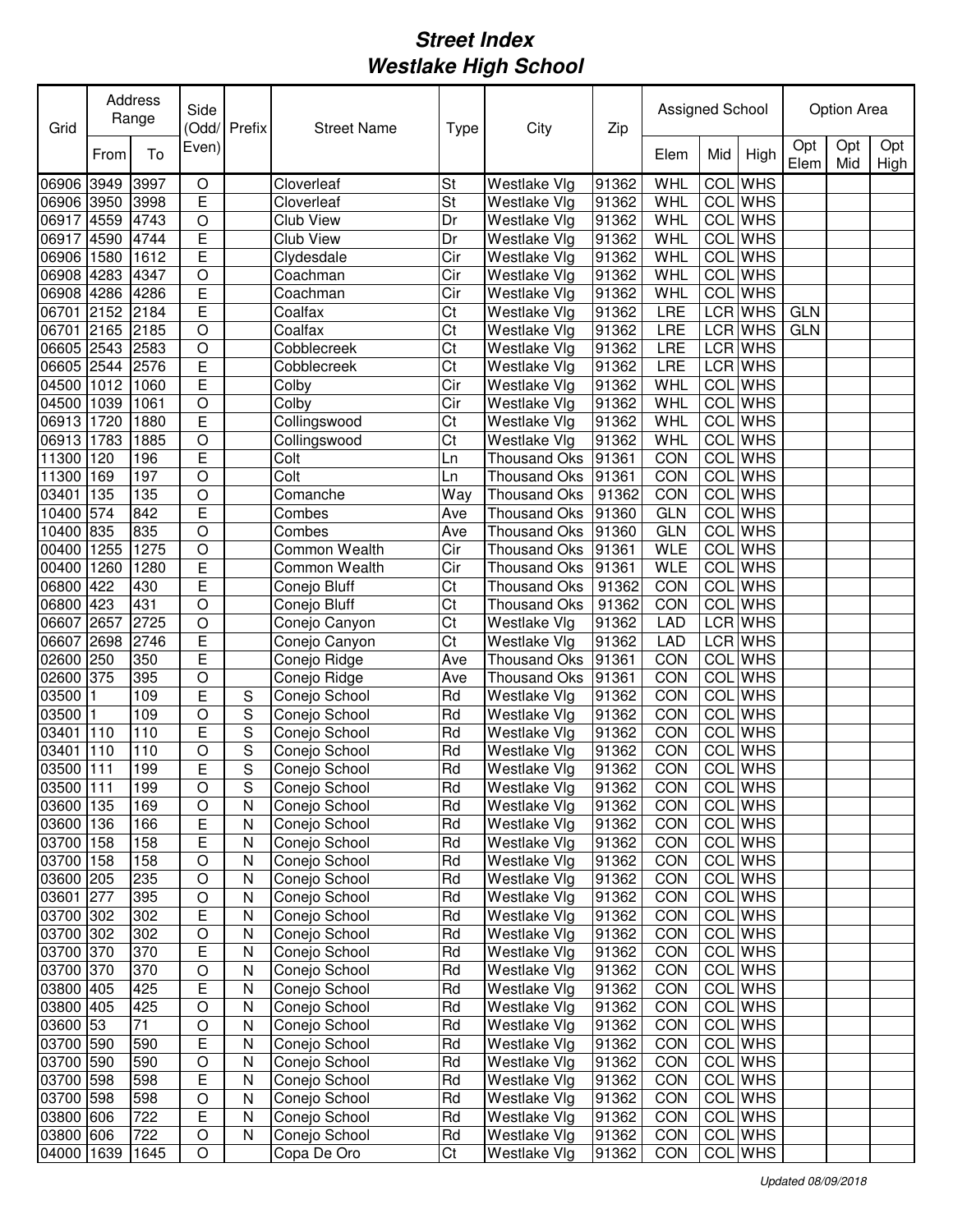| Grid                          |      | Address<br>Range | Side           | (Odd/Prefix | <b>Street Name</b>    | Type                   | City                               | Zip            | Assigned School |            |                    |             | <b>Option Area</b> |             |
|-------------------------------|------|------------------|----------------|-------------|-----------------------|------------------------|------------------------------------|----------------|-----------------|------------|--------------------|-------------|--------------------|-------------|
|                               | From | To               | Even)          |             |                       |                        |                                    |                | Elem            | Mid        | High               | Opt<br>Elem | Opt<br>Mid         | Opt<br>High |
| 02200                         | 722  | 752              | Ε              |             | CoralRidge            | Ct                     | <b>Thousand Oks</b>                | 91361          | <b>WLE</b>      | <b>COL</b> | <b>WHS</b>         |             |                    |             |
| 02200                         | 723  | 765              | O              |             | CoralRidge            | Ct                     | <b>Thousand Oks</b>                | 91361          | <b>WLE</b>      |            | <b>COL</b> WHS     |             |                    |             |
| 06605                         | 3425 | 3465             | $\circ$        |             | Country Haven         | Cir                    | Westlake Vlg                       | 91362          | LRE             |            | LCR WHS            |             |                    |             |
| 06605 3428                    |      | 3460             | E              |             | Country Haven         | Cir                    | Westlake Vlg                       | 91362          | LRE             |            | LCR WHS            |             |                    |             |
| 05100                         | 1700 | 1796             | E              |             | <b>Country Oaks</b>   | Ln                     | Westlake Vlg                       | 91362          | <b>LAD</b>      |            | LCR WHS            |             |                    |             |
| 05100                         | 1723 | 1795             | $\circ$        |             | <b>Country Oaks</b>   | Ln                     | Westlake Vlg                       | 91362          | LAD             |            | <b>LCR WHS</b>     |             |                    |             |
| 06602                         | 2233 | 2269             | $\circ$        |             | <b>Country Park</b>   | Ct                     | Westlake Vlg                       | 91362          | LRE             |            | LCR WHS            |             |                    |             |
| 06602                         | 2234 | 2282             | Ē              |             | <b>Country Park</b>   | Ct                     | Westlake Vlg                       | 91362          | LRE             |            | LCR WHS            |             |                    |             |
| 06915                         | 500  | 1134             | Ē              |             | <b>Country Valley</b> | Rd                     | Westlake Vlg                       | 91362          | WHL             | COL        | <b>WHS</b>         |             |                    |             |
| 06915                         | 501  | 1135             | $\circ$        |             | <b>Country Valley</b> | Rd                     | Westlake Vlg                       | 91362          | WHL             | <b>COL</b> | <b>WHS</b>         |             |                    |             |
| 06603                         | 2538 | 2598             | Ē              |             | Covent Garden         | Ct                     | Westlake Vlg                       | 91362          | <b>LRE</b>      |            | LCR WHS            |             |                    |             |
| 05300                         | 1917 | 1981             | $\bigcirc$     |             | Coventry              | Ct                     | Westlake Vlg                       | 91362          | <b>LAD</b>      |            | LCR WHS            |             |                    |             |
| 05300                         | 1926 | 1990             | Ē              |             | Coventry              | $\overline{\text{Ct}}$ | Westlake Vlg                       | 91362          | <b>LAD</b>      |            | <b>LCR</b> WHS     |             |                    |             |
| 00500                         | 1504 | 1592             | Ē              |             | Covington             | Ave                    | <b>Thousand Oks</b>                | 91361          | <b>WLE</b>      | <b>COL</b> | <b>WHS</b>         |             |                    |             |
| 00500                         | 1505 | 1593             | $\circ$        |             | Covington             | Ave                    | <b>Thousand Oks</b>                | 91361          | <b>WLE</b>      | <b>COL</b> | <b>WHS</b>         |             |                    |             |
| 06907                         | 4798 | 4942             | Ē              |             | Coyote Wells          | Cir                    | Westlake Vlg                       | 91362          | WHL             | <b>COL</b> | <b>WHS</b>         |             |                    |             |
| 06907                         | 4891 | 4907             | $\overline{O}$ |             | Coyote Wells          | Cir                    | Westlake Vlg                       | 91362          | WHL             | <b>COL</b> | <b>WHS</b>         |             |                    |             |
| 01300 2048                    |      | 2066             | E              |             | Creekwood             | St                     | <b>Thousand Oks</b>                | 91361          | <b>WLE</b>      | COL        | <b>WHS</b>         |             |                    |             |
| 03400 2786                    |      | 3096             | E              |             | Crescent              | Way                    | Westlake Vlg                       | 91362          | CON             | COL        | <b>WHS</b>         |             |                    |             |
| 03400 2851                    |      | 2993             | $\circ$        |             | Crescent              | Way                    | Westlake Vlg                       | 91362          | CON             | COL        | <b>WHS</b>         |             |                    |             |
| 01101                         | 2101 | 2233             | $\circ$        |             | Crespi                | Ln                     | <b>Thousand Oks</b>                | 91361          | <b>WLE</b>      | COL        | <b>WHS</b>         |             |                    |             |
| 01101                         | 2106 | 2252             | E              |             | Crespi                | Ln                     | Thousand Oks                       | 91361          | <b>WLE</b>      | COL        | <b>WHS</b>         |             |                    |             |
| 06902                         | 3870 | 3958             | E              |             | Cresthaven            | Dr                     | Westlake Vlg                       | 91362          | <b>WHL</b>      | COL        | <b>WHS</b>         |             |                    |             |
| 06902                         | 3901 | 3965             | $\circ$        |             | Cresthaven            | Dr                     | Westlake Vlg                       | 91362          | WHL             | COL        | <b>WHS</b>         |             |                    |             |
| 06904 4003                    |      | 4233             | $\circ$        |             | Cresthaven            | Dr                     | Westlake Vlg                       | 91362          | WHL             | COL        | <b>WHS</b>         |             |                    |             |
| 06904 4014                    |      | 4232             | E              |             | Cresthaven            | Dr                     | Westlake Vlg                       | 91362          | WHL             | COL        | <b>WHS</b>         |             |                    |             |
| 06908                         | 4245 | 4393             | $\circ$        |             | Cresthaven            | Dr                     | Westlake Vlg                       | 91362          | WHL             | COL        | <b>WHS</b>         |             |                    |             |
| 06908 4264                    |      | 4382             | E              |             | Cresthaven            | Dr                     | Westlake Vlg                       | 91362          | WHL             | COL        | <b>WHS</b>         |             |                    |             |
| 06904 4059                    |      | 4075             | O              |             | Crestview             | Cir                    | Westlake Vlg                       | 91362          | WHL             |            | <b>COL</b> WHS     |             |                    |             |
| 00200                         | 416  | 690              | E              |             | Cricketfield          | Ct                     | <b>Thousand Oks</b>                | 91361          | <b>WLE</b>      |            | COL WHS            |             |                    |             |
| 00300                         | 2300 | 2498             | E              |             | Crombie               | Ct                     | <b>Thousand Oks</b>                | 91361          | <b>WLE</b>      |            | COL WHS            |             |                    |             |
| 00300                         | 2301 | 2399             | $\circ$        |             | Crombie               | Ct                     | <b>Thousand Oks</b>                | 91361          | <b>WLE</b>      | COL        | <b>WHS</b>         |             |                    |             |
| 00400                         | 1642 | 1692             | Ē              |             | Cromwell              | PI                     | Thousand Oks                       | 91361          | <b>WLE</b>      |            | COL WHS            |             |                    |             |
| 00400 1643 1691               |      |                  | $\overline{O}$ |             | Cromwell              | PΙ                     | Thousand Oks                       | 91361          | <b>WLE</b>      |            | COL WHS            |             |                    |             |
| 06911 1707 1755               |      |                  | O              |             | Crooked Trail         | PI                     | Westlake Vlg                       | 91362          | WHL             |            | COL WHS            |             |                    |             |
| 06911 1720 1780               |      |                  | E              |             | <b>Crooked Trail</b>  | PI                     | Westlake Vlg                       | 91362          | WHL             |            | COL WHS            |             |                    |             |
| 04100 1619 1667               |      |                  | $\mathsf O$    |             | Cross Bridge          | PI                     | Westlake Vlg                       | 91362          | CON             |            | COL WHS            |             |                    |             |
| 04100 1620 1668               |      |                  | E              |             | Cross Bridge          | $\overline{P}$         | Westlake Vlg                       | 91362          | CON             |            | COL WHS            |             |                    |             |
| 06605 3286 3436               |      |                  | E              |             | Crossland             | St                     | Westlake Vlg                       | 91362          | LRE             |            | LCR WHS            |             |                    |             |
| 06605 3287 3439               |      |                  | $\mathsf O$    |             | Crossland             | St                     | Westlake Vlg                       | 91362          | LRE             |            | LCR WHS            |             |                    |             |
| 06913 1600 1696               |      | 1697             | E              |             | Crown Ridge           | Ct                     | Westlake Vlg                       | 91362          | WHL             |            | COL WHS<br>COL WHS |             |                    |             |
| 06913 1601                    |      |                  | $\circ$        |             | Crown Ridge           | Ct<br>Ct               | Westlake Vlg                       | 91362          | WHL             |            | COL WHS            |             |                    |             |
| 26000 2501<br>26000 2526 2526 |      | 2533             | $\bigcirc$     |             | Crown View            |                        | Thousand Oks 91361                 |                | WHL             |            | COL WHS            |             |                    |             |
| 04400 806                     |      | 860              | E<br>E         |             | Crown View<br>Crusoe  | Ct<br>Cir              | Thousand Oks 91361<br>Westlake Vlg |                | WHL<br>WHL      |            | COL WHS            |             |                    |             |
| 03100 3006 3192               |      |                  | E              |             |                       | Ct                     |                                    | 91362<br>91362 | WHL             |            | COL WHS            |             |                    |             |
| 10400 495                     |      | 543              | $\bigcirc$     |             | Cumberland<br>Dallas  | Dr                     | Westlake Vlg<br>Thousand Oks 91360 |                | <b>GLN</b>      |            | COL WHS            |             |                    |             |
| 06916 4161                    |      | 4257             | $\mathsf O$    |             | Dan Wood              | Dr                     | Westlake Vlg                       | 91362          | WHL             |            | COL WHS            |             |                    |             |
| 06916 4186 4242               |      |                  | Е              |             | Dan Wood              | Dr                     | Westlake Vlg                       | 91362          | WHL             |            | COL WHS            |             |                    |             |
| 00200 252                     |      | 410              | Ε              |             | David                 | Ln                     | Thousand Oks 91361                 |                | <b>WLE</b>      |            | COL WHS            |             |                    |             |
| 05600 2192 2230               |      |                  | E              |             | Dawn                  | Ct                     | Westlake Vlg                       | 91362          | <b>LRE</b>      |            | LCR WHS            | <b>GLN</b>  |                    |             |
| 06913 1820 1892               |      |                  | E              |             | Dawn Meadow           | St                     | Thousand Oks 91361                 |                | WHL             |            | COL WHS            |             |                    |             |
| 06913 1821                    |      | 1893             | O              |             | Dawn Meadow           | <b>St</b>              | Thousand Oks 91361                 |                | WHL             |            | COL WHS            |             |                    |             |
| 06904 1016 1186               |      |                  | E              |             | Deep Wood             | Dr                     | Westlake Vlg                       | 91362          | WHL             |            | COL WHS            |             |                    |             |
|                               |      |                  |                |             |                       |                        |                                    |                |                 |            |                    |             |                    |             |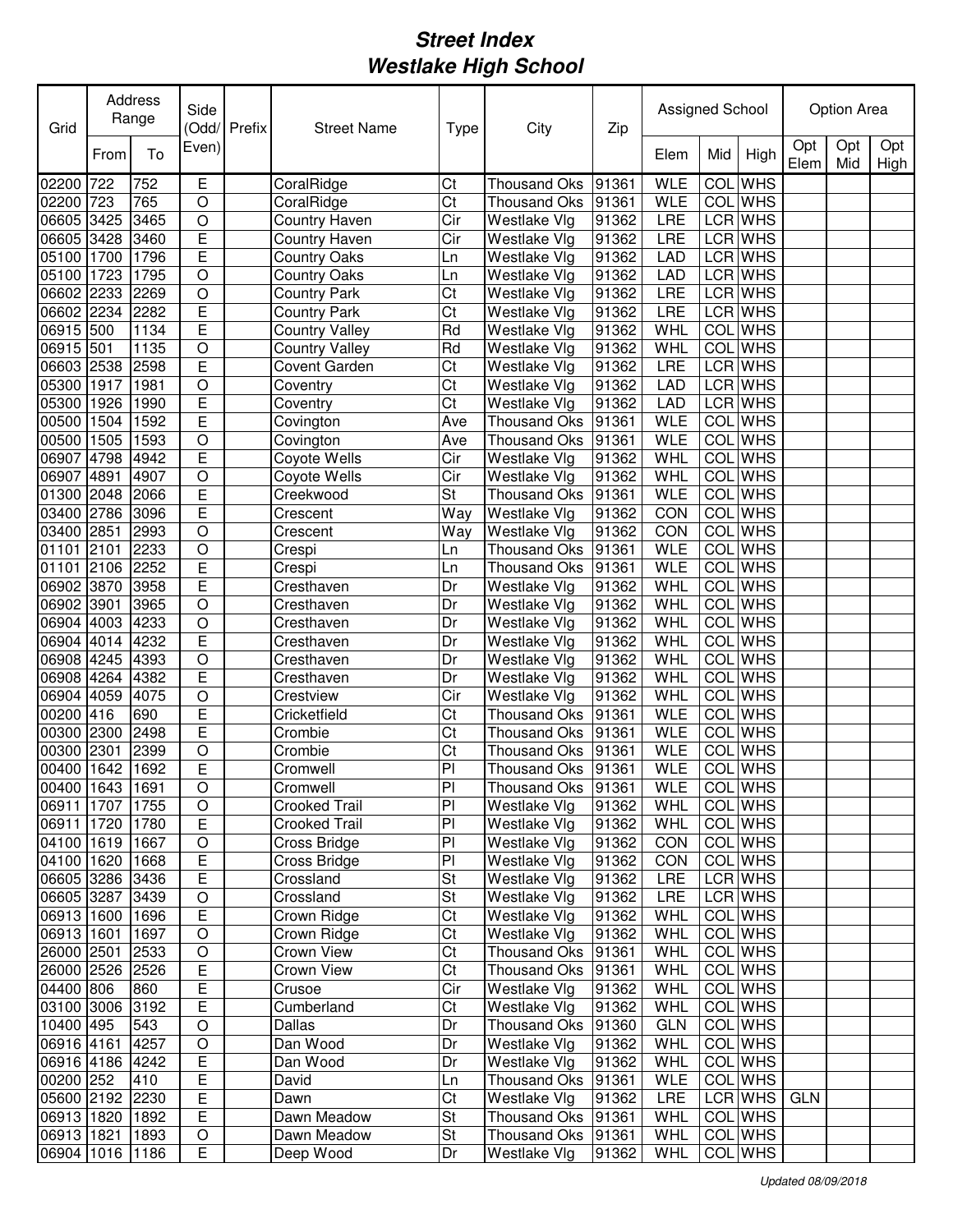| Grid            |      | Address<br>Range | Side           | Odd/Prefix | <b>Street Name</b> | <b>Type</b> | City                | Zip   | Assigned School |            |                |             | <b>Option Area</b> |             |
|-----------------|------|------------------|----------------|------------|--------------------|-------------|---------------------|-------|-----------------|------------|----------------|-------------|--------------------|-------------|
|                 | From | To               | Even)          |            |                    |             |                     |       | Elem            | Mid        | High           | Opt<br>Elem | Opt<br>Mid         | Opt<br>High |
| 06904           | 1079 | 1171             | O              |            | Deep Wood          | Dr          | Westlake Vlg        | 91362 | WHL             | <b>COL</b> | <b>WHS</b>     |             |                    |             |
| 06903 341       |      | 963              | O              |            | Deep Wood          | Dr          | Westlake Vlg        | 91362 | WHL             |            | <b>COL</b> WHS |             |                    |             |
| 06903 934       |      | 1000             | E              |            | Deep Wood          | Dr          | Westlake Vlg        | 91362 | WHL             |            | <b>COL</b> WHS |             |                    |             |
| 06915 4400      |      | 4400             | E              |            | Deer Haven         | Ct          | Westlake Vlg        | 91362 | WHL             |            | <b>COL</b> WHS |             |                    |             |
| 06915 4445      |      | 4469             | $\circ$        |            | Deer Haven         | Ct          | Westlake Vlg        | 91362 | WHL             |            | <b>COL</b> WHS |             |                    |             |
| 05600           | 1902 | 2216             | Ē              |            | Deerfield          | St          | Westlake Vlg        | 91362 | LRE             |            | <b>LCR WHS</b> | <b>GLN</b>  |                    |             |
| 06601           | 2742 | 2814             | Ē              |            | Delpha             | Ct          | Westlake Vlg        | 91362 | LRE             |            | LCR WHS        |             |                    |             |
| 06601           | 2755 | 2767             | $\overline{O}$ |            | Delpha             | Ct          | Westlake Vlg        | 91362 | LRE             |            | <b>LCR</b> WHS |             |                    |             |
| 00500           | 1506 | 1592             | Ē              |            | Devonshire         | Ave         | <b>Thousand Oks</b> | 91361 | <b>WLE</b>      | <b>COL</b> | <b>WHS</b>     |             |                    |             |
| 01000           | 1604 | 1698             | E              |            | Devonshire         | Ct          | <b>Thousand Oks</b> | 91361 | <b>WLE</b>      | COL        | <b>WHS</b>     |             |                    |             |
| 01000           | 1605 | 1699             | $\bigcirc$     |            | Devonshire         | Ct          | Thousand Oks        | 91361 | WLE             | <b>COL</b> | <b>WHS</b>     |             |                    |             |
| 00500           | 1507 | 1591             | $\overline{O}$ |            | Devonshire         | Ave         | <b>Thousand Oks</b> | 91361 | <b>WLE</b>      | <b>COL</b> | <b>WHS</b>     |             |                    |             |
| 02100 2002      |      | 2090             | Ē              |            | Dewberry           | Ct          | Thousand Oks        | 91361 | <b>WLE</b>      |            | <b>COL</b> WHS |             |                    |             |
| 02100 2009      |      | 2095             | $\circ$        |            | Dewberry           | Ct          | <b>Thousand Oks</b> | 91361 | <b>WLE</b>      |            | COL WHS        |             |                    |             |
| 06606 2800      |      | 2860             | E              |            | Dewdrop            | PI          | Westlake Vlg        | 91362 | <b>LAD</b>      |            | LCR WHS        |             |                    |             |
| 06606 2847      |      | 2847             | $\circ$        |            | Dewdrop            | PI          | Westlake Vlg        | 91362 | <b>LAD</b>      |            | <b>LCR</b> WHS |             |                    |             |
| 03600 186       |      | 250              | E              |            | Dinsmore           | Ave         | Westlake Vlg        | 91362 | CON             | <b>COL</b> | <b>WHS</b>     |             |                    |             |
| 00200           | 100  | 298              | E              |            | Dirt               | Rd          | <b>Thousand Oks</b> | 91361 | <b>WLE</b>      | <b>COL</b> | <b>WHS</b>     |             |                    |             |
| 00200           | 101  | 297              | $\circ$        |            | Dirt               | Rd          | Thousand Oks        | 91361 | <b>WLE</b>      | <b>COL</b> | <b>WHS</b>     |             |                    |             |
| 06609 2607      |      | 2693             | $\circ$        |            | Dorado             | Ct          | Westlake Vlg        | 91362 | LRE             |            | <b>LCR</b> WHS |             |                    |             |
| 06609 2622      |      | 2694             | E              |            | Dorado             | Ct          | Westlake Vlg        | 91362 | LRE             |            | LCR WHS        |             |                    |             |
| 06911           | 1394 | 1394             | E              |            | Doral              | Cir         | Westlake Vlg        | 91362 | <b>WHL</b>      | COL        | <b>WHS</b>     |             |                    |             |
| 06911           | 1425 | 1497             | $\circ$        |            | Doral              | Cir         | Westlake Vlg        | 91362 | WHL             | COL        | <b>WHS</b>     |             |                    |             |
| 26000 2411      |      | 2523             | $\bigcirc$     |            | Drake              | Dr          | Westlake Vlg        | 91362 | WHL             |            | COL WHS        |             |                    |             |
| 26000 2420      |      | 2564             | E              |            | Drake              | Dr          | Westlake Vlg        | 91362 | WHL             |            | COL WHS        |             |                    |             |
| 00700           | 1702 | 1758             | E              |            | Drumcliff          | Ct          | Thousand Oks        | 91361 | <b>WLE</b>      |            | <b>COL</b> WHS |             |                    |             |
| 00700           | 1723 | 1759             | O              |            | Drumcliff          | Ct          | <b>Thousand Oks</b> | 91361 | <b>WLE</b>      |            | <b>COL</b> WHS |             |                    |             |
| 00300           | 600  | 698              | E              |            | Duchy              | Way         | <b>Thousand Oks</b> | 91361 | <b>WLE</b>      |            | <b>COL</b> WHS |             |                    |             |
| 00300           | 601  | 699              | O              |            | Duchy              | Way         | <b>Thousand Oks</b> | 91361 | <b>WLE</b>      |            | <b>COL</b> WHS |             |                    |             |
| 03201           |      | 161              | $\circ$        |            | Duesenberg         | Dr          | Westlake Vlg        | 91362 | WHL             |            | COL WHS        |             |                    |             |
| 02100           | 946  | 980              | E              |            | Dunlin             | Ct          | Thousand Oks        | 91361 | <b>WLE</b>      |            | COL WHS        |             |                    |             |
| 02100           | 963  | 971              | $\circ$        |            | Dunlin             | Ct          | Thousand Oks        | 91361 | <b>WLE</b>      | COL        | <b>WHS</b>     |             |                    |             |
| 06912 5557      |      | 5597             | $\circ$        |            | Eagle Point        | Cir         | Westlake Vlg        | 91362 | WHL             |            | <b>COL</b> WHS |             |                    |             |
| 06912 5564 5580 |      |                  | E              |            | Eagle Point        | Cır         | Westlake Vlg        | 91362 | <b>WHL</b>      |            | <b>COL</b> WHS |             |                    |             |
| 06608 2894 3050 |      |                  | E              |            | Eagles Claw        | Ave         | Westlake Vlg        | 91362 | LRE             |            | LCR WHS        |             |                    |             |
| 06608 2911      |      | 3059             | $\mathsf O$    |            | Eagles Claw        | Ave         | Westlake Vlg        | 91362 | LRE             |            | LCR WHS        |             |                    |             |
| 01600 1401      |      | 1521             | $\hbox{O}$     |            | Eastwind           | Cir         | Thousand Oks        | 91361 | WLE             |            | COL WHS        |             |                    |             |
| 01600 1426 1514 |      |                  | E              |            | Eastwind           | Cir         | Thousand Oks        | 91361 | <b>WLE</b>      |            | COL WHS        |             |                    |             |
| 06918 5620 5652 |      |                  | E              |            | Edgebrook          | PI          | Westlake Vlg        | 91362 | WHL             |            | COL WHS        |             |                    |             |
| 06918 5655 5655 |      |                  | $\mathsf O$    |            | Edgebrook          | PI          | Westlake Vlg        | 91362 | WHL             |            | COL WHS        |             |                    |             |
| 06911 5462 5462 |      |                  | E              |            | Edgecliff          | Cir         | Westlake Vlg        | 91362 | WHL             |            | COL WHS        |             |                    |             |
| 06911 5463 5499 |      |                  | $\circ$        |            | Edgecliff          | Cir         | Westlake Vlg        | 91362 | WHL             |            | COL WHS        |             |                    |             |
| 05000 1489 1489 |      |                  | $\circ$        |            | El Cajon           | Dr          | Westlake Vlg        | 91362 | WHL             |            | COL WHS        |             |                    |             |
| 05000 1270      |      | 1270             | E              |            | El Centro          | Dr          | Westlake Vlg        | 91362 | WHL             |            | COL WHS        |             |                    |             |
| 05000 1384 1490 |      |                  | E              |            | El Cerrito         | Dr          | Westlake Vlg        | 91362 | WHL             |            | COL WHS        |             |                    |             |
| 04300 1531      |      | 1697             | $\circ$        |            | El Cerrito         | Dr          | Westlake Vlg        | 91362 | WHL             |            | COL WHS        |             |                    |             |
| 05000 391       |      | 1481             | $\mathsf O$    |            | El Cerrito         | Dr          | Westlake Vlg        | 91362 | WHL             |            | COL WHS        |             |                    |             |
| 04300 1508      |      | 1678             | Е              |            | El Cerrito         | Dr          | Westlake Vlg        | 91362 | WHL             |            | COL WHS        |             |                    |             |
| 05000 1508 1694 |      |                  | Е              |            | El Dorado          | Dr          | Westlake Vlg        | 91362 | WHL             |            | COL WHS        |             |                    |             |
| 05000 1511      |      | 1691             | O              |            | El Dorado          | Dr          | Westlake Vlg        | 91362 | WHL             |            | COL WHS        |             |                    |             |
| 05000 1114 1460 |      |                  | $\overline{E}$ |            | El Monte           | Dr          | Westlake Vlg        | 91362 | WHL             |            | COL WHS        |             |                    |             |
| 05000 1115 1473 |      |                  | O              |            | El Monte           | Dr          | Westlake Vlg        | 91362 | WHL             |            | COL WHS        |             |                    |             |
| 05400 1515 1781 |      |                  | $\mathsf O$    |            | El Monte           | Dr          | Westlake Vlg        | 91362 | <b>LAD</b>      |            | LCR WHS        |             |                    |             |
| 05400 1550 1776 |      |                  | E              |            | El Monte           | Dr          | Westlake Vlg        | 91362 | LAD             |            | LCR WHS        |             |                    |             |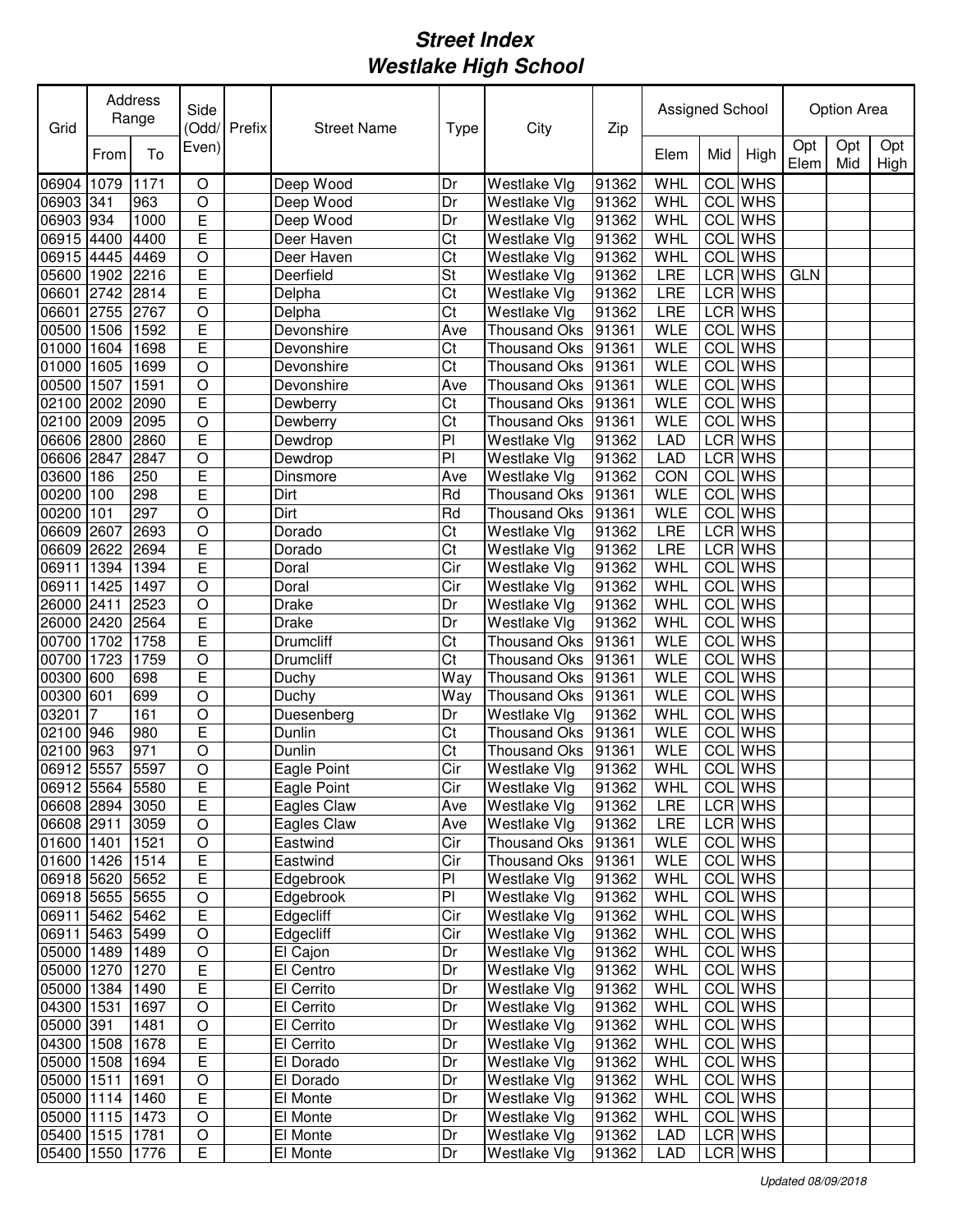| Grid            |      | Address<br>Range | Side           | Odd/Prefix | <b>Street Name</b> | Type | City                | Zip   | Assigned School |            |                |             | Option Area |             |
|-----------------|------|------------------|----------------|------------|--------------------|------|---------------------|-------|-----------------|------------|----------------|-------------|-------------|-------------|
|                 | From | To               | Even)          |            |                    |      |                     |       | Elem            | Mid        | High           | Opt<br>Elem | Opt<br>Mid  | Opt<br>High |
| 05300           | 1808 | 1942             | E              |            | El Monte           | Dr   | Westlake Vlg        | 91362 | <b>LAD</b>      |            | LCR WHS        |             |             |             |
| 05300           | 1811 | 1941             | O              |            | El Monte           | Dr   | Westlake Vlg        | 91362 | LAD             |            | LCR WHS        |             |             |             |
| 05200           | 1950 | 2190             | E              |            | El Monte           | Dr   | Westlake Vlg        | 91362 | <b>LAD</b>      |            | LCR WHS        |             |             |             |
| 05200           | 1951 | 2181             | $\circ$        |            | El Monte           | Dr   | Westlake Vlg        | 91362 | LAD             |            | LCR WHS        |             |             |             |
| 04200           | 921  | 1082             | E              |            | El Segundo         | Dr   | Westlake Vlg        | 91362 | WHL             |            | <b>COL</b> WHS |             |             |             |
| 04200           | 921  | 1079             | $\circ$        |            | El Segundo         | Dr   | Westlake Vlg        | 91362 | WHL             |            | <b>COL</b> WHS |             |             |             |
| 05000           | 1428 | 1660             | E              |            | El Verano          | Dr   | Westlake Vlg        | 91362 | WHL             | COL        | <b>WHS</b>     |             |             |             |
| 05000           | 1429 | 1661             | $\overline{O}$ |            | El Verano          | Dr   | Westlake Vlg        | 91362 | WHL             | <b>COL</b> | <b>WHS</b>     |             |             |             |
| 00301           | 2300 | 2398             | Ē              |            | Elbury             | Ct   | Thousand Oks        | 91361 | <b>WLE</b>      | <b>COL</b> | <b>WHS</b>     |             |             |             |
| 00301           | 2301 | 2399             | $\circ$        |            | Elbury             | Ct   | <b>Thousand Oks</b> | 91361 | <b>WLE</b>      | COL        | <b>WHS</b>     |             |             |             |
| 00300           | 2600 | 2698             | Ē              |            | Elderoak           | Ln   | Thousand Oks        | 91361 | <b>WLE</b>      | COL        | <b>WHS</b>     |             |             |             |
| 00300           | 2601 | 2699             | $\bigcirc$     |            | Elderoak           | Ln   | <b>Thousand Oks</b> | 91361 | <b>WLE</b>      | COL        | <b>WHS</b>     |             |             |             |
| 00300 2700      |      | 2870             | Ē              |            | Elderoak           | Rd   | Thousand Oks        | 91361 | <b>WLE</b>      | COL        | <b>WHS</b>     |             |             |             |
| 00300 2701      |      | 2799             | $\overline{O}$ |            | Elderoak           | Rd   | <b>Thousand Oks</b> | 91361 | <b>WLE</b>      | COL        | <b>WHS</b>     |             |             |             |
| 02100           | 1020 | 1110             | E              |            | Elfstone           | Ct   | <b>Thousand Oks</b> | 91361 | <b>WLE</b>      | <b>COL</b> | <b>WHS</b>     |             |             |             |
| 02100           | 1021 | 1117             | $\circ$        |            | Elfstone           | Ct   | Thousand Oks        | 91361 | <b>WLE</b>      | <b>COL</b> | <b>WHS</b>     |             |             |             |
| 01200           | 1924 | 1960             | E              |            | Elmsbury           | Rd   | <b>Thousand Oks</b> | 91361 | <b>WLE</b>      | <b>COL</b> | <b>WHS</b>     |             |             |             |
| 01200           | 1925 | 1963             | $\circ$        |            | Elmsbury           | Rd   | <b>Thousand Oks</b> | 91361 | <b>WLE</b>      | COL        | <b>WHS</b>     |             |             |             |
| 00400           | 1611 | 1693             | $\circ$        |            | Elmsford           | PI   | <b>Thousand Oks</b> | 91361 | <b>WLE</b>      | COL        | <b>WHS</b>     |             |             |             |
| 00400           | 1612 | 1694             | E              |            | Elmsford           | P    | <b>Thousand Oks</b> | 91361 | <b>WLE</b>      | COL        | <b>WHS</b>     |             |             |             |
| 01000           | 1658 | 1682             | E              |            | Elstow             | Ct   | <b>Thousand Oks</b> | 91361 | <b>WLE</b>      | COL        | <b>WHS</b>     |             |             |             |
| 01000           | 1659 | 1695             | $\circ$        |            | Elstow             | Ct   | Thousand Oks        | 91361 | <b>WLE</b>      | COL        | <b>WHS</b>     |             |             |             |
| 04400           | 771  | 991              | $\circ$        |            | Emerson            | St   | Westlake Vlg        | 91362 | <b>WHL</b>      | COL        | <b>WHS</b>     |             |             |             |
| 04400           | 776  | 990              | E              |            | Emerson            | St   | Westlake Vlg        | 91362 | WHL             | COL        | <b>WHS</b>     |             |             |             |
| 04100           | 1209 | 1253             | $\circ$        |            | Encino Vista       | Ct   | Westlake Vlg        | 91362 | CON             | COL        | <b>WHS</b>     |             |             |             |
| 04100           | 1212 | 1246             | E              |            | Encino Vista       | Ct   | Westlake Vlg        | 91362 | CON             | COL        | <b>WHS</b>     |             |             |             |
| 04100           | 227  | 767              | O              |            | Encino Vista       | Dr   | Westlake Vlg        | 91362 | CON             | COL        | <b>WHS</b>     |             |             |             |
| 04200 820       |      | 978              | E              |            | Encino Vista       | Dr   | Westlake Vlg        | 91362 | WHL             |            | <b>COL</b> WHS |             |             |             |
| 04200           | 843  | 973              | O              |            | Encino Vista       | Dr   | Westlake Vlg        | 91362 | WHL             |            | <b>COL</b> WHS |             |             |             |
| 04100           | 212  | 766              | E              |            | Encino Vista       | Dr   | Westlake Vlg        | 91362 | CON             |            | COL WHS        |             |             |             |
| 03600           | 0    | 398              | E              |            | Erbes              | Rd   | Westlake Vlg        | 91362 | CON             |            | <b>COL</b> WHS |             |             |             |
| 04000           |      | 399              | $\circ$        |            | Erbes              | Rd   | Westlake Vlg        | 91362 | CON             | COL        | <b>WHS</b>     |             |             |             |
| 04600           | 1000 | 1198             | E              |            | Erbes              | Rd   | Westlake Vlg        | 91362 | WHL             |            | <b>COL</b> WHS |             |             |             |
| 04900 1200 1699 |      |                  | E              |            | Erbes              | Rd   | Westlake Vlg        | 91362 | <b>LAD</b>      |            | LCR WHS        |             |             |             |
| 04900 1200      |      | 1699             | $\bigcirc$     |            | Erbes              | Rd   | Westlake Vlg        | 91362 | <b>LAD</b>      |            | LCR WHS        |             |             |             |
| 05200 1700      |      | 1998             | E              |            | Erbes              | Rd   | Westlake Vlg        | 91362 | <b>LAD</b>      |            | LCR WHS        |             |             |             |
| 05200 1931      |      | 2499             | $\mathsf O$    |            | Erbes              | Rd   | Westlake Vlg        | 91362 | LAD             |            | LCR WHS        |             |             |             |
| 06701 2000 2498 |      |                  | E              |            | Erbes              | Rd   | Westlake Vlg        | 91362 | LRE             |            | LCR WHS        | <b>GLN</b>  |             |             |
| 06602 2500 2698 |      |                  | E              |            | Erbes              | Rd   | Westlake Vlg        | 91362 | <b>LRE</b>      |            | LCR WHS        |             |             |             |
| 06601 2700 3098 |      |                  | E              |            | Erbes              | Rd   | Westlake Vlg        | 91362 | <b>LRE</b>      |            | LCR WHS        |             |             |             |
| 06200 3201      |      | 3499             | $\hbox{O}$     |            | Erbes              | Rd   | Westlake Vlg        | 91362 | <b>LAD</b>      |            | LCR WHS        |             |             |             |
| 03800 400       |      | 798              | E              |            | Erbes              | Rd   | Westlake Vlg        | 91362 | CON             |            | COL WHS        |             |             |             |
| 04100 401       |      | 799              | $\bigcirc$     |            | Erbes              | Rd   | Westlake Vlg        | 91362 | CON             |            | COL WHS        |             |             |             |
| 04400 800       |      | 998              | E              |            | Erbes              | Rd   | Westlake Vlg        | 91362 | WHL             |            | COL WHS        |             |             |             |
| 04500 801       |      | 1199             | $\circ$        |            | Erbes              | Rd   | Westlake Vlg        | 91362 | WHL             |            | COL WHS        |             |             |             |
| 05800 2501      |      | 2899             | $\circ$        |            | Erbes              | Rd   | Westlake Vlg        | 91362 | <b>LAD</b>      |            | LCR WHS        |             |             |             |
| 06100 2901      |      | 3199             | $\circ$        |            | Erbes              | Rd   | Westlake Vlg        | 91362 | <b>LAD</b>      |            | LCR WHS        |             |             |             |
| 06602 3100      |      | 3498             | Ε              |            | Erbes              | Rd   | Westlake Vlg        | 91362 | LRE             |            | LCR WHS        |             |             |             |
| 06801 308       |      | 398              | Е              |            | Eric               | PI   | Westlake Vlg        | 91362 | CON             |            | COL WHS        |             |             |             |
| 06801 309       |      | 393              | $\hbox{O}$     |            | Eric               | PI   | Westlake Vlg        | 91362 | CON             |            | COL WHS        |             |             |             |
| 06609 3016 3126 |      |                  | $\overline{E}$ |            | Espana             | Ln   | Westlake Vlg        | 91362 | LRE             |            | LCR WHS        |             |             |             |
| 06609 3051      |      | 3119             | O              |            | Espana             | Ln   | Westlake Vlg        | 91362 | LRE             |            | LCR WHS        |             |             |             |
| 06000 1636 1684 |      |                  | Ε              |            | Eveningside        | Dr   | Westlake Vlg        | 91362 | <b>LAD</b>      |            | LCR WHS        |             |             |             |
| 06000 1645 1689 |      |                  | O              |            | Eveningside        | Dr   | Westlake Vlg        | 91362 | <b>LAD</b>      |            | LCR WHS        |             |             |             |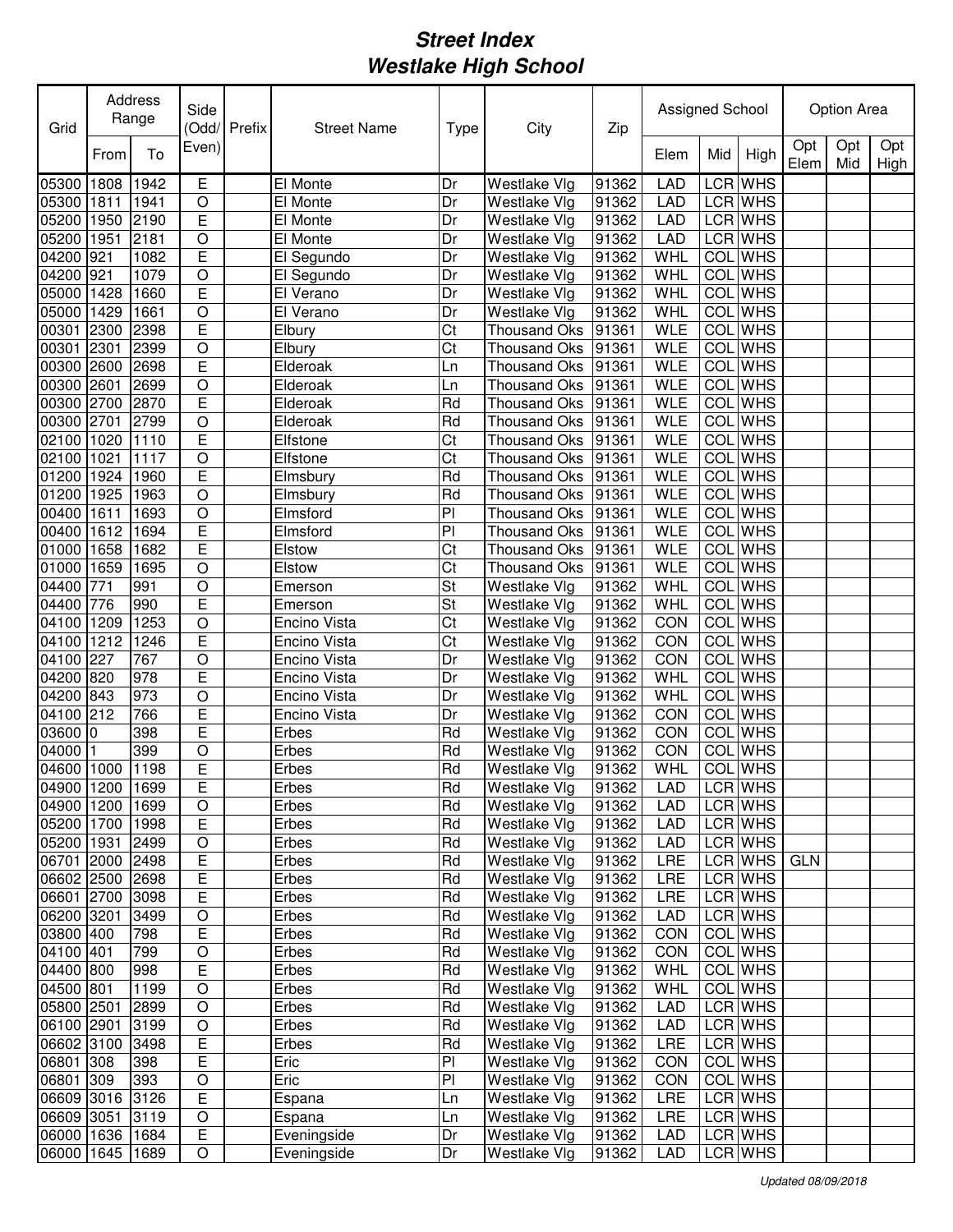| Grid                          |      | Address<br>Range | Side                | (Odd/ Prefix | <b>Street Name</b>        | <b>Type</b>             | City                               | Zip            | Assigned School |            |                    |             | Option Area |             |
|-------------------------------|------|------------------|---------------------|--------------|---------------------------|-------------------------|------------------------------------|----------------|-----------------|------------|--------------------|-------------|-------------|-------------|
|                               | From | To               | Even)               |              |                           |                         |                                    |                | Elem            | Mid        | High               | Opt<br>Elem | Opt<br>Mid  | Opt<br>High |
| 02400                         | 1040 | 1114             | E                   |              | Evenstar                  | Ave                     | <b>Thousand Oks</b>                | 91361          | <b>WLE</b>      | COL        | <b>WHS</b>         |             |             |             |
| 02400                         | 1041 | 1115             | O                   |              | Evenstar                  | Ave                     | <b>Thousand Oks</b>                | 91361          | <b>WLE</b>      | COL        | <b>WHS</b>         |             |             |             |
| 02300 876                     |      | 1012             | E                   |              | Evenstar                  | Ave                     | <b>Thousand Oks</b>                | 91361          | <b>WLE</b>      |            | <b>COL</b> WHS     |             |             |             |
| 02300                         | 919  | 1025             | O                   |              | Evenstar                  | Ave                     | <b>Thousand Oks</b>                | 91361          | <b>WLE</b>      |            | <b>COL</b> WHS     |             |             |             |
| 06604 2857                    |      | 2917             | $\circ$             |              | Evesham                   | Ave                     | Westlake Vlg                       | 91362          | LRE             |            | LCR WHS            |             |             |             |
| 06604 2858                    |      | 2912             | E                   |              | Evesham                   | Ave                     | Westlake Vlg                       | 91362          | LRE             |            | LCR WHS            |             |             |             |
| 06907                         | 1530 | 1670             | E                   |              | Fairmount                 | Rd                      | Westlake Vlg                       | 91362          | <b>WHL</b>      | <b>COL</b> | <b>WHS</b>         |             |             |             |
| 06907                         | 1533 | 1689             | $\overline{O}$      |              | Fairmount                 | Rd                      | Westlake Vlg                       | 91362          | <b>WHL</b>      | <b>COL</b> | <b>WHS</b>         |             |             |             |
| 02600                         | 220  | 456              | E                   |              | Fairview                  | Rd                      | <b>Thousand Oks</b>                | 91361          | CON             | COL        | <b>WHS</b>         |             |             |             |
| 02600                         | 231  | 375              | $\circ$             |              | Fairview                  | Rd                      | <b>Thousand Oks</b>                | 91361          | CON             | COL        | <b>WHS</b>         |             |             |             |
| 03400                         | 24   | 134              | E                   |              | Fairview                  | Rd                      | Westlake Vlg                       | 91362          | CON             | <b>COL</b> | <b>WHS</b>         |             |             |             |
| 03400                         | 71   | 147              | $\bigcirc$          |              | Fairview                  | Rd                      | Westlake Vlg                       | 91362          | CON             | COL        | <b>WHS</b>         |             |             |             |
| 06907                         | 4414 | 4446             | Ē                   |              | Fairway                   | $\overline{\text{Ct}}$  | Westlake Vlg                       | 91362          | WHL             | COL        | <b>WHS</b>         |             |             |             |
| 03100 2905                    |      | 2953             | $\overline{O}$      |              | <b>Fall River</b>         | $\overline{\text{Cir}}$ | Westlake Vlg                       | 91362          | <b>WHL</b>      | COL        | <b>WHS</b>         |             |             |             |
| 03100 2906                    |      | 2942             | E                   |              | Fall River                | Cir                     | Westlake Vlg                       | 91362          | WHL             | COL        | <b>WHS</b>         |             |             |             |
| 06911                         | 1150 | 1912             | Ē                   |              | <b>Falling Star</b>       | Ave                     | Westlake Vlg                       | 91362          | WHL             | COL        | <b>WHS</b>         |             |             |             |
| 06911                         | 1225 | 1915             | $\circ$             |              | <b>Falling Star</b>       | Ave                     | Westlake Vlg                       | 91362          | WHL             | <b>COL</b> | <b>WHS</b>         |             |             |             |
| 01200                         | 1832 | 1884             | E                   |              | <b>Fallview</b>           | Rd                      | <b>Thousand Oks</b>                | 91361          | <b>WLE</b>      | COL        | <b>WHS</b>         |             |             |             |
| 01200                         | 1833 | 1885             | $\circ$             |              | <b>Fallview</b>           | Rd                      | Thousand Oks                       | 91361          | <b>WLE</b>      | COL        | <b>WHS</b>         |             |             |             |
| 04600                         | 1009 | 1065             | $\circ$             |              | Falmouth                  | St                      | <b>Westlake Vlg</b>                | 91362          | <b>WHL</b>      | <b>COL</b> | <b>WHS</b>         |             |             |             |
| 04400                         | 795  | 991              | $\circ$             |              | Falmouth                  | St                      | Westlake Vlg                       | 91362          | WHL             | COL        | <b>WHS</b>         |             |             |             |
| 04400                         | 804  | 990              | E                   |              | Falmouth                  | St                      | Westlake Vlg                       | 91362          | <b>WHL</b>      | <b>COL</b> | <b>WHS</b>         |             |             |             |
| 05200                         | 1960 | 1990             | E                   |              | Falon                     | Ct                      | Westlake Vlg                       | 91362          | <b>LAD</b>      | <b>LCR</b> | <b>WHS</b>         |             |             |             |
| 05200                         | 1961 | 1961             | $\bigcirc$          |              | Falon                     | Ct                      | Westlake Vlg                       | 91362          | <b>LAD</b>      |            | LCR WHS            |             |             |             |
| 00300                         | 2900 | 3098             | E                   |              | Faringford                | Rd                      | <b>Thousand Oks</b>                | 91361          | <b>WLE</b>      | <b>COL</b> | <b>WHS</b>         |             |             |             |
| 00300 2901                    |      | 3099             | $\bigcirc$          |              | Faringford                | Rd                      | <b>Thousand Oks</b>                | 91361          | WLE             |            | <b>COL</b> WHS     |             |             |             |
| 06606                         | 1964 | 2060             | $\overline{E}$      |              | Fawnridge                 | Ave                     | Westlake Vlg                       | 91362          | <b>LAD</b>      |            | LCR WHS            |             |             |             |
| 06606                         | 1969 | 2045             | $\bigcirc$          |              | Fawnridge                 | Ave                     | Westlake Vlg                       | 91362          | LAD             |            | LCR WHS            |             |             |             |
| 06200                         | 3402 | 3450             | E                   |              | Fayance                   | PI                      | Westlake Vlg                       | 91362          | LAD             |            | LCR WHS            |             |             |             |
| 06200                         | 3403 | 3443             | $\circ$             |              | Fayance                   | PI                      | Westlake Vlg                       | 91362          | LAD             |            | LCR WHS            |             |             |             |
| 06606 2408                    |      | 2660             | E                   |              | Featherwood               | St                      | Westlake Vlg                       | 91362          | LAD             |            | LCR WHS            |             |             |             |
| 06606 2421                    |      | 2655             | O                   |              | Featherwood               | St                      | Westlake Vlg                       | 91362          | LAD             |            | LCR WHS            |             |             |             |
| 06608 3020                    |      | 3196             | E                   |              | Ferncrest                 | PI                      | Westlake Vlg                       | 91362          | LRE             |            | <b>LCR</b> WHS     |             |             |             |
| 06608 3181 3193               |      |                  | $\overline{O}$      |              | Ferncrest                 | PI                      | Westlake Vlg                       | 91362          | <b>LRE</b>      |            | LCR WHS            |             |             |             |
| 02100 1035 1109               |      |                  | $\mathsf O$         |              | Finrod                    | Ct                      | Thousand Oks                       | 91361          | <b>WLE</b>      |            | COL WHS            |             |             |             |
| 02100 1036 1106               |      |                  | E                   |              | Finrod                    | Ct                      | Thousand Oks                       | 91361          | <b>WLE</b>      |            | COL WHS            |             |             |             |
| 04500 1705 1795               |      |                  | $\mathsf O$         |              | Fisk                      | Ct                      | Westlake Vlg                       | 91362          | WHL             |            | COL WHS            |             |             |             |
| 04500 1706 1790               |      |                  | E                   |              | Fisk                      | Ct                      | Westlake Vlg                       | 91362          | <b>WHL</b>      |            | COL WHS            |             |             |             |
| 01102 1461                    |      | 1485             | $\mathsf O$         |              | Flinton                   | Ct                      | Thousand Oks 91361                 |                | <b>WLE</b>      |            | COL WHS            |             |             |             |
| 01102 1462 1498               |      |                  | E                   |              | Flinton                   | Ct                      | Thousand Oks 91361                 |                | <b>WLE</b>      |            | COL WHS            |             |             |             |
| 06701 2150 2182               |      |                  | $\overline{E}$      |              | Flintridge                | $\overline{\text{C}t}$  | Westlake Vlg                       | 91362          | LRE             |            | LCR WHS            | <b>GLN</b>  |             |             |
| 06701 2175 2183               |      |                  | $\mathsf O$         |              | Flintridge                | Ct                      | Westlake Vlg                       | 91362          | LRE             |            | LCR WHS            | <b>GLN</b>  |             |             |
| 10400 157                     |      | 401              | $\bigcirc$          |              | Flittner                  | Cir                     | Thousand Oks 91360                 |                | <b>GLN</b>      |            | COL WHS            |             |             |             |
| 10400 160                     |      | 390              | E                   |              | Flittner                  | Cir                     | Thousand Oks                       | 91360          | <b>GLN</b>      |            | COL WHS            |             |             |             |
| 06608 2750 2998               |      |                  | Ε                   |              | Florentine                | Ct                      | Westlake Vlg                       | 91362          | LRE             |            | LCR WHS            |             |             |             |
| 06608 2759                    |      | 2883             | $\bigcirc$<br>Ε     |              | Florentine                | Ct                      | Westlake Vlg                       | 91362          | LRE             |            | LCR WHS<br>COL WHS |             |             |             |
| 06911 4866 4944<br>06911 4871 |      | 4923             | $\bigcirc$          |              | Floresta<br>Floresta      | Ct<br>Ct                | Westlake Vlg<br>Westlake Vlg       | 91362<br>91362 | WHL<br>WHL      |            | COL WHS            |             |             |             |
| 01102 1504 1646               |      |                  | Ε                   |              | <b>Folkestone Terrace</b> | Rd                      | Thousand Oks 91361                 |                | WLE             |            | COL WHS            |             |             |             |
| 01102 1515 1647               |      |                  |                     |              | <b>Folkestone Terrace</b> | Rd                      |                                    | 91361          | <b>WLE</b>      |            | COL WHS            |             |             |             |
| 02601 2900 3250               |      |                  | O<br>$\overline{E}$ |              | Foothill                  | Dr                      | Thousand Oks<br>Thousand Oks 91361 |                | <b>CON</b>      |            | COL WHS            |             |             |             |
| 02601 2905 3589               |      |                  | O                   |              | Foothill                  | Dr                      | Thousand Oks 91361                 |                | CON             |            | COL WHS            |             |             |             |
| 06607 2330 2378               |      |                  | $\overline{E}$      |              | <b>Fountain Crest</b>     |                         | Westlake Vlg                       | 91362          | LAD             |            | LCR WHS            |             |             |             |
| 06607 2381 2389               |      |                  | O                   |              | Fountain Crest            | Ln<br>Ln                | Westlake Vlg                       | 91362          | LAD             |            | LCR WHS            |             |             |             |
|                               |      |                  |                     |              |                           |                         |                                    |                |                 |            |                    |             |             |             |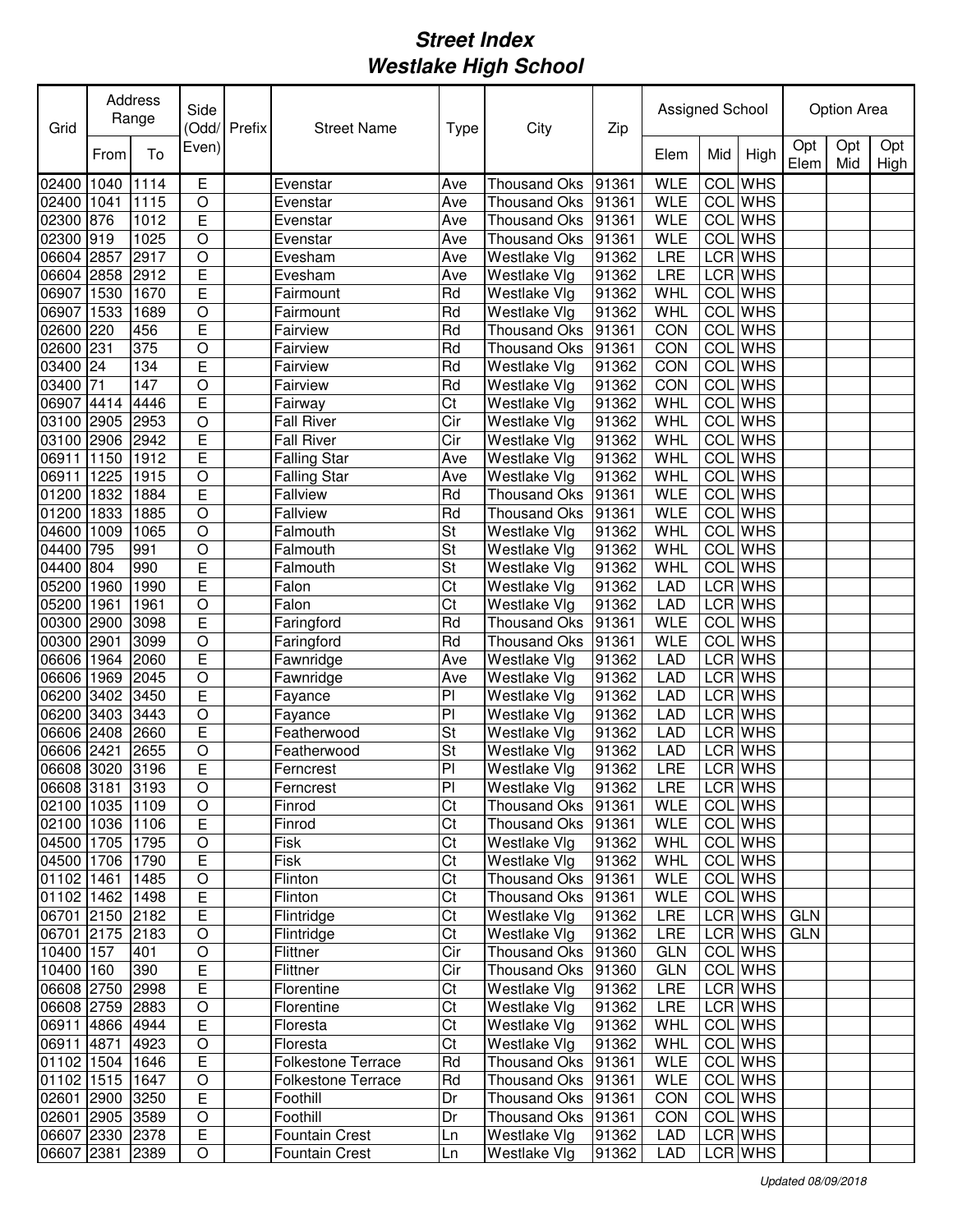| Grid              |      | Address<br>Range | Side           | Odd/Prefix | <b>Street Name</b>  | <b>Type</b> | City                | Zip   | Assigned School |            |                |             | Option Area |             |
|-------------------|------|------------------|----------------|------------|---------------------|-------------|---------------------|-------|-----------------|------------|----------------|-------------|-------------|-------------|
|                   | From | To               | Even)          |            |                     |             |                     |       | Elem            | Mid        | High           | Opt<br>Elem | Opt<br>Mid  | Opt<br>High |
| 03600             | 1800 | 1800             | Е              |            | Foursite            | Ln          | Westlake Vlg        | 91362 | CON             | COL        | <b>WHS</b>     |             |             |             |
| 03600             | 1831 | 1831             | $\circ$        |            | Foursite            | Ln          | <b>Westlake Vlg</b> | 91362 | CON             | COL        | <b>WHS</b>     |             |             |             |
| 11100             | 238  | 366              | E              |            | Fox Hills           | Dr          | Thousand Oks        | 91361 | <b>ACA</b>      | COL        | <b>WHS</b>     |             |             |             |
| 11100             | 247  | 345              | O              |            | Fox Hills           | Dr          | <b>Thousand Oks</b> | 91361 | <b>ACA</b>      | COL        | <b>WHS</b>     |             |             |             |
| 11100             | 226  | 350              | E              |            | Fox Ridge           | Dr          | <b>Thousand Oks</b> | 91361 | <b>ACA</b>      | COL        | <b>WHS</b>     |             |             |             |
| 11100             | 229  | 373              | $\circ$        |            | Fox Ridge           | Dr          | <b>Thousand Oks</b> | 91361 | <b>ACA</b>      |            | <b>COL</b> WHS |             |             |             |
| 06904             | 1100 | 1132             | E              |            | Foxglove            | Ct          | Westlake Vlg        | 91362 | WHL             |            | <b>COL</b> WHS |             |             |             |
| 06608 3101        |      | 3167             | $\circ$        |            | Foxtail             | Ct          | Westlake Vlg        | 91362 | LRE             |            | <b>LCR</b> WHS |             |             |             |
| 06608 3102        |      | 3170             | Ē              |            | Foxtail             | Ct          | Westlake Vlg        | 91362 | LRE             |            | LCR WHS        |             |             |             |
| 02400             | 1070 | 1108             | Ē              |            | Freeport            | Ct          | <b>Thousand Oks</b> | 91361 | <b>WLE</b>      |            | COL WHS        |             |             |             |
| 02400             | 1077 | 1109             | $\overline{O}$ |            | Freeport            | Ct          | <b>Thousand Oks</b> | 91361 | <b>WLE</b>      | COL        | <b>WHS</b>     |             |             |             |
| 05400             | 1560 | 1694             | Ē              |            | Fremont             | Dr          | Westlake Vlg        | 91362 | <b>LAD</b>      |            | LCR WHS        |             |             |             |
| 05400             | 1575 | 1681             | $\overline{O}$ |            | Fremont             | Dr          | Westlake Vlg        | 91362 | LAD             |            | <b>LCR</b> WHS |             |             |             |
| 05200             | 1930 | 2010             | Ē              |            | Fullbroke           | Dr          | Westlake Vlg        | 91362 | <b>LAD</b>      |            | LCR WHS        |             |             |             |
| 05200             | 1933 | 1951             | $\circ$        |            | Fullbroke           | Dr          | Westlake Vlg        | 91362 | <b>LAD</b>      |            | <b>LCR</b> WHS |             |             |             |
| 06602             | 3153 | 3273             | $\overline{O}$ |            | <b>Futura Point</b> |             | Westlake Vlg        | 91362 | <b>LRE</b>      |            | <b>LCR</b> WHS |             |             |             |
| 06602 3178        |      | 3274             | E              |            | <b>Futura Point</b> |             | Westlake Vlg        | 91362 | LRE             |            | <b>LCR</b> WHS |             |             |             |
| 00900             | 1076 | 1188             | E              |            | Galesmoore          | Ct          | <b>Thousand Oks</b> | 91361 | <b>WLE</b>      |            | COL WHS        |             |             |             |
| 00900             | 1085 | 1189             | $\circ$        |            | Galesmoore          | Ct          | <b>Thousand Oks</b> | 91361 | <b>WLE</b>      | <b>COL</b> | <b>WHS</b>     |             |             |             |
| 06200             | 1802 | 1866             | E              |            | Gammon              | Ct          | Westlake Vlg        | 91362 | <b>LAD</b>      |            | <b>LCR</b> WHS |             |             |             |
| 06200             | 1803 | 1899             | $\circ$        |            | Gammon              | Ct          | Westlake Vlg        | 91362 | <b>LAD</b>      |            | <b>LCR</b> WHS |             |             |             |
| 00300             | 200  | 298              | E              |            | Garden              | Dr          | Thousand Oks        | 91361 | <b>WLE</b>      | COL        | <b>WHS</b>     |             |             |             |
| 00300             | 201  | 299              | $\circ$        |            | Garden              | Dr          | <b>Thousand Oks</b> | 91361 | <b>WLE</b>      | COL        | <b>WHS</b>     |             |             |             |
| 00900             | 1932 | 1962             | E              |            | Gardenstone         | Ct          | <b>Thousand Oks</b> | 91361 | <b>WLE</b>      | COL        | <b>WHS</b>     |             |             |             |
| 00900             | 1955 | 1963             | $\circ$        |            | Gardenstone         | Ct          | <b>Thousand Oks</b> | 91361 | <b>WLE</b>      | COL        | <b>WHS</b>     |             |             |             |
| 04000             | 143  | 267              | $\circ$        |            | Gazania             | Ct          | Westlake Vlg        | 91362 | CON             | COL        | <b>WHS</b>     |             |             |             |
| 04000             | 148  | 256              | E              |            | Gazania             | Ct          | Westlake Vlg        | 91362 | CON             | COL        | <b>WHS</b>     |             |             |             |
| 00300             | 101  | 199              | O              |            | Giles               | Rd          | Thousand Oks        | 91361 | <b>WLE</b>      | COL        | <b>WHS</b>     |             |             |             |
| 06604             | 2301 | 2495             | $\circ$        |            | Gillingham          | Cir         | Westlake Vlg        | 91362 | LRE             |            | LCR WHS        |             |             |             |
| 06604             | 2304 | 2494             | E              |            | Gillingham          | Cir         | Westlake Vlg        | 91362 | LRE             |            | LCR WHS        |             |             |             |
| 01102             | 2159 | 2269             | O              |            | Glastonbury         | Rd          | <b>Thousand Oks</b> | 91361 | <b>WLE</b>      |            | COL WHS        |             |             |             |
| 01100             | 2009 | 2137             | O              |            | Glastonbury         | Rd          | <b>Thousand Oks</b> | 91361 | <b>WLE</b>      | COL        | <b>WHS</b>     |             |             |             |
| 01100 2012 2152   |      |                  | E              |            | Glastonbury         | Rd          | Thousand Oks        | 91361 | <b>WLE</b>      |            | COL WHS        |             |             |             |
| 01102  2158  2282 |      |                  | E              |            | Glastonbury         | Rd          | Thousand Oks  91361 |       | <b>WLE</b>      |            | COL WHS        |             |             |             |
| 10400 611         |      | 797              | O              |            | Glen Oaks           | Rd          | Thousand Oks 91360  |       | <b>GLN</b>      |            | COL WHS        |             |             |             |
| 10400 618         |      | 758              | E              |            | Glen Oaks           | Rd          | Thousand Oks 91360  |       | <b>GLN</b>      |            | COL WHS        |             |             |             |
| 02000 1074 1106   |      |                  | E              |            | Glenbridge          | Cir         | Thousand Oks 91361  |       | <b>WLE</b>      |            | COL WHS        |             |             |             |
| 02000 1109 1135   |      |                  | $\bigcirc$     |            | Glenbridge          | Cir         | Thousand Oks 91361  |       | <b>WLE</b>      |            | <b>COL</b> WHS |             |             |             |
| 06918 5600 5618   |      |                  | E              |            | Glenhaven           | Cir         | Westlake Vlg        | 91362 | WHL             |            | COL WHS        |             |             |             |
| 06918 5601        |      | 5629             | $\hbox{O}$     |            | Glenhaven           | Cir         | Westlake Vlg        | 91362 | <b>WHL</b>      |            | COL WHS        |             |             |             |
| 02300 2104 2136   |      |                  | E              |            | Glenhollow          | St          | Thousand Oks 91361  |       | <b>WLE</b>      |            | COL WHS        |             |             |             |
| 02300 2105 2155   |      |                  | $\mathsf O$    |            | Glenhollow          | St          | Thousand Oks 91361  |       | <b>WLE</b>      |            | COL WHS        |             |             |             |
| 01300 1345 1345   |      |                  | $\mathsf O$    |            | Glenmare            | Ct          | Thousand Oks 91361  |       | <b>WLE</b>      |            | COL WHS        |             |             |             |
| 01300 1346        |      | 1362             | E              |            | Glenmare            | Ct          | Thousand Oks 91361  |       | <b>WLE</b>      |            | COL WHS        |             |             |             |
| 00700 1632 1662   |      |                  | E              |            | Glennon             | Ct          | Thousand Oks 91361  |       | <b>WLE</b>      |            | COL WHS        |             |             |             |
| 03601 405         |      | 493              | O              |            | Glenwood            | PI          | Westlake Vlg        | 91362 | CON             |            | COL WHS        |             |             |             |
| 03601 406         |      | 492              | Е              |            | Glenwood            | PI          | Westlake Vlg        | 91362 | CON             |            | COL WHS        |             |             |             |
| 03800 779         |      | 791              | $\bigcirc$     |            | Gloucester          | Ln          | Westlake Vlg        | 91362 | CON             |            | COL WHS        |             |             |             |
| 03800 780         |      | 792              | E              |            | Gloucester          | Ln          | Westlake Vlg        | 91362 | CON             |            | COL WHS        |             |             |             |
| 02300 868         |      | 898              | Е              |            | Gold Spring         | PI          | Thousand Oks        | 91361 | <b>WLE</b>      |            | COL WHS        |             |             |             |
| 02300 867         |      | 895              | $\mathsf O$    |            | Gold Spring         | PI          | Thousand Oks        | 91361 | <b>WLE</b>      |            | COL WHS        |             |             |             |
| 06912 5640        |      | 5672             | Е              |            | Golden Knoll        | Ct          | Westlake Vlg        | 91362 | WHL             |            | COL WHS        |             |             |             |
| 06911 1904 1922   |      |                  | Ε              |            | Golden Sky          | Cir         | Westlake Vlg        | 91362 | WHL             |            | COL WHS        |             |             |             |
| 01100 1987 2023   |      |                  | O              |            | Goldenrod           | Ct          | Thousand Oks 91361  |       | WLE             |            | COL WHS        |             |             |             |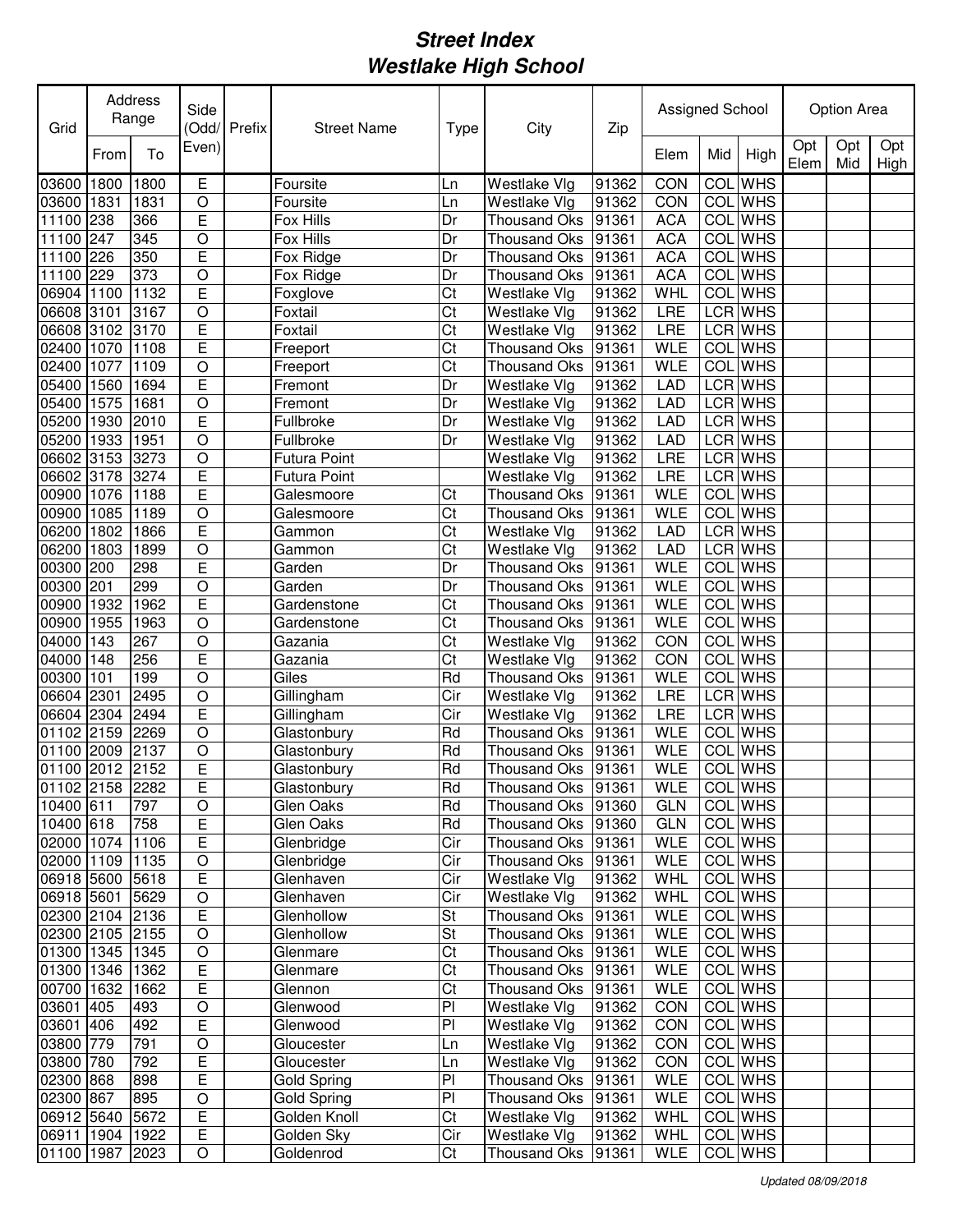| Grid            |           | Address<br>Range | Side           | Odd/Prefix | <b>Street Name</b>  | <b>Type</b>            | City                | Zip   | Assigned School |            |                |             | <b>Option Area</b> |             |
|-----------------|-----------|------------------|----------------|------------|---------------------|------------------------|---------------------|-------|-----------------|------------|----------------|-------------|--------------------|-------------|
|                 | From      | To               | Even)          |            |                     |                        |                     |       | Elem            | Mid        | High           | Opt<br>Elem | Opt<br>Mid         | Opt<br>High |
| 01100           | 1996      | 2014             | Е              |            | Goldenrod           | Ct                     | <b>Thousand Oks</b> | 91361 | <b>WLE</b>      | <b>COL</b> | <b>WHS</b>     |             |                    |             |
| 06907           | 4301      | 4593             | O              |            | <b>Golf Course</b>  | Dr                     | Westlake Vlg        | 91362 | WHL             |            | <b>COL</b> WHS |             |                    |             |
| 06907           | 4318      | 4528             | E              |            | Golf Course         | Dr                     | Westlake Vlg        | 91362 | WHL             |            | <b>COL</b> WHS |             |                    |             |
| 06913 4701      |           | 4791             | $\circ$        |            | Golf Course         | Dr                     | Westlake Vlg        | 91362 | WHL             | COL        | <b>WHS</b>     |             |                    |             |
| 06913 4702      |           | 4792             | E              |            | Golf Course         | Dr                     | Westlake Vlg        | 91362 | WHL             | COL        | <b>WHS</b>     |             |                    |             |
| 04300           | 850       | 884              | Ē              |            | Gray                | Ct                     | Westlake Vlg        | 91362 | <b>WHL</b>      | COL        | <b>WHS</b>     |             |                    |             |
| 04300           | 851       | 885              | O              |            | Gray                | Ct                     | Westlake Vlg        | 91362 | WHL             | <b>COL</b> | <b>WHS</b>     |             |                    |             |
| 03000           | 2636      | 2970             | E              |            | <b>Great Smokey</b> | Ct                     | Westlake Vlg        | 91362 | WHL             | COL        | <b>WHS</b>     |             |                    |             |
| 03000           | 2637      | 2967             | $\circ$        |            | Great Smokey        | Ct                     | Westlake Vlg        | 91362 | WHL             | COL        | <b>WHS</b>     |             |                    |             |
| 10800           | 201       | 287              | $\circ$        |            | Green Heath         | P                      | <b>Thousand Oks</b> | 91361 | <b>ACA</b>      | COL        | <b>WHS</b>     |             |                    |             |
| 10800           | 202       | 264              | Ē              |            | Green Heath         | P                      | <b>Thousand Oks</b> | 91361 | <b>ACA</b>      | COL        | <b>WHS</b>     |             |                    |             |
| 10800 209       |           | 285              | $\circ$        |            | Green Lea           | P <sub>1</sub>         | <b>Thousand Oks</b> | 91361 | <b>ACA</b>      | COL        | <b>WHS</b>     |             |                    |             |
| 10800 224       |           | 298              | Ē              |            | Green Lea           | P                      | Thousand Oks        | 91361 | <b>ACA</b>      | COL        | <b>WHS</b>     |             |                    |             |
| 10800 252       |           | 346              | Ē              |            | Green Moor          | PI                     | <b>Thousand Oks</b> | 91361 | <b>ACA</b>      | <b>COL</b> | <b>WHS</b>     |             |                    |             |
| 10800 253       |           | 301              | $\circ$        |            | Green Moor          | P                      | <b>Thousand Oks</b> | 91361 | <b>ACA</b>      | COL        | <b>WHS</b>     |             |                    |             |
| 06602 2228      |           | 2284             | E              |            | Green Oak           | Ct                     | Westlake Vlg        | 91362 | LRE             |            | <b>LCR</b> WHS |             |                    |             |
| 06602 2231      |           | 2279             | $\circ$        |            | Green Oak           | Ct                     | Westlake Vlg        | 91362 | LRE             |            | <b>LCR</b> WHS |             |                    |             |
| 00300 1900      |           | 2698             | E              |            | Greenbank           | Rd                     | <b>Thousand Oks</b> | 91361 | <b>WLE</b>      | <b>COL</b> | <b>WHS</b>     |             |                    |             |
| 10800 482       |           | 482              | E              |            | Greenmeadow         | Dr                     | Newbury Park        | 91320 | <b>ACA</b>      | COL        | <b>WHS</b>     |             |                    |             |
| 06701           | 2177      | 2235             | $\circ$        |            | Greenpark           | Ct                     | Westlake Vlg        | 91362 | LRE             |            | <b>LCR</b> WHS | <b>GLN</b>  |                    |             |
| 06701           | 2178      | 2196             | E              |            | Greenpark           | Ct                     | Westlake Vlg        | 91362 | LRE             |            | LCR WHS        | <b>GLN</b>  |                    |             |
| 10400           | 616       | 940              | E              |            | Greenwich           | Dr                     | <b>Thousand Oks</b> | 91360 | <b>GLN</b>      | COL        | <b>WHS</b>     |             |                    |             |
| 10400           | 643       | 915              | $\circ$        |            | Greenwich           | Dr                     | <b>Thousand Oks</b> | 91360 | <b>GLN</b>      | COL        | <b>WHS</b>     |             |                    |             |
| 06911           | 5509      | 5623             | $\circ$        |            | <b>Grey Feather</b> | Ct                     | Westlake Vlg        | 91362 | WHL             | COL        | <b>WHS</b>     |             |                    |             |
| 06911           | 5510      | 5638             | E              |            | <b>Grey Feather</b> | Ct                     | Westlake Vlg        | 91362 | <b>WHL</b>      | COL        | <b>WHS</b>     |             |                    |             |
| 04800           | 1407      | 1629             | O              |            | Grissom             | St                     | Westlake Vlg        | 91362 | WHL             |            | <b>COL</b> WHS |             |                    |             |
| 04800           | 1450      | 1606             | E              |            | Grissom             | St                     | Westlake Vlg        | 91362 | WHL             |            | <b>COL</b> WHS |             |                    |             |
| 00200           | 116       | 184              | E              |            | Halsbury            | Ct                     | <b>Thousand Oks</b> | 91361 | <b>WLE</b>      |            | <b>COL</b> WHS |             |                    |             |
| 00200           | 117       | 185              | O              |            | Halsbury            | Ct                     | <b>Thousand Oks</b> | 91361 | <b>WLE</b>      | COL        | <b>WHS</b>     |             |                    |             |
| 03300           | 0         | 198              | E              |            | Hampshire           | Rd                     | Westlake Vlg        | 91362 | CON             | COL        | <b>WHS</b>     |             |                    |             |
| 03400           |           | 199              | $\circ$        |            | Hampshire           | Rd                     | Westlake Vlg        | 91362 | CON             | <b>COL</b> | <b>WHS</b>     |             |                    |             |
| 02600           | 201       | 499              | O              |            | Hampshire           | Rd                     | <b>Thousand Oks</b> | 91361 | CON             | COL        | <b>WHS</b>     |             |                    |             |
| 02500 501       |           | 699              | O              |            | Hampshire           | Rd                     | Thousand Oks        | 91361 | CON             | COL        | <b>WHS</b>     |             |                    |             |
| 02800 696       |           | 950              | E              |            | Hampshire           | Rd                     | Thousand Oks        | 91361 | <b>WLE</b>      |            | <b>COL</b> WHS |             |                    |             |
| 02300 701       |           | 899              | $\bigcirc$     |            | Hampshire           | Rd                     | Thousand Oks        | 91361 | WLE             |            | COL WHS        |             |                    |             |
| 02400 901       |           | 949              | $\hbox{O}$     |            | Hampshire           | Rd                     | Thousand Oks        | 91361 | <b>WLE</b>      |            | COL WHS        |             |                    |             |
| 00400 104       |           | 160              | E              |            | Hampstead           | Ct                     | Thousand Oks        | 91361 | <b>WLE</b>      |            | COL WHS        |             |                    |             |
| 00400 105       |           | 129              | $\mathsf O$    |            | Hampstead           | $\overline{\text{Ct}}$ | Thousand Oks 91361  |       | <b>WLE</b>      |            | COL WHS        |             |                    |             |
| 04700 1303      |           | 1367             | $\bigcirc$     |            | Harmony             | Ct                     | Westlake Vlg        | 91362 | WHL             |            | COL WHS        |             |                    |             |
| 04700 1304      |           | 1396             | E              |            | Harmony             | Ct                     | Westlake Vlg        | 91362 | WHL             |            | COL WHS        |             |                    |             |
| 04500 916       |           | 984              | E              |            | Harris              | Ct                     | Westlake Vlg        | 91362 | WHL             |            | COL WHS        |             |                    |             |
| 04500 921       |           | 951              | $\circ$        |            | Harris              | Ct                     | Westlake Vlg        | 91362 | WHL             |            | COL WHS        |             |                    |             |
| 02200 742       |           | 898              | E              |            | Hartglen            | Ave                    | Thousand Oks 91361  |       | <b>WLE</b>      |            | COL WHS        |             |                    |             |
| 02200 749       |           | 899              | $\circ$        |            | Hartglen            | Ave                    | Thousand Oks        | 91361 | <b>WLE</b>      |            | COL WHS        |             |                    |             |
| 02000 2625      |           | 2653             | $\circ$        |            | Hartland            | Cir                    | Thousand Oks        | 91361 | <b>WLE</b>      |            | COL WHS        |             |                    |             |
| 02000 2646 2688 |           |                  | E              |            | Hartland            | Cir                    | Thousand Oks        | 91361 | <b>WLE</b>      |            | COL WHS        |             |                    |             |
| 06606 1955 2183 |           |                  | $\circ$        |            | Hathaway            | Ave                    | Westlake Vlg        | 91362 | <b>LAD</b>      |            | LCR WHS        |             |                    |             |
| 06606 1958 2150 |           |                  | Ε              |            | Hathaway            | Ave                    | Westlake Vlg        | 91362 | LAD             |            | LCR WHS        |             |                    |             |
| 04100 1605 1687 |           |                  | $\mathsf O$    |            | Hauser              | Cir                    | Westlake Vlg        | 91362 | CON             |            | COL WHS        |             |                    |             |
| 04100 1606 1684 |           |                  | $\overline{E}$ |            | Hauser              | Cir                    | Westlake Vlg        | 91362 | CON             |            | COL WHS        |             |                    |             |
| 05200           | 1802 1984 |                  | $\overline{E}$ |            | Havenwood           | Dr                     | Westlake Vlg        | 91362 | LAD             |            | LCR WHS        |             |                    |             |
| 05200           | 1825      | 1975             | O              |            | Havenwood           | Dr                     | Westlake Vlg        | 91362 | <b>LAD</b>      |            | LCR WHS        |             |                    |             |
| 00700 1634 1674 |           |                  | $\overline{E}$ |            | Hawksway            | Ct                     | Thousand Oks 91361  |       | <b>WLE</b>      |            | COL WHS        |             |                    |             |
| 00700 1635 1657 |           |                  | O              |            | Hawksway            | Ct                     | Thousand Oks 91361  |       | WLE             |            | COL WHS        |             |                    |             |
|                 |           |                  |                |            |                     |                        |                     |       |                 |            |                |             |                    |             |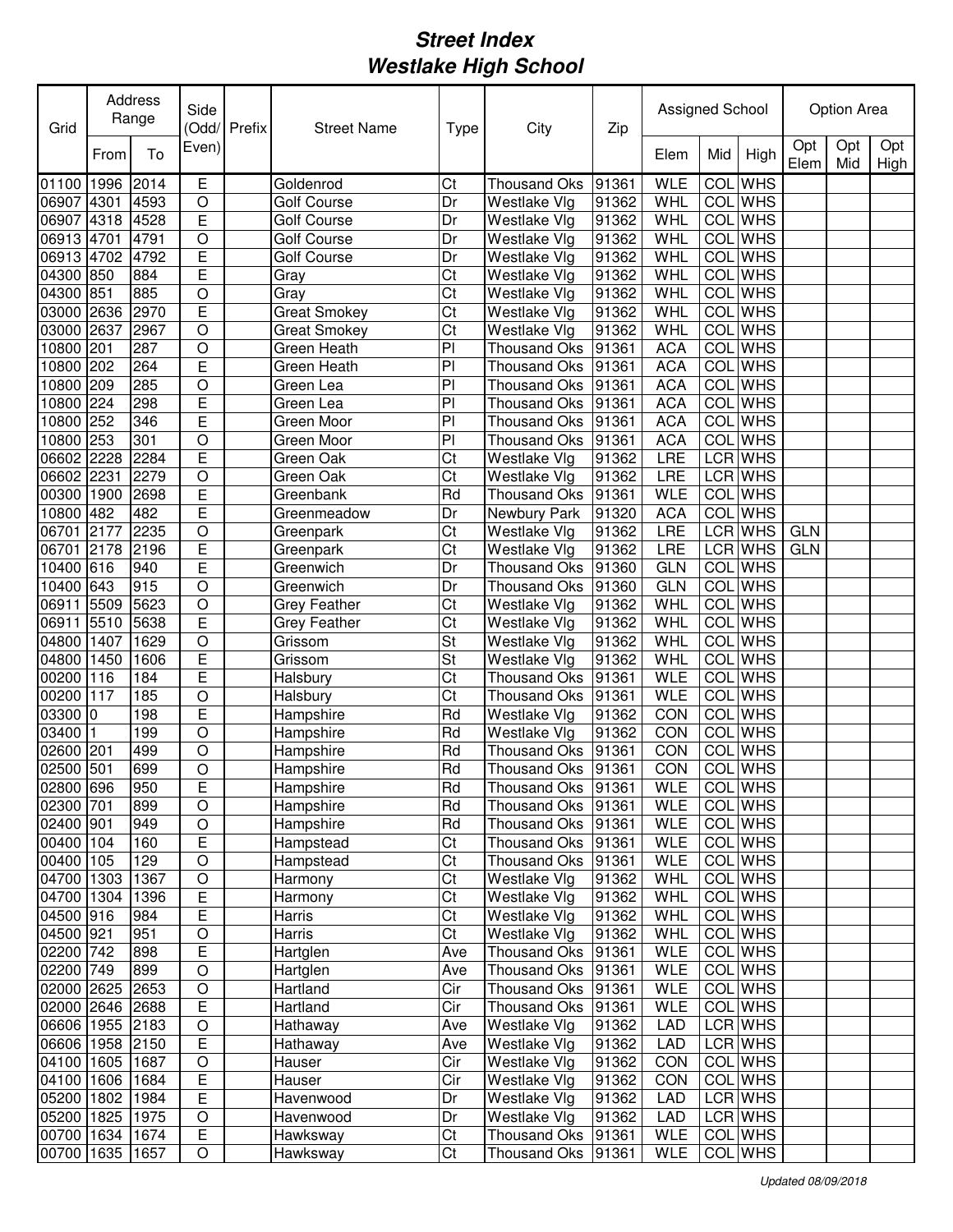| Grid                |              | <b>Address</b><br>Range | Side           | (Odd/Prefix | <b>Street Name</b>   | <b>Type</b> | City                | Zip   | Assigned School |                  |                |             | Option Area |             |
|---------------------|--------------|-------------------------|----------------|-------------|----------------------|-------------|---------------------|-------|-----------------|------------------|----------------|-------------|-------------|-------------|
|                     | From         | To                      | Even)          |             |                      |             |                     |       | Elem            | Mid              | High           | Opt<br>Elem | Opt<br>Mid  | Opt<br>High |
| 06603               | 2412         | 2520                    | Е              |             | Haymarket            | St          | Westlake Vlg        | 91362 | <b>LRE</b>      | LCR              | <b>WHS</b>     |             |             |             |
| 06603 2415          |              | 2507                    | $\circ$        |             | Haymarket            | St          | Westlake Vlg        | 91362 | LRE             |                  | LCR WHS        |             |             |             |
| 06912               | 5634         | 5642                    | E              |             | Hazelcrest           | Cir         | Westlake Vlg        | 91362 | WHL             | COL              | <b>WHS</b>     |             |             |             |
| 06912 5635          |              | 5691                    | O              |             | Hazelcrest           | Cir         | Westlake Vlg        | 91362 | WHL             |                  | <b>COL</b> WHS |             |             |             |
| 00400               | 1455         | 1597                    | $\circ$        |             | <b>Heather Oaks</b>  | Ln          | <b>Thousand Oks</b> | 91361 | <b>WLE</b>      | COL              | <b>WHS</b>     |             |             |             |
| 00400               | 1468         | 1598                    | E              |             | <b>Heather Oaks</b>  | Ln          | <b>Thousand Oks</b> | 91361 | <b>WLE</b>      | COL              | <b>WHS</b>     |             |             |             |
| 00301               | 2300         | 2398                    | E              |             | Heatherbank          | Ct          | <b>Thousand Oks</b> | 91361 | <b>WLE</b>      | COL              | <b>WHS</b>     |             |             |             |
| 00301               | 2301         | 2399                    | $\circ$        |             | Heatherbank          | Ct          | <b>Thousand Oks</b> | 91361 | <b>WLE</b>      | COL              | <b>WHS</b>     |             |             |             |
| 04000               | 104          | 200                     | E              |             | Helecho              | Ct          | Westlake Vlg        | 91362 | CON             | COL              | <b>WHS</b>     |             |             |             |
| 04000               | 91           | 203                     | O              |             | Helecho              | Ct          | Westlake Vlg        | 91362 | CON             | COL              | <b>WHS</b>     |             |             |             |
| 00300               | 2785         | 2803                    | $\overline{O}$ |             | Hemingsford          | Way         | <b>Thousand Oks</b> | 91361 | <b>WLE</b>      | COL              | <b>WHS</b>     |             |             |             |
| 00300               | 2796         | 2796                    | E              |             | Hemingsford          | Way         | <b>Thousand Oks</b> | 91361 | <b>WLE</b>      | COL              | <b>WHS</b>     |             |             |             |
| 00300               | 2400         | 2598                    | E              |             | Hereford             | Rd          | <b>Thousand Oks</b> | 91361 | <b>WLE</b>      | $\overline{COL}$ | <b>WHS</b>     |             |             |             |
| 00300               | 2401         | 2599                    | $\circ$        |             | Hereford             | Rd          | <b>Thousand Oks</b> | 91361 | <b>WLE</b>      | COL              | <b>WHS</b>     |             |             |             |
| 06908               | 1223         | 1335                    | $\circ$        |             | Heritage             | PI          | Westlake Vlg        | 91362 | <b>WHL</b>      | COL              | <b>WHS</b>     |             |             |             |
| 06908               | 1234         | 1338                    | Ē              |             | Heritage             | PI          | Westlake Vlg        | 91362 | WHL             | <b>COL</b>       | <b>WHS</b>     |             |             |             |
| 06607               | 2850         | 2882                    | Ē              |             |                      |             |                     | 91362 | <b>LAD</b>      | <b>LCR</b>       | <b>WHS</b>     |             |             |             |
|                     | <b>72855</b> |                         |                |             | <b>Hickory Wood</b>  | Ln          | Westlake Vlg        |       |                 |                  | <b>LCR</b> WHS |             |             |             |
| 06607               |              | 2863                    | $\circ$        |             | <b>Hickory Wood</b>  | Ln          | Westlake Vlg        | 91362 | <b>LAD</b>      |                  |                |             |             |             |
| 06911               | 5720         | 5756                    | E              |             | Hidden Brook         | Ct          | Westlake Vlg        | 91362 | WHL             | <b>COL</b>       | <b>WHS</b>     |             |             |             |
| 06911               | 5721         | 5745                    | $\overline{O}$ |             | Hidden Brook         | Ct          | Westlake Vlg        | 91362 | WHL             | COL              | <b>WHS</b>     |             |             |             |
| 06911               | 5600         | 5624                    | E              |             | Hidden Glen          | Ct          | Westlake Vlg        | 91362 | WHL             | COL              | <b>WHS</b>     |             |             |             |
| 06911               | 5601         | 5623                    | $\circ$        |             | Hidden Glen          | Ct          | Westlake Vlg        | 91362 | <b>WHL</b>      | COL              | <b>WHS</b>     |             |             |             |
| 00100               | 1151         | 1769                    | $\overline{O}$ |             | <b>Hidden Valley</b> | Rd          | <b>Thousand Oks</b> | 91361 | <b>WLE</b>      | COL              | <b>WHS</b>     |             |             |             |
| 00100               | 1200         | 1750                    | E              |             | <b>Hidden Valley</b> | Rd          | <b>Thousand Oks</b> | 91361 | <b>WLE</b>      | COL              | <b>WHS</b>     |             |             |             |
| 06913               | 2100         | 2136                    | E              |             | <b>High Knoll</b>    | Cir         | Westlake Vlg        | 91362 | <b>WHL</b>      | COL              | <b>WHS</b>     |             |             |             |
| 06911               | 5808         | 5808                    | E              |             | Highcliff            | Ct          | Westlake Vlg        | 91362 | WHL             | COL              | <b>WHS</b>     |             |             |             |
| 06911               | 5821         | 5845                    | $\circ$        |             | Highcliff            | Ct          | Westlake Vlg        | 91362 | WHL             | COL              | <b>WHS</b>     |             |             |             |
| 01200               | 2123         | 2273                    | $\circ$        |             | Highgate             | Rd          | <b>Thousand Oks</b> | 91361 | <b>WLE</b>      | COL              | <b>WHS</b>     |             |             |             |
| 01200               | 2132         | 2366                    | E              |             | Highgate             | Rd          | Thousand Oks        | 91361 | <b>WLE</b>      |                  | <b>COL</b> WHS |             |             |             |
| 06601               | 2720         | 2816                    | E              |             | Hilary               | Ct          | Westlake Vlg        | 91362 | LRE             |                  | <b>LCR WHS</b> |             |             |             |
| 06601               | 2767         | 2815                    | O              |             | Hilary               | Ct          | Westlake Vlg        | 91362 | LRE             |                  | LCR WHS        |             |             |             |
| 04000               | 195          | 251                     | O              |             | Hill Ranch           | Dr          | <b>Thousand Oks</b> | 91362 | CON             | COL              | <b>WHS</b>     |             |             |             |
| 04000 216           |              | 244                     | E              |             | Hill Ranch           | Dr          | Thousand Oks        | 91362 | CON             |                  | COL WHS        |             |             |             |
| 04000   1332   1690 |              |                         | E              | ᄂ           | Hillcrest            | Dr          | Westlake Vlg        | 91362 | <b>CON</b>      |                  | COL WHS        |             |             |             |
| 03800 1777 1993     |              |                         | O              | Е           | Hillcrest            | Dr          | Westlake Vlg        | 91362 | CON             |                  | COL WHS        |             |             |             |
| 03601 2080 2250     |              |                         | E              | E           | Hillcrest            | Dr          | Westlake Vlg        | 91362 | CON             |                  | COL WHS        |             |             |             |
| 06801 2419 2727     |              |                         | $\mathsf O$    | Е           | Hillcrest            | Dr          | Westlake Vlg        | 91362 | CON             |                  | COL WHS        |             |             |             |
| 03700 2420 2882     |              |                         | E              | Ε           | Hillcrest            | Dr          | Westlake Vlg        | 91362 | CON             |                  | COL WHS        |             |             |             |
| 03700 2747 2811     |              |                         | $\mathsf O$    | Е           | Hillcrest            | Dr          | Westlake Vlg        | 91362 | CON             |                  | COL WHS        |             |             |             |
| 06801 2797 2797     |              |                         | $\mathsf O$    | Ε           | Hillcrest            | Dr          | Westlake Vlg        | 91362 | CON             |                  | COL WHS        |             |             |             |
| 03201 2900 2925     |              |                         | E              | Е           | Hillcrest            | Dr          | Westlake Vlg        | 91362 | WHL             |                  | COL WHS        |             |             |             |
| 03201 2901          |              | 2925                    | $\mathsf O$    | Е           | Hillcrest            | Dr          | Westlake Vlg        | 91362 | WHL             |                  | COL WHS        |             |             |             |
| 06919 2999 3137     |              |                         |                | E           | <b>Hillcrest</b>     | Dr          | Westlake Vlg        | 91362 | WHL             |                  | COL WHS        |             |             |             |
|                     |              |                         | $\mathsf O$    |             |                      |             |                     |       |                 |                  |                |             |             |             |
| 06909 4102 4114     |              |                         | Е              | Ε           | <b>Hillcrest</b>     | Dr          | Westlake Vlg        | 91362 | WHL             |                  | COL WHS        |             |             |             |
| 06909 4103 4115     |              |                         | O              | Е           | Hillcrest            | Dr          | Westlake Vlg        | 91362 | WHL             |                  | COL WHS        |             |             |             |
| 04100 1257          |              | 1687                    | $\circ$        | Е           | Hillcrest            | Dr          | Westlake Vlg        | 91362 | CON             |                  | COL WHS        |             |             |             |
| 10300 219           |              | 489                     | $\circ$        | Е           | Hillcrest            | Dr          | Thousand Oks 91360  |       | <b>GLN</b>      |                  | COL WHS        |             |             |             |
| 10300 220           |              | 490                     | E              | E           | Hillcrest            | Dr          | Thousand Oks 91360  |       | <b>GLN</b>      |                  | COL WHS        |             |             |             |
| 10400 602           |              | 994                     | Е              | Е           | Hillcrest            | Dr          | Thousand Oks 91360  |       | <b>GLN</b>      |                  | COL WHS        |             |             |             |
| 10400 603           |              | 993                     | $\mathsf O$    | Е           | Hillcrest            | Dr          | Thousand Oks 91360  |       | <b>GLN</b>      |                  | COL WHS        |             |             |             |
| 10300 80            |              | 80                      | Е              | Е           | Hillcrest            | Dr          | Thousand Oks        | 91360 | <b>GLN</b>      |                  | COL WHS        |             |             |             |
| 11200 418           |              | 496                     | Е              |             | Hillsborough         | St          | Thousand Oks 91361  |       | <b>ACA</b>      |                  | COL WHS        |             |             |             |
| 11200 431           |              | 509                     | O              |             | Hillsborough         | <b>St</b>   | Thousand Oks 91361  |       | <b>ACA</b>      |                  | COL WHS        |             |             |             |
| 01200 2026 2352     |              |                         | E              |             | Hillsbury            | Rd          | Thousand Oks 91361  |       | WLE             |                  | COL WHS        |             |             |             |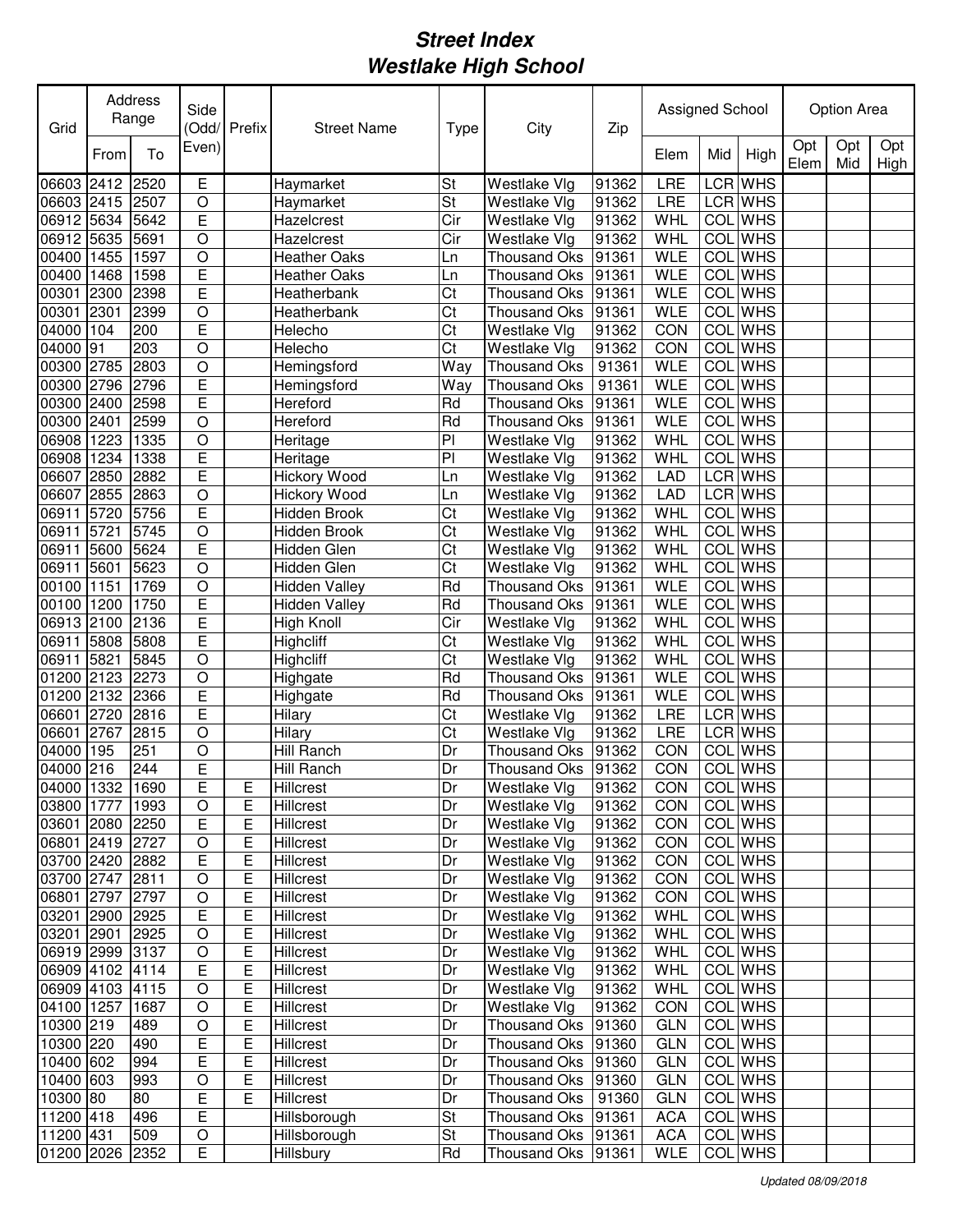| Grid            |      | Address<br>Range | Side           | Odd/Prefix | <b>Street Name</b>   | <b>Type</b>            | City                | Zip   | Assigned School |            |                |             | <b>Option Area</b> |             |
|-----------------|------|------------------|----------------|------------|----------------------|------------------------|---------------------|-------|-----------------|------------|----------------|-------------|--------------------|-------------|
|                 | From | To               | Even)          |            |                      |                        |                     |       | Elem            | Mid        | High           | Opt<br>Elem | Opt<br>Mid         | Opt<br>High |
| 01200 2069      |      | 2335             | $\circ$        |            | Hillsbury            | Rd                     | <b>Thousand Oks</b> | 91361 | <b>WLE</b>      | <b>COL</b> | <b>WHS</b>     |             |                    |             |
| 06800 310       |      | 382              | E              |            | Hilltop              | Way                    | Westlake Vlg        | 91362 | CON             |            | <b>COL</b> WHS |             |                    |             |
| 06800 321       |      | 401              | O              |            | Hilltop              | Way                    | Westlake Vlg        | 91362 | CON             |            | <b>COL</b> WHS |             |                    |             |
| 10300           | 101  | 405              | $\circ$        |            | Hodencamp            | Rd                     | <b>Thousand Oks</b> | 91360 | <b>GLN</b>      |            | <b>COL</b> WHS |             |                    |             |
| 10400           | 278  | 790              | E              |            | Hodencamp            | Rd                     | <b>Thousand Oks</b> | 91360 | <b>GLN</b>      |            | <b>COL</b> WHS |             |                    |             |
| 06701           | 2244 | 2264             | Ē              |            | Hollowpark           | Ct                     | Westlake Vlg        | 91362 | LRE             |            | LCR WHS        | <b>GLN</b>  |                    |             |
| 06701           | 2251 | 2263             | $\circ$        |            | Hollowpark           | Ct                     | Westlake Vlg        | 91362 | LRE             |            | LCR WHS        | <b>GLN</b>  |                    |             |
| 03300           | 3300 | 3414             | Ē              |            | <b>Holly Grove</b>   | St                     | Westlake Vlg        | 91362 | CON             | <b>COL</b> | <b>WHS</b>     |             |                    |             |
| 03300           | 3301 | 3379             | $\overline{O}$ |            | <b>Holly Grove</b>   | St                     | Westlake Vlg        | 91362 | CON             | <b>COL</b> | <b>WHS</b>     |             |                    |             |
| 06608 2825      |      | 3047             | $\circ$        |            | Hollycrest           | Ave                    | Westlake Vlg        | 91362 | LRE             |            | LCR WHS        |             |                    |             |
| 06608 3016      |      | 3090             | Ē              |            | Hollycrest           | Ave                    | Westlake Vlg        | 91362 | LRE             |            | LCR WHS        |             |                    |             |
| 06904           | 1001 | 1041             | $\overline{O}$ |            | Hollyhock            | Ct                     | Westlake Vlg        | 91362 | WHL             | <b>COL</b> | <b>WHS</b>     |             |                    |             |
| 06904           | 1008 | 1008             | Ē              |            | Hollyhock            | $\overline{\text{Ct}}$ | Westlake Vlg        | 91362 | WHL             |            | <b>COL</b> WHS |             |                    |             |
| 06607           | 2564 | 2564             | Ē              |            | Hollyview            | PI                     | <b>Thousand Oks</b> | 91360 | <b>LAD</b>      |            | <b>LCR</b> WHS |             |                    |             |
| 04600 2017      |      | 2359             | $\circ$        |            | Hood                 | Dr                     | Westlake Vlg        | 91362 | WHL             | COL        | <b>WHS</b>     |             |                    |             |
| 04600 2036      |      | 2396             | E              |            | Hood                 | Dr                     | Westlake Vlg        | 91362 | WHL             | <b>COL</b> | <b>WHS</b>     |             |                    |             |
| 26000 2420      |      | 2558             | E              |            | Hood                 | Dr                     | Westlake Vlg        | 91362 | WHL             | COL        | <b>WHS</b>     |             |                    |             |
| 26000 2421      |      | 2557             | $\circ$        |            | Hood                 | Dr                     | Westlake Vlg        | 91362 | WHL             | COL        | <b>WHS</b>     |             |                    |             |
| 10400           | 143  | 581              | O              |            | Houston              | Dr                     | Thousand Oks        | 91360 | <b>GLN</b>      | COL        | <b>WHS</b>     |             |                    |             |
| 10400           | 150  | 942              | E              |            | Houston              | Dr                     | Thousand Oks        | 91360 | <b>GLN</b>      | COL        | <b>WHS</b>     |             |                    |             |
| 06915 5016      |      | 5080             | E              |            | <b>Hunter Valley</b> | Ln                     | Westlake Vlg        | 91362 | <b>WHL</b>      | <b>COL</b> | <b>WHS</b>     |             |                    |             |
| 06915           | 5031 | 5095             | $\circ$        |            | <b>Hunter Valley</b> | Ln                     | Westlake Vlg        | 91362 | <b>WHL</b>      | COL        | <b>WHS</b>     |             |                    |             |
| 11100 200       |      | 306              | E              |            | <b>Hunters Point</b> | Dr                     | <b>Thousand Oks</b> | 91361 | <b>ACA</b>      | COL        | <b>WHS</b>     |             |                    |             |
| 11100 219       |      | 359              | O              |            | <b>Hunters Point</b> | Dr                     | Thousand Oks        | 91361 | <b>ACA</b>      |            | COL WHS        |             |                    |             |
| 04500           | 1707 | 1791             | $\bigcirc$     |            | Ide                  | Ct                     | Westlake Vlg        | 91362 | <b>WHL</b>      | <b>COL</b> | <b>WHS</b>     |             |                    |             |
| 04500           | 1708 | 1784             | E              |            | Ide                  | Ct                     | Westlake Vlg        | 91362 | WHL             |            | <b>COL</b> WHS |             |                    |             |
| 06911           | 5788 | 5889             | $\circ$        |            | <b>Indian Crest</b>  | Cir                    | Westlake Vlg        | 91362 | WHL             |            | <b>COL</b> WHS |             |                    |             |
| 06911           | 5866 | 5892             | E              |            | <b>Indian Crest</b>  | Cir                    | Westlake Vlg        | 91362 | WHL             |            | <b>COL</b> WHS |             |                    |             |
| 06907           | 1592 | 1656             | E              |            | <b>Indian Pony</b>   | Cir                    | Westlake Vlg        | 91362 | WHL             |            | <b>COL</b> WHS |             |                    |             |
| 06605 3418      |      | 3550             | E              |            | Indian Ridge         | Cir                    | Westlake Vlg        | 91362 | LRE             |            | LCR WHS        |             |                    |             |
| 06605 3427      |      | 3547             | $\circ$        |            | Indian Ridge         | Cir                    | Westlake Vlg        | 91362 | LRE             |            | LCR WHS        |             |                    |             |
| 06911           | 5404 | 5484             | E              |            | <b>Indian Trail</b>  | Ct                     | Westlake Vlg        | 91362 | WHL             | COL        | <b>WHS</b>     |             |                    |             |
| 06911 5425      |      | 5425             | $\overline{O}$ |            | <b>Indian Trail</b>  | Ct                     | Westlake Vlg        | 91362 | WHL             |            | <b>COL</b> WHS |             |                    |             |
| 06918 5719 5751 |      |                  | $\overline{O}$ |            | Ingram               | $\mathsf{Pl}$          | Westlake Vlg        | 91362 | <b>WHL</b>      |            | <b>COL</b> WHS |             |                    |             |
| 06918 5750 5758 |      |                  | E              |            | Ingram               | PI                     | Westlake Vlg        | 91362 | WHL             |            | COL WHS        |             |                    |             |
| 01900 2824 2900 |      |                  | E              |            | Instone              | Ct                     | Thousand Oks 91361  |       | <b>WLE</b>      |            | COL WHS        |             |                    |             |
| 01900 2841      |      | 2899             | $\mathsf O$    |            | Instone              | Ct                     | Thousand Oks 91361  |       | <b>WLE</b>      |            | COL WHS        |             |                    |             |
| $11000$ $12$    |      | 60               | E              |            | Inverness            | <b>St</b>              | Thousand Oks 91361  |       | <b>ACA</b>      |            | COL WHS        |             |                    |             |
| 11000 5         |      | 91               | $\hbox{O}$     |            | Inverness            | <b>St</b>              | Thousand Oks 91361  |       | <b>ACA</b>      |            | COL WHS        |             |                    |             |
| 06604 2701      |      | 2969             | $\bigcirc$     |            | Irongate             | PI                     | Westlake Vlg        | 91362 | LRE             |            | LCR WHS        |             |                    |             |
| 06604 2736 2956 |      |                  | E              |            | Irongate             | PI                     | Westlake Vlg        | 91362 | LRE             |            | LCR WHS        |             |                    |             |
| 10400 500       |      | 930              | E              |            | Irving               | Dr                     | Thousand Oks 91360  |       | <b>GLN</b>      |            | COL WHS        |             |                    |             |
| 10400 507       |      | 915              | $\bigcirc$     |            | Irving               | Dr                     | Thousand Oks 91360  |       | <b>GLN</b>      |            | COL WHS        |             |                    |             |
| 06911 5055 5500 |      |                  | $\circ$        |            | <b>Island Forest</b> | PI                     | Westlake Vlg        | 91362 | WHL             |            | COL WHS        |             |                    |             |
| 06911 5076 5472 |      |                  | $\overline{E}$ |            | <b>Island Forest</b> | PI                     | Westlake Vlg        | 91362 | WHL             |            | COL WHS        |             |                    |             |
| 03600 2075 2099 |      |                  | $\circ$        |            | James                | Ct                     | Thousand Oks 91360  |       | CON             |            | COL WHS        |             |                    |             |
| 03600 2076 2100 |      |                  | Е              |            | James                | Ct                     | Thousand Oks 91360  |       | CON             |            | COL WHS        |             |                    |             |
| 05000 1400 1498 |      |                  | Е              | Е          | Janss                | Rd                     | Westlake Vlg        | 91362 | WHL             |            | COL WHS        |             |                    |             |
| 05400 1401      |      | 1499             | $\mathsf O$    | Ε          | Janss                | Rd                     | Westlake Vlg        | 91362 | LAD             |            | LCR WHS        |             |                    |             |
| 05100 1600 1698 |      |                  | $\overline{E}$ | Е          | Janss                | Rd                     | Westlake Vlg        | 91362 | LAD             |            | LCR WHS        |             |                    |             |
| 06601 2736 2844 |      |                  | E              |            | Jason                | Ct                     | Westlake Vlg        | 91362 | <b>LRE</b>      |            | LCR WHS        |             |                    |             |
| 06601 2783 2843 |      |                  | O              |            | Jason                | Ct                     | Westlake Vlg        | 91362 | <b>LRE</b>      |            | LCR WHS        |             |                    |             |
| 00200 116       |      | 184              | $\overline{E}$ |            | Jaycroft             | Ct                     | Thousand Oks 91361  |       | <b>WLE</b>      |            | COL WHS        |             |                    |             |
| 00200 117       |      | 185              | O              |            | Jaycroft             | Ct                     | Thousand Oks 91361  |       | WLE             |            | COL WHS        |             |                    |             |
|                 |      |                  |                |            |                      |                        |                     |       |                 |            |                |             |                    |             |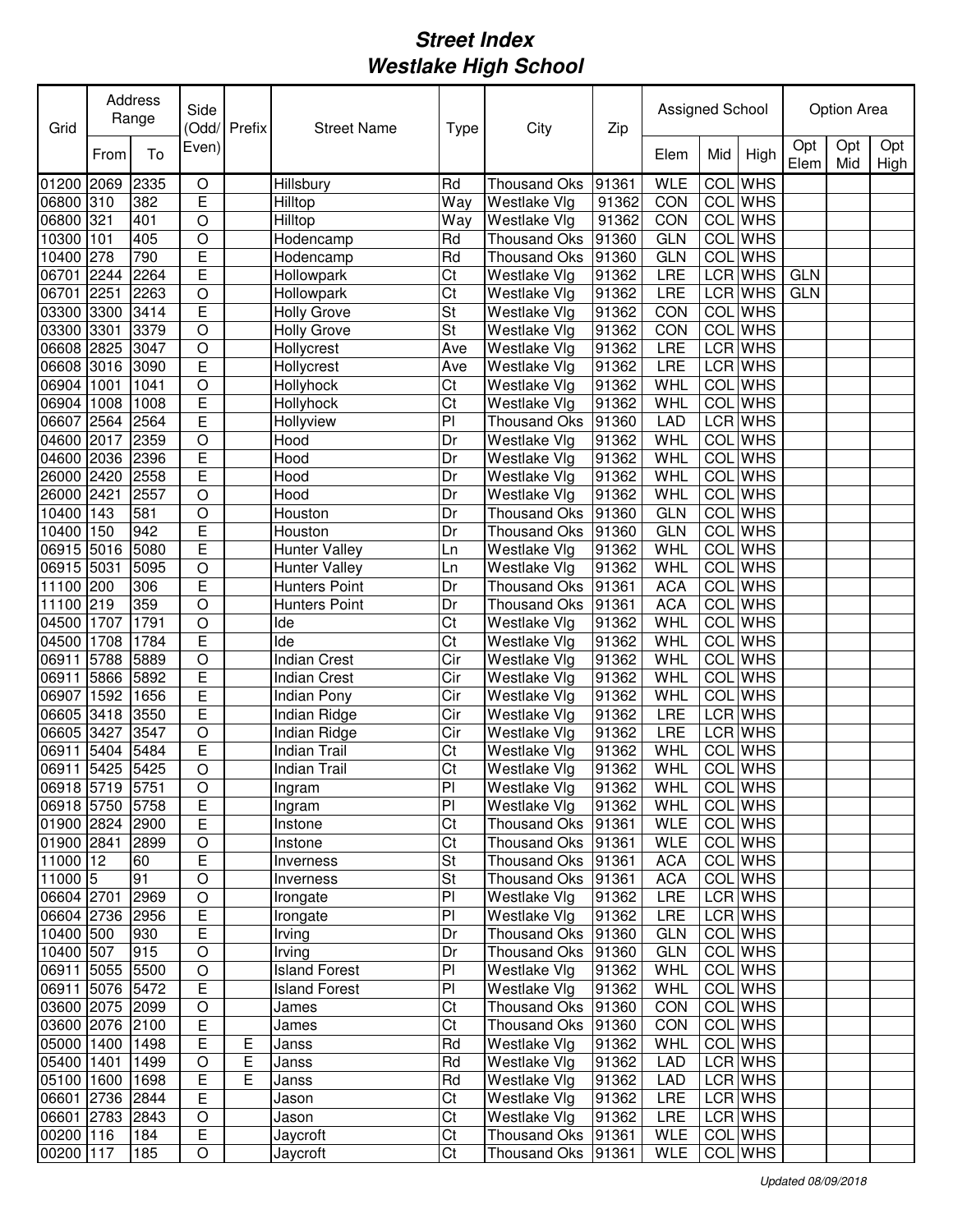| Grid            |      | Address<br>Range | Side           | Odd/Prefix | <b>Street Name</b> | <b>Type</b> | City                | Zip   | Assigned School |            |                |             | <b>Option Area</b> |             |
|-----------------|------|------------------|----------------|------------|--------------------|-------------|---------------------|-------|-----------------|------------|----------------|-------------|--------------------|-------------|
|                 | From | To               | Even)          |            |                    |             |                     |       | Elem            | Mid        | High           | Opt<br>Elem | Opt<br>Mid         | Opt<br>High |
| 04300 907       |      | 1025             | O              |            | Jeannette          | Ave         | Westlake Vlg        | 91362 | <b>WHL</b>      | <b>COL</b> | <b>WHS</b>     |             |                    |             |
| 04300 920       |      | 1074             | E              |            | Jeannette          | Ave         | Westlake Vlg        | 91362 | WHL             |            | <b>COL</b> WHS |             |                    |             |
| 10600           | 29   | 115              | O              |            | Jensen             | Ct          | <b>Thousand Oks</b> | 91360 | CON             |            | <b>COL</b> WHS |             |                    |             |
| 10600           | 110  | 110              | E              |            | Jensen             | Ct          | <b>Thousand Oks</b> | 91360 | CON             | COL        | <b>WHS</b>     |             |                    |             |
| 04000           | 101  | 197              | O              |            | Jeranios           | Ct          | Westlake Vlg        | 91362 | CON             | COL        | <b>WHS</b>     |             |                    |             |
| 04000           | 102  | 198              | Ē              |            | Jeranios           | Ct          | Westlake Vlg        | 91362 | CON             | COL        | <b>WHS</b>     |             |                    |             |
| 26000           | 1617 | 1631             | $\circ$        |            | Jersey             | PI          | Thousand Oks        | 91360 | WHL             | <b>COL</b> | <b>WHS</b>     |             |                    |             |
| 26000           | 1618 | 1660             | E              |            | Jersey             | PI          | <b>Thousand Oks</b> | 91360 | WHL             | COL        | <b>WHS</b>     |             |                    |             |
| 01200           | 2223 | 2279             | $\circ$        |            | Kelmscott          | Ct          | <b>Thousand Oks</b> | 91361 | <b>WLE</b>      | COL        | <b>WHS</b>     |             |                    |             |
| 01200           | 2224 | 2266             | E              |            | Kelmscott          | Ct          | <b>Thousand Oks</b> | 91361 | <b>WLE</b>      | COL        | <b>WHS</b>     |             |                    |             |
| 00900 1181      |      | 1241             | $\bigcirc$     |            | Kelsford           | Ct          | <b>Thousand Oks</b> | 91361 | <b>WLE</b>      | <b>COL</b> | <b>WHS</b>     |             |                    |             |
| 00900           | 1182 | 1230             | E              |            | Kelsford           | Ct          | <b>Thousand Oks</b> | 91361 | <b>WLE</b>      | <b>COL</b> | <b>WHS</b>     |             |                    |             |
| 06603 2500      |      | 2720             | Ē              |            | Kensington         | Ave         | Westlake Vlg        | 91362 | LRE             |            | <b>LCR WHS</b> |             |                    |             |
| 06603 2501      |      | 2721             | $\circ$        |            | Kensington         | Ave         | Westlake Vlg        | 91362 | LRE             |            | LCR WHS        |             |                    |             |
| 26000           | 1617 | 1635             | $\circ$        |            | Kent               | PI          | Westlake Vlg        | 91362 | WHL             | COL        | <b>WHS</b>     |             |                    |             |
| 26000           | 1618 | 1634             | E              |            | Kent               | PI          | Westlake Vlg        | 91362 | WHL             | <b>COL</b> | <b>WHS</b>     |             |                    |             |
| 00600           | 1564 | 1620             | E              |            | Kerryglen          | St          | <b>Thousand Oks</b> | 91361 | <b>WLE</b>      | COL        | <b>WHS</b>     |             |                    |             |
| 00600           | 1575 | 1575             | $\circ$        |            | Kerryglen          | St          | <b>Thousand Oks</b> | 91361 | <b>WLE</b>      | COL        | <b>WHS</b>     |             |                    |             |
| 06907           | 1351 | 1423             | $\circ$        |            | Kingsboro          | Ct          | Westlake Vlg        | 91362 | WHL             | <b>COL</b> | <b>WHS</b>     |             |                    |             |
| 06907           | 1360 | 1432             | E              |            | Kingsboro          | Ct          | Westlake Vlg        | 91362 | WHL             | <b>COL</b> | <b>WHS</b>     |             |                    |             |
| 06908           | 1462 | 1508             | E              |            | Kingston           | Cir         | Westlake Vlg        | 91362 | <b>WHL</b>      | <b>COL</b> | <b>WHS</b>     |             |                    |             |
| 06908           | 1465 | 1509             | $\circ$        |            | Kingston           | Cir         | Westlake Vlg        | 91362 | <b>WHL</b>      | COL        | <b>WHS</b>     |             |                    |             |
| 01102 2183      |      | 2205             | $\circ$        |            | Kinross            | Ct          | <b>Thousand Oks</b> | 91361 | <b>WLE</b>      | COL        | <b>WHS</b>     |             |                    |             |
| 01900 1161      |      | 1241             | $\bigcirc$     |            | Kirkford           | Way         | Thousand Oks        | 91361 | <b>WLE</b>      |            | COL WHS        |             |                    |             |
| 01900 1170      |      | 1246             | E              |            | Kirkford           | Way         | Thousand Oks        | 91361 | <b>WLE</b>      |            | <b>COL</b> WHS |             |                    |             |
| 06603 2642      |      | 2948             | E              |            | Knightsbridge      | Ave         | Westlake Vlg        | 91362 | LRE             |            | LCR WHS        |             |                    |             |
| 02300 2227      |      | 2267             | O              |            | Knoll Crest        | PI          | <b>Thousand Oks</b> | 91361 | <b>WLE</b>      |            | <b>COL</b> WHS |             |                    |             |
| 02300           | 2228 | 2280             | E              |            | Knoll Crest        | PI          | Thousand Oks        | 91361 | <b>WLE</b>      |            | <b>COL</b> WHS |             |                    |             |
| 04200           | 1213 | 1291             | O              |            | La Brea            | Dr          | Westlake Vlg        | 91362 | WHL             |            | <b>COL</b> WHS |             |                    |             |
| 04200           | 1246 | 1284             | E              |            | La Brea            | Dr          | Westlake Vlg        | 91362 | WHL             |            | COL WHS        |             |                    |             |
| 06609           | 3101 | 3147             | $\circ$        |            | La Casa            | Ct          | Westlake Vlg        | 91362 | LRE             |            | LCR WHS        |             |                    |             |
| 06609           | 3104 | 3148             | E              |            | La Casa            | Ct          | Westlake Vlg        | 91362 | LRE             |            | LCR WHS        |             |                    |             |
| 05000           | 1062 | 1092             | Ē              |            | La Cresta          | Dr          | Westlake Vlg        | 91362 | WHL             |            | <b>COL</b> WHS |             |                    |             |
| 05000 1091      |      | 1091             | $\overline{O}$ |            | La Cresta          | Dr          | <b>Westlake Vlg</b> | 91362 | <b>WHL</b>      |            | <b>COL</b> WHS |             |                    |             |
| 04200 856       |      | 988              | E              |            | La Cresta          | Dr          | Westlake Vlg        | 91362 | WHL             |            | COL WHS        |             |                    |             |
| 04200 947       |      | 985              | $\mathsf O$    |            | La Cresta          | Dr          | Westlake Vlg        | 91362 | WHL             |            | COL WHS        |             |                    |             |
| 05000 1201      |      | 1769             | $\mathsf O$    |            | La Granada         | Dr          | Westlake Vlg        | 91362 | <b>WHL</b>      |            | COL WHS        |             |                    |             |
| 05000 1222      |      | 1768             | E              |            | La Granada         | Dr          | Westlake Vlg        | 91362 | WHL             |            | COL WHS        |             |                    |             |
| 04500 1786      |      | 1786             | E              |            | La Granada         | Dr          | Westlake Vlg        | 91362 | WHL             |            | COL WHS        |             |                    |             |
| 04500 1790      |      | 1790             | E              |            | La Granada         | Dr          | Westlake Vlg        | 91362 | WHL             |            | COL WHS        |             |                    |             |
| 04500 1792 1792 |      |                  | E              |            | La Granada         | Dr          | Westlake Vlg        | 91362 | WHL             |            | COL WHS        |             |                    |             |
| 05100 1815 1815 |      |                  | O              |            | La Granada         | Dr          | Westlake Vlg        | 91362 | <b>LAD</b>      |            | LCR WHS        |             |                    |             |
| 04500 1818 1818 |      |                  | E              |            | La Granada         | Dr          | Westlake Vlg        | 91362 | WHL             |            | COL WHS        |             |                    |             |
| 04500 1830 1892 |      |                  | Е              |            | La Granada         | Dr          | Westlake Vlg        | 91362 | WHL             |            | COL WHS        |             |                    |             |
| 04900 1831      |      | 2013             | $\circ$        |            | La Granada         | Dr          | Westlake Vlg        | 91362 | <b>LAD</b>      |            | LCR WHS        |             |                    |             |
| 04600 2000 2390 |      |                  | Е              |            | La Granada         | Dr          | Westlake Vlg        | 91362 | WHL             |            | COL WHS        |             |                    |             |
| 04700 2101      |      | 2331             | O              |            | La Granada         | Dr          | Westlake Vlg        | 91362 | WHL             |            | COL WHS        |             |                    |             |
| 04400 2402 2446 |      |                  | Е              |            | La Granada         | Dr          | Westlake Vlg        | 91362 | WHL             |            | COL WHS        |             |                    |             |
| 26000 2409 2447 |      |                  | $\mathsf O$    |            | La Granada         | Dr          | Westlake Vlg        | 91362 | WHL             |            | COL WHS        |             |                    |             |
| 26000 2455 2487 |      |                  | O              |            | La Granada         | Dr          | Westlake Vlg        | 91362 | WHL             |            | COL WHS        |             |                    |             |
| 04200 1131      |      | 1345             | O              |            | La Jolla           | Dr          | Westlake Vlg        | 91362 | WHL             |            | COL WHS        |             |                    |             |
| 04200 1138 1356 |      |                  | E              |            | La Jolla           | Dr          | Westlake Vlg        | 91362 | WHL             |            | COL WHS        |             |                    |             |
| 04300 1383 1697 |      |                  | O              |            | La Jolla           | Dr          | Westlake Vlg        | 91362 | WHL             |            | COL WHS        |             |                    |             |
| 04300 1392 1696 |      |                  | E              |            | La Jolla           | Dr          | Westlake Vlg        | 91362 | <b>WHL</b>      |            | COL WHS        |             |                    |             |
|                 |      |                  |                |            |                    |             |                     |       |                 |            |                |             |                    |             |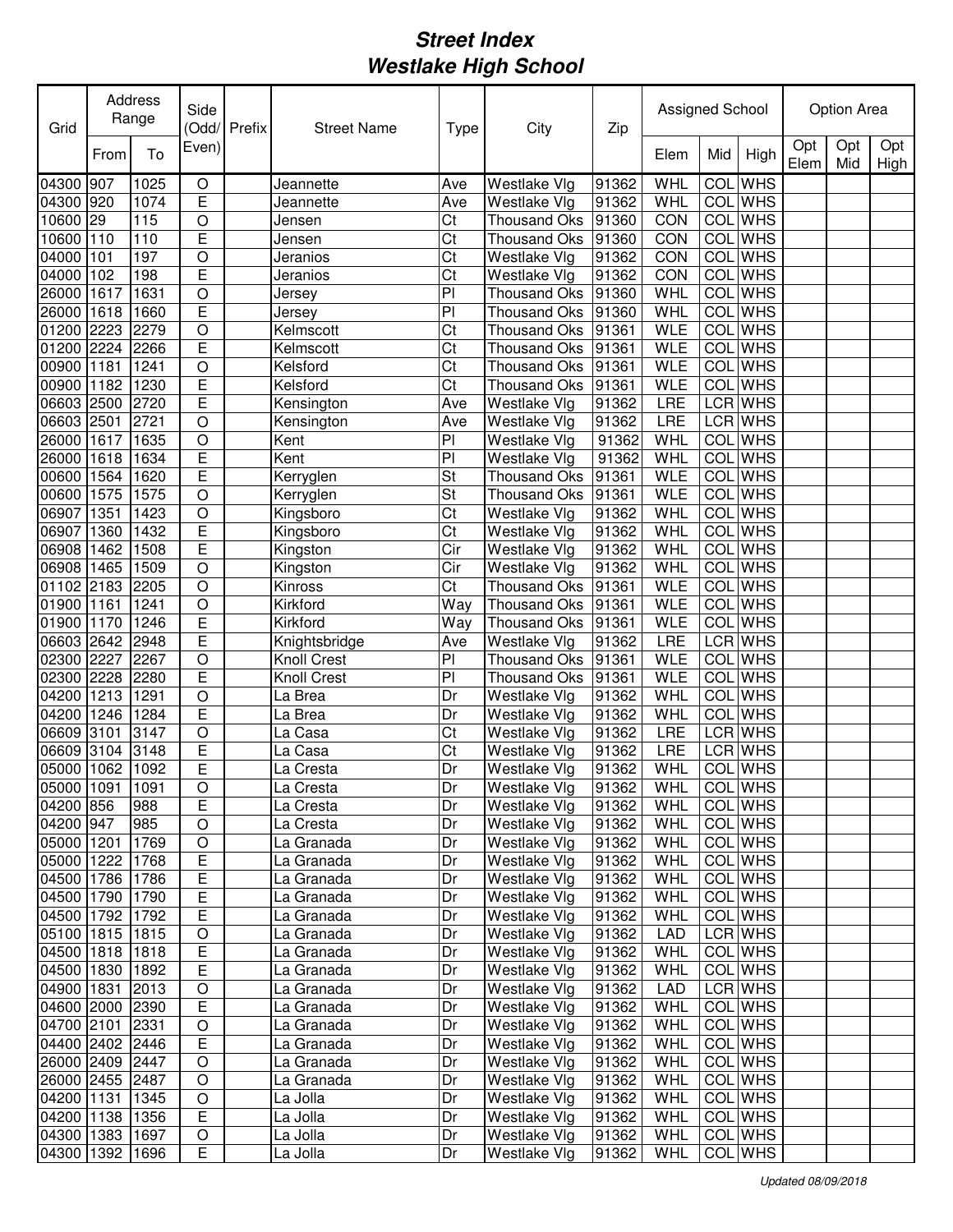| Grid            |      | Address<br>Range | Side             | (Odd/Prefix | <b>Street Name</b>      | <b>Type</b>    | City                               | Zip   | Assigned School |                  |            |             | Option Area |             |
|-----------------|------|------------------|------------------|-------------|-------------------------|----------------|------------------------------------|-------|-----------------|------------------|------------|-------------|-------------|-------------|
|                 | From | To               | Even)            |             |                         |                |                                    |       | Elem            | Mid              | High       | Opt<br>Elem | Opt<br>Mid  | Opt<br>High |
| 04200           | 1209 | 1381             | $\circ$          |             | La Peresa               | Dr             | Westlake Vlg                       | 91362 | <b>WHL</b>      | COL              | <b>WHS</b> |             |             |             |
| 04200           | 1230 | 1372             | E                |             | La Peresa               | Dr             | Westlake Vlg                       | 91362 | WHL             | COL              | <b>WHS</b> |             |             |             |
| 01900           | 1151 | 1250             | E                |             | La Venta                | Dr             | Thousand Oks                       | 91361 | <b>WLE</b>      | COL              | <b>WHS</b> |             |             |             |
| 01900           | 1151 | 1250             | O                |             | La Venta                | Dr             | <b>Thousand Oks</b>                | 91361 | <b>WLE</b>      | COL              | <b>WHS</b> |             |             |             |
| 01900           | 1251 | 1449             | $\circ$          |             | La Venta                | Dr             | <b>Thousand Oks</b>                | 91361 | <b>WLE</b>      | COL              | <b>WHS</b> |             |             |             |
| 01600           | 1451 | 1575             | $\circ$          |             | La Venta                | Dr             | <b>Thousand Oks</b>                | 91361 | <b>WLE</b>      | COL              | <b>WHS</b> |             |             |             |
| 00300           | 2430 | 2898             | E                |             | Ladbrook                | Way            | <b>Thousand Oks</b>                | 91361 | <b>WLE</b>      | COL              | <b>WHS</b> |             |             |             |
| 00300           | 2701 | 2869             | $\circ$          |             | Ladbrook                | Way            | <b>Thousand Oks</b>                | 91361 | <b>WLE</b>      | COL              | <b>WHS</b> |             |             |             |
| 00200           |      | 499              | $\circ$          |             | Lake Sherwood           | Dr             | <b>Thousand Oks</b>                | 91361 | <b>WLE</b>      | COL              | <b>WHS</b> |             |             |             |
| 00200           | 100  | 998              | E                |             | Lake Sherwood           | Dr             | <b>Thousand Oks</b>                | 91361 | <b>WLE</b>      | COL              | <b>WHS</b> |             |             |             |
| 00200           | 1900 | 2098             | Ē                |             | Lake Sherwood           | Dr             | Thousand Oks                       | 91361 | <b>WLE</b>      | COL              | <b>WHS</b> |             |             |             |
| 02800           | 705  | 755              | $\circ$          |             | Lakefield               | Rd             | <b>Thousand Oks</b>                | 91361 | <b>WLE</b>      | COL              | <b>WHS</b> |             |             |             |
| 02800           | 756  | 780              | E                |             | Lakefield               | Rd             | <b>Thousand Oks</b>                | 91361 | <b>WLE</b>      | $\overline{COL}$ | <b>WHS</b> |             |             |             |
| 01800           | 2700 | 2866             | Ē                |             | Lakeridge               | Ln             | <b>Thousand Oks</b>                | 91361 | <b>WLE</b>      | COL              | <b>WHS</b> |             |             |             |
| 01800           | 2715 | 2819             | $\circ$          |             | Lakeridge               | Ln             | <b>Thousand Oks</b>                | 91361 | <b>WLE</b>      | COL              | <b>WHS</b> |             |             |             |
| 06900 480       |      | 518              | Ē                | N           | Lakeview Canyon         | Rd             | Westlake Vlg                       | 91362 | WHL             | COL              | <b>WHS</b> |             |             |             |
| 06900 487       |      | 693              | $\circ$          | N           | Lakeview Canyon         | Rd             | Westlake Vlg                       | 91362 | WHL             | COL              | <b>WHS</b> |             |             |             |
| 06915           | 774  | 1096             | E                | N           | Lakeview Canyon         | Rd             | Westlake Vlg                       | 91362 | WHL             | <b>COL</b>       | <b>WHS</b> |             |             |             |
| 06911           | 4875 | 5487             | $\circ$          | Ν           | Lakeview Canyon         | Rd             | Westlake Vlg                       | 91362 | <b>WHL</b>      | <b>COL</b>       | <b>WHS</b> |             |             |             |
| 06912 5330      |      | 5600             | E                | N           | Lakeview Canyon         | Rd             | Westlake Vlg                       | 91362 | WHL             | COL              | <b>WHS</b> |             |             |             |
| 06912 5505      |      | 5649             | $\circ$          | Ν           | Lakeview Canyon         | Rd             | Westlake Vlg                       | 91362 | <b>WHL</b>      | COL              | <b>WHS</b> |             |             |             |
| 06911           | 5140 | 5374             | E                | Ν           | Lakeview Canyon         | Rd             | Westlake Vlg                       | 91362 | <b>WHL</b>      | COL              | <b>WHS</b> |             |             |             |
| 01800           | 1300 | 1316             | E                |             | Lakewood                | Ct             | <b>Thousand Oks</b>                | 91361 | <b>WLE</b>      | COL              | <b>WHS</b> |             |             |             |
| 01800           | 1301 | 1313             | $\circ$          |             | Lakewood                | Ct             | <b>Thousand Oks</b>                | 91361 | <b>WLE</b>      | COL              | <b>WHS</b> |             |             |             |
| 01700           | 2600 | 2686             | E                |             | Lakewood                | P <sub>1</sub> | <b>Thousand Oks</b>                | 91361 | <b>WLE</b>      | COL              | <b>WHS</b> |             |             |             |
| 01700           | 2631 | 2687             | $\circ$          |             | Lakewood                | P <sub>1</sub> | <b>Thousand Oks</b>                | 91361 | <b>WLE</b>      | COL              | <b>WHS</b> |             |             |             |
| 01800           | 2690 | 2764             | E                |             | Lakewood                | P              | <b>Thousand Oks</b>                | 91361 | <b>WLE</b>      | COL              | <b>WHS</b> |             |             |             |
| 01800           | 2691 | 2767             | $\circ$          |             | Lakewood                | PI             | Thousand Oks                       | 91361 | <b>WLE</b>      | COL              | <b>WHS</b> |             |             |             |
| 04800           | 1222 | 1488             | E                |             | Lamont                  | Ave            | Westlake Vlg                       | 91362 | WHL             | <b>COL</b>       | <b>WHS</b> |             |             |             |
| 04800           | 1223 | 1499             | O                |             | Lamont                  | Ave            | Westlake Vlg                       | 91362 | WHL             | COL              | <b>WHS</b> |             |             |             |
| 01900           | 1102 | 1298             | E                |             | Landsburn               | Cir            | <b>Thousand Oks</b>                | 91361 | <b>WLE</b>      |                  | COL WHS    |             |             |             |
| 01900           | 1137 | 1299             | O                |             | Landsburn               | Cir            | <b>Thousand Oks</b>                | 91361 | <b>WLE</b>      | COL              | <b>WHS</b> |             |             |             |
| 06609 3290      |      | 3658             | E                |             | Lang Ranch              | Pkwy           | Westlake Vlg                       | 91362 | LRE             |                  | LCR WHS    |             |             |             |
| 06609 3301 3999 |      |                  | $\bigcirc$       |             |                         | Pkwy           |                                    | 91362 |                 |                  | LCR WHS    |             |             |             |
| 06906 1515 1755 |      |                  | O                |             | Lang Ranch<br>Larkfield | Ave            | Westlake Vlg<br>Westlake Vlg       | 91362 | LRE<br>WHL      |                  | COL WHS    |             |             |             |
| 06906 1516 1764 |      |                  | E                |             | Larkfield               | Ave            | Westlake Vlg                       | 91362 | WHL             |                  | COL WHS    |             |             |             |
| 06701 2385 2433 |      |                  | $\mathsf O$      |             | Laurelpark              | Ct             | Westlake Vlg                       | 91362 | LRE             |                  | LCR WHS    | <b>GLN</b>  |             |             |
| 06100 1860 1980 |      |                  | E                |             | Laurelwood              | Ct             | Westlake Vlg                       | 91362 | LAD             |                  | LCR WHS    |             |             |             |
| 06100 1861      |      | 1979             | $\mathsf O$      |             | Laurelwood              | Ct             | Westlake Vlg                       | 91362 | LAD             |                  | LCR WHS    |             |             |             |
| 06602 2061      |      | 2277             | $\hbox{O}$       |             | Laurelwood              | Dr             | Westlake Vlg                       | 91362 | LRE             |                  | LCR WHS    |             |             |             |
| 06601 2074 2122 |      |                  | E                |             | Laurelwood              |                | Westlake Vlg                       |       |                 |                  | LCR WHS    |             |             |             |
| 06604 2280 2360 |      |                  | E                |             | Laurelwood              | Dr             |                                    | 91362 | LRE             |                  | LCR WHS    |             |             |             |
| 06604 2335 2363 |      |                  |                  |             | Laurelwood              | Dr<br>Dr       | Westlake Vlg                       | 91362 | LRE<br>LRE      |                  | LCR WHS    |             |             |             |
|                 |      | 560              | $\mathsf O$<br>E |             |                         |                | Westlake Vlg<br>Thousand Oks 91360 | 91362 |                 |                  | COL WHS    |             |             |             |
| 10300 480       |      | 555              | $\circ$          |             | Laurie                  | Ln             |                                    |       | <b>GLN</b>      |                  | COL WHS    |             |             |             |
| 10300 555       |      |                  |                  |             | Laurie                  | Ln             | Thousand Oks 91360                 |       | <b>GLN</b>      |                  |            |             |             |             |
| 02400 2418 2508 |      |                  | E                |             | Leaflock                | Ave            | Thousand Oks 91361                 |       | <b>WLE</b>      |                  | COL WHS    |             |             |             |
| 02400 2429 2521 |      |                  | $\circ$          |             | Leaflock                | Ave            | Thousand Oks 91361                 |       | <b>WLE</b>      |                  | COL WHS    |             |             |             |
| 01500 2350 2430 |      |                  | E                |             | Leeward                 | Cir            | Thousand Oks 91361                 |       | <b>WLE</b>      |                  | COL WHS    |             |             |             |
| 01500 2359 2433 |      |                  | $\circ$          |             | Leeward                 | Cir            | Thousand Oks 91361                 |       | <b>WLE</b>      |                  | COL WHS    |             |             |             |
| 06610 2765 2893 |      |                  | $\mathsf O$      |             | Limestone               | Dr             | Westlake Vlg                       | 91362 | LRE             |                  | LCR WHS    |             |             |             |
| 06610 2794 2872 |      |                  | Е                |             | Limestone               | Dr             | Westlake Vlg                       | 91362 | LRE             |                  | LCR WHS    |             |             |             |
| 02200 2028 2148 |      |                  | Е                |             | Lindengrove             | St             | Thousand Oks 91361                 |       | <b>WLE</b>      |                  | COL WHS    |             |             |             |
| 02200 2021 2147 |      |                  | O                |             | Lindengrove             | St             | Thousand Oks 91361                 |       | <b>WLE</b>      |                  | COL WHS    |             |             |             |
| 06911 5519 5605 |      |                  | O                |             | Little Fawn             | Ct             | Westlake Vlg                       | 91362 | WHL             |                  | COL WHS    |             |             |             |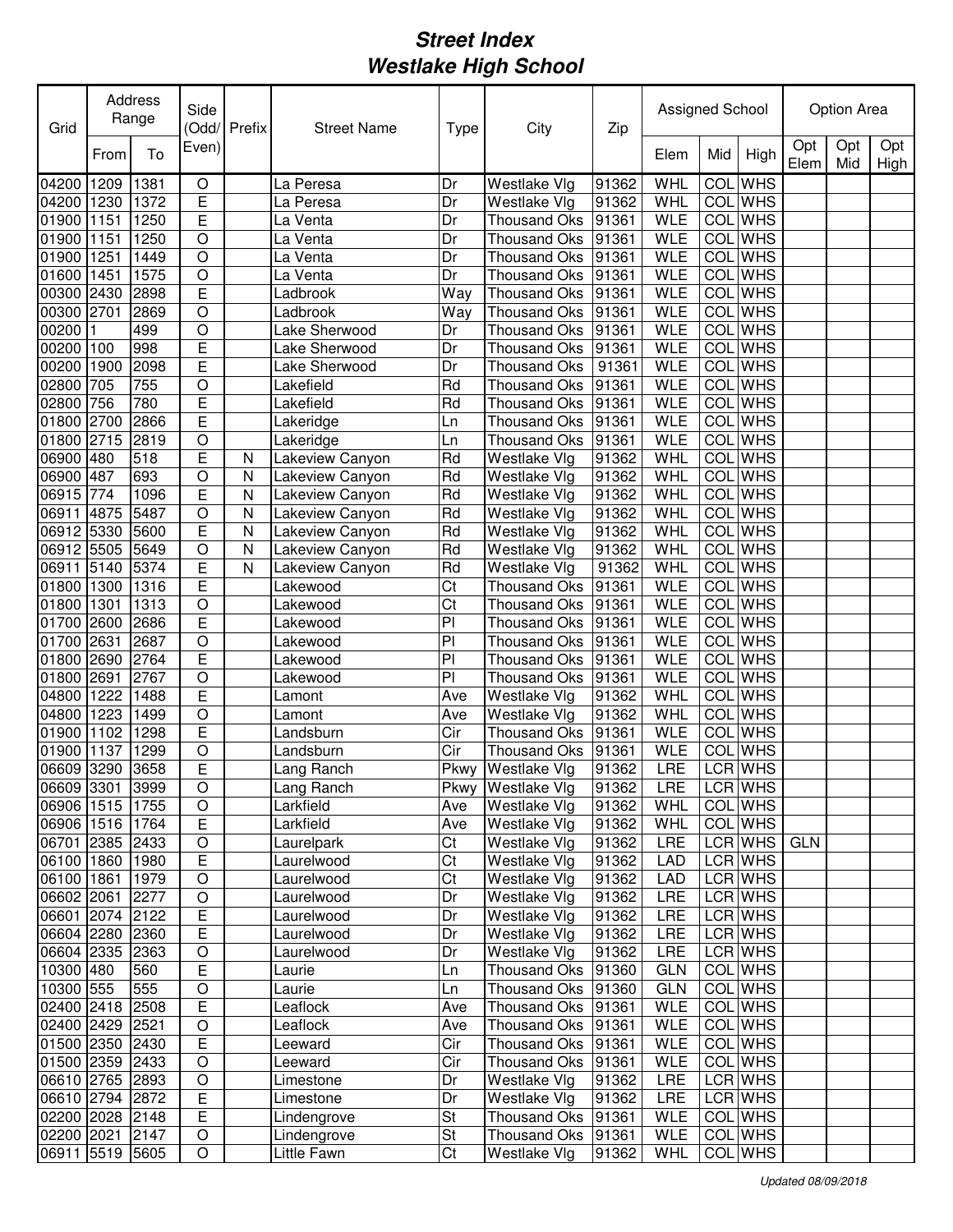| Grid            |      | Address<br>Range | Side           | Odd/Prefix | <b>Street Name</b> | <b>Type</b> | City                | Zip   | Assigned School |            |                |             | <b>Option Area</b> |             |
|-----------------|------|------------------|----------------|------------|--------------------|-------------|---------------------|-------|-----------------|------------|----------------|-------------|--------------------|-------------|
|                 | From | To               | Even)          |            |                    |             |                     |       | Elem            | Mid        | High           | Opt<br>Elem | Opt<br>Mid         | Opt<br>High |
| 06911           | 5530 | 5604             | E              |            | <b>Little Fawn</b> | Ct          | Westlake Vlg        | 91362 | <b>WHL</b>      |            | <b>COL</b> WHS |             |                    |             |
| 06605 2547      |      | 2571             | O              |            | Littlefield        | Ct          | Westlake Vlg        | 91362 | LRE             |            | LCR WHS        |             |                    |             |
| 06605 2554      |      | 2562             | E              |            | Littlefield        | Ct          | Westlake Vlg        | 91362 | LRE             |            | LCR WHS        |             |                    |             |
| 03400           | 122  | 122              | E              |            | Live Oak           | St          | Westlake Vlg        | 91362 | CON             |            | <b>COL</b> WHS |             |                    |             |
| 03400           | 60   | 80               | E              |            | Live Oak           | St          | Westlake Vlg        | 91362 | CON             |            | COL WHS        |             |                    |             |
| 03400           | 87   | 191              | $\overline{O}$ |            | Live Oak           | St          | Westlake Vlg        | 91362 | CON             | COL        | <b>WHS</b>     |             |                    |             |
| 03800           | 435  | 615              | O              |            | Lone Oak           | Dr          | Westlake Vlg        | 91362 | CON             | <b>COL</b> | <b>WHS</b>     |             |                    |             |
| 03800           | 490  | 600              | E              |            | Lone Oak           | Dr          | Westlake Vlg        | 91362 | CON             | COL        | <b>WHS</b>     |             |                    |             |
| 05701           | 2454 | 2474             | Ē              |            | Lone Tree          | Ct          | Westlake Vlg        | 91362 | <b>LAD</b>      |            | LCR WHS        |             |                    |             |
| 05701           | 2455 | 2475             | $\bigcirc$     |            | Lone Tree          | Ct          | Westlake Vlg        | 91362 | <b>LAD</b>      |            | LCR WHS        |             |                    |             |
| 03800 2025      |      | 2195             | $\bigcirc$     |            | Lonestar           | Way         | <b>Thousand Oks</b> | 91360 | CON             | <b>COL</b> | <b>WHS</b>     |             |                    |             |
| 10600 61        |      | 99               | $\circ$        |            | Long               |             | <b>Thousand Oks</b> | 91360 | CON             | COL        | <b>WHS</b>     |             |                    |             |
| 10600 68        |      | 88               | Ē              |            | Long               |             | <b>Thousand Oks</b> | 91360 | CON             |            | <b>COL</b> WHS |             |                    |             |
| 06911           | 5320 | 5390             | Ē              |            | Long Shadow        | Ct          | Westlake Vlg        | 91362 | <b>WHL</b>      | <b>COL</b> | <b>WHS</b>     |             |                    |             |
| 06911 5325      |      | 5397             | $\circ$        |            | Long Shadow        | Ct          | Westlake Vlg        | 91362 | WHL             | COL        | <b>WHS</b>     |             |                    |             |
| 03600 1745      |      | 1745             | $\circ$        |            | Los Feliz          | Dr          | Westlake Vlg        | 91362 | CON             | <b>COL</b> | <b>WHS</b>     |             |                    |             |
| 03600           | 1750 | 2298             | E              |            | Los Feliz          | Dr          | Westlake Vlg        | 91362 | CON             | COL        | <b>WHS</b>     |             |                    |             |
| 03600           | 1751 | 2299             | $\circ$        |            | Los Feliz          | Dr          | Westlake Vlg        | 91362 | CON             | COL        | <b>WHS</b>     |             |                    |             |
| 03700 2300      |      | 2898             | E              |            | Los Feliz          | Dr          | Westlake Vlg        | 91362 | CON             | COL        | <b>WHS</b>     |             |                    |             |
| 03700 2301      |      | 2899             | $\circ$        |            | Los Feliz          | Dr          | Westlake Vlg        | 91362 | CON             | <b>COL</b> | <b>WHS</b>     |             |                    |             |
| 03201           | 2900 | 3198             | E              |            | Los Feliz          | Dr          | Westlake Vlg        | 91362 | <b>WHL</b>      | <b>COL</b> | <b>WHS</b>     |             |                    |             |
| 03201           | 2901 | 3199             | $\circ$        |            | Los Feliz          | Dr          | Westlake Vlg        | 91362 | <b>WHL</b>      | COL        | <b>WHS</b>     |             |                    |             |
| 11100 176       |      | 336              | E              |            | Los Padres         | Dr          | <b>Thousand Oks</b> | 91361 | <b>ACA</b>      | COL        | <b>WHS</b>     |             |                    |             |
| 11100           | 55   | 151              | $\circ$        |            | Los Padres         | Dr          | Thousand Oks        | 91361 | <b>ACA</b>      |            | COL WHS        |             |                    |             |
| 03400 2661      |      | 3125             | $\bigcirc$     |            | Los Robles         | Rd          | Westlake Vlg        | 91362 | CON             | COL        | <b>WHS</b>     |             |                    |             |
| 03400 2826      |      | 3124             | E              |            | Los Robles         | Rd          | Westlake Vlg        | 91362 | CON             |            | <b>COL</b> WHS |             |                    |             |
| 03300 3150      |      | 3400             | E              |            | Los Robles         | Rd          | Westlake Vlg        | 91362 | CON             |            | <b>COL</b> WHS |             |                    |             |
| 03300 3151      |      | 3555             | O              |            | Los Robles         | Rd          | Westlake Vlg        | 91362 | CON             |            | <b>COL</b> WHS |             |                    |             |
| 00300           | 2    | 498              | E              |            | Lower Lake         | Rd          | <b>Thousand Oks</b> | 91361 | <b>WLE</b>      |            | <b>COL</b> WHS |             |                    |             |
| 00300 3         |      | 497              | $\circ$        |            | Lower Lake         | Rd          | Thousand Oks        | 91361 | <b>WLE</b>      |            | COL WHS        |             |                    |             |
| 04000 50        |      | 158              | E              |            | Maegan             | PI          | Westlake Vlg        | 91362 | CON             | COL        | <b>WHS</b>     |             |                    |             |
| 03601           | 300  | 380              | Ē              |            | MaKenzie           | Ct          | Westlake Vlg        | 91362 | CON             | COL        | <b>WHS</b>     |             |                    |             |
| 06603 2571      |      | 2629             | $\overline{O}$ |            | Manchester         | Ct          | Westlake Vlg        | 91362 | LRE             |            | LCR WHS        |             |                    |             |
| 06603 2570 2630 |      |                  | E              |            | Manchester         | Ct          | Westlake Vlg        | 91362 | <b>LRE</b>      |            | <b>LCR WHS</b> |             |                    |             |
| 03400 130       |      | 148              | E              |            | Manzanita          | Ln          | Westlake Vlg        | 91362 | <b>CON</b>      |            | COL WHS        |             |                    |             |
| 03400 131       |      | 181              | $\mathsf O$    |            | Manzanita          | Ln          | Westlake Vlg        | 91362 | <b>CON</b>      |            | COL WHS        |             |                    |             |
| 02600 239       |      | 455              | $\hbox{O}$     |            | Manzanita          | Ln          | Thousand Oks 91361  |       | <b>CON</b>      |            | COL WHS        |             |                    |             |
| 02600 240       |      | 312              | E              |            | Manzanita          | Ln          | Thousand Oks        | 91361 | CON             |            | COL WHS        |             |                    |             |
| 00400 1658      |      | 1694             | E              |            | Margate            | PI          | Thousand Oks        | 91361 | <b>WLE</b>      |            | COL WHS        |             |                    |             |
| 00400 1673 1691 |      |                  | $\mathsf O$    |            | Margate            | PI          | Thousand Oks 91361  |       | <b>WLE</b>      |            | COL WHS        |             |                    |             |
| 00300 2100 2198 |      |                  | E              |            | Marsh Brook        | Rd          | Thousand Oks 91361  |       | <b>WLE</b>      |            | COL WHS        |             |                    |             |
| 00300 2101      |      | 2199             | $\circ$        |            | Marsh Brook        | Rd          | Thousand Oks        | 91361 | <b>WLE</b>      |            | COL WHS        |             |                    |             |
| 05300 1600      |      | 1600             | E              |            | Marview            | Dr          | Westlake Vlg        | 91362 | <b>LAD</b>      |            | LCR WHS        |             |                    |             |
| 05200 1812 1966 |      |                  | Е              |            | Marview            | Dr          | Westlake Vlg        | 91362 | <b>LAD</b>      |            | LCR WHS        |             |                    |             |
| 05200 1833 1981 |      |                  | $\circ$        |            | Marview            | Dr          | Westlake Vlg        | 91362 | <b>LAD</b>      |            | LCR WHS        |             |                    |             |
| 10400 687       |      | 885              | $\circ$        |            | Masterson          | Dr          | Thousand Oks        | 91360 | <b>GLN</b>      |            | COL WHS        |             |                    |             |
| 10400 700       |      | 880              | Ε              |            | Masterson          | Dr          | Thousand Oks        | 91360 | <b>GLN</b>      |            | COL WHS        |             |                    |             |
| 06912 700       |      | 724              | Е              |            | Maywood            | Ct          | Westlake Vlg        | 91362 | WHL             |            | COL WHS        |             |                    |             |
| 06912 705       |      | 729              | $\mathsf O$    |            | Maywood            | Ct          | Westlake Vlg        | 91362 | WHL             |            | COL WHS        |             |                    |             |
| 05800 1917      |      | 2025             | $\mathsf O$    |            | Meadow Brook       | Ct          | Westlake Vlg        | 91362 | LAD             |            | LCR WHS        |             |                    |             |
| 05800 1934 2024 |      |                  | $\overline{E}$ |            | Meadow Brook       | Ct          | Westlake Vlg        | 91362 | <b>LAD</b>      |            | LCR WHS        |             |                    |             |
| 06602 2115 2187 |      |                  | O              |            | Meadow Brook       | Ct          | Westlake Vlg        | 91362 | <b>LRE</b>      |            | LCR WHS        |             |                    |             |
| 06602 2120 2176 |      |                  | $\overline{E}$ |            | Meadow Brook       | Ct          | Westlake Vlg        | 91362 | <b>LRE</b>      |            | LCR WHS        |             |                    |             |
| 06900 516       |      | 628              | E              |            | Meadow Grove       | Ln          | Westlake Vlg        | 91362 | <b>WHL</b>      |            | COL WHS        |             |                    |             |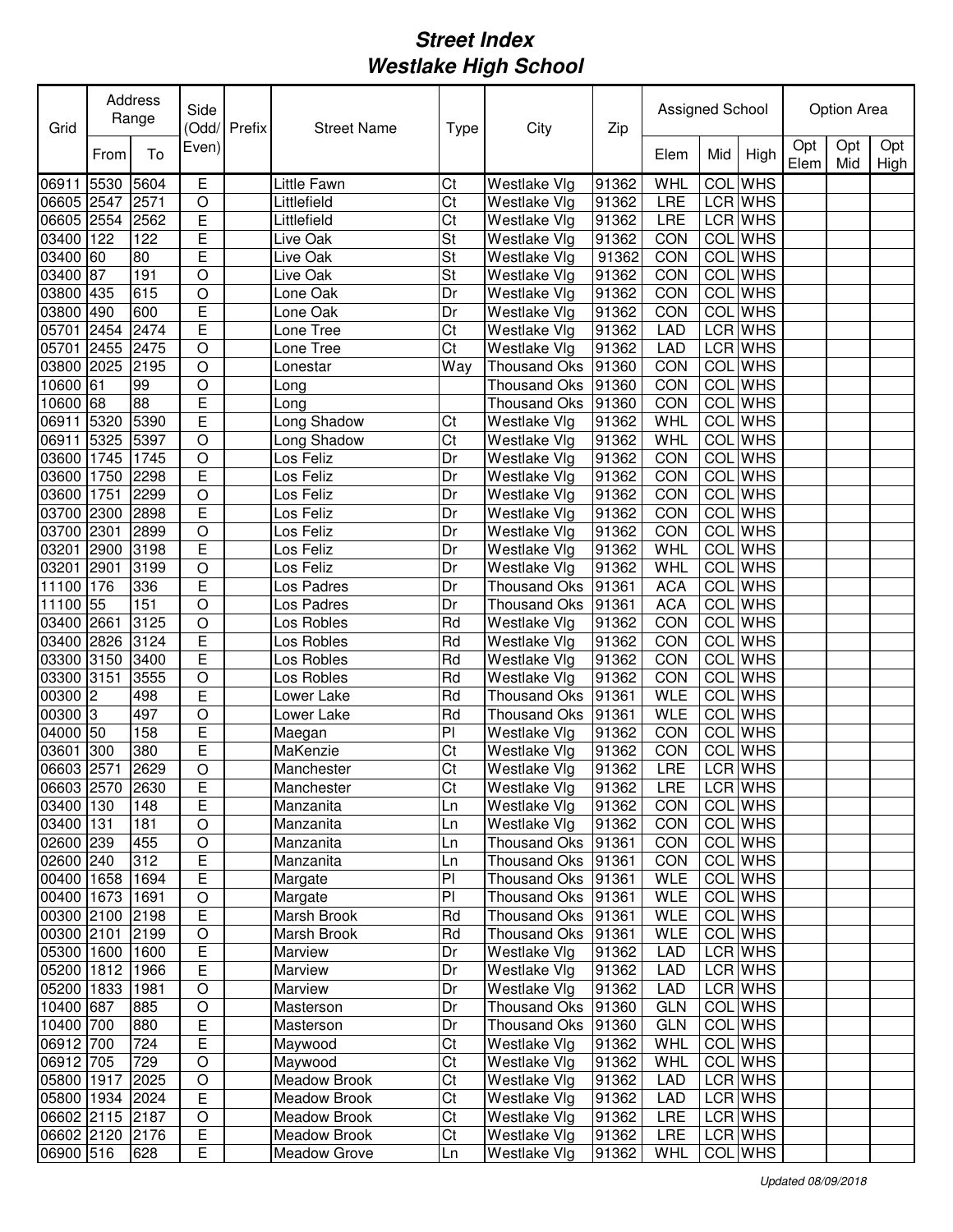| Grid                          |      | Address<br>Range | Side             | (Odd/ Prefix   | <b>Street Name</b>           | <b>Type</b>             | City                         | Zip            | Assigned School   |            |                |             | Option Area       |             |
|-------------------------------|------|------------------|------------------|----------------|------------------------------|-------------------------|------------------------------|----------------|-------------------|------------|----------------|-------------|-------------------|-------------|
|                               | From | To               | Even)            |                |                              |                         |                              |                | Elem              | Mid        | High           | Opt<br>Elem | Opt<br>Mid        | Opt<br>High |
| 06900                         | 525  | 595              | $\circ$          |                | <b>Meadow Grove</b>          | Ln                      | Westlake Vlg                 | 91362          | <b>WHL</b>        | COL        | <b>WHS</b>     |             |                   |             |
| 05400                         | 1927 | 1987             | $\bigcirc$       |                | <b>Meadow View</b>           | Ct                      | Westlake Vlg                 | 91362          | <b>LAD</b>        |            | <b>LCR WHS</b> |             |                   |             |
| 05400                         | 1938 | 1990             | $\overline{E}$   |                | <b>Meadow View</b>           | Ct                      | Westlake Vlg                 | 91362          | <b>LAD</b>        |            | LCR WHS        |             |                   |             |
| 02100                         | 2311 | 2343             | $\bigcirc$       |                | Meadowland                   | Ct                      | <b>Thousand Oks</b>          | 91361          | WLE               |            | COL WHS        |             |                   |             |
| 02100 2320                    |      | 2346             | E                |                | Meadowland                   | Ct                      | <b>Thousand Oks</b>          | 91361          | <b>WLE</b>        | COL        | <b>WHS</b>     |             |                   |             |
| 06602 2229                    |      | 2229             | $\circ$          |                | Meadowside                   | Dr                      | Westlake Vlg                 | 91362          | LRE               |            | LCR WHS        |             |                   |             |
| 06602 2272                    |      | 2288             | E                |                | Meadowside                   | Dr                      | Westlake Vlg                 | 91362          | LRE               |            | LCR WHS        |             |                   |             |
| 03200                         | 3198 | 3352             | E                |                | Medicine Bow                 | Ct                      | Westlake Vlg                 | 91362          | WHL               | COL        | <b>WHS</b>     |             |                   |             |
| 00300                         | 2200 | 2298             | Ē                |                | Melford                      | Ct                      | <b>Thousand Oks</b>          | 91361          | <b>WLE</b>        | <b>COL</b> | <b>WHS</b>     |             |                   |             |
| 00300                         | 2201 | 2299             | O                |                | Melford                      | Ct                      | <b>Thousand Oks</b>          | 91361          | <b>WLE</b>        | COL        | <b>WHS</b>     |             |                   |             |
| 06911                         | 1638 | 1884             | Ē                |                | Mesa Ridge                   | Ave                     | Westlake Vlg                 | 91362          | WHL               | COL        | <b>WHS</b>     |             |                   |             |
| 06911                         | 1695 | 1885             | $\circ$          |                | Mesa Ridge                   | Ave                     | Westlake Vlg                 | 91362          | WHL               | <b>COL</b> | <b>WHS</b>     |             |                   |             |
| 06915 4671                    |      | 4683             | $\overline{O}$   |                | Middle Fork                  | $\overline{\text{Cir}}$ | Westlake Vlg                 | 91362          | <b>WHL</b>        | COL        | <b>WHS</b>     |             |                   |             |
| 06915 4696                    |      | 4696             | Ē                |                | Middle Fork                  | Cir                     | Westlake Vlg                 | 91362          | <b>WHL</b>        | COL        | <b>WHS</b>     |             |                   |             |
| 06610 2615                    |      | 2631             | $\circ$          |                | Miller                       | PI                      | Westlake Vlg                 | 91362          | LRE               |            | <b>LCR WHS</b> |             |                   |             |
| 06610 2618                    |      | 2650             | E                |                | Miller                       | $\overline{P}$          | Westlake Vlg                 | 91362          | <b>LRE</b>        | <b>LCR</b> | <b>WHS</b>     |             |                   |             |
| 06918 910                     |      | 966              | Ē                |                | Misty Canyon                 | Ave                     | Westlake Vlg                 | 91362          | WHL               | <b>COL</b> | <b>WHS</b>     |             |                   |             |
| 06918 953                     |      | 991              | $\circ$          |                | Misty Canyon                 | Ave                     | Westlake Vlg                 | 91362          | WHL               | COL        | <b>WHS</b>     |             |                   |             |
| 06911                         | 1701 | 1715             | $\circ$          |                | <b>Misty Creek</b>           | Rd                      | Westlake Vlg                 | 91362          | WHL               | COL        | <b>WHS</b>     |             |                   |             |
| 06911                         | 1728 | 1776             | E                |                | <b>Misty Creek</b>           | Rd                      | Westlake Vlg                 | 91362          | WHL               | COL        | <b>WHS</b>     |             |                   |             |
| 03401                         | 2575 | 2695             | $\circ$          |                | Mohawk                       | Ave                     | Westlake Vlg                 | 91362          | CON               | COL        | <b>WHS</b>     |             |                   |             |
| 03401                         | 2598 | 2672             | E                |                | Mohawk                       | Ave                     | <b>Westlake Vlg</b>          | 91362          | CON               | <b>COL</b> | <b>WHS</b>     |             |                   |             |
| 06200 3118                    |      | 3394             | E                |                | Montagne                     | Way                     | Westlake Vlg                 | 91362          | <b>LAD</b>        | LCR        | <b>WHS</b>     |             |                   |             |
| 06200 3143                    |      | 3395             | $\circ$          |                | Montagne                     | Way                     | <b>Westlake Vlg</b>          | 91362          | LAD               | <b>LCR</b> | <b>WHS</b>     |             |                   |             |
| 06602                         | 3199 | 3439             | $\circ$          |                | Monte Carlo                  | Dr                      | Westlake Vlg                 | 91362          | <b>LRE</b>        | <b>LCR</b> | <b>WHS</b>     |             |                   |             |
| 06602 3200                    |      | 3500             | E                |                | Monte Carlo                  | Dr                      | Westlake Vlg                 | 91362          | <b>LRE</b>        |            | LCR WHS        |             |                   |             |
| 06606 2466                    |      | 2574             | E                |                | Montecito                    | Ave                     | Westlake Vlg                 | 91362          | <b>LAD</b>        |            | LCR WHS        |             |                   |             |
| 06606 2523                    |      | 2595             | O                |                | Montecito                    | Ave                     | Westlake Vlg                 | 91362          | LAD               |            | LCR WHS        |             |                   |             |
| 04600 2016                    |      | 2334             | E                |                | Montrose                     | Dr                      | Westlake Vlg                 | 91362          | WHL               |            | COL WHS        |             |                   |             |
| 04600 2017                    |      | 2319             | O                |                | Montrose                     | Dr                      | Westlake Vlg                 | 91362          | WHL               |            | <b>COL</b> WHS |             |                   |             |
| 10600                         | 53   | 101              | O                |                | Moody                        | Ct                      | <b>Thousand Oks</b>          | 91360          | CON               |            | COL WHS        |             |                   |             |
| 10600                         | 72   | 100              | E                |                | Moody                        | Ct                      | <b>Thousand Oks</b>          | 91360          | CON               | COL        | <b>WHS</b>     |             |                   |             |
| 06605 3529                    |      | 3545             | O                |                | Moonlight                    | Ct                      | Westlake Vlg                 | 91362          | LRE               |            | LCR WHS        |             |                   |             |
|                               |      |                  | Е                |                |                              |                         |                              |                |                   |            | LCR WHS        |             |                   |             |
| 06605 3538 3538<br>10300 2    |      | 558              | E                |                | Moonlight<br>Moorpark        | Ct<br>Rd                | Westlake Vlg<br>Thousand Oks | 91362<br>91360 | LRE<br><b>GLN</b> |            | COL WHS        |             |                   |             |
| 11100 250                     |      | 274              | E                | S              | Moorpark                     | Rd                      | Thousand Oks                 | 91361          | <b>ACA</b>        |            | COL WHS        |             |                   |             |
| 10800 251                     |      | 299              | $\mathsf O$      | ${\mathsf S}$  | Moorpark                     | Rd                      | <b>Thousand Oks</b>          | 91361          | <b>ACA</b>        |            | COL WHS        |             |                   |             |
| 11000 276                     |      | 398              | E                | S              | Moorpark                     | Rd                      | Thousand Oks                 | 91361          | <b>ACA</b>        |            | <b>COL</b> WHS |             |                   |             |
|                               |      | 349              | $\bigcirc$       | $\overline{S}$ | Moorpark                     | Rd                      |                              |                |                   |            | COL WHS        |             |                   |             |
| 10800 301<br>11000 351        |      | 399              |                  | S              | Moorpark                     | Rd                      | Thousand Oks                 | 91361          | <b>ACA</b>        |            | COL WHS        |             |                   |             |
|                               |      | 598              | $\mathsf O$<br>E |                | Moorpark                     | Rd                      | Thousand Oks                 | 91361          | <b>ACA</b>        |            | COL WHS        |             |                   |             |
| 10300 562                     |      | 2696             | E                |                |                              |                         | Thousand Oks<br>Westlake Vlg | 91360          | <b>GLN</b>        |            | COL WHS        |             |                   |             |
| 03700 2650<br>06100 2892 3120 |      |                  | E                |                | Morning Grove<br>Morningside | Way                     | Westlake Vlg                 | 91362          | <b>CON</b>        |            | LCR WHS        |             |                   |             |
|                               |      |                  |                  |                |                              | Dr                      |                              | 91362          | LAD               |            |                |             |                   |             |
| 06100 2965                    |      | 3095             | O                |                | Morningside                  | Dr                      | Westlake Vlg                 | 91362          | <b>LAD</b>        |            | LCR WHS        |             |                   |             |
| 04901 1330 1518               |      |                  | Ε                |                | Morrow                       | Cir                     | Westlake Vlg                 | 91362          | LAD/WHL           |            | LCR WHS        |             | COL<br><b>COL</b> |             |
| 04901 1331                    |      | 1519             | $\circ$          |                | Morrow                       | Cir                     | Westlake Vlg                 | 91362          | LAD/WHL           |            | LCR WHS        |             |                   |             |
| 00300 2900                    |      | 2998             | Ε                |                | Morvale                      | Dr                      | Thousand Oks                 | 91361          | <b>WLE</b>        |            | COL WHS        |             |                   |             |
| 00300 2901                    |      | 2999             | $\circ$          |                | Morvale                      | Dr                      | Thousand Oks                 | 91361          | WLE               |            | COL WHS        |             |                   |             |
| 05600 2201                    |      | 2291             | $\circ$          |                | Moss                         | Ct                      | Westlake Vlg                 | 91362          | <b>LRE</b>        |            | LCR WHS        | <b>GLN</b>  |                   |             |
| 05600 2250                    |      | 2280             | Ε                |                | Moss                         | Ct                      | Westlake Vlg                 | 91362          | LRE               |            | LCR WHS        | <b>GLN</b>  |                   |             |
| 06800 2322                    |      | 2352             | Ε                |                | Mountain Crest               | Cir                     | <b>Westlake Vlg</b>          | 91362          | CON               |            | <b>COL</b> WHS |             |                   |             |
| 06800 2325 2353               |      |                  | O                |                | Mountain Crest               | Cir                     | Westlake Vlg                 | 91362          | <b>CON</b>        |            | COL WHS        |             |                   |             |
| 04300 907                     |      | 935              | O                |                | Mower                        | Ct                      | Westlake Vlg                 | 91362          | WHL               |            | COL WHS        |             |                   |             |
| 04300 920                     |      | 920              | E                |                | Mower                        | Ct                      | Westlake Vlg                 | 91362          | WHL               |            | COL WHS        |             |                   |             |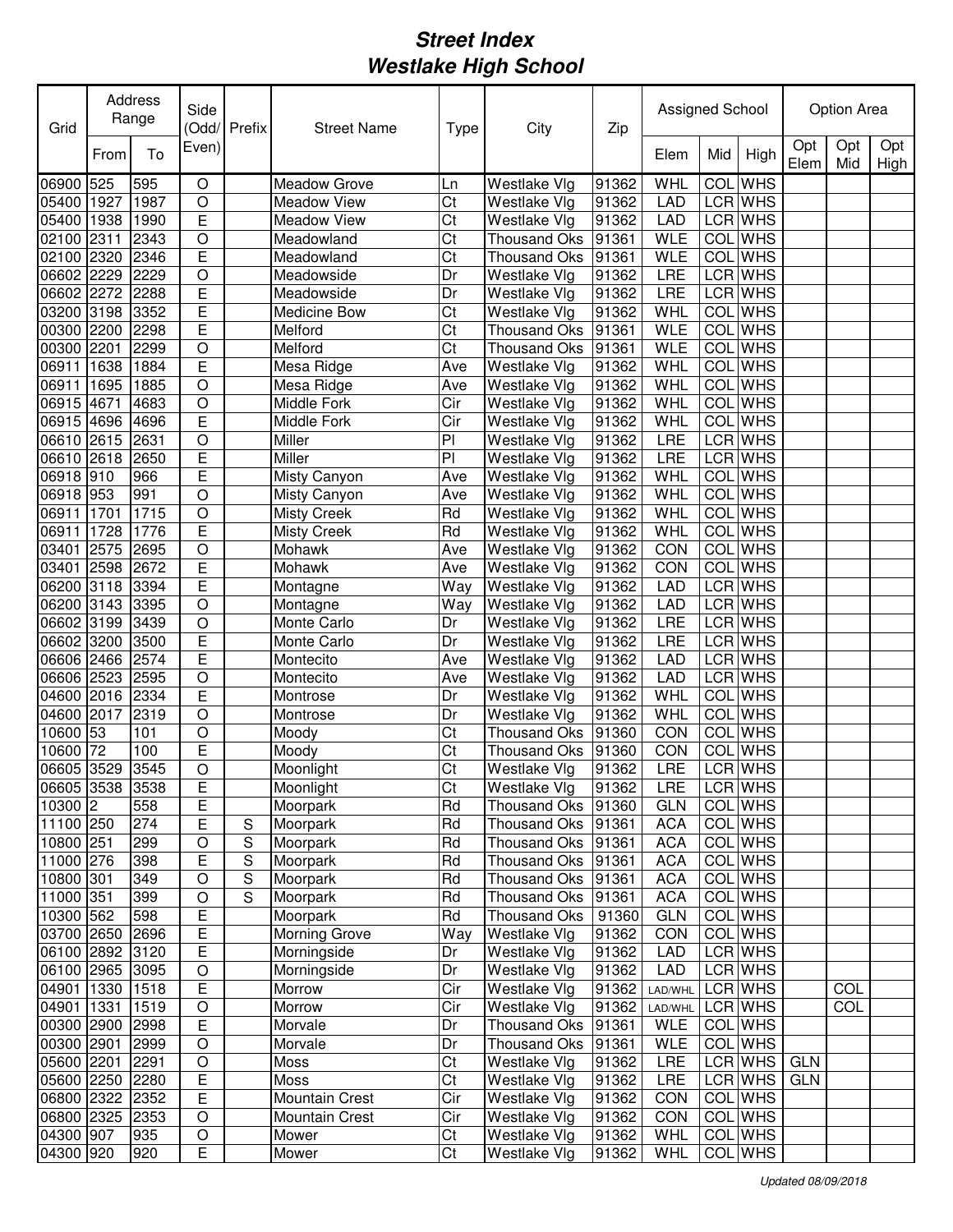| Grid            |      | Address<br>Range | Side           | Odd/Prefix | <b>Street Name</b> | <b>Type</b> | City                | Zip   | Assigned School |            |                |             | <b>Option Area</b> |             |
|-----------------|------|------------------|----------------|------------|--------------------|-------------|---------------------|-------|-----------------|------------|----------------|-------------|--------------------|-------------|
|                 | From | To               | Even)          |            |                    |             |                     |       | Elem            | Mid        | High           | Opt<br>Elem | Opt<br>Mid         | Opt<br>High |
| 04500           | 1810 | 1876             | E              |            | Nancy              | Cir         | Westlake Vlg        | 91362 | WHL             | COL        | <b>WHS</b>     |             |                    |             |
| 04500           | 1811 | 1891             | O              |            | Nancy              | Cir         | Westlake Vlg        | 91362 | <b>WHL</b>      |            | <b>COL</b> WHS |             |                    |             |
| 03401           | 100  | 164              | E              |            | Navajo             | Ave         | Westlake Vlg        | 91362 | CON             |            | <b>COL</b> WHS |             |                    |             |
| 03401           | 105  | 141              | $\circ$        |            | Navajo             | Ave         | Westlake Vlg        | 91362 | CON             | COL        | <b>WHS</b>     |             |                    |             |
| 02200           | 1910 | 1992             | E              |            | Nettlebrook        | St          | <b>Thousand Oks</b> | 91361 | <b>WLE</b>      | COL        | <b>WHS</b>     |             |                    |             |
| 02200           | 1923 | 1993             | $\circ$        |            | Nettlebrook        | St          | <b>Thousand Oks</b> | 91361 | <b>WLE</b>      | COL        | <b>WHS</b>     |             |                    |             |
| 00300           | 1000 | 1098             | E              |            | Newbern            | Ct          | <b>Thousand Oks</b> | 91361 | <b>WLE</b>      | COL        | <b>WHS</b>     |             |                    |             |
| 00300           | 2500 | 2698             | Ē              |            | Newbern            | Ct          | <b>Thousand Oks</b> | 91361 | <b>WLE</b>      | <b>COL</b> | <b>WHS</b>     |             |                    |             |
| 00300           | 2501 | 2699             | $\overline{O}$ |            | Newbern            | Ct          | <b>Thousand Oks</b> | 91361 | <b>WLE</b>      | <b>COL</b> | <b>WHS</b>     |             |                    |             |
| 11200           | 405  | 453              | $\circ$        |            | Newcastle          | St          | <b>Thousand Oks</b> | 91361 | <b>ACA</b>      | COL        | <b>WHS</b>     |             |                    |             |
| 11200 416       |      | 458              | Ē              |            | Newcastle          | St          | <b>Thousand Oks</b> | 91361 | <b>ACA</b>      | COL        | <b>WHS</b>     |             |                    |             |
| 04700 2310      |      | 2380             | E              |            | Nolan              | Ct          | Westlake Vlg        | 91362 | <b>WHL</b>      | COL        | <b>WHS</b>     |             |                    |             |
| 04700 2311      |      | 2391             | $\overline{O}$ |            | Nolan              | Ct          | Westlake Vlg        | 91362 | WHL             | COL        | <b>WHS</b>     |             |                    |             |
| 00300 2200      |      | 2298             | Ē              |            | Norfield           | Ct          | <b>Thousand Oks</b> | 91361 | <b>WLE</b>      | COL        | <b>WHS</b>     |             |                    |             |
| 00300 2201      |      | 2299             | $\circ$        |            | Norfield           | Ct          | <b>Thousand Oks</b> | 91361 | <b>WLE</b>      | <b>COL</b> | <b>WHS</b>     |             |                    |             |
| 00300 2300      |      | 2398             | E              |            | Norfield           | Ct          | <b>Thousand Oks</b> | 91361 | <b>WLE</b>      | <b>COL</b> | <b>WHS</b>     |             |                    |             |
| 00300 2301      |      | 2399             | $\circ$        |            | Norfield           | Ct          | <b>Thousand Oks</b> | 91361 | <b>WLE</b>      | <b>COL</b> | <b>WHS</b>     |             |                    |             |
| 06901           | 664  | 826              | E              |            | North Valley       | Dr          | Westlake Vlg        | 91362 | WHL             | <b>COL</b> | <b>WHS</b>     |             |                    |             |
| 06901           | 705  | 795              | $\circ$        |            | North Valley       | Dr          | Westlake Vlg        | 91362 | WHL             | COL        | <b>WHS</b>     |             |                    |             |
| 06917           | 1408 | 1540             | E              |            | North View         | Dr          | Westlake Vlg        | 91362 | <b>WHL</b>      | COL        | <b>WHS</b>     |             |                    |             |
| 06917           | 1407 | 1543             | $\circ$        |            | North View         | Dr          | Westlake Vlg        | 91362 | WHL             | COL        | <b>WHS</b>     |             |                    |             |
| 01700           | 2515 | 2575             | $\circ$        |            | Northlake          | Cir         | Thousand Oks        | 91361 | <b>WLE</b>      | COL        | <b>WHS</b>     |             |                    |             |
| 01700           | 2530 | 2590             | E              |            | Northlake          | Cir         | <b>Thousand Oks</b> | 91361 | <b>WLE</b>      | COL        | <b>WHS</b>     |             |                    |             |
| 06701           | 2247 | 2515             | $\circ$        |            | Northpark          | St          | <b>Thousand Oks</b> | 91362 | LRE             |            | <b>LCR</b> WHS | <b>GLN</b>  |                    |             |
| 06701           | 2252 | 2540             | Ε              |            | Northpark          | St          | <b>Thousand Oks</b> | 91362 | LRE             |            | LCR WHS        | <b>GLN</b>  |                    |             |
| 01700 2516      |      | 2636             | E              |            | Northshore         | Ln          | <b>Thousand Oks</b> | 91361 | <b>WLE</b>      | COL        | <b>WHS</b>     |             |                    |             |
| 01700           | 2545 | 2625             | O              |            | Northshore         | Ln          | <b>Thousand Oks</b> | 91361 | <b>WLE</b>      | COL        | <b>WHS</b>     |             |                    |             |
| 02000           | 1102 | 1138             | E              |            | Nottingwood        | Cir         | Thousand Oks        | 91361 | <b>WLE</b>      |            | <b>COL</b> WHS |             |                    |             |
| 02000           | 1143 | 1169             | O              |            | Nottingwood        | Cir         | Thousand Oks        | 91361 | <b>WLE</b>      |            | <b>COL</b> WHS |             |                    |             |
| 05700           | 2425 | 2579             | $\circ$        |            | Oak Brook          | Dr          | Westlake Vlg        | 91362 | LAD             |            | LCR WHS        |             |                    |             |
| 11000           | 417  | 489              | O              |            | Oak Creek          | Dr          | Thousand Oks        | 91361 | <b>ACA</b>      |            | <b>COL</b> WHS |             |                    |             |
| 11000           | 462  | 488              | E              |            | Oak Creek          | Dr          | <b>Thousand Oks</b> | 91361 | <b>ACA</b>      | COL        | <b>WHS</b>     |             |                    |             |
| 06905           | 1266 | 1378             | Ē              |            | Oak Grove          | PI          | Westlake Vlg        | 91362 | WHL             |            | <b>COL</b> WHS |             |                    |             |
| 06905 1303 1378 |      |                  | $\overline{O}$ |            | Oak Grove          | ΡI          | Westlake Vlg        | 91362 | WHL             |            | <b>COL</b> WHS |             |                    |             |
| 06902 3966 3998 |      |                  | E              |            | Oak Hollow         | Cir         | Westlake Vlg        | 91362 | WHL             |            | COL WHS        |             |                    |             |
| 06915 1100 1124 |      |                  | E              |            | Oak Mirage         | PI          | Westlake Vlg        | 91362 | WHL             |            | COL WHS        |             |                    |             |
| 06915 1101      |      | 1161             | $\mathsf O$    |            | Oak Mirage         | PI          | Westlake Vlg        | 91362 | WHL             |            | COL WHS        |             |                    |             |
| 06906 4102 4422 |      |                  | E              |            | Oak Place          | Dr          | Westlake Vlg        | 91362 | WHL             |            | COL WHS        |             |                    |             |
| 06906 4101      |      | 4395             | $\mathsf O$    |            | Oak Place          | Dr          | Westlake Vlg        | 91362 | WHL             |            | COL WHS        |             |                    |             |
| 10300 470       |      | 590              | E              |            | Oak Tree           | Ln          | Thousand Oks        | 91360 | <b>GLN</b>      |            | COL WHS        |             |                    |             |
| 10300 485       |      | 577              | $\hbox{O}$     |            | Oak Tree           | Ln          | Thousand Oks        | 91360 | <b>GLN</b>      |            | COL WHS        |             |                    |             |
| 06605 2538      |      | 2618             | E              |            | Oak Valley         | Ln          | Westlake Vlg        | 91362 | LRE             |            | LCR WHS        |             |                    |             |
| 06605 2597      |      | 2643             | $\circ$        |            | Oak Valley         | Ln          | Westlake Vlg        | 91362 | LRE             |            | LCR WHS        |             |                    |             |
| 03700 50        |      | 186              | E              | N          | Oak View           | Dr          | Westlake Vlg        | 91362 | CON             |            | COL WHS        |             |                    |             |
| 03700 51        |      | 185              | $\circ$        | N          | Oak View           | Dr          | Westlake Vlg        | 91362 | CON             |            | COL WHS        |             |                    |             |
| 00200 1613 1687 |      |                  | $\circ$        |            | Oakcottage         | Ct          | Thousand Oks 91361  |       | <b>WLE</b>      |            | COL WHS        |             |                    |             |
| 00200 1616 1684 |      |                  | E              |            | Oakcottage         | Ct          | Thousand Oks 91361  |       | <b>WLE</b>      |            | COL WHS        |             |                    |             |
| 11200 482       |      | 536              | Ε              |            | Oakhampton         | St          | Thousand Oks        | 91361 | <b>ACA</b>      |            | COL WHS        |             |                    |             |
| 11200 483       |      | 537              | $\mathsf O$    |            | Oakhampton         | St          | Thousand Oks        | 91361 | <b>ACA</b>      |            | COL WHS        |             |                    |             |
| 05100 1375 1395 |      |                  | $\mathsf O$    |            | Oakridge           | Ct          | Westlake Vlg        | 91362 | LAD             |            | LCR WHS        |             |                    |             |
| 05100 1378 1394 |      |                  | Ε              |            | Oakridge           | Ct          | Westlake Vlg        | 91362 | LAD             |            | LCR WHS        |             |                    |             |
| 01600 2400 2660 |      |                  | E              |            | Oakshore           | Dr          | Thousand Oks 91361  |       | <b>WLE</b>      |            | COL WHS        |             |                    |             |
| 01600 2415 2637 |      |                  | O              |            | <b>Oakshore</b>    | Dr          | Thousand Oks 91361  |       | <b>WLE</b>      |            | COL WHS        |             |                    |             |
| 01102 2002 2032 |      |                  | E              |            | Oakstaff           | Ct          | Thousand Oks 91361  |       | WLE             |            | COL WHS        |             |                    |             |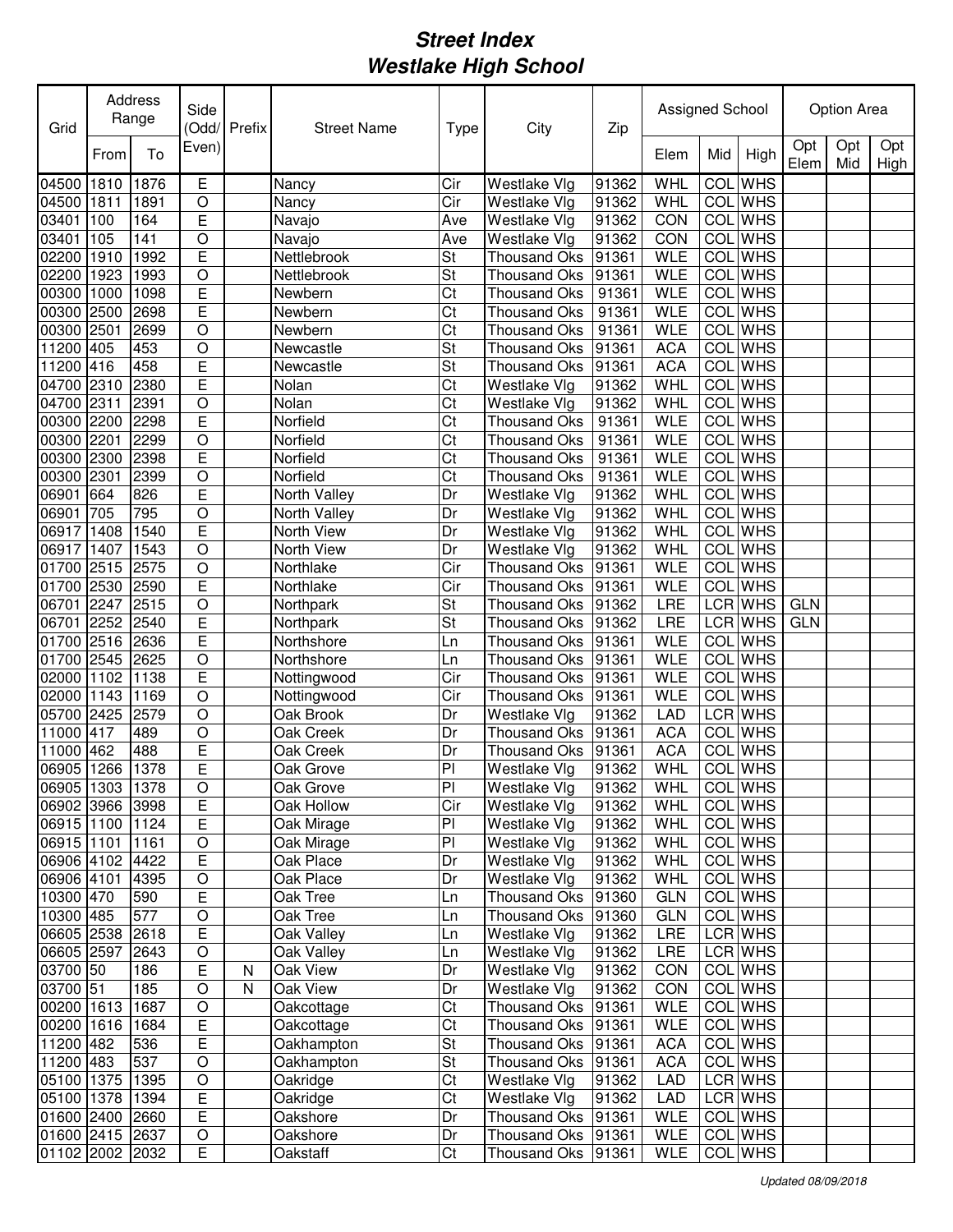| Grid                               |      | Address<br>Range | Side                | Odd/Prefix | <b>Street Name</b>   | <b>Type</b>            | City                         | Zip            | Assigned School |            |                    |             | <b>Option Area</b> |             |
|------------------------------------|------|------------------|---------------------|------------|----------------------|------------------------|------------------------------|----------------|-----------------|------------|--------------------|-------------|--------------------|-------------|
|                                    | From | To               | Even)               |            |                      |                        |                              |                | Elem            | Mid        | High               | Opt<br>Elem | Opt<br>Mid         | Opt<br>High |
| 01102 2003                         |      | 2003             | O                   |            | Oakstaff             | Ct                     | <b>Thousand Oks</b>          | 91361          | <b>WLE</b>      | <b>COL</b> | <b>WHS</b>         |             |                    |             |
| 03500                              | 102  | 102              | E                   |            | Oakwood              | Dr                     | Westlake Vlg                 | 91362          | CON             |            | <b>COL</b> WHS     |             |                    |             |
| 03500                              | 1818 | 1846             | E                   |            | Oakwood              | Dr                     | Westlake Vlg                 | 91362          | CON             |            | <b>COL</b> WHS     |             |                    |             |
| 03500                              | 1875 | 1935             | $\circ$             |            | Oakwood              | Dr                     | Westlake Vlg                 | 91362          | CON             |            | <b>COL</b> WHS     |             |                    |             |
| 03500                              | 81   | 265              | $\circ$             |            | Oakwood              | Dr                     | Westlake Vlg                 | 91362          | CON             | COL        | <b>WHS</b>         |             |                    |             |
| 00500                              | 1365 | 1435             | $\overline{O}$      |            | Oldbury              | P                      | Thousand Oks                 | 91361          | <b>WLE</b>      | <b>COL</b> | <b>WHS</b>         |             |                    |             |
| 00500                              | 1392 | 1430             | E                   |            | Oldbury              | P <sub>1</sub>         | <b>Thousand Oks</b>          | 91361          | <b>WLE</b>      | <b>COL</b> | <b>WHS</b>         |             |                    |             |
| 00400                              | 1621 | 1697             | $\overline{O}$      |            | Oldcastle            | P <sub>1</sub>         | <b>Thousand Oks</b>          | 91361          | <b>WLE</b>      | <b>COL</b> | <b>WHS</b>         |             |                    |             |
| 00400                              | 1622 | 1698             | Ē                   |            | Oldcastle            | P                      | <b>Thousand Oks</b>          | 91361          | <b>WLE</b>      | <b>COL</b> | <b>WHS</b>         |             |                    |             |
| 06605 3279                         |      | 3335             | $\bigcirc$          |            | Olivegrove           | P                      | Westlake Vlg                 | 91362          | LRE             |            | LCR WHS            |             |                    |             |
| 06605 3280                         |      | 3444             | E                   |            | Olivegrove           | PI                     | Westlake Vlg                 | 91362          | LRE             |            | LCR WHS            |             |                    |             |
| 05600                              | 1960 | 1996             | Ē                   |            | Olivewood            | Ct                     | Westlake Vlg                 | 91362          | LRE             |            | LCR WHS            | <b>GLN</b>  |                    |             |
| 05600                              | 1961 | 1995             | $\overline{O}$      |            | Olivewood            | $\overline{\text{Ct}}$ | Westlake Vlg                 | 91362          | LRE             |            | <b>LCR</b> WHS     | <b>GLN</b>  |                    |             |
| 05600 2181                         |      | 2241             | $\circ$             |            | Olivewood            | Dr                     | Westlake Vlg                 | 91362          | LRE             |            | LCR WHS            | <b>GLN</b>  |                    |             |
| 05600 2182                         |      | 2242             | E                   |            | Olivewood            | Dr                     | Westlake Vlg                 | 91362          | LRE             |            | <b>LCR</b> WHS     | <b>GLN</b>  |                    |             |
| 05600                              | 1640 | 1866             | E                   |            | Orinda               | Ct                     | Westlake Vlg                 | 91362          | LRE             |            | LCR WHS            | <b>GLN</b>  |                    |             |
| 05600                              | 1647 | 1807             | $\circ$             |            | Orinda               | Ct                     | Westlake Vlg                 | 91362          | LRE             |            | LCR WHS            | <b>GLN</b>  |                    |             |
| 06906                              | 1497 | 1515             | $\circ$             |            | Outlook              | Cir                    | Westlake Vlg                 | 91362          | WHL             | <b>COL</b> | <b>WHS</b>         |             |                    |             |
| 06906 1498                         |      | 1522             | E                   |            | Outlook              | Cir                    | Westlake Vlg                 | 91362          | WHL             | COL        | <b>WHS</b>         |             |                    |             |
| 06911                              | 5100 | 5196             | E                   |            | Oxley                | P                      | Westlake Vlg                 | 91362          | WHL             | COL        | <b>WHS</b>         |             |                    |             |
| 06911                              | 5105 | 5175             | $\circ$             |            | Oxley                | PI                     | Westlake Vlg                 | 91362          | <b>WHL</b>      | COL        | <b>WHS</b>         |             |                    |             |
| 10400                              | 550  | 850              | E                   |            | Paige                | Ln                     | <b>Thousand Oks</b>          | 91360          | <b>GLN</b>      | COL        | <b>WHS</b>         |             |                    |             |
| 10400                              | 611  | 1401             | $\circ$             |            | Paige                | Ln                     | Thousand Oks                 | 91360          | <b>GLN</b>      | COL        | <b>WHS</b>         |             |                    |             |
| 06605 2573                         |      | 2661             | $\bigcirc$          |            | Palmwood             | Cir                    | Westlake Vlg                 | 91362          | LRE             |            | LCR WHS            |             |                    |             |
| 06605 2582                         |      | 2662             | E                   |            | Palmwood             | Cir                    | Westlake Vlg                 | 91362          | LRE             |            | LCR WHS            |             |                    |             |
| 06905 4174                         |      | 4292             | E                   |            | Palomino             | Cir                    | Westlake Vlg                 | 91362          | WHL             |            | COL WHS            |             |                    |             |
| 06905 4223                         |      | 4223             | O                   |            | Palomino             | Cir                    | Westlake Vlg                 | 91362          | <b>WHL</b>      |            | <b>COL</b> WHS     |             |                    |             |
| 03000 2726                         |      | 2872             | E                   |            | Panamint             | Ct                     | Westlake Vlg                 | 91362          | WHL             |            | <b>COL</b> WHS     |             |                    |             |
| 03000                              | 2797 | 2797             | O                   |            | Panamint             | Ct                     | Westlake Vlg                 | 91362          | WHL             |            | <b>COL</b> WHS     |             |                    |             |
| 06916 4196                         |      | 4324             | E                   |            | Par Five             | Dr                     | Thousand Oks                 | 91361          | WHL             |            | COL WHS            |             |                    |             |
| 06916 4219                         |      | 4273             | $\circ$             |            | Par Five             | Dr                     | Thousand Oks                 | 91361          | WHL             |            | <b>COL</b> WHS     |             |                    |             |
| 06701                              | 2202 | 2222             | E                   |            | Park                 | PI                     | Westlake Vlg                 | 91362          | LRE             |            | LCR WHS            | <b>GLN</b>  |                    |             |
| 06604 2704                         |      | 2998             | Ē                   |            | Parkview             | Dr                     | Westlake Vlg                 | 91362          | LRE             |            | LCR WHS            |             |                    |             |
| 06602 2721 3009                    |      |                  | $\overline{O}$      |            | Parkview             | Dr                     | <b>Westlake Vlg</b>          | 91362          | <b>LRE</b>      |            | LCR WHS            |             |                    |             |
| 05800 1900 1938                    |      |                  | E                   |            | Parkwood             | Ct                     | Westlake Vlg                 | 91362          | LAD             |            | LCR WHS            |             |                    |             |
| 04400 715                          |      | 775              | $\mathsf O$         |            | Parmenter            | Ct                     | Westlake Vlg                 | 91362          | WHL             |            | COL WHS            |             |                    |             |
| 04400 722                          |      | 784              | E                   |            | Parmenter            | Ct                     | Westlake Vlg                 | 91362          | WHL             |            | COL WHS            |             |                    |             |
| 04400 781                          |      | 791              | $\hbox{O}$          |            | Parmenter            | Ave                    | Westlake Vlg                 | 91362          | WHL             |            | COL WHS            |             |                    |             |
| 06911 5538                         |      | 5586             | E                   |            | Partridge            | Ct                     | Westlake Vlg                 | 91362          | WHL             |            | COL WHS            |             |                    |             |
| 06911 5543 5587                    |      |                  | $\mathsf O$         |            | Partridge            | Ct                     | Westlake Vlg                 | 91362          | WHL             |            | COL WHS            |             |                    |             |
| 04000 1211                         |      | 1273             | $\circ$             |            | Paseo Rancho Serrano |                        | Westlake Vlg                 | 91362          | CON             |            | COL WHS            |             |                    |             |
| 04000 1224                         |      | 1292             | E                   |            | Paseo Rancho Serrano |                        | Westlake Vlg                 | 91362          | CON             |            | COL WHS            |             |                    |             |
| 06911 1304 1583                    |      |                  | E                   |            | Pathfinder           | Ave                    | Westlake Vlg                 | 91362          | WHL             |            | COL WHS            |             |                    |             |
| 06911 1304 1583                    |      |                  | $\circ$             |            | Pathfinder           | Ave                    | Westlake Vlg                 | 91362          | WHL             |            | COL WHS            |             |                    |             |
| 06911 4900 4905                    |      |                  | E                   |            | Pathfinder           | Ave                    | Westlake Vlg                 | 91362          | WHL             |            | COL WHS            |             |                    |             |
| 06911 4900 4905                    |      |                  | $\circ$             |            | Pathfinder           | Ave                    | Westlake Vlg                 | 91362          | WHL             |            | COL WHS            |             |                    |             |
| 03600 1                            |      | 99999            | $\mathsf E$         |            | Pavo                 | Ct                     | Westlake Vlg                 | 91362          | CON             |            | COL WHS            |             |                    |             |
| 03600 2061                         |      | 2187             | O                   |            | Pavo                 | Ct                     | Westlake Vlg                 | 91362          | CON             |            | COL WHS            |             |                    |             |
| 06914 3895 3895                    |      |                  | $\mathsf O$         |            | Peacock              | Ct<br>Ct               | Westlake Vlg                 | 91362          | WHL             |            | COL WHS            |             |                    |             |
| 06914 3898 3898<br>06602 2098 2266 |      |                  | E<br>$\overline{E}$ |            | Peacock<br>Peak      | PI                     | Westlake Vlg                 | 91362<br>91362 | WHL<br>LRE      |            | COL WHS            |             |                    |             |
| 06602 2101                         |      | 2237             |                     |            | Peak                 | PI                     | Westlake Vlg                 |                |                 |            | LCR WHS<br>LCR WHS |             |                    |             |
| 04000 1646 1646                    |      |                  | O<br>$\overline{E}$ |            | Peciolo              | Ct                     | Westlake Vlg<br>Westlake Vlg | 91362<br>91362 | LRE<br>CON      |            | COL WHS            |             |                    |             |
|                                    |      |                  |                     |            |                      | Rd                     |                              |                |                 |            | LCR WHS            |             |                    |             |
| 06000 1501 1899                    |      |                  | O                   |            | Pederson             |                        | Westlake Vlg                 | 91362          | <b>LAD</b>      |            |                    |             |                    |             |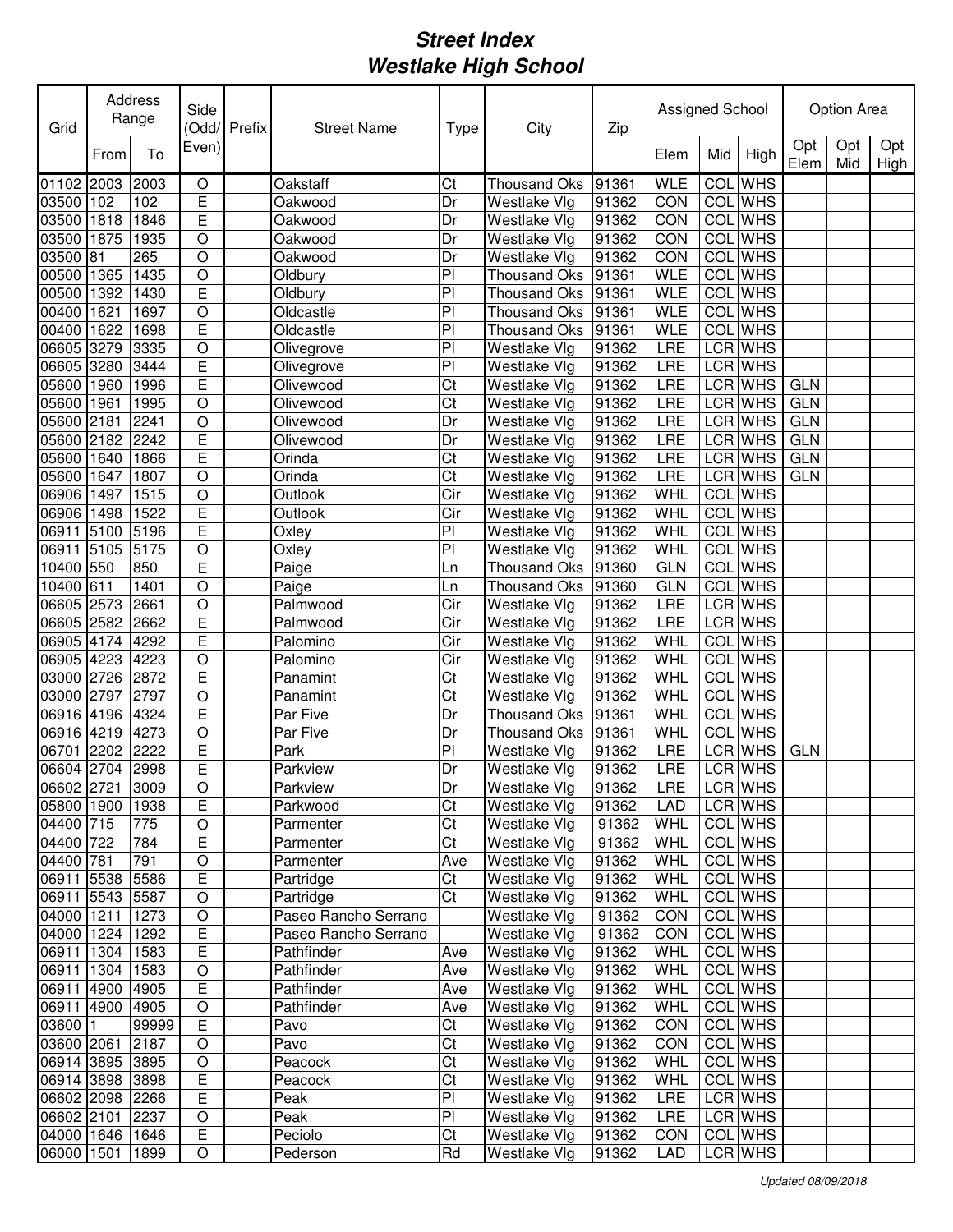| Grid            |      | Address<br>Range | Side           | Odd/Prefix | <b>Street Name</b>    | <b>Type</b>    | City                | Zip   | Assigned School |            |                |             | <b>Option Area</b> |             |
|-----------------|------|------------------|----------------|------------|-----------------------|----------------|---------------------|-------|-----------------|------------|----------------|-------------|--------------------|-------------|
|                 | From | To               | Even)          |            |                       |                |                     |       | Elem            | Mid        | High           | Opt<br>Elem | Opt<br>Mid         | Opt<br>High |
| 05800           | 1900 | 1998             | Е              |            | Pederson              | Rd             | Westlake Vlg        | 91362 | <b>LAD</b>      |            | LCR WHS        |             |                    |             |
| 06100           | 1901 | 1999             | O              |            | Pederson              | Rd             | Westlake Vlg        | 91362 | LAD             |            | LCR WHS        |             |                    |             |
| 06907           | 1685 | 1693             | O              |            | Pembroke              | Ct             | Westlake Vlg        | 91362 | WHL             |            | <b>COL</b> WHS |             |                    |             |
| 06907           | 1686 | 1694             | E              |            | Pembroke              | Ct             | Westlake Vlg        | 91362 | WHL             |            | <b>COL</b> WHS |             |                    |             |
| 10300           | 463  | 463              | O              |            | Pennsfield            | PI             | Thousand Oks        | 91360 | <b>GLN</b>      |            | <b>COL</b> WHS |             |                    |             |
| 10300           | 468  | 516              | Ē              |            | Pennsfield            | PI             | Thousand Oks        | 91360 | <b>GLN</b>      |            | <b>COL</b> WHS |             |                    |             |
| 05200           | 2051 | 2075             | $\circ$        |            | Penrose               | Ct             | Westlake Vlg        | 91362 | <b>LAD</b>      |            | LCR WHS        |             |                    |             |
| 05200           | 2066 | 2066             | E              |            | Penrose               | Ct             | Westlake Vlg        | 91362 | <b>LAD</b>      |            | LCR WHS        |             |                    |             |
| 05700           | 1806 | 1854             | E              |            | Peppertree            | Ct             | Westlake Vlg        | 91362 | <b>LAD</b>      |            | LCR WHS        |             |                    |             |
| 05700           | 1807 | 1855             | $\bigcirc$     |            | Peppertree            | Ct             | Westlake Vlg        | 91362 | <b>LAD</b>      |            | LCR WHS        |             |                    |             |
| 06603 2564      |      | 2572             | Ē              |            | Piccadilly            | Cir            | Westlake Vlg        | 91362 | LRE             |            | LCR WHS        |             |                    |             |
| 06603 2565      |      | 2573             | $\overline{O}$ |            | Piccadilly            | Cir            | Westlake Vlg        | 91362 | LRE             |            | LCR WHS        |             |                    |             |
| 10600 883       |      | 889              | $\overline{O}$ |            | Pierce                | Ct             | Thousand Oks        | 91360 | CON             |            | <b>COL</b> WHS |             |                    |             |
| 05600           | 2002 | 2066             | E              |            | Pine Terrace          | Dr             | Westlake Vlg        | 91362 | LRE             |            | LCR WHS        | <b>GLN</b>  |                    |             |
| 06907 4574      |      | 4670             | E              |            | Pine Valley           | P <sub>1</sub> | Westlake Vlg        | 91362 | WHL             |            | COL WHS        |             |                    |             |
| 06907 4647      |      | 4679             | $\circ$        |            | Pine Valley           | P              | Westlake Vlg        | 91362 | WHL             | <b>COL</b> | <b>WHS</b>     |             |                    |             |
| 11000 2         |      | 198              | E              |            | Pinecrest             | Dr             | <b>Thousand Oks</b> | 91361 | <b>ACA</b>      | <b>COL</b> | <b>WHS</b>     |             |                    |             |
| 11000 1         |      | 99               | $\circ$        |            | Pinecrest             | Dr             | Thousand Oks        | 91361 | <b>ACA</b>      | COL        | <b>WHS</b>     |             |                    |             |
| 03401           | 100  | 198              | E              |            | Piute                 | Dr             | Westlake Vlg        | 91362 | CON             | COL        | <b>WHS</b>     |             |                    |             |
| 03401           | 101  | 199              | $\circ$        |            | Piute                 | Dr             | Westlake Vlg        | 91362 | CON             | COL        | <b>WHS</b>     |             |                    |             |
| 00200 1712      |      | 1786             | E              |            | Pixton                | St             | <b>Thousand Oks</b> | 91361 | <b>WLE</b>      | COL        | <b>WHS</b>     |             |                    |             |
| 00200           | 1791 | 1791             | $\circ$        |            | Pixton                | St             | <b>Thousand Oks</b> | 91361 | <b>WLE</b>      | COL        | <b>WHS</b>     |             |                    |             |
| 03402           | 2384 | 2486             | E              |            | Pleasant              | Way            | Westlake Vlg        | 91362 | CON             | COL        | <b>WHS</b>     |             |                    |             |
| 03400 2522      |      | 2634             | E              |            | Pleasant              | Way            | Westlake Vlg        | 91362 | CON             |            | COL WHS        |             |                    |             |
| 03400 2522      |      | 2634             | O              |            | Pleasant              | Way            | Westlake Vlg        | 91362 | CON             |            | <b>COL</b> WHS |             |                    |             |
| 06912 815       |      | 835              | O              |            | <b>Pleasant Dale</b>  | PI             | Westlake Vlg        | 91362 | WHL             |            | <b>COL</b> WHS |             |                    |             |
| 06912 822       |      | 870              | E              |            | <b>Pleasant Dale</b>  | PI             | Westlake Vlg        | 91362 | <b>WHL</b>      |            | <b>COL</b> WHS |             |                    |             |
| 05701           | 2400 | 2498             | E              |            | <b>Pleasant Grove</b> | Cir            | Westlake Vlg        | 91362 | <b>LAD</b>      |            | LCR WHS        |             |                    |             |
| 05701           | 2401 | 2499             | O              |            | <b>Pleasant Grove</b> | Cir            | Westlake Vlg        | 91362 | <b>LAD</b>      |            | LCR WHS        |             |                    |             |
| 05000           | 1400 | 1498             | E              |            | <b>Pleasant Oaks</b>  | PI             | Westlake Vlg        | 91362 | WHL             |            | COL WHS        |             |                    |             |
| 05000           | 1401 | 1499             | O              |            | <b>Pleasant Oaks</b>  | PI             | Westlake Vlg        | 91362 | WHL             |            | <b>COL</b> WHS |             |                    |             |
| 06917           | 1653 | 1693             | $\circ$        |            | <b>Plum Hollow</b>    | Cir            | Westlake Vlg        | 91362 | WHL             | COL        | <b>WHS</b>     |             |                    |             |
| 06602 3018 3054 |      |                  | E              |            | Pocano                | Ct             | Westlake Vlg        | 91362 | LRE             |            | <b>LCR WHS</b> |             |                    |             |
| 06602 3031 3055 |      |                  | $\overline{O}$ |            | Pocano                | Ct             | Westlake Vlg        | 91362 | <b>LRE</b>      |            | LCR WHS        |             |                    |             |
| 06918 5747 5747 |      |                  | $\mathsf O$    |            | Poinsettia            | Ave            | Westlake Vlg        | 91362 | WHL             |            | COL WHS        |             |                    |             |
| 06918 5750 5750 |      |                  | E              |            | Poinsettia            | Ave            | Westlake Vlg        | 91362 | WHL             |            | COL WHS        |             |                    |             |
| 01101 2101 2279 |      |                  | $\mathsf O$    |            | Portola               | Ln             | Thousand Oks 91361  |       | <b>WLE</b>      |            | COL WHS        |             |                    |             |
| 01101 2102 2270 |      |                  | E              |            | Portola               | Ln             | Thousand Oks 91361  |       | <b>WLE</b>      |            | COL WHS        |             |                    |             |
| 06904 4019 4035 |      |                  | $\mathsf O$    |            | Portulaca             | PI             | Westlake Vlg        | 91362 | WHL             |            | COL WHS        |             |                    |             |
| 00200 1         |      | 1199             | $\mathsf O$    | Е          | Potrero               | Rd             | Thousand Oks 91361  |       | <b>WLE</b>      |            | COL WHS        |             |                    |             |
| 00400 1200      |      | 1598             | Е              | Е          | Potrero               | Rd             | Thousand Oks 91361  |       | <b>WLE</b>      |            | COL WHS        |             |                    |             |
| 00400 1201      |      | 1597             | O              | Е          | Potrero               | Rd             | Thousand Oks 91361  |       | <b>WLE</b>      |            | COL WHS        |             |                    |             |
| 00500 1599 1599 |      |                  | $\circ$        | Е          | Potrero               | Rd             | Thousand Oks 91361  |       | <b>WLE</b>      |            | COL WHS        |             |                    |             |
| $00200$ 2       |      | 1198             | E              | E          | Potrero               | Rd             | Thousand Oks 91361  |       | <b>WLE</b>      |            | COL WHS        |             |                    |             |
| 00100 1         |      | 2899             | $\circ$        | W          | Potrero               | Rd             | Thousand Oks 91361  |       | <b>WLE</b>      |            | COL WHS        |             |                    |             |
| $00100$ 2       |      | 2898             | Е              | W          | Potrero               | Rd             | Thousand Oks 91361  |       | <b>WLE</b>      |            | COL WHS        |             |                    |             |
| 06200 3146 3218 |      |                  | Е              |            | Provence              | PI             | Westlake Vlg        | 91362 | LAD             |            | LCR WHS        |             |                    |             |
| 06200 3155 3203 |      |                  | O              |            | Provence              | PI             | Westlake Vlg        | 91362 | LAD             |            | LCR WHS        |             |                    |             |
| 04100 571       |      | 651              | O              |            | Pueblo                | Dr             | Westlake Vlg        | 91362 | <b>CON</b>      |            | COL WHS        |             |                    |             |
| 04100 600       |      | 660              | $\overline{E}$ |            | Pueblo                | Dr             | Westlake Vlg        | 91362 | <b>CON</b>      |            | COL WHS        |             |                    |             |
| 11100 105       |      | 247              | O              |            | Quails                | Trl            | Thousand Oks 91361  |       | <b>ACA</b>      |            | COL WHS        |             |                    |             |
| 11100 106       |      | 252              | $\overline{E}$ |            | Quails                | Trl            | Thousand Oks 91361  |       | <b>ACA</b>      |            | COL WHS        |             |                    |             |
| 06603 2296 2912 |      |                  | $\overline{E}$ |            | Queens                | Way            | Westlake Vlg        | 91362 | LRE             |            | LCR WHS        |             |                    |             |
| 06603 2731 2905 |      |                  | O              |            | Queens                | Way            | Westlake Vlg        | 91362 | LRE             |            | LCR WHS        |             |                    |             |
|                 |      |                  |                |            |                       |                |                     |       |                 |            |                |             |                    |             |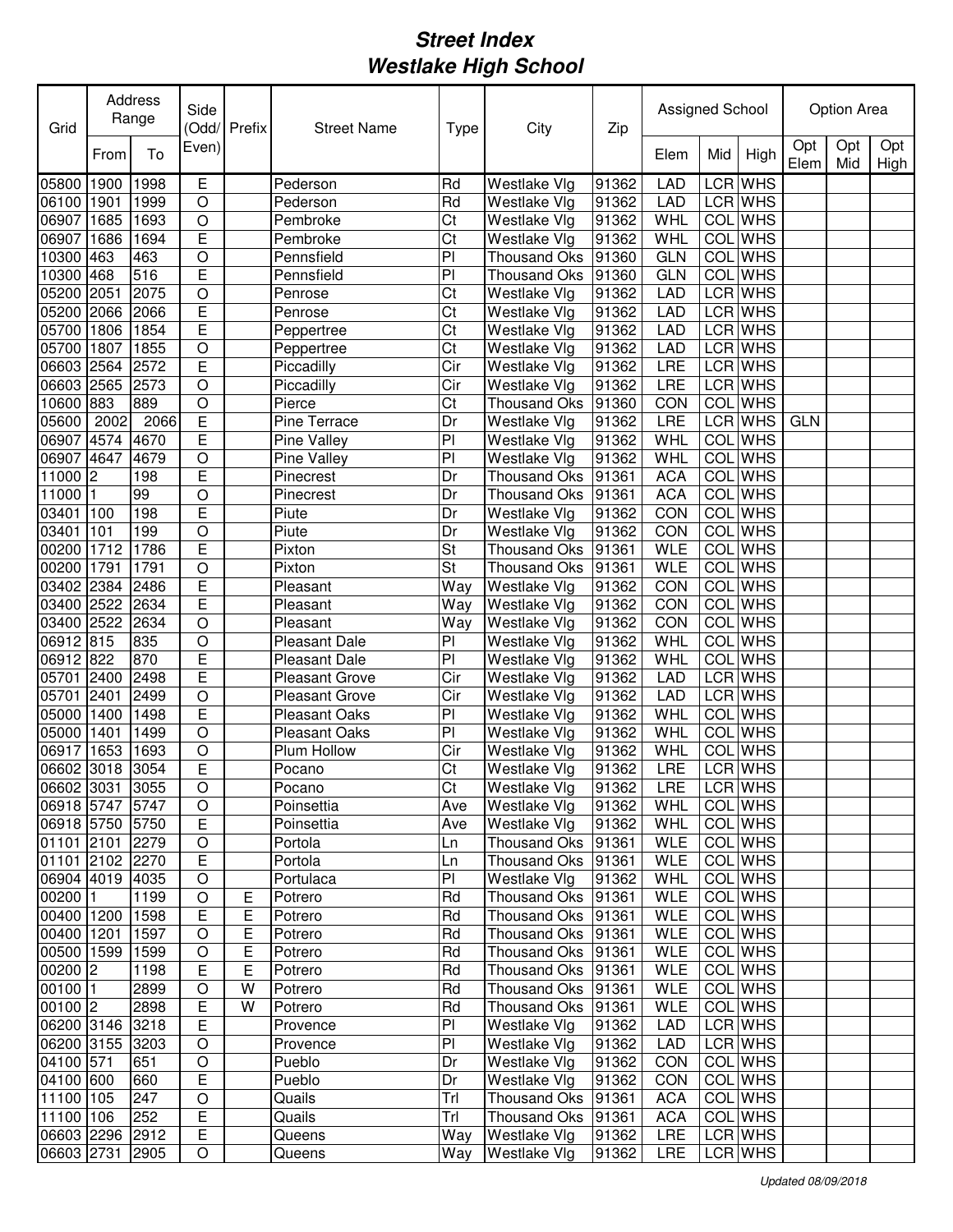| Grid                               |      | Address<br>Range | Side             | (Odd/Prefix | <b>Street Name</b> | <b>Type</b>            | City                                 | Zip   | Assigned School          |            |                    |             | Option Area |             |
|------------------------------------|------|------------------|------------------|-------------|--------------------|------------------------|--------------------------------------|-------|--------------------------|------------|--------------------|-------------|-------------|-------------|
|                                    | From | To               | Even)            |             |                    |                        |                                      |       | Elem                     | Mid        | High               | Opt<br>Elem | Opt<br>Mid  | Opt<br>High |
| 00300                              | 1    | 199              | $\circ$          |             | Queens Garden      | Dr                     | <b>Thousand Oks</b>                  | 91361 | <b>WLE</b>               | COL        | <b>WHS</b>         |             |             |             |
| 00300 2                            |      | 198              | E                |             | Queens Garden      | Dr                     | <b>Thousand Oks</b>                  | 91361 | <b>WLE</b>               | COL        | <b>WHS</b>         |             |             |             |
| 00300 2500                         |      | 2798             | E                |             | Queens Garden      | Ct                     | <b>Thousand Oks</b>                  | 91361 | <b>WLE</b>               |            | COL WHS            |             |             |             |
| 00300 2501                         |      | 2799             | O                |             | Queens Garden      | Ct                     | <b>Thousand Oks</b>                  | 91361 | <b>WLE</b>               |            | COL WHS            |             |             |             |
| 03700                              | 10   | 50               | E                |             | Quinta Vista       | Dr                     | Westlake Vlg                         | 91362 | CON                      |            | <b>COL</b> WHS     |             |             |             |
| 03700                              | 21   | $\overline{51}$  | O                |             | Quinta Vista       | Dr                     | Westlake Vlg                         | 91362 | CON                      |            | <b>COL</b> WHS     |             |             |             |
| 03700                              | 211  | 211              | O                |             | Quinta Vista       | Dr                     | Westlake Vlg                         | 91362 | CON                      |            | <b>COL</b> WHS     |             |             |             |
| 03700                              | 2548 | 2548             | E                |             | Quinta Vista       | Dr                     | Westlake Vlg                         | 91362 | CON                      |            | COL WHS            |             |             |             |
| 03700                              | 261  | 261              | O                |             | Quinta Vista       | Dr                     | Westlake Vlg                         | 91362 | CON                      |            | COL WHS            |             |             |             |
| 06606                              | 2709 | 2869             | O                |             | Rainfield          | Ave                    | Westlake Vlg                         | 91362 | LAD                      |            | LCR WHS            |             |             |             |
| 06606                              | 2710 | 2894             | E                |             | Rainfield          | Ave                    | Westlake Vlg                         | 91362 | LAD                      |            | LCR WHS            |             |             |             |
| 02200 801                          |      | 829              | $\circ$          |             | Raintree           | Ct                     | <b>Thousand Oks</b>                  | 91361 | <b>WLE</b>               |            | COL WHS            |             |             |             |
| 02200 802                          |      | 826              | E                |             | Raintree           | $\overline{\text{Ct}}$ | <b>Thousand Oks</b>                  | 91361 | <b>WLE</b>               | <b>COL</b> | <b>WHS</b>         |             |             |             |
| 06602 2060                         |      | 2108             | E                |             | Ralley             | Ct                     | Westlake Vlg                         | 91362 | LRE                      |            | <b>LCR</b> WHS     |             |             |             |
| 06602 2063                         |      | 2109             | $\circ$          |             | Ralley             | Ct                     | Westlake Vlg                         | 91362 | LRE                      |            | <b>LCR WHS</b>     |             |             |             |
| 02300 903                          |      | 975              | $\overline{O}$   |             | Ranch House        | Rd                     | Thousand Oks                         | 91361 | <b>WLE</b>               | <b>COL</b> | <b>WHS</b>         |             |             |             |
| 02300 910                          |      | 976              | E                |             | Ranch House        | Rd                     | <b>Thousand Oks</b>                  | 91361 | <b>WLE</b>               | <b>COL</b> | <b>WHS</b>         |             |             |             |
| 03800 2234                         |      | 2294             | E                |             | <b>Ranch View</b>  | PI                     | Westlake Vlg                         | 91362 | CON                      | COL        | <b>WHS</b>         |             |             |             |
| 03800 2249                         |      | 2291             | O                |             | <b>Ranch View</b>  | PI                     | Westlake Vlg                         | 91362 | CON                      | COL        | <b>WHS</b>         |             |             |             |
| 04000 81                           |      | 81               | O                | N           | Rancho             | Rd                     | <b>Thousand Oks</b>                  | 91362 | CON                      | <b>COL</b> | <b>WHS</b>         |             |             |             |
| 04000 102                          |      | 976              | E                | N           | Rancho             | Rd                     | Westlake Vlg                         | 91362 | CON                      | COL        | <b>WHS</b>         |             |             |             |
| 04100                              | 1307 | 1497             | $\circ$          |             | Rancho             | Ln                     | Westlake Vlg                         | 91362 | CON                      | COL        | <b>WHS</b>         |             |             |             |
| 04100                              | 1314 | 1498             | E                |             | Rancho             | Ln                     | Westlake Vlg                         | 91362 | CON                      | COL        | <b>WHS</b>         |             |             |             |
| 04000                              | 151  | 977              | O                | N           | Rancho             | Rd                     | Westlake Vlg                         | 91362 | CON                      | COL        | <b>WHS</b>         |             |             |             |
| 04000                              | 60   | 98               | E                | N           | Rancho             | Rd                     | <b>Thousand Oks</b>                  | 91362 | CON                      | COL        | <b>WHS</b>         |             |             |             |
| 00200 406                          |      | 992              | E                |             | Ravensbury         | St                     | <b>Thousand Oks</b>                  | 91361 | <b>WLE</b>               | COL        | <b>WHS</b>         |             |             |             |
| 00200                              | 409  | 587              | $\circ$          |             | Ravensbury         | St                     | <b>Thousand Oks</b>                  | 91361 | <b>WLE</b>               | COL        | <b>WHS</b>         |             |             |             |
| 06913 4355                         |      | 4639             | $\circ$          | Е           | Rayburn            | St                     | Westlake Vlg                         | 91362 | WHL                      | COL        | <b>WHS</b>         |             |             |             |
| 06913 4356                         |      | 4586             | E                | E           | Rayburn            | St                     | Westlake Vlg                         | 91362 | WHL                      |            | <b>COL</b> WHS     |             |             |             |
| 04400                              | 1908 | 2088             | E                |             | Rayshire           | St                     | Westlake Vlg                         | 91362 | WHL                      |            | <b>COL</b> WHS     |             |             |             |
| 04400                              | 1909 | 2093             | O                |             | Rayshire           | St                     | Westlake Vlg                         | 91362 | WHL                      |            | <b>COL</b> WHS     |             |             |             |
| 06911                              | 1750 | 1762             | E                |             | <b>Red Rock</b>    | Ct                     | Westlake Vlg                         | 91362 | WHL                      | COL        | <b>WHS</b>         |             |             |             |
| 06911                              | 1751 | 1763             | O                |             | <b>Red Rock</b>    | Ct                     | Westlake Vlg                         | 91362 | WHL                      |            | <b>COL</b> WHS     |             |             |             |
|                                    |      |                  |                  |             |                    |                        |                                      |       |                          |            | <b>COLIWHS</b>     |             |             |             |
| 01600 1363 1471<br>01600 1370 1464 |      |                  | O<br>E           |             | Redsail<br>Redsail | Cir<br>Cir             | Thousand Oks   91361<br>Thousand Oks | 91361 | <b>WLE</b><br><b>WLE</b> |            | COL WHS            |             |             |             |
| 06609 2501                         |      | 2599             | $\mathsf O$      |             | Renata             | Ct                     | Westlake Vlg                         | 91362 | <b>LRE</b>               |            | LCR WHS            |             |             |             |
| 06609 2510 2566                    |      |                  | E                |             | Renata             | Ct                     | Westlake Vlg                         | 91362 | LRE                      |            | LCR WHS            |             |             |             |
| 04100 1416                         |      | 1496             | E                |             | Reynolds           | Ct                     | Westlake Vlg                         | 91362 | CON                      |            | COL WHS            |             |             |             |
| 04100 1419                         |      | 1499             | $\mathsf O$      |             |                    | Ct                     |                                      |       |                          |            | COL WHS            |             |             |             |
|                                    |      |                  |                  |             | Reynolds           |                        | Westlake Vlg                         | 91362 | <b>CON</b>               |            |                    |             |             |             |
| 06602 3197 3269                    |      |                  | $\mathsf O$<br>E |             | Rickey             | Ct                     | Westlake Vlg                         | 91362 | LRE                      |            | LCR WHS<br>LCR WHS |             |             |             |
| 06602 3198 3246                    |      |                  |                  |             | Rickey             | Ct                     | Westlake Vlg                         | 91362 | LRE                      |            |                    |             |             |             |
| 06602 2375 2663                    |      |                  | $\mathsf O$      |             | Ridge Brook        | PI                     | Westlake Vlg                         | 91362 | LRE                      |            | LCR WHS            |             |             |             |
| 06602 2436 2662                    |      |                  | E                |             | Ridge Brook        | PI                     | Westlake Vlg                         | 91362 | LRE                      |            | LCR WHS            |             |             |             |
| 06904 1185                         |      | 1235             | $\bigcirc$       |             | Ridgecrest         | PI                     | Westlake Vlg                         | 91362 | WHL                      |            | COL WHS            |             |             |             |
| 06904 1190                         |      | 1224             | Е                |             | Ridgecrest         | PI                     | Westlake Vlg                         | 91362 | WHL                      |            | COL WHS            |             |             |             |
| 06918 5508 5574                    |      |                  | E                |             | Ridgeway           | Ct                     | Westlake Vlg                         | 91362 | WHL                      |            | COL WHS            |             |             |             |
| 06918 5509 5515                    |      |                  | $\bigcirc$       |             | Ridgeway           | Ct                     | Westlake Vlg                         | 91362 | WHL                      |            | COL WHS            |             |             |             |
| 06602 2414 3348                    |      |                  | E                |             | Rikkard            | Dr                     | Westlake Vlg                         | 91362 | LRE                      |            | LCR WHS            |             |             |             |
| 06602 2419                         |      | 3337             | $\bigcirc$       |             | Rikkard            | Dr                     | <b>Westlake Vlg</b>                  | 91362 | LRE                      |            | LCR WHS            |             |             |             |
| 02300 797                          |      | 889              | $\bigcirc$       |             | <b>Rim Crest</b>   | Dr                     | Thousand Oks                         | 91361 | <b>WLE</b>               |            | COL WHS            |             |             |             |
| 02300 804                          |      | 890              | Е                |             | <b>Rim Crest</b>   | Dr                     | Thousand Oks                         | 91361 | WLE                      |            | COL WHS            |             |             |             |
| 02300 829                          |      | 845              | $\mathsf O$      |             | <b>Rim Crest</b>   | Cir                    | Thousand Oks                         | 91361 | <b>WLE</b>               |            | COL WHS            |             |             |             |
| 11300 137                          |      | 545              | $\hbox{O}$       |             | Rimrock            | Rd                     | Thousand Oks                         | 91361 | CON                      |            | COL WHS            |             |             |             |
| 11300 140                          |      | 606              | E                |             | Rimrock            | Rd                     | Thousand Oks 91361                   |       | CON                      |            | COL WHS            |             |             |             |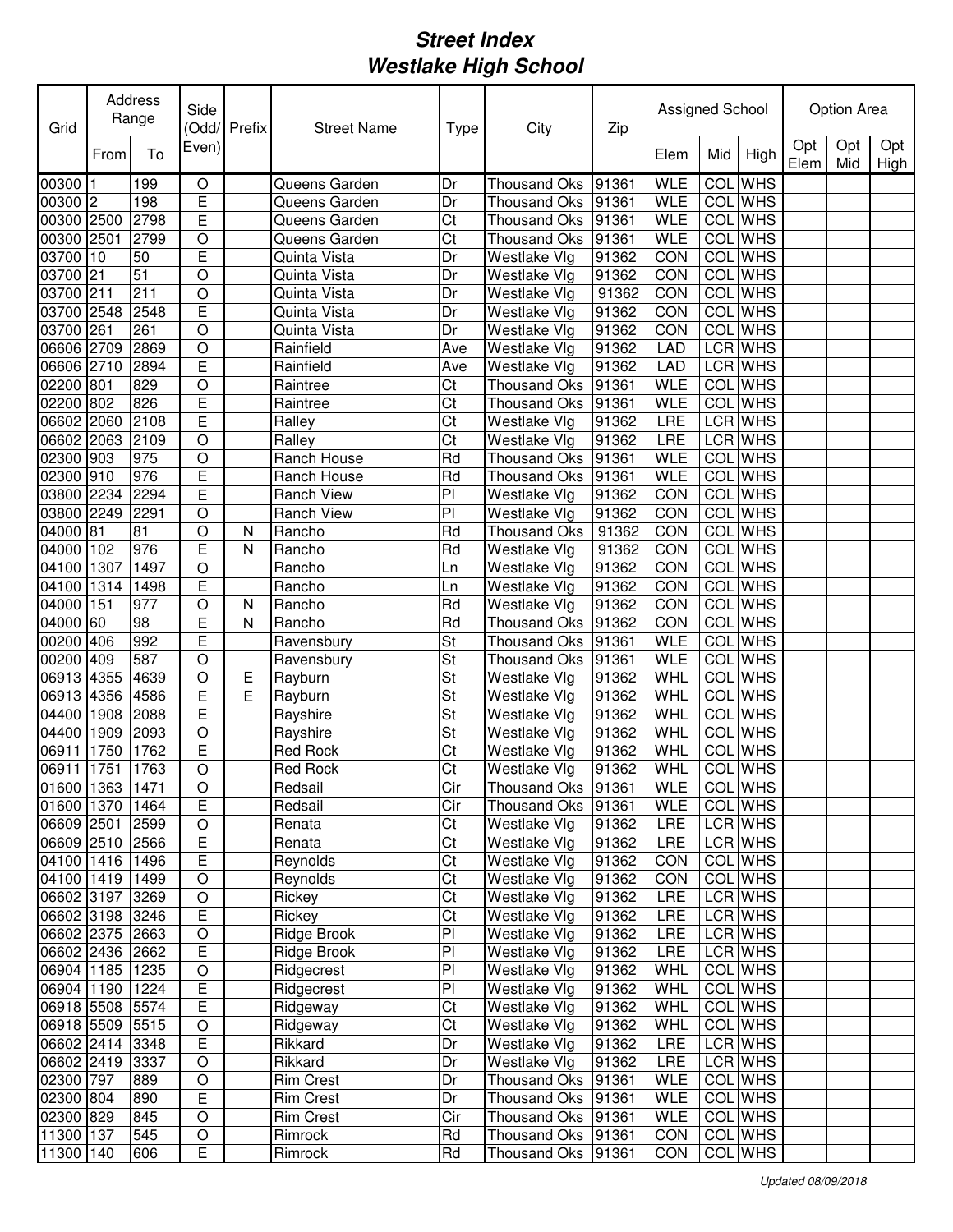| Opt<br>Opt<br>Opt<br>Even)<br>To<br>High<br>From<br>Elem<br>Mid<br>Elem<br>Mid<br>High<br><b>WHS</b><br>06918 819<br>833<br>WHL<br>COL<br>$\mathsf O$<br>Riverrock<br>Cir<br>Westlake Vlg<br>91362<br>E<br>828<br>Cir<br><b>WHL</b><br><b>COL</b> WHS<br>06918 828<br>Riverrock<br>Westlake Vlg<br>91362<br>E<br>LCR WHS<br>06601<br>2978<br>Rob<br>Ct<br>Westlake Vlg<br>91362<br>LRE<br>2904<br>Rob<br>LCR WHS<br>06601<br>2953<br>Ct<br>Westlake Vlg<br>91362<br>LRE<br>2929<br>O<br>E<br>06912 952<br>COL WHS<br>952<br>Rockfield<br>St<br>Westlake Vlg<br>91362<br>WHL<br>$\circ$<br>LCR WHS<br>06605 2701<br>2749<br>Ct<br>LRE<br>Rocky Point<br>Westlake Vlg<br>91362<br>E<br>LCR WHS<br>06605 2722<br>2738<br>Ct<br>91362<br>LRE<br>Westlake Vlg<br>Rocky Point<br>Ē<br><b>WHS</b><br>Rodeo<br>Ct<br>Westlake Vlg<br>91362<br>CON<br><b>COL</b><br>03600<br>2058<br>2174<br>$\overline{O}$<br>Rodeo<br>CON<br><b>WHS</b><br>03600<br>2069<br>2177<br>Ct<br>91362<br><b>COL</b><br>Westlake Vlg<br><b>WHS</b><br>11100 25<br>25<br>$\circ$<br><b>Rolling Oaks</b><br><b>ACA</b><br>COL<br><b>Thousand Oks</b><br>91361<br>W<br>Dr<br>E<br>Е<br>COL<br><b>WHS</b><br>11101<br>300<br>406<br><b>Rolling Oaks</b><br>91361<br><b>ACA</b><br>Dr<br><b>Thousand Oks</b><br>11100 55<br>415<br>$\circ$<br>E<br><b>ACA</b><br>COL<br><b>WHS</b><br><b>Rolling Oaks</b><br><b>Thousand Oks</b><br>91361<br>Dr<br>Ē<br>CON<br><b>COL</b><br><b>WHS</b><br>11300 600<br>1098<br><b>Rolling Oaks</b><br><b>Thousand Oks</b><br>91361<br>Dr<br>$\overline{O}$<br><b>WHS</b><br>11300 601<br><b>COL</b><br>1099<br>CON<br><b>Rolling Oaks</b><br>Thousand Oks<br>91361<br>Dr<br>E<br><b>WHS</b><br>04100 450<br>CON<br><b>COL</b><br>798<br>Westlake Vlg<br>91362<br>Rosario<br>Dr<br><b>WHS</b><br>04100 450<br>799<br>$\circ$<br>Westlake Vlg<br>91362<br>CON<br><b>COL</b><br>Rosario<br>Dr<br>E<br>730<br><b>WHS</b><br>Ct<br>91362<br>04100 470<br>Westlake Vlg<br>CON<br><b>COL</b><br>Rosario<br>$\overline{729}$<br><b>WHS</b><br>04100 471<br>$\circ$<br>Ct<br>Westlake Vlg<br>91362<br>CON<br>COL<br>Rosario<br>E<br><b>WHS</b><br>COL<br>Westlake Vlg<br>91362<br>WHL<br>04300 800<br>1058<br>Rosario<br>Dr<br><b>WHS</b><br>$\circ$<br><b>WHL</b><br>COL<br>04200 801<br>1049<br>Westlake Vlg<br>91362<br>Rosario<br>Dr<br><b>WHS</b><br><b>WLE</b><br>00400<br>1375<br>1395<br>$\circ$<br>Rose Garden<br>Cir<br>91361<br>COL<br><b>Thousand Oks</b><br>E<br><b>WHS</b><br>00400<br><b>WLE</b><br>COL<br>1380<br>1380<br>Rose Garden<br>Cir<br>91361<br><b>Thousand Oks</b><br>E<br><b>WHS</b><br>St<br><b>WLE</b><br>COL<br>2000<br>2096<br>91361<br>02100<br>Rosebay<br><b>Thousand Oks</b><br><b>WLE</b><br><b>WHS</b><br>02100<br>St<br><b>COL</b><br>2023<br>2085<br>$\circ$<br>Rosebay<br><b>Thousand Oks</b><br>91361<br>COL<br><b>WHS</b><br>04800<br>1215<br>$\circ$<br>Roselawn<br>Westlake Vlg<br>91362<br>WHL<br>1363<br>Ave<br>E<br>COL WHS<br>04800<br>1238<br>Westlake Vlg<br>91362<br>WHL<br>1396<br>Roselawn<br>Ave<br>00200<br>255<br>COL WHS<br>207<br>O<br>Ct<br>91361<br><b>WLE</b><br>Rosemont<br>Thousand Oks<br>05800<br>$\circ$<br>LCR WHS<br>1953<br>Ct<br>Westlake Vlg<br>91362<br><b>LAD</b><br>1901<br>Rosewood<br>E<br>05800<br>1962<br>Ct<br>91362<br>LCR WHS<br>1906<br>Rosewood<br>Westlake Vlg<br><b>LAD</b><br>Ē<br>LCR WHS<br>06200<br>1702<br>1798<br>Roulette<br>Cir<br>Westlake Vlg<br>91362<br><b>LAD</b><br>LCR WHS<br>06200<br>1775<br>1799<br>O<br>Cir<br><b>LAD</b><br>Roulette<br>Westlake Vlg<br>91362<br>E<br>06918<br>Roundtree<br><b>WHL</b><br>COL<br><b>WHS</b><br>5600<br>5656<br>PI<br>Westlake Vlg<br>91362<br>$\overline{O}$<br>06918 5603<br>5661<br>P<br>91362<br>WHL<br><b>COL</b> WHS<br>Roundtree<br>Westlake Vlg<br>E<br><b>WLE</b><br><b>COL</b> WHS<br>00200 112<br>91361<br> 186<br>Royal London<br>Ct<br>Thousand Oks<br>00200 113<br>187<br>$\bigcirc$<br>Ct<br>COL WHS<br>Royal London<br><b>WLE</b><br>Thousand Oks<br>91361<br>$\hbox{O}$<br>COL WHS<br>03400 3105 3149<br>Royal Oaks<br>Westlake Vlg<br>91362<br>CON<br>Dr<br>E<br>COL WHS<br>03400 3120 3148<br>Royal Oaks<br>Dr<br>Westlake Vlg<br>91362<br>CON<br>E<br>03300 3150 3290<br>COL WHS<br>Royal Oaks<br>Westlake Vlg<br>91362<br>CON<br>Dr<br>$\hbox{O}$<br>COL WHS<br>03300 3151<br>3273<br>Royal Oaks<br>Westlake Vlg<br>91362<br>CON<br>Dr<br>E<br>06911 5416 5480<br>Ct<br>91362<br>COL WHS<br>Royal Ridge<br>Westlake Vlg<br>WHL<br>$\hbox{O}$<br>Ct<br>COL WHS<br>Westlake Vlg<br>91362<br>06911 5437<br>5437<br>Royal Ridge<br>WHL<br>E<br>Westlake VIg<br>91362<br>COL WHS<br>06917 1700 1764<br>Royal St George<br>WHL<br>Dr<br>06917 1709 1797<br>$\bigcirc$<br>COL WHS<br>Royal St George<br>Westlake Vlg<br>91362<br>WHL<br>Dr<br>$\bigcirc$<br>COL WHS<br>Ct<br>Westlake Vlg<br>91362<br>06915 5021<br>5053<br>Royal Vista<br>WHL<br>E<br>COL WHS<br>Royal Vista<br>Ct<br>Westlake Vlg<br>06915 5022 5054<br>91362<br>WHL<br>E<br>LCR WHS<br>Rush<br>Cir<br>91362<br>04900 1818 1890<br>Westlake Vlg<br><b>LAD</b><br>$\bigcirc$<br>LCR WHS<br>Rush<br>Cir<br>91362<br>04900 1819 1971<br>Westlake Vlg<br><b>LAD</b><br>LCR WHS<br>$\mathsf O$<br>Rustic Glen<br>Westlake Vlg<br>91362<br>05900 2735 2845<br>Dr<br><b>LAD</b><br>LCR WHS<br><b>GLN</b><br>06701 2179 2219<br>$\mathsf O$<br>Rusticpark<br>Ct<br>Westlake Vlg<br>91362<br><b>LRE</b><br>Ε<br>LCR WHS<br><b>GLN</b><br>06701 2180 2218<br>Rusticpark<br>Ct<br>Westlake Vlg<br>91362<br><b>LRE</b><br>PI<br>Westlake Vlg<br>LCR WHS<br>06604 2209 2579<br>O<br>Rutland<br>91362<br>LRE<br>$\overline{E}$<br>PI<br>LCR WHS<br>06604 2210 2582<br>Rutland<br>Westlake Vlg<br>91362<br>LRE<br>Ε<br>06917<br>1588 1644<br>Ryder Cup<br>Westlake Vlg<br>91362<br>WHL<br>COL WHS<br>Dr<br>06917<br>1595 1683<br>Ryder Cup<br>Westlake Vlg<br>91362<br><b>WHL</b><br>COL WHS<br>O<br>Dr | Grid | Address<br>Range | Side | Odd/Prefix | <b>Street Name</b> | Type | City | Zip | Assigned School |  | Option Area |  |
|------------------------------------------------------------------------------------------------------------------------------------------------------------------------------------------------------------------------------------------------------------------------------------------------------------------------------------------------------------------------------------------------------------------------------------------------------------------------------------------------------------------------------------------------------------------------------------------------------------------------------------------------------------------------------------------------------------------------------------------------------------------------------------------------------------------------------------------------------------------------------------------------------------------------------------------------------------------------------------------------------------------------------------------------------------------------------------------------------------------------------------------------------------------------------------------------------------------------------------------------------------------------------------------------------------------------------------------------------------------------------------------------------------------------------------------------------------------------------------------------------------------------------------------------------------------------------------------------------------------------------------------------------------------------------------------------------------------------------------------------------------------------------------------------------------------------------------------------------------------------------------------------------------------------------------------------------------------------------------------------------------------------------------------------------------------------------------------------------------------------------------------------------------------------------------------------------------------------------------------------------------------------------------------------------------------------------------------------------------------------------------------------------------------------------------------------------------------------------------------------------------------------------------------------------------------------------------------------------------------------------------------------------------------------------------------------------------------------------------------------------------------------------------------------------------------------------------------------------------------------------------------------------------------------------------------------------------------------------------------------------------------------------------------------------------------------------------------------------------------------------------------------------------------------------------------------------------------------------------------------------------------------------------------------------------------------------------------------------------------------------------------------------------------------------------------------------------------------------------------------------------------------------------------------------------------------------------------------------------------------------------------------------------------------------------------------------------------------------------------------------------------------------------------------------------------------------------------------------------------------------------------------------------------------------------------------------------------------------------------------------------------------------------------------------------------------------------------------------------------------------------------------------------------------------------------------------------------------------------------------------------------------------------------------------------------------------------------------------------------------------------------------------------------------------------------------------------------------------------------------------------------------------------------------------------------------------------------------------------------------------------------------------------------------------------------------------------------------------------------------------------------------------------------------------------------------------------------------------------------------------------------------------------------------------------------------------------------------------------------------------------------------------------------------------------------------------------------------------------------------------------------------------------------------------------------------------------------------------------------------------------------------------------------------------------------------------------------------------------------------------------------------------------------------------------------------------------------------------------------------------------------------------------------------------------------------------------------------------------------------------------------------------------------------------------------------------------------------------------------------------------------------------------------------------------------------------------------------------------------------------------------------------|------|------------------|------|------------|--------------------|------|------|-----|-----------------|--|-------------|--|
|                                                                                                                                                                                                                                                                                                                                                                                                                                                                                                                                                                                                                                                                                                                                                                                                                                                                                                                                                                                                                                                                                                                                                                                                                                                                                                                                                                                                                                                                                                                                                                                                                                                                                                                                                                                                                                                                                                                                                                                                                                                                                                                                                                                                                                                                                                                                                                                                                                                                                                                                                                                                                                                                                                                                                                                                                                                                                                                                                                                                                                                                                                                                                                                                                                                                                                                                                                                                                                                                                                                                                                                                                                                                                                                                                                                                                                                                                                                                                                                                                                                                                                                                                                                                                                                                                                                                                                                                                                                                                                                                                                                                                                                                                                                                                                                                                                                                                                                                                                                                                                                                                                                                                                                                                                                                                                                                                                                                                                                                                                                                                                                                                                                                                                                                                                                                                                                                                                      |      |                  |      |            |                    |      |      |     |                 |  |             |  |
|                                                                                                                                                                                                                                                                                                                                                                                                                                                                                                                                                                                                                                                                                                                                                                                                                                                                                                                                                                                                                                                                                                                                                                                                                                                                                                                                                                                                                                                                                                                                                                                                                                                                                                                                                                                                                                                                                                                                                                                                                                                                                                                                                                                                                                                                                                                                                                                                                                                                                                                                                                                                                                                                                                                                                                                                                                                                                                                                                                                                                                                                                                                                                                                                                                                                                                                                                                                                                                                                                                                                                                                                                                                                                                                                                                                                                                                                                                                                                                                                                                                                                                                                                                                                                                                                                                                                                                                                                                                                                                                                                                                                                                                                                                                                                                                                                                                                                                                                                                                                                                                                                                                                                                                                                                                                                                                                                                                                                                                                                                                                                                                                                                                                                                                                                                                                                                                                                                      |      |                  |      |            |                    |      |      |     |                 |  |             |  |
|                                                                                                                                                                                                                                                                                                                                                                                                                                                                                                                                                                                                                                                                                                                                                                                                                                                                                                                                                                                                                                                                                                                                                                                                                                                                                                                                                                                                                                                                                                                                                                                                                                                                                                                                                                                                                                                                                                                                                                                                                                                                                                                                                                                                                                                                                                                                                                                                                                                                                                                                                                                                                                                                                                                                                                                                                                                                                                                                                                                                                                                                                                                                                                                                                                                                                                                                                                                                                                                                                                                                                                                                                                                                                                                                                                                                                                                                                                                                                                                                                                                                                                                                                                                                                                                                                                                                                                                                                                                                                                                                                                                                                                                                                                                                                                                                                                                                                                                                                                                                                                                                                                                                                                                                                                                                                                                                                                                                                                                                                                                                                                                                                                                                                                                                                                                                                                                                                                      |      |                  |      |            |                    |      |      |     |                 |  |             |  |
|                                                                                                                                                                                                                                                                                                                                                                                                                                                                                                                                                                                                                                                                                                                                                                                                                                                                                                                                                                                                                                                                                                                                                                                                                                                                                                                                                                                                                                                                                                                                                                                                                                                                                                                                                                                                                                                                                                                                                                                                                                                                                                                                                                                                                                                                                                                                                                                                                                                                                                                                                                                                                                                                                                                                                                                                                                                                                                                                                                                                                                                                                                                                                                                                                                                                                                                                                                                                                                                                                                                                                                                                                                                                                                                                                                                                                                                                                                                                                                                                                                                                                                                                                                                                                                                                                                                                                                                                                                                                                                                                                                                                                                                                                                                                                                                                                                                                                                                                                                                                                                                                                                                                                                                                                                                                                                                                                                                                                                                                                                                                                                                                                                                                                                                                                                                                                                                                                                      |      |                  |      |            |                    |      |      |     |                 |  |             |  |
|                                                                                                                                                                                                                                                                                                                                                                                                                                                                                                                                                                                                                                                                                                                                                                                                                                                                                                                                                                                                                                                                                                                                                                                                                                                                                                                                                                                                                                                                                                                                                                                                                                                                                                                                                                                                                                                                                                                                                                                                                                                                                                                                                                                                                                                                                                                                                                                                                                                                                                                                                                                                                                                                                                                                                                                                                                                                                                                                                                                                                                                                                                                                                                                                                                                                                                                                                                                                                                                                                                                                                                                                                                                                                                                                                                                                                                                                                                                                                                                                                                                                                                                                                                                                                                                                                                                                                                                                                                                                                                                                                                                                                                                                                                                                                                                                                                                                                                                                                                                                                                                                                                                                                                                                                                                                                                                                                                                                                                                                                                                                                                                                                                                                                                                                                                                                                                                                                                      |      |                  |      |            |                    |      |      |     |                 |  |             |  |
|                                                                                                                                                                                                                                                                                                                                                                                                                                                                                                                                                                                                                                                                                                                                                                                                                                                                                                                                                                                                                                                                                                                                                                                                                                                                                                                                                                                                                                                                                                                                                                                                                                                                                                                                                                                                                                                                                                                                                                                                                                                                                                                                                                                                                                                                                                                                                                                                                                                                                                                                                                                                                                                                                                                                                                                                                                                                                                                                                                                                                                                                                                                                                                                                                                                                                                                                                                                                                                                                                                                                                                                                                                                                                                                                                                                                                                                                                                                                                                                                                                                                                                                                                                                                                                                                                                                                                                                                                                                                                                                                                                                                                                                                                                                                                                                                                                                                                                                                                                                                                                                                                                                                                                                                                                                                                                                                                                                                                                                                                                                                                                                                                                                                                                                                                                                                                                                                                                      |      |                  |      |            |                    |      |      |     |                 |  |             |  |
|                                                                                                                                                                                                                                                                                                                                                                                                                                                                                                                                                                                                                                                                                                                                                                                                                                                                                                                                                                                                                                                                                                                                                                                                                                                                                                                                                                                                                                                                                                                                                                                                                                                                                                                                                                                                                                                                                                                                                                                                                                                                                                                                                                                                                                                                                                                                                                                                                                                                                                                                                                                                                                                                                                                                                                                                                                                                                                                                                                                                                                                                                                                                                                                                                                                                                                                                                                                                                                                                                                                                                                                                                                                                                                                                                                                                                                                                                                                                                                                                                                                                                                                                                                                                                                                                                                                                                                                                                                                                                                                                                                                                                                                                                                                                                                                                                                                                                                                                                                                                                                                                                                                                                                                                                                                                                                                                                                                                                                                                                                                                                                                                                                                                                                                                                                                                                                                                                                      |      |                  |      |            |                    |      |      |     |                 |  |             |  |
|                                                                                                                                                                                                                                                                                                                                                                                                                                                                                                                                                                                                                                                                                                                                                                                                                                                                                                                                                                                                                                                                                                                                                                                                                                                                                                                                                                                                                                                                                                                                                                                                                                                                                                                                                                                                                                                                                                                                                                                                                                                                                                                                                                                                                                                                                                                                                                                                                                                                                                                                                                                                                                                                                                                                                                                                                                                                                                                                                                                                                                                                                                                                                                                                                                                                                                                                                                                                                                                                                                                                                                                                                                                                                                                                                                                                                                                                                                                                                                                                                                                                                                                                                                                                                                                                                                                                                                                                                                                                                                                                                                                                                                                                                                                                                                                                                                                                                                                                                                                                                                                                                                                                                                                                                                                                                                                                                                                                                                                                                                                                                                                                                                                                                                                                                                                                                                                                                                      |      |                  |      |            |                    |      |      |     |                 |  |             |  |
|                                                                                                                                                                                                                                                                                                                                                                                                                                                                                                                                                                                                                                                                                                                                                                                                                                                                                                                                                                                                                                                                                                                                                                                                                                                                                                                                                                                                                                                                                                                                                                                                                                                                                                                                                                                                                                                                                                                                                                                                                                                                                                                                                                                                                                                                                                                                                                                                                                                                                                                                                                                                                                                                                                                                                                                                                                                                                                                                                                                                                                                                                                                                                                                                                                                                                                                                                                                                                                                                                                                                                                                                                                                                                                                                                                                                                                                                                                                                                                                                                                                                                                                                                                                                                                                                                                                                                                                                                                                                                                                                                                                                                                                                                                                                                                                                                                                                                                                                                                                                                                                                                                                                                                                                                                                                                                                                                                                                                                                                                                                                                                                                                                                                                                                                                                                                                                                                                                      |      |                  |      |            |                    |      |      |     |                 |  |             |  |
|                                                                                                                                                                                                                                                                                                                                                                                                                                                                                                                                                                                                                                                                                                                                                                                                                                                                                                                                                                                                                                                                                                                                                                                                                                                                                                                                                                                                                                                                                                                                                                                                                                                                                                                                                                                                                                                                                                                                                                                                                                                                                                                                                                                                                                                                                                                                                                                                                                                                                                                                                                                                                                                                                                                                                                                                                                                                                                                                                                                                                                                                                                                                                                                                                                                                                                                                                                                                                                                                                                                                                                                                                                                                                                                                                                                                                                                                                                                                                                                                                                                                                                                                                                                                                                                                                                                                                                                                                                                                                                                                                                                                                                                                                                                                                                                                                                                                                                                                                                                                                                                                                                                                                                                                                                                                                                                                                                                                                                                                                                                                                                                                                                                                                                                                                                                                                                                                                                      |      |                  |      |            |                    |      |      |     |                 |  |             |  |
|                                                                                                                                                                                                                                                                                                                                                                                                                                                                                                                                                                                                                                                                                                                                                                                                                                                                                                                                                                                                                                                                                                                                                                                                                                                                                                                                                                                                                                                                                                                                                                                                                                                                                                                                                                                                                                                                                                                                                                                                                                                                                                                                                                                                                                                                                                                                                                                                                                                                                                                                                                                                                                                                                                                                                                                                                                                                                                                                                                                                                                                                                                                                                                                                                                                                                                                                                                                                                                                                                                                                                                                                                                                                                                                                                                                                                                                                                                                                                                                                                                                                                                                                                                                                                                                                                                                                                                                                                                                                                                                                                                                                                                                                                                                                                                                                                                                                                                                                                                                                                                                                                                                                                                                                                                                                                                                                                                                                                                                                                                                                                                                                                                                                                                                                                                                                                                                                                                      |      |                  |      |            |                    |      |      |     |                 |  |             |  |
|                                                                                                                                                                                                                                                                                                                                                                                                                                                                                                                                                                                                                                                                                                                                                                                                                                                                                                                                                                                                                                                                                                                                                                                                                                                                                                                                                                                                                                                                                                                                                                                                                                                                                                                                                                                                                                                                                                                                                                                                                                                                                                                                                                                                                                                                                                                                                                                                                                                                                                                                                                                                                                                                                                                                                                                                                                                                                                                                                                                                                                                                                                                                                                                                                                                                                                                                                                                                                                                                                                                                                                                                                                                                                                                                                                                                                                                                                                                                                                                                                                                                                                                                                                                                                                                                                                                                                                                                                                                                                                                                                                                                                                                                                                                                                                                                                                                                                                                                                                                                                                                                                                                                                                                                                                                                                                                                                                                                                                                                                                                                                                                                                                                                                                                                                                                                                                                                                                      |      |                  |      |            |                    |      |      |     |                 |  |             |  |
|                                                                                                                                                                                                                                                                                                                                                                                                                                                                                                                                                                                                                                                                                                                                                                                                                                                                                                                                                                                                                                                                                                                                                                                                                                                                                                                                                                                                                                                                                                                                                                                                                                                                                                                                                                                                                                                                                                                                                                                                                                                                                                                                                                                                                                                                                                                                                                                                                                                                                                                                                                                                                                                                                                                                                                                                                                                                                                                                                                                                                                                                                                                                                                                                                                                                                                                                                                                                                                                                                                                                                                                                                                                                                                                                                                                                                                                                                                                                                                                                                                                                                                                                                                                                                                                                                                                                                                                                                                                                                                                                                                                                                                                                                                                                                                                                                                                                                                                                                                                                                                                                                                                                                                                                                                                                                                                                                                                                                                                                                                                                                                                                                                                                                                                                                                                                                                                                                                      |      |                  |      |            |                    |      |      |     |                 |  |             |  |
|                                                                                                                                                                                                                                                                                                                                                                                                                                                                                                                                                                                                                                                                                                                                                                                                                                                                                                                                                                                                                                                                                                                                                                                                                                                                                                                                                                                                                                                                                                                                                                                                                                                                                                                                                                                                                                                                                                                                                                                                                                                                                                                                                                                                                                                                                                                                                                                                                                                                                                                                                                                                                                                                                                                                                                                                                                                                                                                                                                                                                                                                                                                                                                                                                                                                                                                                                                                                                                                                                                                                                                                                                                                                                                                                                                                                                                                                                                                                                                                                                                                                                                                                                                                                                                                                                                                                                                                                                                                                                                                                                                                                                                                                                                                                                                                                                                                                                                                                                                                                                                                                                                                                                                                                                                                                                                                                                                                                                                                                                                                                                                                                                                                                                                                                                                                                                                                                                                      |      |                  |      |            |                    |      |      |     |                 |  |             |  |
|                                                                                                                                                                                                                                                                                                                                                                                                                                                                                                                                                                                                                                                                                                                                                                                                                                                                                                                                                                                                                                                                                                                                                                                                                                                                                                                                                                                                                                                                                                                                                                                                                                                                                                                                                                                                                                                                                                                                                                                                                                                                                                                                                                                                                                                                                                                                                                                                                                                                                                                                                                                                                                                                                                                                                                                                                                                                                                                                                                                                                                                                                                                                                                                                                                                                                                                                                                                                                                                                                                                                                                                                                                                                                                                                                                                                                                                                                                                                                                                                                                                                                                                                                                                                                                                                                                                                                                                                                                                                                                                                                                                                                                                                                                                                                                                                                                                                                                                                                                                                                                                                                                                                                                                                                                                                                                                                                                                                                                                                                                                                                                                                                                                                                                                                                                                                                                                                                                      |      |                  |      |            |                    |      |      |     |                 |  |             |  |
|                                                                                                                                                                                                                                                                                                                                                                                                                                                                                                                                                                                                                                                                                                                                                                                                                                                                                                                                                                                                                                                                                                                                                                                                                                                                                                                                                                                                                                                                                                                                                                                                                                                                                                                                                                                                                                                                                                                                                                                                                                                                                                                                                                                                                                                                                                                                                                                                                                                                                                                                                                                                                                                                                                                                                                                                                                                                                                                                                                                                                                                                                                                                                                                                                                                                                                                                                                                                                                                                                                                                                                                                                                                                                                                                                                                                                                                                                                                                                                                                                                                                                                                                                                                                                                                                                                                                                                                                                                                                                                                                                                                                                                                                                                                                                                                                                                                                                                                                                                                                                                                                                                                                                                                                                                                                                                                                                                                                                                                                                                                                                                                                                                                                                                                                                                                                                                                                                                      |      |                  |      |            |                    |      |      |     |                 |  |             |  |
|                                                                                                                                                                                                                                                                                                                                                                                                                                                                                                                                                                                                                                                                                                                                                                                                                                                                                                                                                                                                                                                                                                                                                                                                                                                                                                                                                                                                                                                                                                                                                                                                                                                                                                                                                                                                                                                                                                                                                                                                                                                                                                                                                                                                                                                                                                                                                                                                                                                                                                                                                                                                                                                                                                                                                                                                                                                                                                                                                                                                                                                                                                                                                                                                                                                                                                                                                                                                                                                                                                                                                                                                                                                                                                                                                                                                                                                                                                                                                                                                                                                                                                                                                                                                                                                                                                                                                                                                                                                                                                                                                                                                                                                                                                                                                                                                                                                                                                                                                                                                                                                                                                                                                                                                                                                                                                                                                                                                                                                                                                                                                                                                                                                                                                                                                                                                                                                                                                      |      |                  |      |            |                    |      |      |     |                 |  |             |  |
|                                                                                                                                                                                                                                                                                                                                                                                                                                                                                                                                                                                                                                                                                                                                                                                                                                                                                                                                                                                                                                                                                                                                                                                                                                                                                                                                                                                                                                                                                                                                                                                                                                                                                                                                                                                                                                                                                                                                                                                                                                                                                                                                                                                                                                                                                                                                                                                                                                                                                                                                                                                                                                                                                                                                                                                                                                                                                                                                                                                                                                                                                                                                                                                                                                                                                                                                                                                                                                                                                                                                                                                                                                                                                                                                                                                                                                                                                                                                                                                                                                                                                                                                                                                                                                                                                                                                                                                                                                                                                                                                                                                                                                                                                                                                                                                                                                                                                                                                                                                                                                                                                                                                                                                                                                                                                                                                                                                                                                                                                                                                                                                                                                                                                                                                                                                                                                                                                                      |      |                  |      |            |                    |      |      |     |                 |  |             |  |
|                                                                                                                                                                                                                                                                                                                                                                                                                                                                                                                                                                                                                                                                                                                                                                                                                                                                                                                                                                                                                                                                                                                                                                                                                                                                                                                                                                                                                                                                                                                                                                                                                                                                                                                                                                                                                                                                                                                                                                                                                                                                                                                                                                                                                                                                                                                                                                                                                                                                                                                                                                                                                                                                                                                                                                                                                                                                                                                                                                                                                                                                                                                                                                                                                                                                                                                                                                                                                                                                                                                                                                                                                                                                                                                                                                                                                                                                                                                                                                                                                                                                                                                                                                                                                                                                                                                                                                                                                                                                                                                                                                                                                                                                                                                                                                                                                                                                                                                                                                                                                                                                                                                                                                                                                                                                                                                                                                                                                                                                                                                                                                                                                                                                                                                                                                                                                                                                                                      |      |                  |      |            |                    |      |      |     |                 |  |             |  |
|                                                                                                                                                                                                                                                                                                                                                                                                                                                                                                                                                                                                                                                                                                                                                                                                                                                                                                                                                                                                                                                                                                                                                                                                                                                                                                                                                                                                                                                                                                                                                                                                                                                                                                                                                                                                                                                                                                                                                                                                                                                                                                                                                                                                                                                                                                                                                                                                                                                                                                                                                                                                                                                                                                                                                                                                                                                                                                                                                                                                                                                                                                                                                                                                                                                                                                                                                                                                                                                                                                                                                                                                                                                                                                                                                                                                                                                                                                                                                                                                                                                                                                                                                                                                                                                                                                                                                                                                                                                                                                                                                                                                                                                                                                                                                                                                                                                                                                                                                                                                                                                                                                                                                                                                                                                                                                                                                                                                                                                                                                                                                                                                                                                                                                                                                                                                                                                                                                      |      |                  |      |            |                    |      |      |     |                 |  |             |  |
|                                                                                                                                                                                                                                                                                                                                                                                                                                                                                                                                                                                                                                                                                                                                                                                                                                                                                                                                                                                                                                                                                                                                                                                                                                                                                                                                                                                                                                                                                                                                                                                                                                                                                                                                                                                                                                                                                                                                                                                                                                                                                                                                                                                                                                                                                                                                                                                                                                                                                                                                                                                                                                                                                                                                                                                                                                                                                                                                                                                                                                                                                                                                                                                                                                                                                                                                                                                                                                                                                                                                                                                                                                                                                                                                                                                                                                                                                                                                                                                                                                                                                                                                                                                                                                                                                                                                                                                                                                                                                                                                                                                                                                                                                                                                                                                                                                                                                                                                                                                                                                                                                                                                                                                                                                                                                                                                                                                                                                                                                                                                                                                                                                                                                                                                                                                                                                                                                                      |      |                  |      |            |                    |      |      |     |                 |  |             |  |
|                                                                                                                                                                                                                                                                                                                                                                                                                                                                                                                                                                                                                                                                                                                                                                                                                                                                                                                                                                                                                                                                                                                                                                                                                                                                                                                                                                                                                                                                                                                                                                                                                                                                                                                                                                                                                                                                                                                                                                                                                                                                                                                                                                                                                                                                                                                                                                                                                                                                                                                                                                                                                                                                                                                                                                                                                                                                                                                                                                                                                                                                                                                                                                                                                                                                                                                                                                                                                                                                                                                                                                                                                                                                                                                                                                                                                                                                                                                                                                                                                                                                                                                                                                                                                                                                                                                                                                                                                                                                                                                                                                                                                                                                                                                                                                                                                                                                                                                                                                                                                                                                                                                                                                                                                                                                                                                                                                                                                                                                                                                                                                                                                                                                                                                                                                                                                                                                                                      |      |                  |      |            |                    |      |      |     |                 |  |             |  |
|                                                                                                                                                                                                                                                                                                                                                                                                                                                                                                                                                                                                                                                                                                                                                                                                                                                                                                                                                                                                                                                                                                                                                                                                                                                                                                                                                                                                                                                                                                                                                                                                                                                                                                                                                                                                                                                                                                                                                                                                                                                                                                                                                                                                                                                                                                                                                                                                                                                                                                                                                                                                                                                                                                                                                                                                                                                                                                                                                                                                                                                                                                                                                                                                                                                                                                                                                                                                                                                                                                                                                                                                                                                                                                                                                                                                                                                                                                                                                                                                                                                                                                                                                                                                                                                                                                                                                                                                                                                                                                                                                                                                                                                                                                                                                                                                                                                                                                                                                                                                                                                                                                                                                                                                                                                                                                                                                                                                                                                                                                                                                                                                                                                                                                                                                                                                                                                                                                      |      |                  |      |            |                    |      |      |     |                 |  |             |  |
|                                                                                                                                                                                                                                                                                                                                                                                                                                                                                                                                                                                                                                                                                                                                                                                                                                                                                                                                                                                                                                                                                                                                                                                                                                                                                                                                                                                                                                                                                                                                                                                                                                                                                                                                                                                                                                                                                                                                                                                                                                                                                                                                                                                                                                                                                                                                                                                                                                                                                                                                                                                                                                                                                                                                                                                                                                                                                                                                                                                                                                                                                                                                                                                                                                                                                                                                                                                                                                                                                                                                                                                                                                                                                                                                                                                                                                                                                                                                                                                                                                                                                                                                                                                                                                                                                                                                                                                                                                                                                                                                                                                                                                                                                                                                                                                                                                                                                                                                                                                                                                                                                                                                                                                                                                                                                                                                                                                                                                                                                                                                                                                                                                                                                                                                                                                                                                                                                                      |      |                  |      |            |                    |      |      |     |                 |  |             |  |
|                                                                                                                                                                                                                                                                                                                                                                                                                                                                                                                                                                                                                                                                                                                                                                                                                                                                                                                                                                                                                                                                                                                                                                                                                                                                                                                                                                                                                                                                                                                                                                                                                                                                                                                                                                                                                                                                                                                                                                                                                                                                                                                                                                                                                                                                                                                                                                                                                                                                                                                                                                                                                                                                                                                                                                                                                                                                                                                                                                                                                                                                                                                                                                                                                                                                                                                                                                                                                                                                                                                                                                                                                                                                                                                                                                                                                                                                                                                                                                                                                                                                                                                                                                                                                                                                                                                                                                                                                                                                                                                                                                                                                                                                                                                                                                                                                                                                                                                                                                                                                                                                                                                                                                                                                                                                                                                                                                                                                                                                                                                                                                                                                                                                                                                                                                                                                                                                                                      |      |                  |      |            |                    |      |      |     |                 |  |             |  |
|                                                                                                                                                                                                                                                                                                                                                                                                                                                                                                                                                                                                                                                                                                                                                                                                                                                                                                                                                                                                                                                                                                                                                                                                                                                                                                                                                                                                                                                                                                                                                                                                                                                                                                                                                                                                                                                                                                                                                                                                                                                                                                                                                                                                                                                                                                                                                                                                                                                                                                                                                                                                                                                                                                                                                                                                                                                                                                                                                                                                                                                                                                                                                                                                                                                                                                                                                                                                                                                                                                                                                                                                                                                                                                                                                                                                                                                                                                                                                                                                                                                                                                                                                                                                                                                                                                                                                                                                                                                                                                                                                                                                                                                                                                                                                                                                                                                                                                                                                                                                                                                                                                                                                                                                                                                                                                                                                                                                                                                                                                                                                                                                                                                                                                                                                                                                                                                                                                      |      |                  |      |            |                    |      |      |     |                 |  |             |  |
|                                                                                                                                                                                                                                                                                                                                                                                                                                                                                                                                                                                                                                                                                                                                                                                                                                                                                                                                                                                                                                                                                                                                                                                                                                                                                                                                                                                                                                                                                                                                                                                                                                                                                                                                                                                                                                                                                                                                                                                                                                                                                                                                                                                                                                                                                                                                                                                                                                                                                                                                                                                                                                                                                                                                                                                                                                                                                                                                                                                                                                                                                                                                                                                                                                                                                                                                                                                                                                                                                                                                                                                                                                                                                                                                                                                                                                                                                                                                                                                                                                                                                                                                                                                                                                                                                                                                                                                                                                                                                                                                                                                                                                                                                                                                                                                                                                                                                                                                                                                                                                                                                                                                                                                                                                                                                                                                                                                                                                                                                                                                                                                                                                                                                                                                                                                                                                                                                                      |      |                  |      |            |                    |      |      |     |                 |  |             |  |
|                                                                                                                                                                                                                                                                                                                                                                                                                                                                                                                                                                                                                                                                                                                                                                                                                                                                                                                                                                                                                                                                                                                                                                                                                                                                                                                                                                                                                                                                                                                                                                                                                                                                                                                                                                                                                                                                                                                                                                                                                                                                                                                                                                                                                                                                                                                                                                                                                                                                                                                                                                                                                                                                                                                                                                                                                                                                                                                                                                                                                                                                                                                                                                                                                                                                                                                                                                                                                                                                                                                                                                                                                                                                                                                                                                                                                                                                                                                                                                                                                                                                                                                                                                                                                                                                                                                                                                                                                                                                                                                                                                                                                                                                                                                                                                                                                                                                                                                                                                                                                                                                                                                                                                                                                                                                                                                                                                                                                                                                                                                                                                                                                                                                                                                                                                                                                                                                                                      |      |                  |      |            |                    |      |      |     |                 |  |             |  |
|                                                                                                                                                                                                                                                                                                                                                                                                                                                                                                                                                                                                                                                                                                                                                                                                                                                                                                                                                                                                                                                                                                                                                                                                                                                                                                                                                                                                                                                                                                                                                                                                                                                                                                                                                                                                                                                                                                                                                                                                                                                                                                                                                                                                                                                                                                                                                                                                                                                                                                                                                                                                                                                                                                                                                                                                                                                                                                                                                                                                                                                                                                                                                                                                                                                                                                                                                                                                                                                                                                                                                                                                                                                                                                                                                                                                                                                                                                                                                                                                                                                                                                                                                                                                                                                                                                                                                                                                                                                                                                                                                                                                                                                                                                                                                                                                                                                                                                                                                                                                                                                                                                                                                                                                                                                                                                                                                                                                                                                                                                                                                                                                                                                                                                                                                                                                                                                                                                      |      |                  |      |            |                    |      |      |     |                 |  |             |  |
|                                                                                                                                                                                                                                                                                                                                                                                                                                                                                                                                                                                                                                                                                                                                                                                                                                                                                                                                                                                                                                                                                                                                                                                                                                                                                                                                                                                                                                                                                                                                                                                                                                                                                                                                                                                                                                                                                                                                                                                                                                                                                                                                                                                                                                                                                                                                                                                                                                                                                                                                                                                                                                                                                                                                                                                                                                                                                                                                                                                                                                                                                                                                                                                                                                                                                                                                                                                                                                                                                                                                                                                                                                                                                                                                                                                                                                                                                                                                                                                                                                                                                                                                                                                                                                                                                                                                                                                                                                                                                                                                                                                                                                                                                                                                                                                                                                                                                                                                                                                                                                                                                                                                                                                                                                                                                                                                                                                                                                                                                                                                                                                                                                                                                                                                                                                                                                                                                                      |      |                  |      |            |                    |      |      |     |                 |  |             |  |
|                                                                                                                                                                                                                                                                                                                                                                                                                                                                                                                                                                                                                                                                                                                                                                                                                                                                                                                                                                                                                                                                                                                                                                                                                                                                                                                                                                                                                                                                                                                                                                                                                                                                                                                                                                                                                                                                                                                                                                                                                                                                                                                                                                                                                                                                                                                                                                                                                                                                                                                                                                                                                                                                                                                                                                                                                                                                                                                                                                                                                                                                                                                                                                                                                                                                                                                                                                                                                                                                                                                                                                                                                                                                                                                                                                                                                                                                                                                                                                                                                                                                                                                                                                                                                                                                                                                                                                                                                                                                                                                                                                                                                                                                                                                                                                                                                                                                                                                                                                                                                                                                                                                                                                                                                                                                                                                                                                                                                                                                                                                                                                                                                                                                                                                                                                                                                                                                                                      |      |                  |      |            |                    |      |      |     |                 |  |             |  |
|                                                                                                                                                                                                                                                                                                                                                                                                                                                                                                                                                                                                                                                                                                                                                                                                                                                                                                                                                                                                                                                                                                                                                                                                                                                                                                                                                                                                                                                                                                                                                                                                                                                                                                                                                                                                                                                                                                                                                                                                                                                                                                                                                                                                                                                                                                                                                                                                                                                                                                                                                                                                                                                                                                                                                                                                                                                                                                                                                                                                                                                                                                                                                                                                                                                                                                                                                                                                                                                                                                                                                                                                                                                                                                                                                                                                                                                                                                                                                                                                                                                                                                                                                                                                                                                                                                                                                                                                                                                                                                                                                                                                                                                                                                                                                                                                                                                                                                                                                                                                                                                                                                                                                                                                                                                                                                                                                                                                                                                                                                                                                                                                                                                                                                                                                                                                                                                                                                      |      |                  |      |            |                    |      |      |     |                 |  |             |  |
|                                                                                                                                                                                                                                                                                                                                                                                                                                                                                                                                                                                                                                                                                                                                                                                                                                                                                                                                                                                                                                                                                                                                                                                                                                                                                                                                                                                                                                                                                                                                                                                                                                                                                                                                                                                                                                                                                                                                                                                                                                                                                                                                                                                                                                                                                                                                                                                                                                                                                                                                                                                                                                                                                                                                                                                                                                                                                                                                                                                                                                                                                                                                                                                                                                                                                                                                                                                                                                                                                                                                                                                                                                                                                                                                                                                                                                                                                                                                                                                                                                                                                                                                                                                                                                                                                                                                                                                                                                                                                                                                                                                                                                                                                                                                                                                                                                                                                                                                                                                                                                                                                                                                                                                                                                                                                                                                                                                                                                                                                                                                                                                                                                                                                                                                                                                                                                                                                                      |      |                  |      |            |                    |      |      |     |                 |  |             |  |
|                                                                                                                                                                                                                                                                                                                                                                                                                                                                                                                                                                                                                                                                                                                                                                                                                                                                                                                                                                                                                                                                                                                                                                                                                                                                                                                                                                                                                                                                                                                                                                                                                                                                                                                                                                                                                                                                                                                                                                                                                                                                                                                                                                                                                                                                                                                                                                                                                                                                                                                                                                                                                                                                                                                                                                                                                                                                                                                                                                                                                                                                                                                                                                                                                                                                                                                                                                                                                                                                                                                                                                                                                                                                                                                                                                                                                                                                                                                                                                                                                                                                                                                                                                                                                                                                                                                                                                                                                                                                                                                                                                                                                                                                                                                                                                                                                                                                                                                                                                                                                                                                                                                                                                                                                                                                                                                                                                                                                                                                                                                                                                                                                                                                                                                                                                                                                                                                                                      |      |                  |      |            |                    |      |      |     |                 |  |             |  |
|                                                                                                                                                                                                                                                                                                                                                                                                                                                                                                                                                                                                                                                                                                                                                                                                                                                                                                                                                                                                                                                                                                                                                                                                                                                                                                                                                                                                                                                                                                                                                                                                                                                                                                                                                                                                                                                                                                                                                                                                                                                                                                                                                                                                                                                                                                                                                                                                                                                                                                                                                                                                                                                                                                                                                                                                                                                                                                                                                                                                                                                                                                                                                                                                                                                                                                                                                                                                                                                                                                                                                                                                                                                                                                                                                                                                                                                                                                                                                                                                                                                                                                                                                                                                                                                                                                                                                                                                                                                                                                                                                                                                                                                                                                                                                                                                                                                                                                                                                                                                                                                                                                                                                                                                                                                                                                                                                                                                                                                                                                                                                                                                                                                                                                                                                                                                                                                                                                      |      |                  |      |            |                    |      |      |     |                 |  |             |  |
|                                                                                                                                                                                                                                                                                                                                                                                                                                                                                                                                                                                                                                                                                                                                                                                                                                                                                                                                                                                                                                                                                                                                                                                                                                                                                                                                                                                                                                                                                                                                                                                                                                                                                                                                                                                                                                                                                                                                                                                                                                                                                                                                                                                                                                                                                                                                                                                                                                                                                                                                                                                                                                                                                                                                                                                                                                                                                                                                                                                                                                                                                                                                                                                                                                                                                                                                                                                                                                                                                                                                                                                                                                                                                                                                                                                                                                                                                                                                                                                                                                                                                                                                                                                                                                                                                                                                                                                                                                                                                                                                                                                                                                                                                                                                                                                                                                                                                                                                                                                                                                                                                                                                                                                                                                                                                                                                                                                                                                                                                                                                                                                                                                                                                                                                                                                                                                                                                                      |      |                  |      |            |                    |      |      |     |                 |  |             |  |
|                                                                                                                                                                                                                                                                                                                                                                                                                                                                                                                                                                                                                                                                                                                                                                                                                                                                                                                                                                                                                                                                                                                                                                                                                                                                                                                                                                                                                                                                                                                                                                                                                                                                                                                                                                                                                                                                                                                                                                                                                                                                                                                                                                                                                                                                                                                                                                                                                                                                                                                                                                                                                                                                                                                                                                                                                                                                                                                                                                                                                                                                                                                                                                                                                                                                                                                                                                                                                                                                                                                                                                                                                                                                                                                                                                                                                                                                                                                                                                                                                                                                                                                                                                                                                                                                                                                                                                                                                                                                                                                                                                                                                                                                                                                                                                                                                                                                                                                                                                                                                                                                                                                                                                                                                                                                                                                                                                                                                                                                                                                                                                                                                                                                                                                                                                                                                                                                                                      |      |                  |      |            |                    |      |      |     |                 |  |             |  |
|                                                                                                                                                                                                                                                                                                                                                                                                                                                                                                                                                                                                                                                                                                                                                                                                                                                                                                                                                                                                                                                                                                                                                                                                                                                                                                                                                                                                                                                                                                                                                                                                                                                                                                                                                                                                                                                                                                                                                                                                                                                                                                                                                                                                                                                                                                                                                                                                                                                                                                                                                                                                                                                                                                                                                                                                                                                                                                                                                                                                                                                                                                                                                                                                                                                                                                                                                                                                                                                                                                                                                                                                                                                                                                                                                                                                                                                                                                                                                                                                                                                                                                                                                                                                                                                                                                                                                                                                                                                                                                                                                                                                                                                                                                                                                                                                                                                                                                                                                                                                                                                                                                                                                                                                                                                                                                                                                                                                                                                                                                                                                                                                                                                                                                                                                                                                                                                                                                      |      |                  |      |            |                    |      |      |     |                 |  |             |  |
|                                                                                                                                                                                                                                                                                                                                                                                                                                                                                                                                                                                                                                                                                                                                                                                                                                                                                                                                                                                                                                                                                                                                                                                                                                                                                                                                                                                                                                                                                                                                                                                                                                                                                                                                                                                                                                                                                                                                                                                                                                                                                                                                                                                                                                                                                                                                                                                                                                                                                                                                                                                                                                                                                                                                                                                                                                                                                                                                                                                                                                                                                                                                                                                                                                                                                                                                                                                                                                                                                                                                                                                                                                                                                                                                                                                                                                                                                                                                                                                                                                                                                                                                                                                                                                                                                                                                                                                                                                                                                                                                                                                                                                                                                                                                                                                                                                                                                                                                                                                                                                                                                                                                                                                                                                                                                                                                                                                                                                                                                                                                                                                                                                                                                                                                                                                                                                                                                                      |      |                  |      |            |                    |      |      |     |                 |  |             |  |
|                                                                                                                                                                                                                                                                                                                                                                                                                                                                                                                                                                                                                                                                                                                                                                                                                                                                                                                                                                                                                                                                                                                                                                                                                                                                                                                                                                                                                                                                                                                                                                                                                                                                                                                                                                                                                                                                                                                                                                                                                                                                                                                                                                                                                                                                                                                                                                                                                                                                                                                                                                                                                                                                                                                                                                                                                                                                                                                                                                                                                                                                                                                                                                                                                                                                                                                                                                                                                                                                                                                                                                                                                                                                                                                                                                                                                                                                                                                                                                                                                                                                                                                                                                                                                                                                                                                                                                                                                                                                                                                                                                                                                                                                                                                                                                                                                                                                                                                                                                                                                                                                                                                                                                                                                                                                                                                                                                                                                                                                                                                                                                                                                                                                                                                                                                                                                                                                                                      |      |                  |      |            |                    |      |      |     |                 |  |             |  |
|                                                                                                                                                                                                                                                                                                                                                                                                                                                                                                                                                                                                                                                                                                                                                                                                                                                                                                                                                                                                                                                                                                                                                                                                                                                                                                                                                                                                                                                                                                                                                                                                                                                                                                                                                                                                                                                                                                                                                                                                                                                                                                                                                                                                                                                                                                                                                                                                                                                                                                                                                                                                                                                                                                                                                                                                                                                                                                                                                                                                                                                                                                                                                                                                                                                                                                                                                                                                                                                                                                                                                                                                                                                                                                                                                                                                                                                                                                                                                                                                                                                                                                                                                                                                                                                                                                                                                                                                                                                                                                                                                                                                                                                                                                                                                                                                                                                                                                                                                                                                                                                                                                                                                                                                                                                                                                                                                                                                                                                                                                                                                                                                                                                                                                                                                                                                                                                                                                      |      |                  |      |            |                    |      |      |     |                 |  |             |  |
|                                                                                                                                                                                                                                                                                                                                                                                                                                                                                                                                                                                                                                                                                                                                                                                                                                                                                                                                                                                                                                                                                                                                                                                                                                                                                                                                                                                                                                                                                                                                                                                                                                                                                                                                                                                                                                                                                                                                                                                                                                                                                                                                                                                                                                                                                                                                                                                                                                                                                                                                                                                                                                                                                                                                                                                                                                                                                                                                                                                                                                                                                                                                                                                                                                                                                                                                                                                                                                                                                                                                                                                                                                                                                                                                                                                                                                                                                                                                                                                                                                                                                                                                                                                                                                                                                                                                                                                                                                                                                                                                                                                                                                                                                                                                                                                                                                                                                                                                                                                                                                                                                                                                                                                                                                                                                                                                                                                                                                                                                                                                                                                                                                                                                                                                                                                                                                                                                                      |      |                  |      |            |                    |      |      |     |                 |  |             |  |
|                                                                                                                                                                                                                                                                                                                                                                                                                                                                                                                                                                                                                                                                                                                                                                                                                                                                                                                                                                                                                                                                                                                                                                                                                                                                                                                                                                                                                                                                                                                                                                                                                                                                                                                                                                                                                                                                                                                                                                                                                                                                                                                                                                                                                                                                                                                                                                                                                                                                                                                                                                                                                                                                                                                                                                                                                                                                                                                                                                                                                                                                                                                                                                                                                                                                                                                                                                                                                                                                                                                                                                                                                                                                                                                                                                                                                                                                                                                                                                                                                                                                                                                                                                                                                                                                                                                                                                                                                                                                                                                                                                                                                                                                                                                                                                                                                                                                                                                                                                                                                                                                                                                                                                                                                                                                                                                                                                                                                                                                                                                                                                                                                                                                                                                                                                                                                                                                                                      |      |                  |      |            |                    |      |      |     |                 |  |             |  |
|                                                                                                                                                                                                                                                                                                                                                                                                                                                                                                                                                                                                                                                                                                                                                                                                                                                                                                                                                                                                                                                                                                                                                                                                                                                                                                                                                                                                                                                                                                                                                                                                                                                                                                                                                                                                                                                                                                                                                                                                                                                                                                                                                                                                                                                                                                                                                                                                                                                                                                                                                                                                                                                                                                                                                                                                                                                                                                                                                                                                                                                                                                                                                                                                                                                                                                                                                                                                                                                                                                                                                                                                                                                                                                                                                                                                                                                                                                                                                                                                                                                                                                                                                                                                                                                                                                                                                                                                                                                                                                                                                                                                                                                                                                                                                                                                                                                                                                                                                                                                                                                                                                                                                                                                                                                                                                                                                                                                                                                                                                                                                                                                                                                                                                                                                                                                                                                                                                      |      |                  |      |            |                    |      |      |     |                 |  |             |  |
|                                                                                                                                                                                                                                                                                                                                                                                                                                                                                                                                                                                                                                                                                                                                                                                                                                                                                                                                                                                                                                                                                                                                                                                                                                                                                                                                                                                                                                                                                                                                                                                                                                                                                                                                                                                                                                                                                                                                                                                                                                                                                                                                                                                                                                                                                                                                                                                                                                                                                                                                                                                                                                                                                                                                                                                                                                                                                                                                                                                                                                                                                                                                                                                                                                                                                                                                                                                                                                                                                                                                                                                                                                                                                                                                                                                                                                                                                                                                                                                                                                                                                                                                                                                                                                                                                                                                                                                                                                                                                                                                                                                                                                                                                                                                                                                                                                                                                                                                                                                                                                                                                                                                                                                                                                                                                                                                                                                                                                                                                                                                                                                                                                                                                                                                                                                                                                                                                                      |      |                  |      |            |                    |      |      |     |                 |  |             |  |
|                                                                                                                                                                                                                                                                                                                                                                                                                                                                                                                                                                                                                                                                                                                                                                                                                                                                                                                                                                                                                                                                                                                                                                                                                                                                                                                                                                                                                                                                                                                                                                                                                                                                                                                                                                                                                                                                                                                                                                                                                                                                                                                                                                                                                                                                                                                                                                                                                                                                                                                                                                                                                                                                                                                                                                                                                                                                                                                                                                                                                                                                                                                                                                                                                                                                                                                                                                                                                                                                                                                                                                                                                                                                                                                                                                                                                                                                                                                                                                                                                                                                                                                                                                                                                                                                                                                                                                                                                                                                                                                                                                                                                                                                                                                                                                                                                                                                                                                                                                                                                                                                                                                                                                                                                                                                                                                                                                                                                                                                                                                                                                                                                                                                                                                                                                                                                                                                                                      |      |                  |      |            |                    |      |      |     |                 |  |             |  |
|                                                                                                                                                                                                                                                                                                                                                                                                                                                                                                                                                                                                                                                                                                                                                                                                                                                                                                                                                                                                                                                                                                                                                                                                                                                                                                                                                                                                                                                                                                                                                                                                                                                                                                                                                                                                                                                                                                                                                                                                                                                                                                                                                                                                                                                                                                                                                                                                                                                                                                                                                                                                                                                                                                                                                                                                                                                                                                                                                                                                                                                                                                                                                                                                                                                                                                                                                                                                                                                                                                                                                                                                                                                                                                                                                                                                                                                                                                                                                                                                                                                                                                                                                                                                                                                                                                                                                                                                                                                                                                                                                                                                                                                                                                                                                                                                                                                                                                                                                                                                                                                                                                                                                                                                                                                                                                                                                                                                                                                                                                                                                                                                                                                                                                                                                                                                                                                                                                      |      |                  |      |            |                    |      |      |     |                 |  |             |  |
|                                                                                                                                                                                                                                                                                                                                                                                                                                                                                                                                                                                                                                                                                                                                                                                                                                                                                                                                                                                                                                                                                                                                                                                                                                                                                                                                                                                                                                                                                                                                                                                                                                                                                                                                                                                                                                                                                                                                                                                                                                                                                                                                                                                                                                                                                                                                                                                                                                                                                                                                                                                                                                                                                                                                                                                                                                                                                                                                                                                                                                                                                                                                                                                                                                                                                                                                                                                                                                                                                                                                                                                                                                                                                                                                                                                                                                                                                                                                                                                                                                                                                                                                                                                                                                                                                                                                                                                                                                                                                                                                                                                                                                                                                                                                                                                                                                                                                                                                                                                                                                                                                                                                                                                                                                                                                                                                                                                                                                                                                                                                                                                                                                                                                                                                                                                                                                                                                                      |      |                  |      |            |                    |      |      |     |                 |  |             |  |
|                                                                                                                                                                                                                                                                                                                                                                                                                                                                                                                                                                                                                                                                                                                                                                                                                                                                                                                                                                                                                                                                                                                                                                                                                                                                                                                                                                                                                                                                                                                                                                                                                                                                                                                                                                                                                                                                                                                                                                                                                                                                                                                                                                                                                                                                                                                                                                                                                                                                                                                                                                                                                                                                                                                                                                                                                                                                                                                                                                                                                                                                                                                                                                                                                                                                                                                                                                                                                                                                                                                                                                                                                                                                                                                                                                                                                                                                                                                                                                                                                                                                                                                                                                                                                                                                                                                                                                                                                                                                                                                                                                                                                                                                                                                                                                                                                                                                                                                                                                                                                                                                                                                                                                                                                                                                                                                                                                                                                                                                                                                                                                                                                                                                                                                                                                                                                                                                                                      |      |                  |      |            |                    |      |      |     |                 |  |             |  |
|                                                                                                                                                                                                                                                                                                                                                                                                                                                                                                                                                                                                                                                                                                                                                                                                                                                                                                                                                                                                                                                                                                                                                                                                                                                                                                                                                                                                                                                                                                                                                                                                                                                                                                                                                                                                                                                                                                                                                                                                                                                                                                                                                                                                                                                                                                                                                                                                                                                                                                                                                                                                                                                                                                                                                                                                                                                                                                                                                                                                                                                                                                                                                                                                                                                                                                                                                                                                                                                                                                                                                                                                                                                                                                                                                                                                                                                                                                                                                                                                                                                                                                                                                                                                                                                                                                                                                                                                                                                                                                                                                                                                                                                                                                                                                                                                                                                                                                                                                                                                                                                                                                                                                                                                                                                                                                                                                                                                                                                                                                                                                                                                                                                                                                                                                                                                                                                                                                      |      |                  |      |            |                    |      |      |     |                 |  |             |  |
|                                                                                                                                                                                                                                                                                                                                                                                                                                                                                                                                                                                                                                                                                                                                                                                                                                                                                                                                                                                                                                                                                                                                                                                                                                                                                                                                                                                                                                                                                                                                                                                                                                                                                                                                                                                                                                                                                                                                                                                                                                                                                                                                                                                                                                                                                                                                                                                                                                                                                                                                                                                                                                                                                                                                                                                                                                                                                                                                                                                                                                                                                                                                                                                                                                                                                                                                                                                                                                                                                                                                                                                                                                                                                                                                                                                                                                                                                                                                                                                                                                                                                                                                                                                                                                                                                                                                                                                                                                                                                                                                                                                                                                                                                                                                                                                                                                                                                                                                                                                                                                                                                                                                                                                                                                                                                                                                                                                                                                                                                                                                                                                                                                                                                                                                                                                                                                                                                                      |      |                  |      |            |                    |      |      |     |                 |  |             |  |
|                                                                                                                                                                                                                                                                                                                                                                                                                                                                                                                                                                                                                                                                                                                                                                                                                                                                                                                                                                                                                                                                                                                                                                                                                                                                                                                                                                                                                                                                                                                                                                                                                                                                                                                                                                                                                                                                                                                                                                                                                                                                                                                                                                                                                                                                                                                                                                                                                                                                                                                                                                                                                                                                                                                                                                                                                                                                                                                                                                                                                                                                                                                                                                                                                                                                                                                                                                                                                                                                                                                                                                                                                                                                                                                                                                                                                                                                                                                                                                                                                                                                                                                                                                                                                                                                                                                                                                                                                                                                                                                                                                                                                                                                                                                                                                                                                                                                                                                                                                                                                                                                                                                                                                                                                                                                                                                                                                                                                                                                                                                                                                                                                                                                                                                                                                                                                                                                                                      |      |                  |      |            |                    |      |      |     |                 |  |             |  |
|                                                                                                                                                                                                                                                                                                                                                                                                                                                                                                                                                                                                                                                                                                                                                                                                                                                                                                                                                                                                                                                                                                                                                                                                                                                                                                                                                                                                                                                                                                                                                                                                                                                                                                                                                                                                                                                                                                                                                                                                                                                                                                                                                                                                                                                                                                                                                                                                                                                                                                                                                                                                                                                                                                                                                                                                                                                                                                                                                                                                                                                                                                                                                                                                                                                                                                                                                                                                                                                                                                                                                                                                                                                                                                                                                                                                                                                                                                                                                                                                                                                                                                                                                                                                                                                                                                                                                                                                                                                                                                                                                                                                                                                                                                                                                                                                                                                                                                                                                                                                                                                                                                                                                                                                                                                                                                                                                                                                                                                                                                                                                                                                                                                                                                                                                                                                                                                                                                      |      |                  |      |            |                    |      |      |     |                 |  |             |  |
|                                                                                                                                                                                                                                                                                                                                                                                                                                                                                                                                                                                                                                                                                                                                                                                                                                                                                                                                                                                                                                                                                                                                                                                                                                                                                                                                                                                                                                                                                                                                                                                                                                                                                                                                                                                                                                                                                                                                                                                                                                                                                                                                                                                                                                                                                                                                                                                                                                                                                                                                                                                                                                                                                                                                                                                                                                                                                                                                                                                                                                                                                                                                                                                                                                                                                                                                                                                                                                                                                                                                                                                                                                                                                                                                                                                                                                                                                                                                                                                                                                                                                                                                                                                                                                                                                                                                                                                                                                                                                                                                                                                                                                                                                                                                                                                                                                                                                                                                                                                                                                                                                                                                                                                                                                                                                                                                                                                                                                                                                                                                                                                                                                                                                                                                                                                                                                                                                                      |      |                  |      |            |                    |      |      |     |                 |  |             |  |
|                                                                                                                                                                                                                                                                                                                                                                                                                                                                                                                                                                                                                                                                                                                                                                                                                                                                                                                                                                                                                                                                                                                                                                                                                                                                                                                                                                                                                                                                                                                                                                                                                                                                                                                                                                                                                                                                                                                                                                                                                                                                                                                                                                                                                                                                                                                                                                                                                                                                                                                                                                                                                                                                                                                                                                                                                                                                                                                                                                                                                                                                                                                                                                                                                                                                                                                                                                                                                                                                                                                                                                                                                                                                                                                                                                                                                                                                                                                                                                                                                                                                                                                                                                                                                                                                                                                                                                                                                                                                                                                                                                                                                                                                                                                                                                                                                                                                                                                                                                                                                                                                                                                                                                                                                                                                                                                                                                                                                                                                                                                                                                                                                                                                                                                                                                                                                                                                                                      |      |                  |      |            |                    |      |      |     |                 |  |             |  |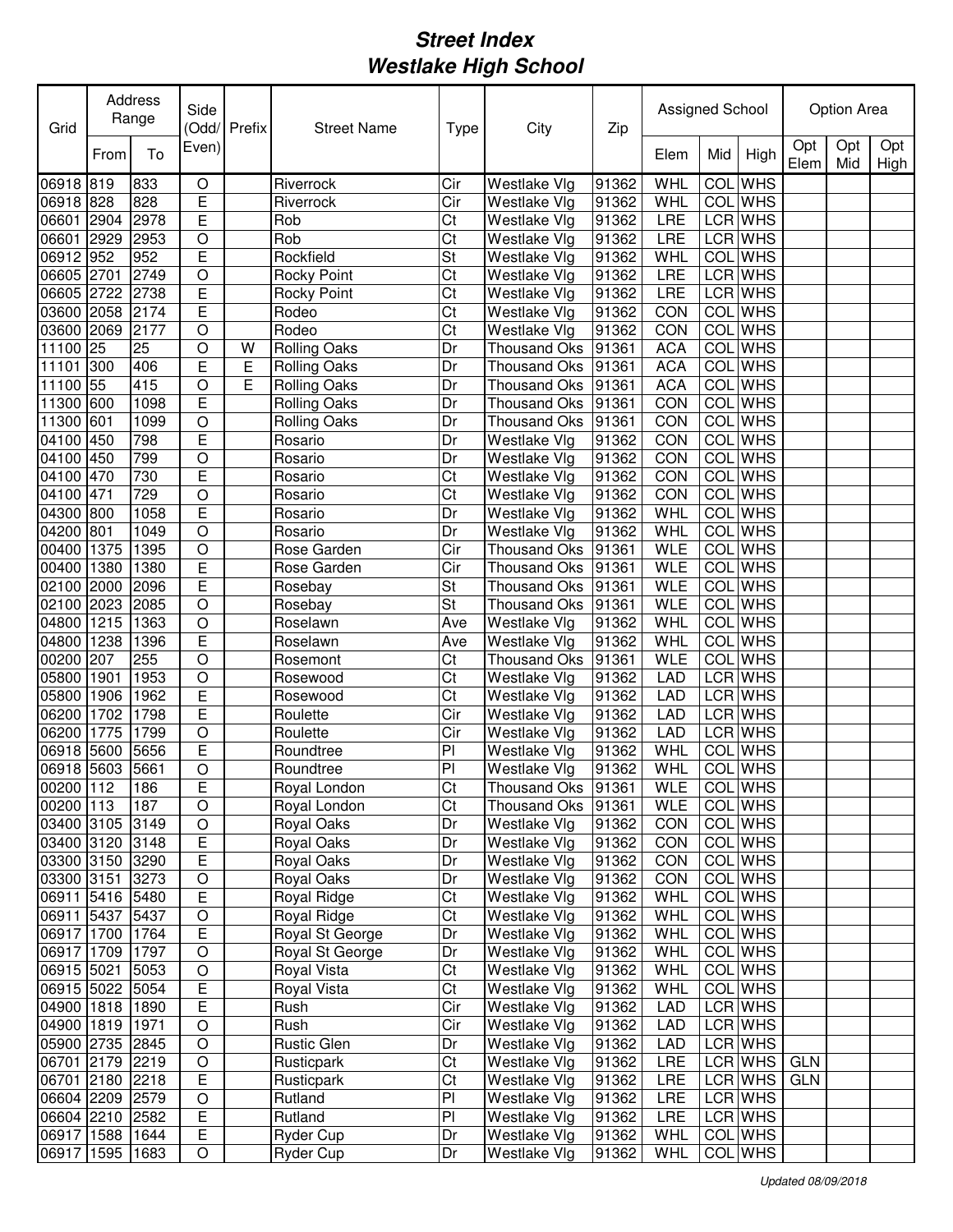| Grid                          |      | Address<br>Range | Side                | (Odd/Prefix | <b>Street Name</b>             | Type      | City                                | Zip            | Assigned School   |            |                       |             | <b>Option Area</b> |             |
|-------------------------------|------|------------------|---------------------|-------------|--------------------------------|-----------|-------------------------------------|----------------|-------------------|------------|-----------------------|-------------|--------------------|-------------|
|                               | From | To               | Even)               |             |                                |           |                                     |                | Elem              | Mid        | High                  | Opt<br>Elem | Opt<br>Mid         | Opt<br>High |
| 06800                         | 466  | 490              | E                   |             | Rye                            | Ct        | <b>Westlake Vlg</b>                 | 91362          | CON               | COL        | <b>WHS</b>            |             |                    |             |
| 06800                         | 499  | 499              | O                   |             | Rye                            | Ct        | Westlake Vlg                        | 91362          | CON               | COL        | <b>WHS</b>            |             |                    |             |
| 11300                         | 115  | 441              | $\circ$             |             | Saddle                         | Trl       | Thousand Oks                        | 91361          | CON               |            | <b>COL</b> WHS        |             |                    |             |
| 11300                         | 444  | 480              | E                   |             | Saddle                         | Trl       | <b>Thousand Oks</b>                 | 91361          | CON               | COL        | <b>WHS</b>            |             |                    |             |
| 06907                         | 1745 | 1793             | $\circ$             |             | <b>Saint Andrews</b>           | PI        | Westlake Vlg                        | 91362          | <b>WHL</b>        | COL        | <b>WHS</b>            |             |                    |             |
| 03100                         | 2908 | 2992             | E                   |             | <b>Salmon River</b>            | Cir       | Westlake Vlg                        | 91362          | WHL               | COL        | <b>WHS</b>            |             |                    |             |
| 03100                         | 2909 | 2993             | $\circ$             |             | <b>Salmon River</b>            | Cir       | Westlake Vlg                        | 91362          | <b>WHL</b>        |            | COL WHS               |             |                    |             |
| 05700                         | 1644 | 1876             | E                   |             | Sandalwood                     | PI        | Westlake Vlg                        | 91362          | LAD               |            | LCR WHS               |             |                    |             |
| 05700                         | 1703 | 1873             | $\overline{O}$      |             | Sandalwood                     | PI        | Westlake Vlg                        | 91362          | <b>LAD</b>        |            | LCR WHS               |             |                    |             |
| 00200                         | 1608 | 1790             | E                   |             | Sandcroft                      | St        | <b>Thousand Oks</b>                 | 91361          | <b>WLE</b>        | <b>COL</b> | <b>WHS</b>            |             |                    |             |
| 00200<br>06604 2780           | 1713 | 1787<br>2876     | $\overline{O}$<br>Ē |             | Sandcroft<br>Sandhurst         | St<br>Ave | <b>Thousand Oks</b><br>Westlake Vlg | 91361<br>91362 | <b>WLE</b><br>LRE | COL        | <b>WHS</b><br>LCR WHS |             |                    |             |
| 06604 2803                    |      | 2883             | $\overline{O}$      |             | Sandhurst                      | Ave       | Westlake Vlg                        | 91362          | <b>LRE</b>        |            | <b>LCR</b> WHS        |             |                    |             |
| 02100 901                     |      | 967              | $\overline{O}$      |             | Sandpiper                      | Cir       | <b>Thousand Oks</b>                 | 91361          | <b>WLE</b>        | <b>COL</b> | <b>WHS</b>            |             |                    |             |
| 02100 916                     |      | 970              | E                   |             | Sandpiper                      | Cir       | <b>Thousand Oks</b>                 | 91361          | <b>WLE</b>        |            | <b>COL</b> WHS        |             |                    |             |
| 06606 2464                    |      | 2488             | Ē                   |             | Santa Bella                    | PI        | Westlake Vlg                        | 91362          | <b>LAD</b>        |            | <b>LCR</b> WHS        |             |                    |             |
| 06606 2471                    |      | 2495             | $\circ$             |             | Santa Bella                    | PI        | Westlake Vlg                        | 91362          | LAD               |            | <b>LCR</b> WHS        |             |                    |             |
| 03100 2962                    |      | 2986             | E                   |             | Santiago                       | St        | Westlake Vlg                        | 91362          | WHL               | <b>COL</b> | <b>WHS</b>            |             |                    |             |
| 04900                         | 1843 | 1883             | $\circ$             |             | Sapra                          | St        | Westlake Vlg                        | 91362          | <b>LAD</b>        |            | <b>LCR</b> WHS        |             |                    |             |
| 04900                         | 1844 | 1876             | E                   |             | Sapra                          | St        | Westlake Vlg                        | 91362          | <b>LAD</b>        |            | <b>LCR</b> WHS        |             |                    |             |
| 04901                         | 2034 | 2130             | E                   |             | Sapra                          | St        | Westlake Vlg                        | 91362          | LAD/WHL           | <b>LCR</b> | <b>WHS</b>            |             | COL                |             |
| 04800                         | 2431 | 2959             | $\overline{O}$      |             | Sapra                          | St        | Westlake Vlg                        | 91362          | WHL               | COL        | <b>WHS</b>            |             |                    |             |
| 04800                         | 2442 | 2980             | E                   |             | Sapra                          | St        | Westlake Vlg                        | 91362          | <b>WHL</b>        | COL        | <b>WHS</b>            |             |                    |             |
| 03200                         | 3221 | 3327             | $\circ$             |             | Sawtooth                       | Ct        | Westlake Vlg                        | 91362          | <b>WHL</b>        | COL        | <b>WHS</b>            |             |                    |             |
| 03200                         | 3224 | 3322             | E                   |             | Sawtooth                       | Ct        | Westlake Vlg                        | 91362          | WHL               | COL        | <b>WHS</b>            |             |                    |             |
| 11200                         | 255  | 365              | O                   |             | Scarborough                    | St        | <b>Thousand Oks</b>                 | 91361          | <b>ACA</b>        | COL        | <b>WHS</b>            |             |                    |             |
| 11200                         | 268  | 328              | E                   |             | Scarborough                    | St        | Thousand Oks                        | 91361          | <b>ACA</b>        | COL        | <b>WHS</b>            |             |                    |             |
| 06701                         | 2153 | 2219             | $\circ$             |             | Scenicpark                     | St        | Westlake Vlg                        | 91362          | LRE               |            | LCR WHS               | <b>GLN</b>  |                    |             |
| 06701                         | 2154 | 2246             | E                   |             | Scenicpark                     | St        | Westlake Vlg                        | 91362          | LRE               |            | <b>LCR</b> WHS        | <b>GLN</b>  |                    |             |
| 06906                         | 1700 | 1798             | Ē                   |             | Schoolhouse                    | Cir       | Westlake Vlg                        | 91362          | <b>WHL</b>        |            | <b>COL</b> WHS        |             |                    |             |
| 06906                         | 1701 | 1799             | O                   |             | Schoolhouse                    | Cir       | Westlake Vlg                        | 91362          | WHL               |            | COL WHS               |             |                    |             |
| 03600                         | 2063 | 2087             | $\circ$             |             | Seco                           | Ct        | Westlake Vlg                        | 91362          | CON               | COL        | <b>WHS</b>            |             |                    |             |
| 03600 2068                    |      | 2092             | E                   |             | Seco                           | Ct        | Westlake Vlg                        | 91362          | CON               |            | COL WHS               |             |                    |             |
| 02800 2908 3008               |      |                  | E                   |             | Shadow Brook                   | Ln        | Thousand Oks 91361                  |                | <b>WLE</b>        |            | COL WHS               |             |                    |             |
| 02800 2911                    |      | 3023             | O                   |             | Shadow Brook                   | Ln        | Thousand Oks                        | 91361          | <b>WLE</b>        |            | COL WHS               |             |                    |             |
| 06918 5517<br>06918 5540 5594 |      | 5571             | $\mathsf O$<br>E    |             | Shadow Canyon<br>Shadow Canyon | PI<br>PI  | Westlake Vlg<br>Westlake Vlg        | 91362<br>91362 | WHL<br>WHL        |            | COL WHS<br>COL WHS    |             |                    |             |
| 05100 1600 1696               |      |                  | E                   |             | Shadow Oaks                    | PI        | Westlake Vlg                        | 91362          | <b>LAD</b>        |            | LCR WHS               |             |                    |             |
| 05100 1605 1689               |      |                  | $\hbox{O}$          |             | Shadow Oaks                    | PI        | Westlake Vlg                        | 91362          | <b>LAD</b>        |            | LCR WHS               |             |                    |             |
| 02300 2246 2268               |      |                  | E                   |             | <b>Shadow Spring</b>           | PI        | Thousand Oks                        | 91361          | <b>WLE</b>        |            | COL WHS               |             |                    |             |
| 02300 2267 2275               |      |                  | $\mathsf O$         |             | Shadow Spring                  | PI        | Thousand Oks                        | 91361          | <b>WLE</b>        |            | COL WHS               |             |                    |             |
| 00600 1555 1573               |      |                  | $\circ$             |             | Shadowglen                     | Ct        | Thousand Oks 91361                  |                | <b>WLE</b>        |            | COL WHS               |             |                    |             |
| 05701 1700 1764               |      |                  | E                   |             | Shady Brook                    | Dr        | Westlake Vlg                        | 91362          | <b>LAD</b>        |            | LCR WHS               |             |                    |             |
| 05701 1703 1755               |      |                  | $\circ$             |             | Shady Brook                    | Dr        | Westlake Vlg                        | 91362          | <b>LAD</b>        |            | LCR WHS               |             |                    |             |
| 05700 1808 1866               |      |                  | E                   |             | Shady Brook                    | Dr        | Westlake Vlg                        | 91362          | <b>LAD</b>        |            | LCR WHS               |             |                    |             |
| 05700 1809 1867               |      |                  | $\circ$             |             | Shady Brook                    | Dr        | Westlake Vlg                        | 91362          | <b>LAD</b>        |            | LCR WHS               |             |                    |             |
| 05800 1900                    |      | 2044             | E                   |             | Shady Brook                    | Dr        | Westlake Vlg                        | 91362          | <b>LAD</b>        |            | LCR WHS               |             |                    |             |
| 05800 1923 2081               |      |                  | $\mathsf O$         |             | Shady Brook                    | Dr        | Westlake Vlg                        | 91362          | <b>LAD</b>        |            | LCR WHS               |             |                    |             |
| 05800 2064 2086               |      |                  | Е                   |             | Shady Brook                    | Ct        | Westlake Vlg                        | 91362          | <b>LAD</b>        |            | LCR WHS               |             |                    |             |
| 05800 2088 2278               |      |                  | Ε                   |             | Shady Brook                    | Dr        | Westlake Vlg                        | 91362          | <b>LAD</b>        |            | LCR WHS               |             |                    |             |
| 11100 108                     |      | 194              | Ε                   |             | Shady Grove                    | Ln        | Thousand Oks                        | 91361          | <b>ACA</b>        |            | COL WHS               |             |                    |             |
| 11100 87                      |      | 193              | O                   |             | Shady Grove                    | Ln        | Thousand Oks                        | 91361          | <b>ACA</b>        |            | COL WHS               |             |                    |             |
| 04900 1822 1892               |      |                  | Ε                   |             | Shaw                           | Ct        | Westlake Vlg                        | 91362          | <b>LAD</b>        |            | LCR WHS               |             |                    |             |
| 04900 1823 1875               |      |                  | O                   |             | Shaw                           | Ct        | Westlake Vlg                        | 91362          | <b>LAD</b>        |            | LCR WHS               |             |                    |             |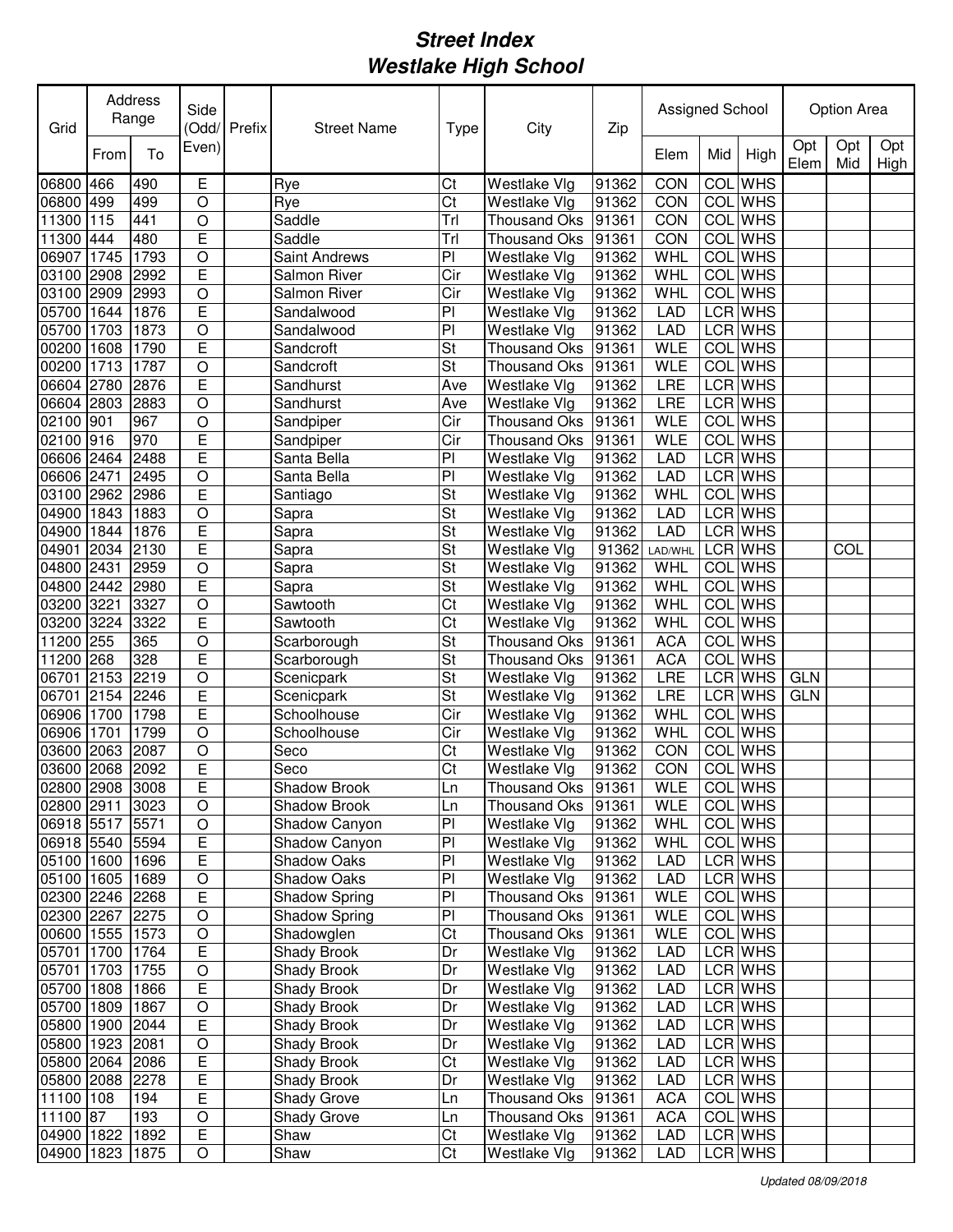| Grid            |                | Address<br>Side<br>Range |                | (Odd/Prefix | <b>Street Name</b><br><b>Type</b> |     | City                | Zip   | Assigned School |            |                | Option Area |            |             |
|-----------------|----------------|--------------------------|----------------|-------------|-----------------------------------|-----|---------------------|-------|-----------------|------------|----------------|-------------|------------|-------------|
|                 | From           | To                       | Even)          |             |                                   |     |                     |       | Elem            | Mid        | High           | Opt<br>Elem | Opt<br>Mid | Opt<br>High |
| 06907           | 1751           | 1791                     | $\mathsf O$    |             | Shawness                          | Ct  | Westlake Vlg        | 91362 | WHL             | COL        | <b>WHS</b>     |             |            |             |
| 06907           | 1764           | 1788                     | E              |             | Shawness                          | Ct  | Westlake Vlg        | 91362 | <b>WHL</b>      |            | <b>COL</b> WHS |             |            |             |
| 05900 2785      |                | 2889                     | O              |             | Shelter Wood                      | Ct  | Westlake Vlg        | 91362 | <b>LAD</b>      |            | LCR WHS        |             |            |             |
| 05900           | 2790           | 2882                     | E              |             | Shelter Wood                      | Ct  | Westlake Vlg        | 91362 | LAD             |            | LCR WHS        |             |            |             |
| 11000 359       |                | 395                      | $\circ$        |             | Sherwood                          | Ct  | <b>Thousand Oks</b> | 91361 | <b>ACA</b>      | COL        | <b>WHS</b>     |             |            |             |
| 11000           | 366            | 366                      | E              |             | Sherwood                          | Ct  | <b>Thousand Oks</b> | 91361 | <b>ACA</b>      | COL        | <b>WHS</b>     |             |            |             |
| 06907           | 1682           | 1730                     | Ē              |             | Shetland                          | PI  | Westlake Vlg        | 91362 | <b>WHL</b>      | COL        | <b>WHS</b>     |             |            |             |
| 06907           | 1683           | 1719                     | $\overline{O}$ |             | Shetland                          | PI  | Westlake Vlg        | 91362 | WHL             | <b>COL</b> | <b>WHS</b>     |             |            |             |
| 01800           | 2801           | 2853                     | $\overline{O}$ |             | Shoreview                         | Cir | Thousand Oks        | 91361 | <b>WLE</b>      | <b>COL</b> | <b>WHS</b>     |             |            |             |
| 01800           | 2806           | 2842                     | E              |             | Shoreview                         | Cir | <b>Thousand Oks</b> | 91361 | <b>WLE</b>      | COL        | <b>WHS</b>     |             |            |             |
| 03000           | 2721           | 2983                     | $\circ$        | Ε           | Sierra                            | Dr  | Westlake Vlg        | 91362 | WHL             | COL        | <b>WHS</b>     |             |            |             |
| 03000 2732      |                | 2972                     | E              | Ε           | Sierra                            | Dr  | Westlake Vlg        | 91362 | <b>WHL</b>      | COL        | <b>WHS</b>     |             |            |             |
| 03000 3085      |                | 3089                     | $\circ$        | E           | Sierra                            | Dr  | Westlake Vlg        | 91362 | WHL             | COL        | <b>WHS</b>     |             |            |             |
| 03100 3002      |                | 3194                     | E              | W           | Sierra                            | Dr  | Westlake Vlg        | 91362 | <b>WHL</b>      | COL        | <b>WHS</b>     |             |            |             |
| 03100 3007      |                | 3195                     | $\bigcirc$     | W           | Sierra                            | Dr  | Westlake Vlg        | 91362 | WHL             | <b>COL</b> | <b>WHS</b>     |             |            |             |
| 03200 3198      |                | 3326                     | E              | W           | Sierra                            | Dr  | Westlake Vlg        | 91362 | WHL             | <b>COL</b> | <b>WHS</b>     |             |            |             |
| 03200 3199      |                | 3333                     | $\circ$        | W           | Sierra                            | Dr  | Westlake Vlg        | 91362 | WHL             | <b>COL</b> | <b>WHS</b>     |             |            |             |
| 06608 2809      |                | 2887                     | $\circ$        |             | Silk Oak                          | Ave | Westlake Vlg        | 91362 | LRE             |            | <b>LCR</b> WHS |             |            |             |
| 06608 2822      |                | 2882                     | E              |             | Silk Oak                          | Ave | Westlake Vlg        | 91362 | LRE             |            | <b>LCR</b> WHS |             |            |             |
| 02300 2201      |                | 2383                     | $\circ$        |             | <b>Silver Spring</b>              | Dr  | <b>Thousand Oks</b> | 91361 | <b>WLE</b>      | COL        | <b>WHS</b>     |             |            |             |
| 02300 2242      |                | 2284                     | E              |             | Silver Spring                     | Dr  | <b>Thousand Oks</b> | 91361 | <b>WLE</b>      | COL        | <b>WHS</b>     |             |            |             |
| 06902 3940      |                | 3996                     | E              | W           | <b>Skelton Canyon</b>             | Cir | Westlake Vlg        | 91362 | WHL             | COL        | <b>WHS</b>     |             |            |             |
| 06902 3941      |                | 3997                     | $\circ$        | W           | Skelton Canyon                    | Cir | Westlake Vlg        | 91362 | <b>WHL</b>      | COL        | <b>WHS</b>     |             |            |             |
| 06903 4010      |                | 4098                     | E              | E           | Skelton Canyon                    | Cir | Westlake Vlg        | 91362 | WHL             | COL        | <b>WHS</b>     |             |            |             |
| 06903 4011      |                | 4095                     | $\circ$        | Е           | Skelton Canyon                    | Cir | Westlake Vlg        | 91362 | WHL             | COL        | <b>WHS</b>     |             |            |             |
| 03600 2092      |                | 2188                     | E              |             | Skinner                           | Ct  | Westlake Vlg        | 91362 | CON             | <b>COL</b> | <b>WHS</b>     |             |            |             |
| 03600           | 2081           | 2189                     | O              |             | Skinner                           | Ct  | Westlake Vlg        | 91362 | CON             | COL        | <b>WHS</b>     |             |            |             |
| 03400           |                | 99                       | O              |             | Skyline                           | Dr  | Westlake Vlg        | 91362 | CON             |            | <b>COL</b> WHS |             |            |             |
| 03700           | 100            | 280                      | E              | N           | Skyline                           | Dr  | Westlake Vlg        | 91362 | CON             |            | <b>COL</b> WHS |             |            |             |
| 03400           | 100            | 200                      | E              | S           | Skyline                           | Dr  | Westlake Vlg        | 91362 | CON             |            | COL WHS        |             |            |             |
| 03700           | 101            | 281                      | O              | Ν           | Skyline                           | Dr  | Westlake Vlg        | 91362 | CON             |            | <b>COL</b> WHS |             |            |             |
| 03400           | 101            | 201                      | O              | S           | Skyline                           | Dr  | Westlake Vlg        | 91362 | CON             | COL        | <b>WHS</b>     |             |            |             |
| 03400           | $\overline{c}$ | 98                       | E              |             | Skyline                           | Dr  | Westlake Vlg        | 91362 | CON             |            | COL WHS        |             |            |             |
| 03400 446       |                | 1446                     | E              | S           | Skyline                           | Dr  | Westlake Vlg        | 91362 | CON             |            | <b>COL</b> WHS |             |            |             |
| 06610 2605 2625 |                |                          | O              |             | Slate                             | PI  | Westlake Vlg        | 91362 | LRE             |            | LCR WHS        |             |            |             |
| 06610 2608 2632 |                |                          | E              |             | Slate                             | PI  | Westlake Vlg        | 91362 | LRE             |            | LCR WHS        |             |            |             |
| 05800 1905 1981 |                |                          | $\mathsf O$    |             | Smokewood                         | Ct  | Westlake Vlg        | 91362 | LAD             |            | LCR WHS        |             |            |             |
| 05800 1914 1990 |                |                          | E              |             | Smokewood                         | Ct  | Westlake Vlg        | 91362 | <b>LAD</b>      |            | LCR WHS        |             |            |             |
| 06911 1806 1958 |                |                          | E              |             | Smokey Ridge                      | Ave | Westlake Vlg        | 91362 | WHL             |            | COL WHS        |             |            |             |
| 06911 1825 1957 |                |                          | $\mathsf O$    |             | Smokey Ridge                      | Ave | Westlake Vlg        | 91362 | WHL             |            | COL WHS        |             |            |             |
| 06604 2250 2372 |                |                          | E              |             | Solway                            | Ct  | Westlake Vlg        | 91362 | <b>LRE</b>      |            | LCR WHS        |             |            |             |
| 06604 2263 2373 |                |                          | $\mathsf O$    |             | Solway                            | Ct  | Westlake Vlg        | 91362 | LRE             |            | LCR WHS        |             |            |             |
| 05600 2152 2230 |                |                          | E              |             | Sonoma                            | Ct  | Westlake Vlg        | 91362 | <b>LRE</b>      |            | LCR WHS        | GLN         |            |             |
| 05600 2199 2243 |                |                          | $\circ$        |             | Sonoma                            | Ct  | Westlake Vlg        | 91362 | LRE             |            | LCR WHS        | <b>GLN</b>  |            |             |
| 02200 829       |                | 875                      | $\circ$        |             | Sorrelwood                        | Ct  | Thousand Oks 91361  |       | <b>WLE</b>      |            | COL WHS        |             |            |             |
| 02200 840       |                | 864                      | E              |             | Sorrelwood                        | Ct  | Thousand Oks 91361  |       | <b>WLE</b>      |            | COL WHS        |             |            |             |
| 06911 5449      |                | 5623                     | $\bigcirc$     |             | South Rim                         | St  | Westlake Vlg        | 91362 | WHL             |            | COL WHS        |             |            |             |
| 06911 5454 5598 |                |                          | Ε              |             | South Rim                         | St  | Westlake Vlg        | 91362 | WHL             |            | COL WHS        |             |            |             |
| 06907 1747 1795 |                |                          | $\mathsf O$    |             | Southern Hills                    | PI  | Westlake Vlg        | 91362 | WHL             |            | COL WHS        |             |            |             |
| 01600 1313 1419 |                |                          | O              |             | Southwind                         | Cir | Thousand Oks 91361  |       | <b>WLE</b>      |            | COL WHS        |             |            |             |
| 01600 1322 1426 |                |                          | E              |             | Southwind                         | Cir | Thousand Oks        | 91361 | <b>WLE</b>      |            | COL WHS        |             |            |             |
| 06915 4303 4375 |                |                          | O              |             | <b>Spring Forest</b>              | Ln  | Westlake Vlg        | 91362 | WHL             |            | COL WHS        |             |            |             |
| 06915 4356 4380 |                |                          | Ε              |             | <b>Spring Forest</b>              | Ln  | Westlake Vlg        | 91362 | WHL             |            | COL WHS        |             |            |             |
| 06912 5558 5582 |                |                          | E              |             | Spring Hill                       | Ct  | Westlake Vlg        | 91362 | WHL             |            | COL WHS        |             |            |             |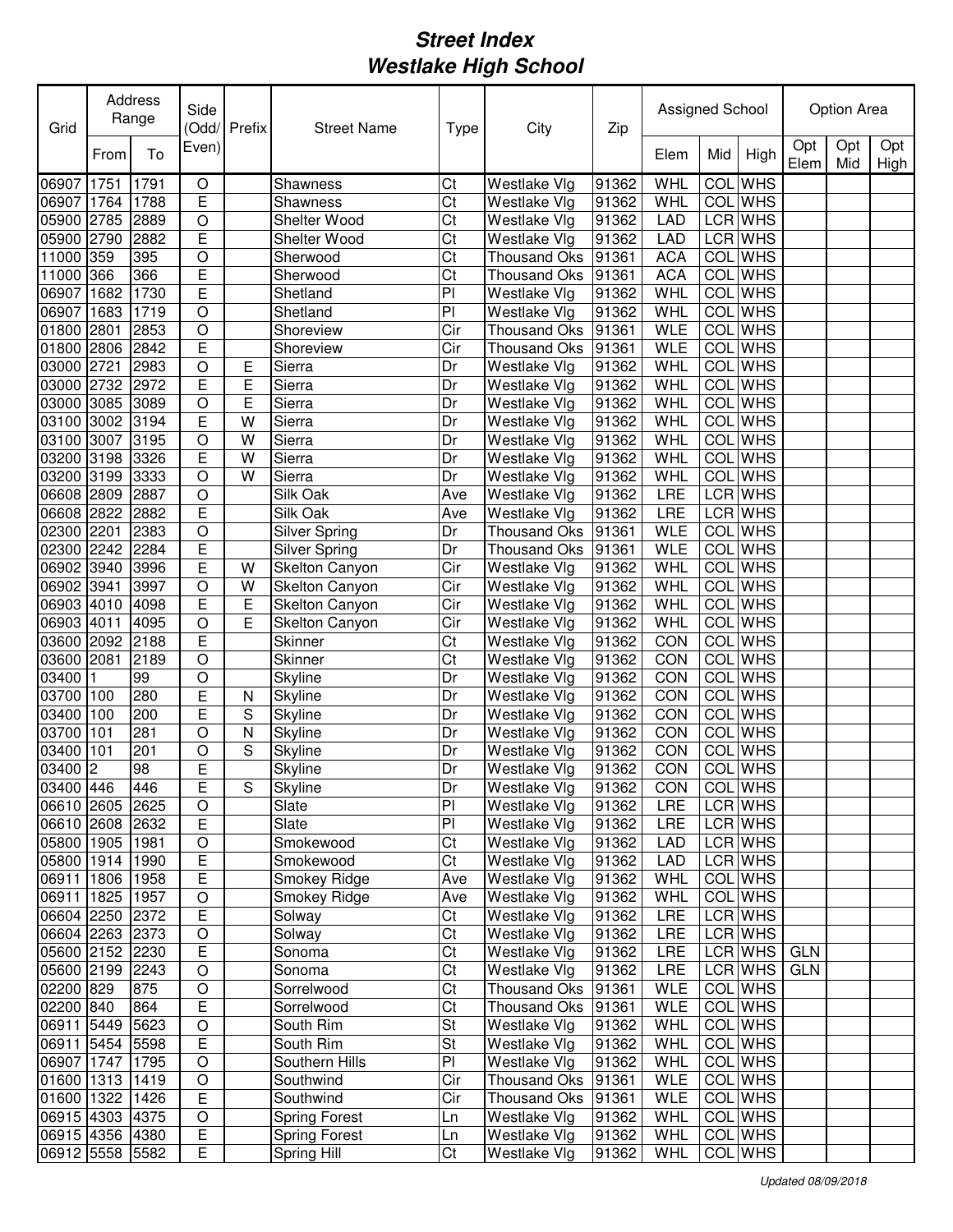| Grid                   |      | Address<br>Range | Side           | (Odd/ Prefix | <b>Street Name</b>  | <b>Type</b>    | City                         | Zip            | Assigned School |            |                    |             | Option Area |             |
|------------------------|------|------------------|----------------|--------------|---------------------|----------------|------------------------------|----------------|-----------------|------------|--------------------|-------------|-------------|-------------|
|                        | From | To               | Even)          |              |                     |                |                              |                | Elem            | Mid        | High               | Opt<br>Elem | Opt<br>Mid  | Opt<br>High |
| 06912                  | 5567 | 5583             | $\mathsf O$    |              | Spring Hill         | Ct             | Westlake Vlg                 | 91362          | WHL             | COL        | <b>WHS</b>         |             |             |             |
| 06915 700              |      | 700              | E              |              | Spruce Meadow       | P <sub>1</sub> | Westlake Vlg                 | 91362          | WHL             | COL        | <b>WHS</b>         |             |             |             |
| 06915                  | 701  | 781              | O              |              | Spruce Meadow       | PI             | Westlake Vlg                 | 91362          | WHL             | COL        | <b>WHS</b>         |             |             |             |
| 00300                  | 200  | 998              | E              | W            | Stafford            | Rd             | <b>Thousand Oks</b>          | 91361          | <b>WLE</b>      | COL        | <b>WHS</b>         |             |             |             |
| 00300                  | 501  | 899              | $\circ$        | W            | Stafford            | Rd             | <b>Thousand Oks</b>          | 91361          | <b>WLE</b>      | COL        | <b>WHS</b>         |             |             |             |
| 00300                  | 2201 | 3063             | $\circ$        |              | Stafford            | Rd             | <b>Thousand Oks</b>          | 91361          | <b>WLE</b>      | COL        | <b>WHS</b>         |             |             |             |
| 00300                  | 2300 | 2898             | E              |              | Stafford            | Rd             | <b>Thousand Oks</b>          | 91361          | <b>WLE</b>      | COL        | <b>WHS</b>         |             |             |             |
| 00200                  | 1742 | 1790             | Ē              |              | Stanhope            | Ct             | <b>Thousand Oks</b>          | 91361          | <b>WLE</b>      | COL        | <b>WHS</b>         |             |             |             |
| 00200                  | 1743 | 1767             | $\overline{O}$ |              | Stanhope            | Ct             | <b>Thousand Oks</b>          | 91361          | WLE             | COL        | <b>WHS</b>         |             |             |             |
| 06918                  | 5631 | 5715             | $\circ$        |              | Starwood            | Ct             | Westlake Vlg                 | 91362          | WHL             | COL        | <b>WHS</b>         |             |             |             |
| 06918                  | 5654 | 5714             | Ē              |              | Starwood            | Ct             | Westlake Vlg                 | 91362          | WHL             | COL        | <b>WHS</b>         |             |             |             |
| 00200                  | 267  | 291              | $\circ$        |              | <b>Stone Creek</b>  | Ct             | <b>Thousand Oks</b>          | 91361          | <b>WLE</b>      | COL        | <b>WHS</b>         |             |             |             |
| 06911                  | 5705 | 5753             | $\overline{O}$ |              | Stone Mountain      | Ln             | Westlake Vlg                 | 91362          | WHL             | COL        | <b>WHS</b>         |             |             |             |
| 00900                  | 1970 | 1998             | Ē              |              | Stonecroft          | Ct             | <b>Thousand Oks</b>          | 91361          | <b>WLE</b>      | COL        | <b>WHS</b>         |             |             |             |
| 00900                  | 1975 | 1975             | $\circ$        |              | Stonecroft          | Ct             | <b>Thousand Oks</b>          | 91361          | <b>WLE</b>      | COL        | <b>WHS</b>         |             |             |             |
| 06610 2732             |      | 2780             | E              |              | Stonecutter         | St             | Westlake Vlg                 | 91362          | LRE             |            | <b>LCR</b> WHS     |             |             |             |
| 06610 2737             |      | 2819             | $\circ$        |              | Stonecutter         | St             | Westlake Vlg                 | 91362          | LRE             |            | <b>LCR</b> WHS     |             |             |             |
| 06901                  | 4012 | 4060             | E              |              | Stoneriver          | Ct             | Westlake Vlg                 | 91362          | WHL             | <b>COL</b> | <b>WHS</b>         |             |             |             |
| 06901                  | 4023 | 4059             | $\circ$        |              | Stoneriver          | Ct             | Westlake Vlg                 | 91362          | WHL             | COL        | <b>WHS</b>         |             |             |             |
| 00700                  | 1733 | 1733             | $\circ$        |              | Stonesgate          | St             | Thousand Oks                 | 91361          | <b>WLE</b>      | COL        | <b>WHS</b>         |             |             |             |
| 00800                  | 1755 | 1895             | O              |              | Stonesgate          | St             | <b>Thousand Oks</b>          | 91361          | <b>WLE</b>      | COL        | <b>WHS</b>         |             |             |             |
| 00800                  | 1804 | 1894             | E              |              | Stonesgate          | St             | <b>Thousand Oks</b>          | 91361          | <b>WLE</b>      | COL        | <b>WHS</b>         |             |             |             |
| 00900                  | 1901 | 2081             | $\circ$        |              | Stonesgate          | St             | <b>Thousand Oks</b>          | 91361          | <b>WLE</b>      | COL        | <b>WHS</b>         |             |             |             |
| 00900                  | 1902 | 2080             | E              |              | Stonesgate          | St             | <b>Thousand Oks</b>          | 91361          | <b>WLE</b>      | COL        | <b>WHS</b>         |             |             |             |
| 00800                  | 1027 | 1189             | $\circ$        |              | Stoneshead          | Ct             | <b>Thousand Oks</b>          | 91361          | <b>WLE</b>      | COL        | <b>WHS</b>         |             |             |             |
| 00800                  | 1028 | 1188             | E              |              | Stoneshead          | Ct             | <b>Thousand Oks</b>          | 91361          | <b>WLE</b>      | COL        | <b>WHS</b>         |             |             |             |
| 02000                  | 1138 | 1220             | E              |              | Stonewall           | Cir            | <b>Thousand Oks</b>          | 91361          | <b>WLE</b>      | COL        | <b>WHS</b>         |             |             |             |
| 02000                  | 1165 | 1225             | $\circ$        |              | Stonewall           | Cir            | <b>Thousand Oks</b>          | 91361          | <b>WLE</b>      | COL        | <b>WHS</b>         |             |             |             |
| 02800                  | 1122 | 1138             | E              |              | Stoneybrook         | Ln             | <b>Thousand Oks</b>          | 91361          | <b>WLE</b>      | COL        | <b>WHS</b>         |             |             |             |
| 02800                  | 1125 | 1165             | $\circ$        |              | Stoneybrook         | Ln             | <b>Thousand Oks</b>          | 91361          | <b>WLE</b>      | COL        | <b>WHS</b>         |             |             |             |
| 02300                  | 2312 | 2354             | E              |              | Stormcroft          | Ct             | <b>Thousand Oks</b>          | 91361          | <b>WLE</b>      | COL        | <b>WHS</b>         |             |             |             |
| 02300                  | 2313 | 2355             | $\circ$        |              | Stormcroft          | Ct             | <b>Thousand Oks</b>          | 91361          | <b>WLE</b>      | COL        | <b>WHS</b>         |             |             |             |
| 01000                  | 1601 | 1699             | O              |              | Strandway           | Ct             | Thousand Oks                 | 91361          | <b>WLE</b>      |            | <b>COL</b> WHS     |             |             |             |
| 01000 1612 1698        |      |                  | E              |              | Strandway           | Ct             | Thousand Oks                 | 91361          | <b>WLE</b>      |            | COL WHS            |             |             |             |
| 04300 1015 1015        |      |                  | $\bigcirc$     |              | Stuart              | Cir            | Westlake Vlg                 | 91362          | WHL             |            | COL WHS            |             |             |             |
| 04300 958              |      | 1050             | E              |              | Stuart              | Cir            | Westlake Vlg                 | 91362          | WHL             |            | COL WHS            |             |             |             |
| 06000 1715 1859        |      |                  | $\hbox{O}$     |              | Summer Cloud        | Dr             | Westlake Vlg                 | 91362          | LAD             |            | LCR WHS            |             |             |             |
| 06000 1716 1860        |      |                  | E              |              | Summer Cloud        | Dr             | Westlake Vlg                 | 91362          | <b>LAD</b>      |            | LCR WHS            |             |             |             |
| 06100 1873 1911        |      |                  | $\hbox{O}$     |              | Summer Cloud        | Dr             | Westlake Vlg                 | 91362          | <b>LAD</b>      |            | LCR WHS            |             |             |             |
| 06100 1874 1976        |      |                  | E              |              | Summer Cloud        | Dr             | Westlake Vlg                 | 91362          | <b>LAD</b>      |            | LCR WHS            |             |             |             |
| 06701 2179 2237        |      |                  | $\hbox{O}$     |              | Summerpark          | Ct             | Westlake Vlg                 | 91362          | <b>LRE</b>      |            | LCR WHS            | <b>GLN</b>  |             |             |
| 06701 2180 2238        |      |                  | E              |              | Summerpark          | Ct             | Westlake Vlg                 | 91362          | LRE             |            | LCR WHS            | <b>GLN</b>  |             |             |
| 06903 4151             |      | 4195             | $\hbox{O}$     |              | Summit Ridge        | Ct             | Westlake Vlg                 | 91362          | WHL             |            | COL WHS            |             |             |             |
| 06903 4152 4196        |      |                  | E              |              | Summit Ridge        | Ct             | Westlake Vlg                 | 91362          | WHL             |            | COL WHS            |             |             |             |
| 06915 4900 4994        |      |                  | $\overline{E}$ |              | <b>Summit View</b>  | Dr             | Westlake Vlg                 | 91362          | WHL             |            | COL WHS            |             |             |             |
| 06915 4907 4963        |      |                  | $\circ$        |              | <b>Summit View</b>  | Dr             | Westlake Vlg                 | 91362          | WHL             |            | COL WHS            |             |             |             |
| 11300 141<br>11300 180 |      | 271<br>284       | $\bigcirc$     |              | Sundown             | Rd<br>Rd       | Thousand Oks 91361           |                | CON             |            | COL WHS<br>COL WHS |             |             |             |
| 06912 760              |      | 776              | Ε<br>Е         |              | Sundown<br>Sunfield | Ct             | Thousand Oks<br>Westlake Vlg | 91361<br>91362 | CON<br>WHL      |            | COL WHS            |             |             |             |
| 06912 761              |      | 793              | $\mathsf O$    |              | Sunfield            | Ct             |                              |                | WHL             |            | COL WHS            |             |             |             |
| 06908 4400             |      | 4714             | E              |              | Sunnyhill           | St             | Westlake Vlg<br>Westlake Vlg | 91362<br>91362 | WHL             |            | COL WHS            |             |             |             |
| 06908 4455 4719        |      |                  | O              |              | Sunnyhill           | St             | Westlake Vlg                 | 91362          | WHL             |            | COL WHS            |             |             |             |
| 03300 50               |      | 170              | Ε              |              | Sunset              | Dr             | Westlake Vlg                 | 91362          | CON             |            | COL WHS            |             |             |             |
| 03300 99               |      | 141              |                |              | Sunset              | Dr             | Westlake Vlg                 | 91362          | CON             |            | COL WHS            |             |             |             |
|                        |      |                  | O              |              |                     |                |                              |                |                 |            |                    |             |             |             |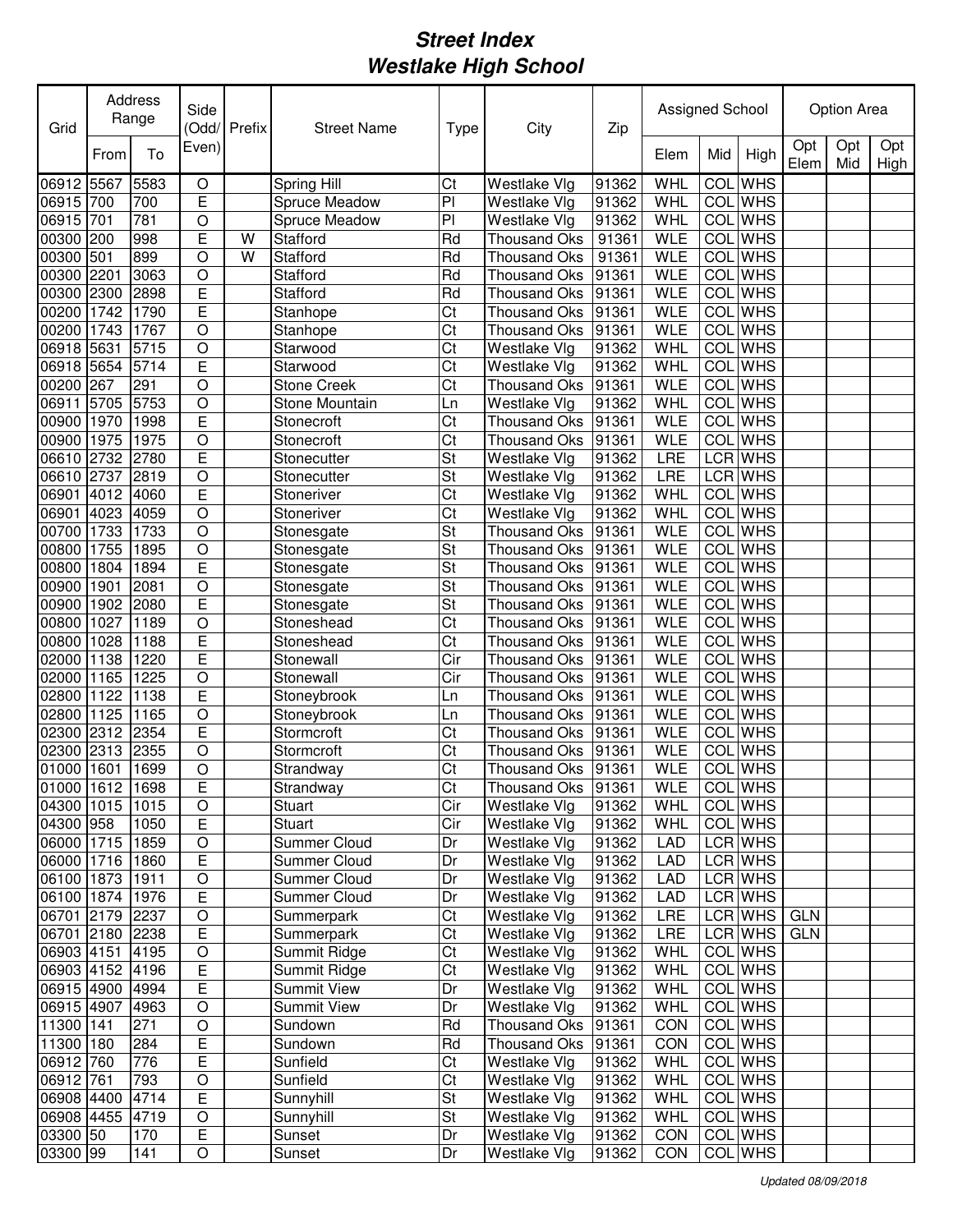| Grid            | Address<br>Range |      | Side           | (Odd/ Prefix   | <b>Street Name</b>  | Type           | City                | Zip   | Assigned School |            |                | Option Area |            |             |
|-----------------|------------------|------|----------------|----------------|---------------------|----------------|---------------------|-------|-----------------|------------|----------------|-------------|------------|-------------|
|                 | From             | To   | Even)          |                |                     |                |                     |       | Elem            | Mid        | High           | Opt<br>Elem | Opt<br>Mid | Opt<br>High |
| 06200           | 1800             | 1998 | Е              |                | <b>Sunset Hills</b> | <b>Blvd</b>    | Westlake Vlg        | 91362 | <b>LAD</b>      | LCR        | <b>WHS</b>     |             |            |             |
| 06602           | 2000             | 2298 | E              |                | <b>Sunset Hills</b> | <b>Blvd</b>    | Westlake Vlg        | 91362 | LRE             |            | LCR WHS        |             |            |             |
| 06918 801       |                  | 851  | O              |                | Sunstone            | St             | Westlake Vlg        | 91362 | WHL             |            | <b>COL</b> WHS |             |            |             |
| 06918 804       |                  | 846  | E              |                | Sunstone            | St             | Westlake Vlg        | 91362 | WHL             |            | <b>COL</b> WHS |             |            |             |
| 00301           | 2400             | 2498 | E              |                | Swanfield           | Ct             | <b>Thousand Oks</b> | 91361 | <b>WLE</b>      |            | <b>COL</b> WHS |             |            |             |
| 00301           | 2401             | 2499 | $\circ$        |                | Swanfield           | Ct             | <b>Thousand Oks</b> | 91361 | <b>WLE</b>      | COL        | <b>WHS</b>     |             |            |             |
| 00500           | 1622             | 1658 | E              |                | Swansea             | PI             | <b>Thousand Oks</b> | 91361 | WLE             |            | COL WHS        |             |            |             |
| 00500           | 1623             | 1635 | $\overline{O}$ |                | Swansea             | PI             | <b>Thousand Oks</b> | 91361 | <b>WLE</b>      | COL        | <b>WHS</b>     |             |            |             |
| 06000           | 1626             | 1854 | Ē              |                | <b>Sweet Briar</b>  | P <sub>1</sub> | Westlake Vlg        | 91362 | <b>LAD</b>      |            | LCR WHS        |             |            |             |
| 06000           | 1631             | 1845 | $\circ$        |                | <b>Sweet Briar</b>  | P              | Westlake Vlg        | 91362 | LAD             |            | LCR WHS        |             |            |             |
| 06605           | 3485             | 3541 | $\circ$        |                | <b>Sweet Clover</b> | St             | Westlake Vlg        | 91362 | <b>LRE</b>      |            | LCR WHS        |             |            |             |
| 06605 3506      |                  | 3530 | E              |                | <b>Sweet Clover</b> | St             | Westlake Vlg        | 91362 | LRE             |            | LCR WHS        |             |            |             |
| 10400 602       |                  | 646  | Ē              |                | Switzar             | Ln             | <b>Thousand Oks</b> | 91360 | <b>GLN</b>      | <b>COL</b> | <b>WHS</b>     |             |            |             |
| 10400 655       |                  | 679  | $\overline{O}$ |                | Switzar             | Ln             | <b>Thousand Oks</b> | 91360 | <b>GLN</b>      | COL        | <b>WHS</b>     |             |            |             |
| 06917           | 4531             | 4659 | $\circ$        |                | Tam O Shanter       | Dr             | Westlake Vlg        | 91362 | WHL             | <b>COL</b> | <b>WHS</b>     |             |            |             |
| 06917           | 4550             | 4658 | E              |                | Tam O Shanter       | Dr             | Westlake Vlg        | 91362 | WHL             | <b>COL</b> | <b>WHS</b>     |             |            |             |
| 02200           | 1740             | 1836 | E              |                | Tamarack            | St             | <b>Thousand Oks</b> | 91361 | <b>WLE</b>      | <b>COL</b> | <b>WHS</b>     |             |            |             |
| 02200           | 1741             | 1995 | $\circ$        |                | Tamarack            | St             | <b>Thousand Oks</b> | 91361 | <b>WLE</b>      | COL        | <b>WHS</b>     |             |            |             |
| 04300           | 805              | 897  | $\circ$        |                | Tamlei              | Ave            | Westlake Vlg        | 91362 | WHL             | COL        | <b>WHS</b>     |             |            |             |
| 04300 838       |                  | 896  | E              |                | Tamlei              | Ave            | Westlake Vlg        | 91362 | <b>WHL</b>      | COL        | <b>WHS</b>     |             |            |             |
| 01100           | 1561             | 2025 | $\circ$        |                | Tanbark             | Ct             | Thousand Oks        | 91361 | <b>WLE</b>      | COL        | <b>WHS</b>     |             |            |             |
| 06918 5627      |                  | 5789 | $\circ$        |                | <b>Tanner Ridge</b> | Ave            | Westlake Vlg        | 91362 | WHL             | COL        | <b>WHS</b>     |             |            |             |
| 06918 5688      |                  | 5742 | E              |                | <b>Tanner Ridge</b> | Ave            | Westlake Vlg        | 91362 | WHL             | COL        | <b>WHS</b>     |             |            |             |
| 10600           | 25               | 67   | $\circ$        |                | Taylor              | Ct             | Thousand Oks        | 91360 | CON             | COL        | <b>WHS</b>     |             |            |             |
| 06918           | 1030             | 1078 | E              |                | Terrace Hill        | Cir            | Westlake Vlg        | 91362 | WHL             | COL        | <b>WHS</b>     |             |            |             |
| 06918           | 1031             | 1079 | $\circ$        |                | Terrace Hill        | Cir            | Westlake Vlg        | 91362 | WHL             | COL        | <b>WHS</b>     |             |            |             |
| 00800           | 1302             | 1326 | E              |                | Thorncroft          | Ct             | Thousand Oks        | 91361 | <b>WLE</b>      | COL        | <b>WHS</b>     |             |            |             |
| 00800           | 1305             | 1323 | O              |                | Thorncroft          | Ct             | <b>Thousand Oks</b> | 91361 | <b>WLE</b>      |            | <b>COL</b> WHS |             |            |             |
| 00600           | 1439             | 1543 | $\circ$        |                | Thornhill           | Ave            | <b>Thousand Oks</b> | 91361 | <b>WLE</b>      |            | <b>COL</b> WHS |             |            |             |
| 00600           | 1444             | 1548 | E              |                | Thornhill           | Ave            | <b>Thousand Oks</b> | 91361 | <b>WLE</b>      |            | <b>COL</b> WHS |             |            |             |
| 00300           | 2100             | 2298 | E              |                | Thorsby             | Rd             | <b>Thousand Oks</b> | 91361 | <b>WLE</b>      |            | <b>COL</b> WHS |             |            |             |
| 00300           | 2101             | 2299 | O              |                | Thorsby             | Rd             | <b>Thousand Oks</b> | 91361 | <b>WLE</b>      | COL        | <b>WHS</b>     |             |            |             |
| 10300           |                  | 499  | O              |                | <b>Thousand Oks</b> | <b>Blvd</b>    | Thousand Oks        | 91360 | <b>GLN</b>      |            | COL WHS        |             |            |             |
| 04000 1101 1699 |                  |      | $\overline{O}$ | $\overline{E}$ | Thousand Oks        | Blvd           | Westlake Vlg        | 91362 | CON             |            | <b>COL</b> WHS |             |            |             |
| 04000 1379 1419 |                  |      | O              | E              | Thousand Oks        | Blvd           | Westlake Vlg        | 91362 | CON             |            | COL WHS        |             |            |             |
| 03500 1700 2298 |                  |      | Е              |                | Thousand Oks        | Blvd           | Westlake Vlg        | 91362 | CON             |            | COL WHS        |             |            |             |
| 03600 1701      |                  | 2217 | $\mathsf O$    |                | Thousand Oks        | <b>Blvd</b>    | Westlake Vlg        | 91362 | CON             |            | COL WHS        |             |            |             |
| 03600 2221      |                  | 2299 | $\mathsf O$    |                | Thousand Oks        | <b>Blvd</b>    | Westlake Vlg        | 91362 | CON             |            | COL WHS        |             |            |             |
| 03400 2300 3098 |                  |      | E              |                | Thousand Oks        | <b>Blvd</b>    | Westlake Vlg        | 91362 | CON             |            | COL WHS        |             |            |             |
| 03700 2301      |                  | 2507 | $\mathsf O$    |                | Thousand Oks        | <b>Blvd</b>    | Westlake Vlg        | 91362 | CON             |            | COL WHS        |             |            |             |
| 03700 2511      |                  | 2899 | $\mathsf O$    |                | Thousand Oks        | <b>Blvd</b>    | Westlake Vlg        | 91362 | <b>CON</b>      |            | COL WHS        |             |            |             |
| 03201 2901      |                  | 3399 | $\circ$        |                | Thousand Oks        | <b>Blvd</b>    | Westlake Vlg        | 91362 | WHL             |            | COL WHS        |             |            |             |
| 03300 3100 3398 |                  |      | E              |                | Thousand Oks        | <b>Blvd</b>    | Westlake Vlg        | 91362 | CON             |            | COL WHS        |             |            |             |
| 03000 3801      |                  | 3833 | $\circ$        |                | Thousand Oks        | Blvd           | Westlake Vlg        | 91362 | WHL             |            | COL WHS        |             |            |             |
| 03000 3837      |                  | 3999 | $\circ$        |                | Thousand Oks        | Blvd           | Westlake Vlg        | 91362 | WHL             |            | COL WHS        |             |            |             |
| 02900 4600      |                  | 4600 | E              |                | Thousand Oks        | <b>Blvd</b>    | Westlake Vlg        | 91362 | WHL             |            | COL WHS        |             |            |             |
| 10600 500       |                  | 1098 | Е              |                | Thousand Oks        | <b>Blvd</b>    | Thousand Oks 91360  |       | CON             |            | COL WHS        |             |            |             |
| 10400 501       |                  | 1099 | $\circ$        |                | Thousand Oks        | <b>Blvd</b>    | Thousand Oks        | 91360 | <b>GLN</b>      |            | COL WHS        |             |            |             |
| 03401 2301      |                  | 2779 | $\mathsf O$    |                | Thunderbird         | Dr             | Westlake Vlg        | 91362 | CON             |            | COL WHS        |             |            |             |
| 03401 2370      |                  | 2790 | Ε              |                | Thunderbird         | Dr             | Westlake Vlg        | 91362 | CON             |            | COL WHS        |             |            |             |
| 05600 1662 1768 |                  |      | Ε              |                | Tiburon             | Ct             | Westlake Vlg        | 91362 | LRE             |            | LCR WHS        | <b>GLN</b>  |            |             |
| 05600           | 1663 1755        |      | O              |                | Tiburon             | Ct             | Westlake Vlg        | 91362 | LRE             |            | LCR WHS        | <b>GLN</b>  |            |             |
| 04100           | 1205 1339        |      | O              |                | Tierra              | Dr             | Westlake Vlg        | 91362 | CON             |            | COL WHS        |             |            |             |
| 04100 1226 1328 |                  |      | E              |                | Tierra              | Dr             | Westlake Vlg        | 91362 | CON             |            | COL WHS        |             |            |             |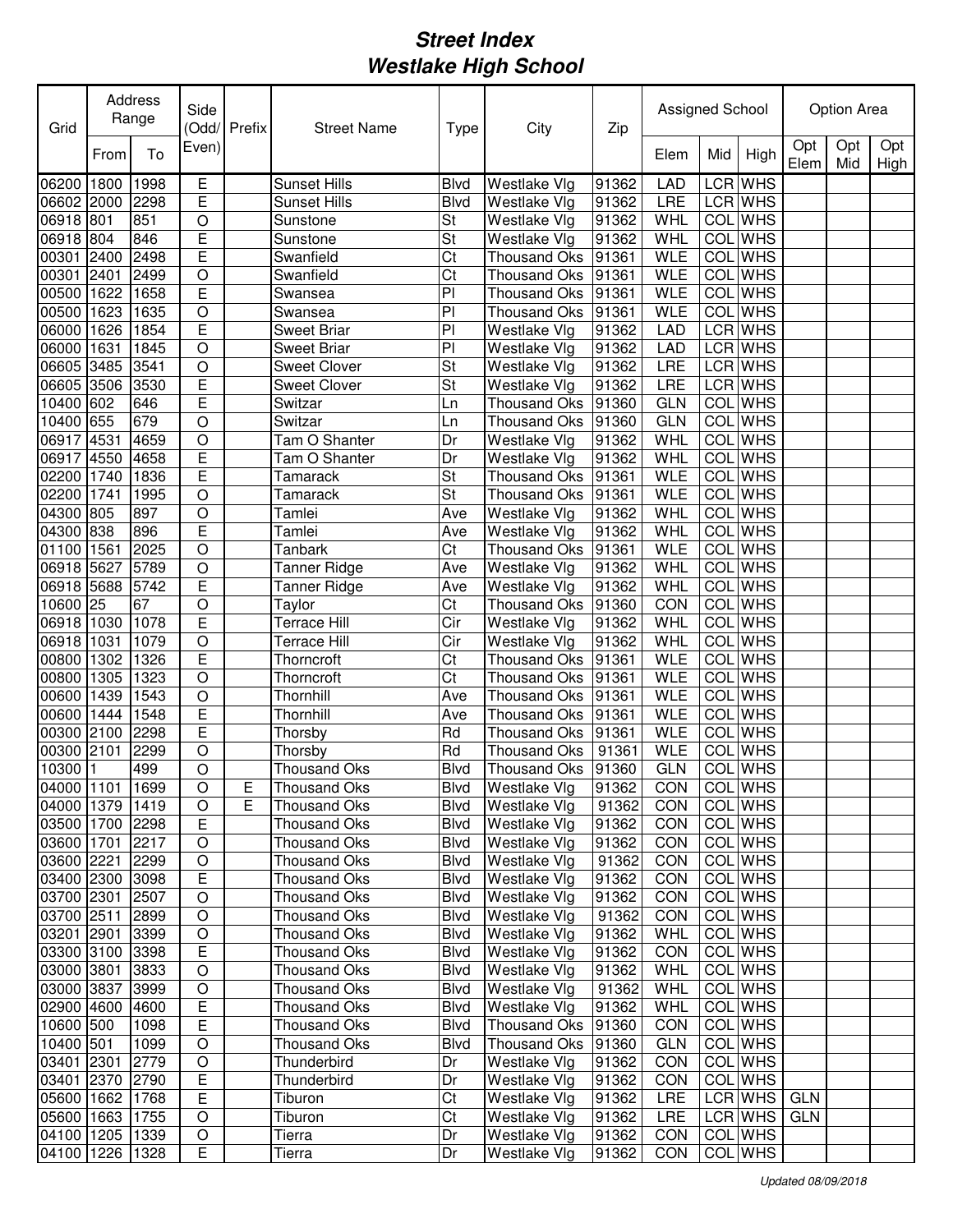| Grid            |                | Address<br>Range | Side           | (Odd/ Prefix<br><b>Street Name</b> |                       | Type | City                | Zip   | Assigned School |                  |                | Option Area |            |             |
|-----------------|----------------|------------------|----------------|------------------------------------|-----------------------|------|---------------------|-------|-----------------|------------------|----------------|-------------|------------|-------------|
|                 | From           | To               | Even)          |                                    |                       |      |                     |       | Elem            | Mid              | High           | Opt<br>Elem | Opt<br>Mid | Opt<br>High |
| 01500           | 2350           | 2430             | E              |                                    | Topsail               | Cir  | <b>Thousand Oks</b> | 91361 | <b>WLE</b>      | COL              | <b>WHS</b>     |             |            |             |
| 01500           | 2351           | 2431             | O              |                                    | Topsail               | Cir  | <b>Thousand Oks</b> | 91361 | <b>WLE</b>      |                  | COL WHS        |             |            |             |
| 06200           | 3150           | 3238             | E              |                                    | Toulouse              | Cir  | Westlake Vlg        | 91362 | <b>LAD</b>      |                  | LCR WHS        |             |            |             |
| 02800           | 2400           | 2900             | O              |                                    | Townsgate             | Rd   | <b>Thousand Oks</b> | 91361 | <b>WLE</b>      |                  | <b>COL</b> WHS |             |            |             |
| 02800           | 2400           | 2900             | E              |                                    | Townsgate             | Rd   | <b>Thousand Oks</b> | 91361 | <b>WLE</b>      | COL              | <b>WHS</b>     |             |            |             |
| 00400           | 1630           | 1694             | E              |                                    | Trafalgar             | PI   | <b>Thousand Oks</b> | 91361 | <b>WLE</b>      | COL              | <b>WHS</b>     |             |            |             |
| 00400           | 1641           | 1693             | O              |                                    | Trafalgar             | PI   | <b>Thousand Oks</b> | 91361 | <b>WLE</b>      | <b>COL</b>       | <b>WHS</b>     |             |            |             |
| 00200           | 1999           | 2141             | O              |                                    | Trentham              | Rd   | <b>Thousand Oks</b> | 91361 | <b>WLE</b>      | <b>COL</b>       | <b>WHS</b>     |             |            |             |
| 00200           | 2094           | 2108             | E              |                                    | Trentham              | Rd   | <b>Thousand Oks</b> | 91361 | <b>WLE</b>      | <b>COL</b>       | <b>WHS</b>     |             |            |             |
| 02800           | 100            | 198              | E              |                                    | Triunfo Canyon        | Rd   | <b>Thousand Oks</b> | 91361 | <b>WLE</b>      | COL              | <b>WHS</b>     |             |            |             |
| 02800           | 101            | 199              | O              |                                    | Triunfo Canyon        | Rd   | <b>Thousand Oks</b> | 91361 | <b>WLE</b>      | COL              | <b>WHS</b>     |             |            |             |
| 01400           | 1200           | 1498             | E              |                                    | Triunfo Canyon        | Rd   | <b>Thousand Oks</b> | 91361 | <b>WLE</b>      | COL              | <b>WHS</b>     |             |            |             |
| 01101           | 1201           | 1499             | $\bigcirc$     |                                    | Triunfo Canyon        | Rd   | <b>Thousand Oks</b> | 91361 | <b>WLE</b>      | <b>COL</b>       | <b>WHS</b>     |             |            |             |
| 01500           | 1500           | 1798             | E              |                                    | Triunfo Canyon        | Rd   | <b>Thousand Oks</b> | 91361 | <b>WLE</b>      | <b>COL</b>       | <b>WHS</b>     |             |            |             |
| 01200           | 1501           | 1799             | $\bigcirc$     |                                    | Triunfo Canyon        | Rd   | <b>Thousand Oks</b> | 91361 | <b>WLE</b>      | COL              | <b>WHS</b>     |             |            |             |
| 02300           | 200            | 898              | Ē              |                                    | Triunfo Canyon        | Rd   | <b>Thousand Oks</b> | 91361 | <b>WLE</b>      | COL              | <b>WHS</b>     |             |            |             |
| 02500           | 201            | 299              | $\circ$        |                                    | Triunfo Canyon        | Rd   | <b>Thousand Oks</b> | 91361 | CON             | COL              | <b>WHS</b>     |             |            |             |
| 02200           | 301            | 899              | $\circ$        |                                    | Triunfo Canyon        | Rd   | <b>Thousand Oks</b> | 91361 | <b>WLE</b>      | COL              | <b>WHS</b>     |             |            |             |
| 02100           | 900            | 1198             | E              |                                    | Triunfo Canyon        | Rd   | <b>Thousand Oks</b> | 91361 | <b>WLE</b>      | COL              | <b>WHS</b>     |             |            |             |
| 00900           | 901            | 1199             | $\circ$        |                                    | Triunfo Canyon        | Rd   | <b>Thousand Oks</b> | 91361 | <b>WLE</b>      | COL              | <b>WHS</b>     |             |            |             |
| 04500           | 1717           | 1785             | $\circ$        |                                    | Tubbs                 | St   | Westlake Vlg        | 91362 | WHL             | COL              | <b>WHS</b>     |             |            |             |
| 04500           | 1742           | 1786             | E              |                                    | Tubbs                 | St   | Westlake Vlg        | 91362 | WHL             | $\overline{COL}$ | <b>WHS</b>     |             |            |             |
| 06911           | 1692           | 1698             | E              |                                    | <b>Twilight Ridge</b> | Ct   | Westlake Vlg        | 91362 | <b>WHL</b>      | COL              | <b>WHS</b>     |             |            |             |
| 06911           | 1693           | 1699             | $\circ$        |                                    | <b>Twilight Ridge</b> | Ct   | Westlake Vlg        | 91362 | WHL             | COL              | <b>WHS</b>     |             |            |             |
| 03800           | 449            | 491              | O              |                                    | Twin Oaks             | Ct   | <b>Thousand Oks</b> | 91360 | CON             | COL              | <b>WHS</b>     |             |            |             |
| 03800           | 452            | 494              | E              |                                    | Twin Oaks             | Ct   | <b>Thousand Oks</b> | 91360 | CON             | COL              | <b>WHS</b>     |             |            |             |
| 02400           | 1032           | 1086             | Ε              |                                    | Twinfoot              | Ct   | <b>Thousand Oks</b> | 91361 | <b>WLE</b>      | <b>COL</b>       | <b>WHS</b>     |             |            |             |
| 02400           | 1035           | 1079             | O              |                                    | Twinfoot              | Ct   | <b>Thousand Oks</b> | 91361 | <b>WLE</b>      |                  | COL WHS        |             |            |             |
| 00300           |                | 433              | O              |                                    | Upper Lake            | Rd   | <b>Thousand Oks</b> | 91361 | <b>WLE</b>      |                  | COL WHS        |             |            |             |
| 00300           | $\overline{c}$ | 480              | E              |                                    | <b>Upper Lake</b>     | Rd   | <b>Thousand Oks</b> | 91361 | <b>WLE</b>      |                  | COL WHS        |             |            |             |
| 06907           | 1500           | 1800             | E              |                                    | <b>Upper Ranch</b>    | Rd   | Westlake Vlg        | 91362 | WHL             |                  | COL WHS        |             |            |             |
| 06906           | 1527           | 1783             | O              |                                    | Upper Ranch           | Rd   | Westlake Vlg        | 91362 | WHL             | <b>COL</b>       | <b>WHS</b>     |             |            |             |
| 06906           | 1815           | 1815             | O              |                                    | Upper Ranch           | Rd   | Westlake Vlg        | 91362 | WHL             |                  | COL WHS        |             |            |             |
| 06914 2000 2190 |                |                  | E              |                                    | Upper Ranch           | Rd   | Westlake Vlg        | 91362 | WHL             |                  | COL WHS        |             |            |             |
| 06914 2001      |                | 2189             | O              |                                    | <b>Upper Ranch</b>    | Rd   | Westlake Vlg        | 91362 | WHL             |                  | COL WHS        |             |            |             |
| 06904 1189      |                | 1197             | O              |                                    | Vale                  | PI   | Westlake Vlg        | 91362 | WHL             |                  | COL WHS        |             |            |             |
| 00600 1408      |                | 1688             | E              |                                    | Valecroft             | Ave  | Thousand Oks        | 91361 | <b>WLE</b>      |                  | COL WHS        |             |            |             |
| 00600 1437      |                | 1679             | $\mathsf O$    |                                    | Valecroft             | Ave  | Thousand Oks        | 91361 | <b>WLE</b>      |                  | COL WHS        |             |            |             |
| 04900 1231      |                | 1691             | $\mathsf O$    |                                    | Valley High           | Ave  | Westlake Vlg        | 91362 | LAD             |                  | LCR WHS        |             |            |             |
| 04900 1432      |                | 1690             | $\overline{E}$ |                                    | Valley High           | Ave  | Westlake Vlg        | 91362 | LAD             |                  | LCR WHS        |             |            |             |
| 04500 864       |                | 1164             | E              |                                    | Valley High           | Ave  | Westlake Vlg        | 91362 | WHL             |                  | COL WHS        |             |            |             |
| 04500 865       |                | 1179             | $\mathsf O$    |                                    | Valley High           | Ave  | Westlake Vlg        | 91362 | WHL             |                  | COL WHS        |             |            |             |
| 06906 4059      |                | 4227             | $\mathsf O$    |                                    | <b>Valley Spring</b>  | Dr   | Westlake Vlg        | 91362 | WHL             |                  | COL WHS        |             |            |             |
| 06905 4100      |                | 4200             | E              |                                    | <b>Valley Spring</b>  | Dr   | Westlake Vlg        | 91362 | WHL             |                  | COL WHS        |             |            |             |
| 06907 4250 4548 |                |                  | $\overline{E}$ |                                    | <b>Valley Spring</b>  | Dr   | Westlake Vlg        | 91362 | WHL             |                  | COL WHS        |             |            |             |
| 06907 4251      |                | 4547             | $\mathsf O$    |                                    | <b>Valley Spring</b>  | Dr   | Westlake Vlg        | 91362 | WHL             |                  | COL WHS        |             |            |             |
| 06908 4800      |                | 4892             | $\overline{E}$ |                                    | <b>Valley Spring</b>  | Dr   | Westlake Vlg        | 91362 | WHL             |                  | COL WHS        |             |            |             |
| 06908 4801      |                | 4893             | O              |                                    | <b>Valley Spring</b>  | Dr   | Westlake Vlg        | 91362 | WHL             |                  | COL WHS        |             |            |             |
| 06608 2868 2946 |                |                  | Е              |                                    | Venezia               | Ln   | Westlake Vlg        | 91362 | <b>LRE</b>      |                  | LCR WHS        |             |            |             |
| 06608 2875 2945 |                |                  | O              |                                    | Venezia               | Ln   | Westlake Vlg        | 91362 | LRE             |                  | LCR WHS        |             |            |             |
| 00400 1511      |                | 1559             | O              |                                    | Verde Ridge           | Ln   | Thousand Oks        | 91361 | WLE             |                  | COL WHS        |             |            |             |
| 00400 1512 1558 |                |                  | E              |                                    | Verde Ridge           | Ln   | Thousand Oks        | 91361 | <b>WLE</b>      |                  | COL WHS        |             |            |             |
| 06200 3148 3228 |                |                  | Ε              |                                    | Versaille             | Ct   | Westlake Vlg        | 91362 | LAD             |                  | LCR WHS        |             |            |             |
| 06910 11        |                | 1157             | O              |                                    | Via Colinas           |      | Westlake Vlg        | 91362 | WHL             |                  | COL WHS        |             |            |             |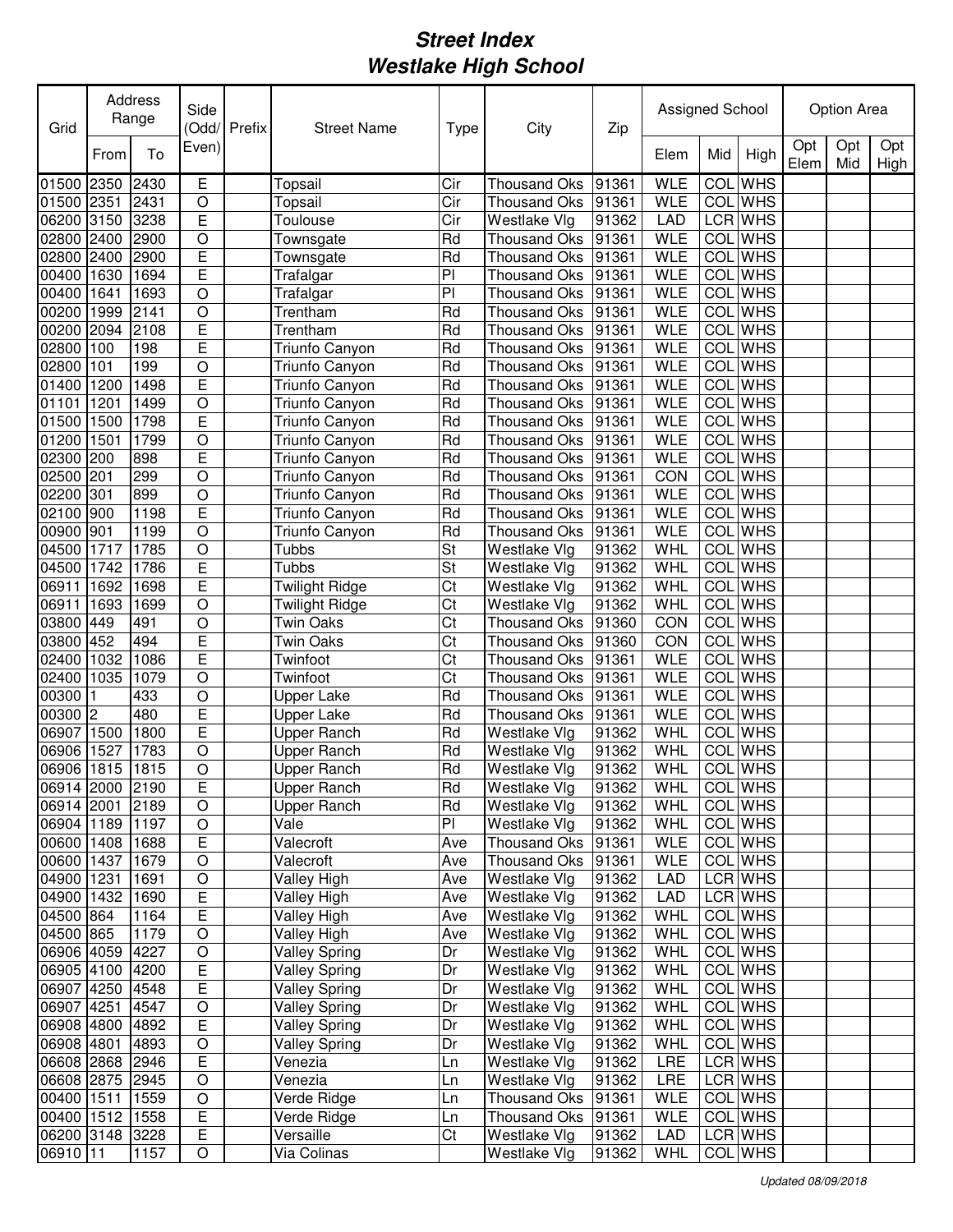| Grid            |      | Address<br>Range | Side<br>Odd/Prefix<br><b>Street Name</b> |   |                                 | <b>Type</b>    | City                | Zip   | Assigned School |            |                | <b>Option Area</b> |            |             |
|-----------------|------|------------------|------------------------------------------|---|---------------------------------|----------------|---------------------|-------|-----------------|------------|----------------|--------------------|------------|-------------|
|                 | From | To               | Even)                                    |   |                                 |                |                     |       | Elem            | Mid        | High           | Opt<br>Elem        | Opt<br>Mid | Opt<br>High |
| 06910 118       |      | 806              | Е                                        |   | Via Colinas                     |                | Westlake Vlg        | 91362 | WHL             | COL        | <b>WHS</b>     |                    |            |             |
| 06914           | 3955 | 3985             | O                                        |   | Victoria                        | Ln             | Westlake Vlg        | 91362 | <b>WHL</b>      |            | <b>COL</b> WHS |                    |            |             |
| 06914 3970      |      | 3970             | E                                        |   | Victoria                        | Ln             | Westlake Vlg        | 91362 | WHL             |            | <b>COL</b> WHS |                    |            |             |
| 05200           | 1851 | 1921             | $\circ$                                  |   | Village                         | Ct             | Westlake Vlg        | 91362 | <b>LAD</b>      |            | LCR WHS        |                    |            |             |
| 05200           | 1870 | 1870             | E                                        |   | Village                         | Ct             | Westlake Vlg        | 91362 | <b>LAD</b>      |            | LCR WHS        |                    |            |             |
| 02000           | 1150 | 1250             | E                                        |   | Village Glen                    | Ave            | <b>Thousand Oks</b> | 91361 | <b>WLE</b>      |            | <b>COL</b> WHS |                    |            |             |
| 02800           | 1151 | 1249             | $\circ$                                  |   | Village Glen                    | Ave            | <b>Thousand Oks</b> | 91361 | <b>WLE</b>      |            | COL WHS        |                    |            |             |
| 10400           | 803  | 897              | $\circ$                                  |   | Vinton                          | Ct             | <b>Thousand Oks</b> | 91360 | <b>GLN</b>      | COL        | <b>WHS</b>     |                    |            |             |
| 10400           | 818  | 890              | E                                        |   | Vinton                          | Ct             | <b>Thousand Oks</b> | 91360 | <b>GLN</b>      | <b>COL</b> | <b>WHS</b>     |                    |            |             |
| 00400           | 1600 | 1632             | E                                        |   | Vista Oak                       | Way            | <b>Thousand Oks</b> | 91361 | <b>WLE</b>      | COL        | <b>WHS</b>     |                    |            |             |
| 00400           | 1601 | 1657             | $\circ$                                  |   | Vista Oak                       | Way            | <b>Thousand Oks</b> | 91361 | <b>WLE</b>      | COL        | <b>WHS</b>     |                    |            |             |
| 06915           | 895  | 1099             | $\circ$                                  |   | Vista Ridge                     | Ln             | Westlake Vlg        | 91362 | <b>WHL</b>      | COL        | <b>WHS</b>     |                    |            |             |
| 06915 906       |      | 1090             | Ē                                        |   | Vista Ridge                     | Ln             | Westlake Vlg        | 91362 | WHL             | COL        | <b>WHS</b>     |                    |            |             |
| 06607           | 2424 | 2544             | Ē                                        |   | Vista Wood                      | Cir            | Westlake Vlg        | 91362 | <b>LAD</b>      |            | <b>LCR</b> WHS |                    |            |             |
| 06607 2455      |      | 2545             | $\circ$                                  |   | Vista Wood                      | Cir            | Westlake Vlg        | 91362 | <b>LAD</b>      |            | <b>LCR</b> WHS |                    |            |             |
| 00301 2300      |      | 2498             | E                                        |   | Waldemar                        | Ct             | Thousand Oks        | 91361 | <b>WLE</b>      | <b>COL</b> | <b>WHS</b>     |                    |            |             |
| 00301 2301      |      | 2499             | $\circ$                                  |   | $\overline{\mathsf{W}}$ aldemar | Ct             | <b>Thousand Oks</b> | 91361 | <b>WLE</b>      | <b>COL</b> | <b>WHS</b>     |                    |            |             |
| 06917           | 1719 | 1759             | $\circ$                                  |   | <b>Walker Cup</b>               | Cir            | Westlake Vlg        | 91362 | WHL             | COL        | <b>WHS</b>     |                    |            |             |
| 03000 2759      |      | 2869             | $\circ$                                  |   | Wasatch                         | Ct             | Westlake Vlg        | 91362 | WHL             | COL        | <b>WHS</b>     |                    |            |             |
| 03000 2768      |      | 2854             | E                                        |   | Wasatch                         | Ct             | Westlake Vlg        | 91362 | <b>WHL</b>      | COL        | <b>WHS</b>     |                    |            |             |
| 00400 1104      |      | 1144             | E                                        |   | <b>Water Wheel</b>              | P <sub>1</sub> | <b>Thousand Oks</b> | 91361 | <b>WLE</b>      | COL        | <b>WHS</b>     |                    |            |             |
| 00400 1105      |      | 1145             | $\circ$                                  |   | <b>Water Wheel</b>              | P <sub>1</sub> | <b>Thousand Oks</b> | 91361 | <b>WLE</b>      | COL        | <b>WHS</b>     |                    |            |             |
| 02100 2100      |      | 2330             | E                                        |   | Waterby                         | St             | <b>Thousand Oks</b> | 91361 | <b>WLE</b>      | COL        | <b>WHS</b>     |                    |            |             |
| 02100 2163      |      | 2335             | $\circ$                                  |   | Waterby                         | St             | <b>Thousand Oks</b> | 91361 | <b>WLE</b>      | COL        | <b>WHS</b>     |                    |            |             |
| 01700 1100      |      | 1198             | Ε                                        |   | Watergate                       | Rd             | <b>Thousand Oks</b> | 91361 | <b>WLE</b>      | COL        | <b>WHS</b>     |                    |            |             |
| 01700           | 1101 | 1199             | $\circ$                                  |   | Watergate                       | Rd             | <b>Thousand Oks</b> | 91361 | <b>WLE</b>      | COL        | <b>WHS</b>     |                    |            |             |
| 01800           | 1200 | 1298             | E                                        |   | Watergate                       | Rd             | <b>Thousand Oks</b> | 91361 | <b>WLE</b>      | COL        | <b>WHS</b>     |                    |            |             |
| 01800           | 1201 | 1299             | O                                        |   | Watergate                       | Rd             | Thousand Oks        | 91361 | <b>WLE</b>      |            | COL WHS        |                    |            |             |
| 06606 2027      |      | 2179             | $\circ$                                  |   | Waterside                       | Cir            | Westlake Vlg        | 91362 | <b>LAD</b>      |            | LCR WHS        |                    |            |             |
| 06606           | 2034 | 2178             | E                                        |   | Waterside                       | Cir            | Westlake Vlg        | 91362 | <b>LAD</b>      |            | LCR WHS        |                    |            |             |
| 00400           | 1602 | 1696             | E                                        |   | Wellington                      | PI             | Thousand Oks        | 91361 | <b>WLE</b>      |            | COL WHS        |                    |            |             |
| 00400           | 1605 | 1687             | $\circ$                                  |   | Wellington                      | PI             | <b>Thousand Oks</b> | 91361 | <b>WLE</b>      | COL        | <b>WHS</b>     |                    |            |             |
| 06918 901       |      | 1199             | O                                        |   | <b>West Creek</b>               | Ln             | Westlake Vlg        | 91362 | WHL             |            | <b>COL</b> WHS |                    |            |             |
| 06918 930       |      | 1184             | E                                        |   | West Creek                      | Ln             | Westlake Vlg        | 91362 | WHL             |            | <b>COL</b> WHS |                    |            |             |
| 06915 1020      |      | 1198             | E                                        |   | Westbend                        | Rd             | Westlake Vlg        | 91362 | WHL             |            | COL WHS        |                    |            |             |
| 06915 883       |      | 1199             | O                                        |   | Westbend                        | Rd             | Westlake Vlg        | 91362 | WHL             |            | COL WHS        |                    |            |             |
| 06604 2700      |      | 2862             | E                                        |   | Westham                         | Cir            | Westlake Vlg        | 91362 | LRE             |            | LCR WHS        |                    |            |             |
| 06604 2749 2863 |      |                  | $\mathsf O$                              |   | Westham                         | Cir            | Westlake Vlg        | 91362 | LRE             |            | LCR WHS        |                    |            |             |
| 01400 1100 1234 |      |                  | E                                        | S | Westlake                        | <b>Blvd</b>    | Thousand Oks        | 91361 | <b>WLE</b>      |            | COL WHS        |                    |            |             |
| 01400 1100 1234 |      |                  | $\mathsf O$                              | S | Westlake                        | <b>Blvd</b>    | Thousand Oks        | 91361 | <b>WLE</b>      |            | COL WHS        |                    |            |             |
| 02800 880       |      | 880              | E                                        | S | Westlake                        | <b>Blvd</b>    | Thousand Oks        | 91361 | <b>WLE</b>      |            | COL WHS        |                    |            |             |
| 06801 311       |      | 399              | O                                        |   | Westlake Vista                  | Ln             | Westlake Vlg        | 91362 | CON             |            | COL WHS        |                    |            |             |
| 06801 326       |      | 394              | E                                        |   | Westlake Vista                  | Ln             | Westlake Vlg        | 91362 | CON             |            | COL WHS        |                    |            |             |
| 01400 2171      |      | 2287             | $\circ$                                  |   | Westshore                       | Ln             | Thousand Oks 91361  |       | <b>WLE</b>      |            | COL WHS        |                    |            |             |
| 01400 2174 2234 |      |                  | E                                        |   | Westshore                       | Ln             | Thousand Oks 91361  |       | <b>WLE</b>      |            | COL WHS        |                    |            |             |
| 06918 5435 5447 |      |                  | $\circ$                                  |   | Westview                        | Ct             | Westlake Vlg        | 91362 | WHL             |            | COL WHS        |                    |            |             |
| 06918 5436 5492 |      |                  | E                                        |   | Westview                        | Ct             | Westlake Vlg        | 91362 | WHL             |            | COL WHS        |                    |            |             |
| 01600 1275 1309 |      |                  | $\circ$                                  |   | Westwind                        | Cir            | Thousand Oks        | 91361 | <b>WLE</b>      |            | COL WHS        |                    |            |             |
| 01600 1276 1318 |      |                  | Е                                        |   | Westwind                        | Cir            | Thousand Oks        | 91361 | <b>WLE</b>      |            | COL WHS        |                    |            |             |
| 05600 2084 2108 |      |                  | Ε                                        |   | Wetstone                        | Ct             | Westlake Vlg        | 91362 | LRE             |            | LCR WHS        | <b>GLN</b>         |            |             |
| 05600 2087 2103 |      |                  | $\mathsf O$                              |   | Wetstone                        | Ct             | Westlake Vlg        | 91362 | LRE             |            | LCR WHS        | <b>GLN</b>         |            |             |
| 05600 2141 2235 |      |                  | O                                        |   | Wetstone                        | Dr             | Westlake Vlg        | 91362 | LRE             |            | LCR WHS        | <b>GLN</b>         |            |             |
| 05600 2142 2236 |      |                  | Ε                                        |   | Wetstone                        | Dr             | Westlake Vlg        | 91362 | <b>LRE</b>      |            | LCR WHS        | <b>GLN</b>         |            |             |
| 06918 5708 5748 |      |                  | E                                        |   | <b>Whispering Pines</b>         | Cir            | Westlake Vlg        | 91362 | <b>WHL</b>      |            | COL WHS        |                    |            |             |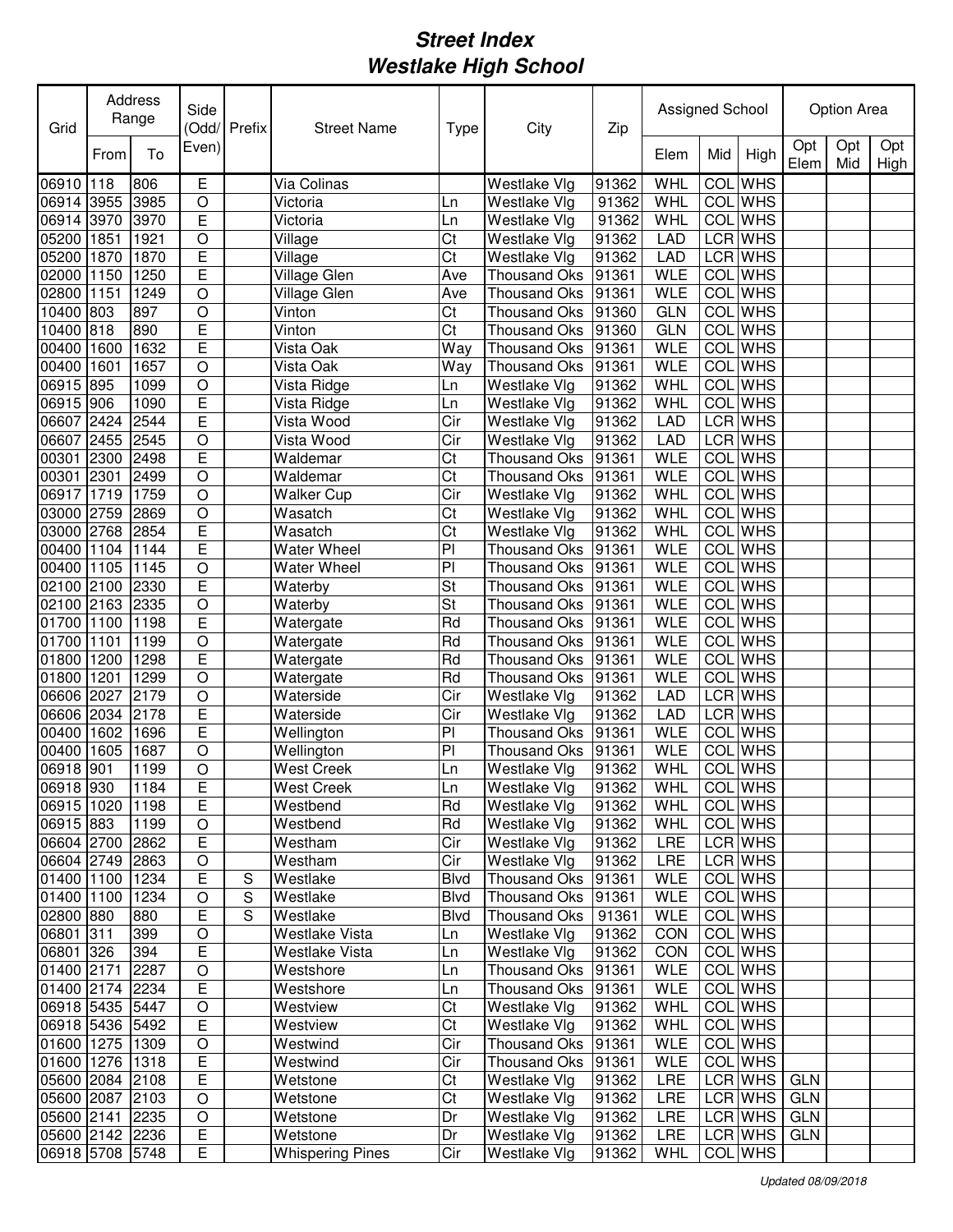| Grid            |           | Address<br>Range | Side           | (Odd/ Prefix | <b>Street Name</b>           | City<br><b>Type</b>    |                     | Zip   |                   | Assigned School |                |             | Option Area |             |  |
|-----------------|-----------|------------------|----------------|--------------|------------------------------|------------------------|---------------------|-------|-------------------|-----------------|----------------|-------------|-------------|-------------|--|
|                 | From      | To               | Even)          |              |                              |                        |                     |       | Elem              | Mid             | High           | Opt<br>Elem | Opt<br>Mid  | Opt<br>High |  |
| 06608           | 3100      | 3178             | E              |              | <b>White Cedar</b>           | PI                     | Westlake Vlg        | 91362 | LRE               | LCR             | <b>WHS</b>     |             |             |             |  |
| 06608 3125      |           | 3193             | O              |              | <b>White Cedar</b>           | P <sub>1</sub>         | Westlake Vlg        | 91362 | LRE               |                 | LCR WHS        |             |             |             |  |
| 06911           | 5672      | 5732             | E              |              | <b>White Cloud</b>           | Cir                    | Westlake Vlg        | 91362 | WHL               |                 | <b>COL</b> WHS |             |             |             |  |
| 06911           | 5679      | 5733             | $\circ$        |              | <b>White Cloud</b>           | Cir                    | Westlake Vlg        | 91362 | WHL               |                 | <b>COL</b> WHS |             |             |             |  |
| 06911           | 1282      | 1314             | E              |              | <b>White Dove</b>            | Cir                    | Westlake Vlg        | 91362 | WHL               |                 | <b>COL</b> WHS |             |             |             |  |
| 06911           | 1285      | 1301             | $\circ$        |              | <b>White Dove</b>            | Cir                    | Westlake Vlg        | 91362 | WHL               |                 | <b>COL</b> WHS |             |             |             |  |
| 06607           | 2785      | 2875             | $\circ$        |              | White Ridge                  | PI                     | Westlake Vlg        | 91362 | LAD               |                 | LCR WHS        |             |             |             |  |
| 06607           | 2798      | 2870             | E              |              | White Ridge                  | PI                     | Westlake Vlg        | 91362 | LAD               |                 | LCR WHS        |             |             |             |  |
| 00100           | 2200      | 2700             | Ē              |              | <b>White Stallion</b>        | Rd                     | Thousand Oks        | 91361 | <b>WLE</b>        |                 | COL WHS        |             |             |             |  |
| 06604 2368      |           | 2388             | E              |              | Whitechapel                  | P                      | Westlake Vlg        | 91362 | LRE               |                 | LCR WHS        |             |             |             |  |
| 06604           | 2379      | 2389             | $\circ$        |              | Whitechapel                  | P                      | Westlake Vlg        | 91362 | LRE               |                 | LCR WHS        |             |             |             |  |
| 06604 2403      |           | 2521             | $\circ$        |              | Whitechapel                  | P                      | Westlake Vlg        | 91362 | <b>LRE</b>        |                 | LCR WHS        |             |             |             |  |
| 06603 2532      |           | 2748             | Ē              |              | Whitechapel                  | $\overline{P}$         | Westlake Vlg        | 91362 | <b>LRE</b>        |                 | <b>LCR</b> WHS |             |             |             |  |
| 06603 2545      |           | 2749             | $\overline{O}$ |              | Whitechapel                  | P <sub>1</sub>         | Westlake Vlg        | 91362 | LRE               |                 | <b>LCR</b> WHS |             |             |             |  |
| 00500           | 1371      | 1455             | $\circ$        |              | Whitehall                    | P <sub>1</sub>         | <b>Thousand Oks</b> | 91361 | <b>WLE</b>        | COL             | <b>WHS</b>     |             |             |             |  |
| 00500           | 1372      | 1454             | E              |              | Whitehall                    | PI                     | Thousand Oks        | 91361 | <b>WLE</b>        | <b>COL</b>      | <b>WHS</b>     |             |             |             |  |
| 03700           | 224       | 292              | E              |              | Whiteside                    | P <sub>1</sub>         | Westlake Vlg        | 91362 | CON               | COL             | <b>WHS</b>     |             |             |             |  |
| 03700           | 225       | 297              | $\circ$        |              | Whiteside                    | PI                     | Westlake Vlg        | 91362 | CON               | COL             | <b>WHS</b>     |             |             |             |  |
| 00700           | 1630      | 1664             | E              |              | Wicklow                      | Ct                     | <b>Thousand Oks</b> | 91361 | <b>WLE</b>        | COL             | <b>WHS</b>     |             |             |             |  |
| 00700           | 1631      | 1647             | O              |              | Wicklow                      | Ct                     | <b>Thousand Oks</b> | 91361 | <b>WLE</b>        | COL             | <b>WHS</b>     |             |             |             |  |
| 10300           | 2         | 498              | E              | E            | Wilbur                       | Rd                     | <b>Thousand Oks</b> | 91360 | <b>GLN</b>        | COL             | <b>WHS</b>     |             |             |             |  |
| 10400 300       |           | 544              | E              |              | Wilbur                       | Ct                     | <b>Thousand Oks</b> | 91360 | <b>GLN</b>        | COL             | <b>WHS</b>     |             |             |             |  |
| 10400           | 301       | 543              | O              |              | Wilbur                       | Ct                     | <b>Thousand Oks</b> | 91360 | <b>GLN</b>        | COL             | <b>WHS</b>     |             |             |             |  |
| 10400           | 501       | 551              | $\circ$        | E            | Wilbur                       | Rd                     | <b>Thousand Oks</b> | 91360 | <b>GLN</b>        | COL             | <b>WHS</b>     |             |             |             |  |
| 10400           | 502       | 552              | E              | Е            | Wilbur                       | Rd                     | <b>Thousand Oks</b> | 91360 | <b>GLN</b>        | COL             | <b>WHS</b>     |             |             |             |  |
| 06906 3947      |           | 3995             | $\circ$        |              | Wild Sage                    | Ct                     | Westlake Vlg        | 91362 | WHL               | COL             | <b>WHS</b>     |             |             |             |  |
| 06906 3948      |           | 3996             | E              |              | Wild Sage                    | Ct                     | Westlake Vlg        | 91362 | WHL               | COL             | <b>WHS</b>     |             |             |             |  |
| 04800           | 1204      | 1630             | E              |              | Wilder                       | St                     | Westlake Vlg        | 91362 | WHL               | COL             | <b>WHS</b>     |             |             |             |  |
| 04800           | 1205      | 1625             | O              |              | Wilder                       | St                     | Westlake Vlg        | 91362 | WHL               |                 | <b>COL</b> WHS |             |             |             |  |
| 00300           | 320       | 800              | E              |              | Williamsburg                 | Ct                     | <b>Thousand Oks</b> | 91361 | <b>WLE</b>        |                 | <b>COL</b> WHS |             |             |             |  |
| 00300           | 12        | 186              | E              |              | Williamsburg                 | Way                    | <b>Thousand Oks</b> | 91361 | <b>WLE</b>        |                 | COL WHS        |             |             |             |  |
| 00300           | 39        | 87               | $\circ$        |              | Williamsburg                 | Way                    | <b>Thousand Oks</b> | 91361 | <b>WLE</b>        | COL             | <b>WHS</b>     |             |             |             |  |
| 02600 2400      |           | 3592             | E              |              | Willow                       | Ln                     | <b>Thousand Oks</b> | 91361 | CON               |                 | COL WHS        |             |             |             |  |
| 02600 2941 3195 |           |                  | $\overline{O}$ |              |                              |                        | Thousand Oks 91361  |       | CON               |                 | <b>COL WHS</b> |             |             |             |  |
| 05800 1923 2045 |           |                  | O              |              | Willow<br><b>Willow Tree</b> | Ln<br>Ct               | Westlake Vlg        | 91362 | LAD               |                 | LCR WHS        |             |             |             |  |
| 05800 1924 2030 |           |                  | E              |              | <b>Willow Tree</b>           | Ct                     | Westlake Vlg        | 91362 | <b>LAD</b>        |                 | LCR WHS        |             |             |             |  |
| 00900 1218 1288 |           |                  | E              |              | Willowgreen                  | Ct                     | Thousand Oks        | 91361 | <b>WLE</b>        |                 | COL WHS        |             |             |             |  |
| 00900 1219 1295 |           |                  | $\hbox{O}$     |              | Willowgreen                  | Ct                     | Thousand Oks        | 91361 | <b>WLE</b>        |                 | COL WHS        |             |             |             |  |
| 06701 2223 2243 |           |                  | $\overline{O}$ |              | Willowpark                   | Ct                     | Westlake Vlg        | 91362 | LRE               |                 | LCR WHS        | GLN         |             |             |  |
| 00800 1248 1318 |           |                  | E              |              | Willsbrook                   | Ct                     | Thousand Oks        | 91361 | <b>WLE</b>        |                 | COL WHS        |             |             |             |  |
| 00800 1249 1321 |           |                  | $\bigcirc$     |              | Willsbrook                   | $\overline{\text{Ct}}$ | Thousand Oks 91361  |       | WLE               |                 | COL WHS        |             |             |             |  |
| 01400 2100 2198 |           |                  | E              |              | Wimbledon                    | Cir                    | Thousand Oks 91361  |       | <b>WLE</b>        |                 | COL WHS        |             |             |             |  |
| 01400 2101      |           | 2199             | $\bigcirc$     |              | Wimbledon                    | Cir                    | Thousand Oks 91361  |       | <b>WLE</b>        |                 | COL WHS        |             |             |             |  |
| 03200 3222 3238 |           |                  | E              |              | <b>Wind River</b>            | Cir                    |                     |       |                   |                 | COL WHS        |             |             |             |  |
|                 |           |                  | $\overline{E}$ |              | Windbrook                    | Ct                     | Westlake Vlg        | 91362 | WHL<br><b>WLE</b> |                 | COL WHS        |             |             |             |  |
| 01200 2214 2228 |           |                  |                |              |                              |                        | Thousand Oks 91361  |       |                   |                 | <b>COL</b> WHS |             |             |             |  |
| 01200 2215 2233 |           |                  | $\circ$        |              | Windbrook                    | Ct                     | Thousand Oks 91361  |       | <b>WLE</b>        |                 |                |             |             |             |  |
| 06915 4787 4859 |           |                  | $\circ$        |              | Windhaven                    | Dr                     | Westlake Vlg        | 91362 | WHL               |                 | COL WHS        |             |             |             |  |
| 06915 4846 4850 |           |                  | Ε              |              | Windhaven                    | Dr                     | Westlake Vlg        | 91362 | WHL               |                 | COL WHS        |             |             |             |  |
| 02800 2910 3106 |           |                  | Е              |              | Winding                      | Ln                     | Thousand Oks        | 91361 | <b>WLE</b>        |                 | COL WHS        |             |             |             |  |
| 02800 2945 3119 |           |                  | O              |              | Winding                      | Ln                     | Thousand Oks        | 91361 | <b>WLE</b>        |                 | COL WHS        |             |             |             |  |
| 01501 2350 2430 |           |                  | $\overline{E}$ |              | Windward                     | Cir                    | Thousand Oks        | 91361 | <b>WLE</b>        |                 | COL WHS        |             |             |             |  |
| 01501 2351      |           | 2429             | O              |              | Windward                     | Cir                    | Thousand Oks 91361  |       | <b>WLE</b>        |                 | COL WHS        |             |             |             |  |
| 06911           | 1376 1692 |                  | E              |              | Windy Mountain               | Ave                    | Westlake Vlg        | 91362 | WHL               |                 | COL WHS        |             |             |             |  |
| 06911           | 1403 1575 |                  | O              |              | Windy Mountain               | Ave                    | Westlake Vlg        | 91362 | WHL               |                 | COL WHS        |             |             |             |  |